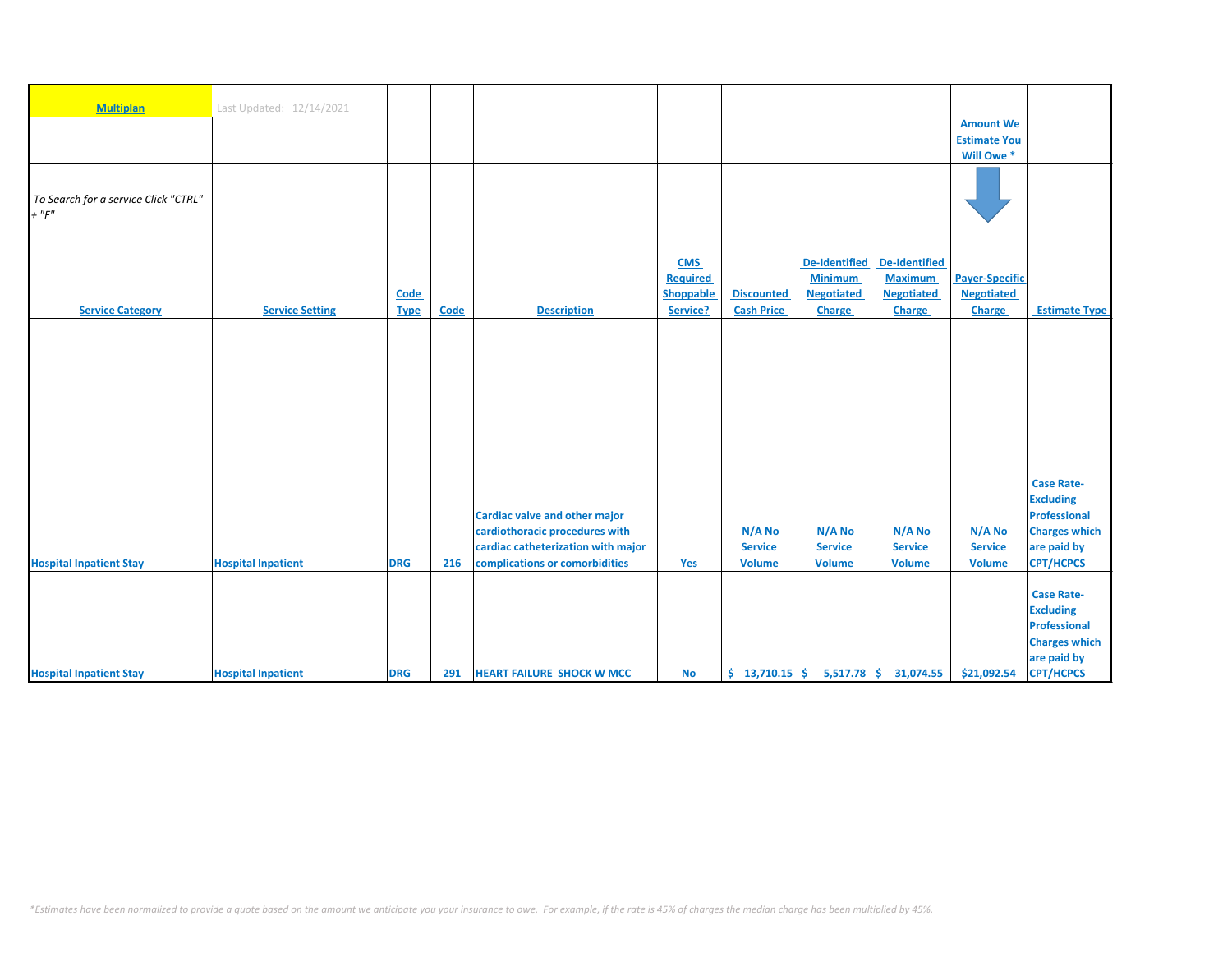|                                                     |                           |                     |      |                                                                                                                                      |                                                        |                                        |                                                                       |                                                                              | <b>Amount We</b>                                     |                                                                                                                  |
|-----------------------------------------------------|---------------------------|---------------------|------|--------------------------------------------------------------------------------------------------------------------------------------|--------------------------------------------------------|----------------------------------------|-----------------------------------------------------------------------|------------------------------------------------------------------------------|------------------------------------------------------|------------------------------------------------------------------------------------------------------------------|
|                                                     |                           |                     |      |                                                                                                                                      |                                                        |                                        |                                                                       |                                                                              | <b>Estimate You</b>                                  |                                                                                                                  |
|                                                     |                           |                     |      |                                                                                                                                      |                                                        |                                        |                                                                       |                                                                              | Will Owe *                                           |                                                                                                                  |
| To Search for a service Click "CTRL"<br>$+$ " $F$ " |                           |                     |      |                                                                                                                                      |                                                        |                                        |                                                                       |                                                                              |                                                      |                                                                                                                  |
|                                                     |                           |                     |      |                                                                                                                                      |                                                        |                                        |                                                                       |                                                                              |                                                      |                                                                                                                  |
| <b>Service Category</b>                             | <b>Service Setting</b>    | Code<br><b>Type</b> | Code | <b>Description</b>                                                                                                                   | <b>CMS</b><br><b>Required</b><br>Shoppable<br>Service? | <b>Discounted</b><br><b>Cash Price</b> | <b>De-Identified</b><br><b>Minimum</b><br><b>Negotiated</b><br>Charge | <b>De-Identified</b><br><b>Maximum</b><br><b>Negotiated</b><br><b>Charge</b> | <b>Payer-Specific</b><br><b>Negotiated</b><br>Charge | <b>Estimate Type</b>                                                                                             |
|                                                     |                           |                     |      |                                                                                                                                      |                                                        |                                        |                                                                       |                                                                              |                                                      |                                                                                                                  |
| <b>Hospital Inpatient Stay</b>                      | <b>Hospital Inpatient</b> | <b>DRG</b>          | 460  | <b>Spinal fusion except cervical</b><br>without major comorbid conditions<br>or complications (MCC)                                  | Yes                                                    |                                        | $$89,541.22 \  $16,237.64$                                            | \$58,989.92                                                                  | \$121,145.58                                         | <b>Case Rate-</b><br><b>Excluding</b><br>Professional<br><b>Charges which</b><br>are paid by<br><b>CPT/HCPCS</b> |
| <b>Hospital Inpatient Stay</b>                      | <b>Hospital Inpatient</b> | <b>DRG</b>          | 470  | <b>Major joint replacement or</b><br>reattachment of lower extremity<br>without major comorbid conditions<br>or complications (MCC). | Yes                                                    |                                        |                                                                       | $\binom{26}{7}$ 26,747.32 $\binom{26}{7}$ 8,070.44 $\binom{26}{7}$ 37,721.88 | \$45,880.40                                          | <b>Case Rate-</b><br><b>Excluding</b><br>Professional<br><b>Charges which</b><br>are paid by<br><b>CPT/HCPCS</b> |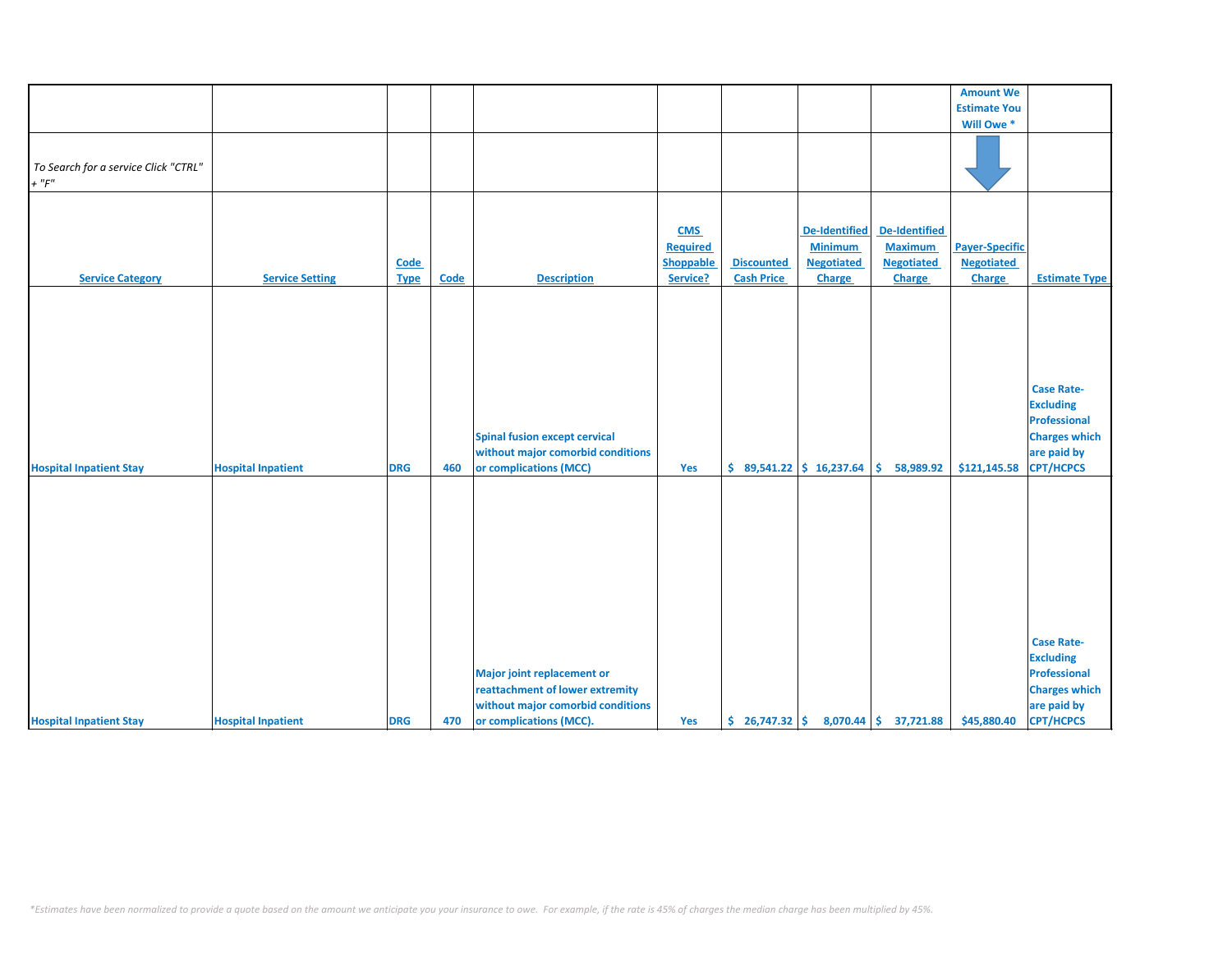|                                                                  |                                                        |                            |            |                                                                                                      |                                                        |                                                 |                                                                       |                                                                       | <b>Amount We</b>                                     |                                                                                                                                      |
|------------------------------------------------------------------|--------------------------------------------------------|----------------------------|------------|------------------------------------------------------------------------------------------------------|--------------------------------------------------------|-------------------------------------------------|-----------------------------------------------------------------------|-----------------------------------------------------------------------|------------------------------------------------------|--------------------------------------------------------------------------------------------------------------------------------------|
|                                                                  |                                                        |                            |            |                                                                                                      |                                                        |                                                 |                                                                       |                                                                       | <b>Estimate You</b>                                  |                                                                                                                                      |
|                                                                  |                                                        |                            |            |                                                                                                      |                                                        |                                                 |                                                                       |                                                                       | Will Owe*                                            |                                                                                                                                      |
| To Search for a service Click "CTRL"<br>$+$ " $F$ "              |                                                        |                            |            |                                                                                                      |                                                        |                                                 |                                                                       |                                                                       |                                                      |                                                                                                                                      |
| <b>Service Category</b>                                          | <b>Service Setting</b>                                 | <b>Code</b><br><b>Type</b> | Code       | <b>Description</b>                                                                                   | <b>CMS</b><br>Required<br><b>Shoppable</b><br>Service? | <b>Discounted</b><br><b>Cash Price</b>          | <b>De-Identified</b><br><b>Minimum</b><br><b>Negotiated</b><br>Charge | <b>De-Identified</b><br><b>Maximum</b><br><b>Negotiated</b><br>Charge | <b>Payer-Specific</b><br><b>Negotiated</b><br>Charge | <b>Estimate Type</b>                                                                                                                 |
|                                                                  |                                                        |                            |            | <b>Cervical spinal fusion without</b><br>comorbid conditions (CC) or major<br>comorbid conditions or |                                                        |                                                 |                                                                       |                                                                       |                                                      | <b>Case Rate-</b><br><b>Excluding</b><br>Professional<br><b>Charges which</b><br>are paid by                                         |
| <b>Hospital Inpatient Stay</b>                                   | <b>Hospital Inpatient</b>                              | <b>DRG</b>                 | 473        | complications (MCC).<br>HIP FEMUR PROCEDURES EXCEPT                                                  | Yes                                                    | $\frac{1}{2}$ 37,083.10 $\frac{1}{2}$ 10,123.74 |                                                                       | Ŝ.<br>62,430.00                                                       | \$74,733.54                                          | <b>CPT/HCPCS</b><br><b>Case Rate-</b><br><b>Excluding</b><br>Professional<br><b>Charges which</b><br>are paid by                     |
| <b>Hospital Inpatient Stay</b><br><b>Hospital Inpatient Stay</b> | <b>Hospital Inpatient</b><br><b>Hospital Inpatient</b> | <b>DRG</b><br><b>DRG</b>   | 480<br>481 | <b>MAJOR JOINT W MCC</b><br><b>HIP FEMUR PROCEDURES EXCEPT</b><br><b>MAJOR JOINT W CC</b>            | <b>No</b><br>No                                        | $$58,727.97$ $$12,375.85$<br>\$48,507.14        |                                                                       | 48,933.51<br>Ŝ.<br>8,559.98 \$ 38,996.68                              | \$90,350.73<br>\$74,626.37                           | <b>CPT/HCPCS</b><br><b>Case Rate-</b><br><b>Excluding</b><br>Professional<br><b>Charges which</b><br>are paid by<br><b>CPT/HCPCS</b> |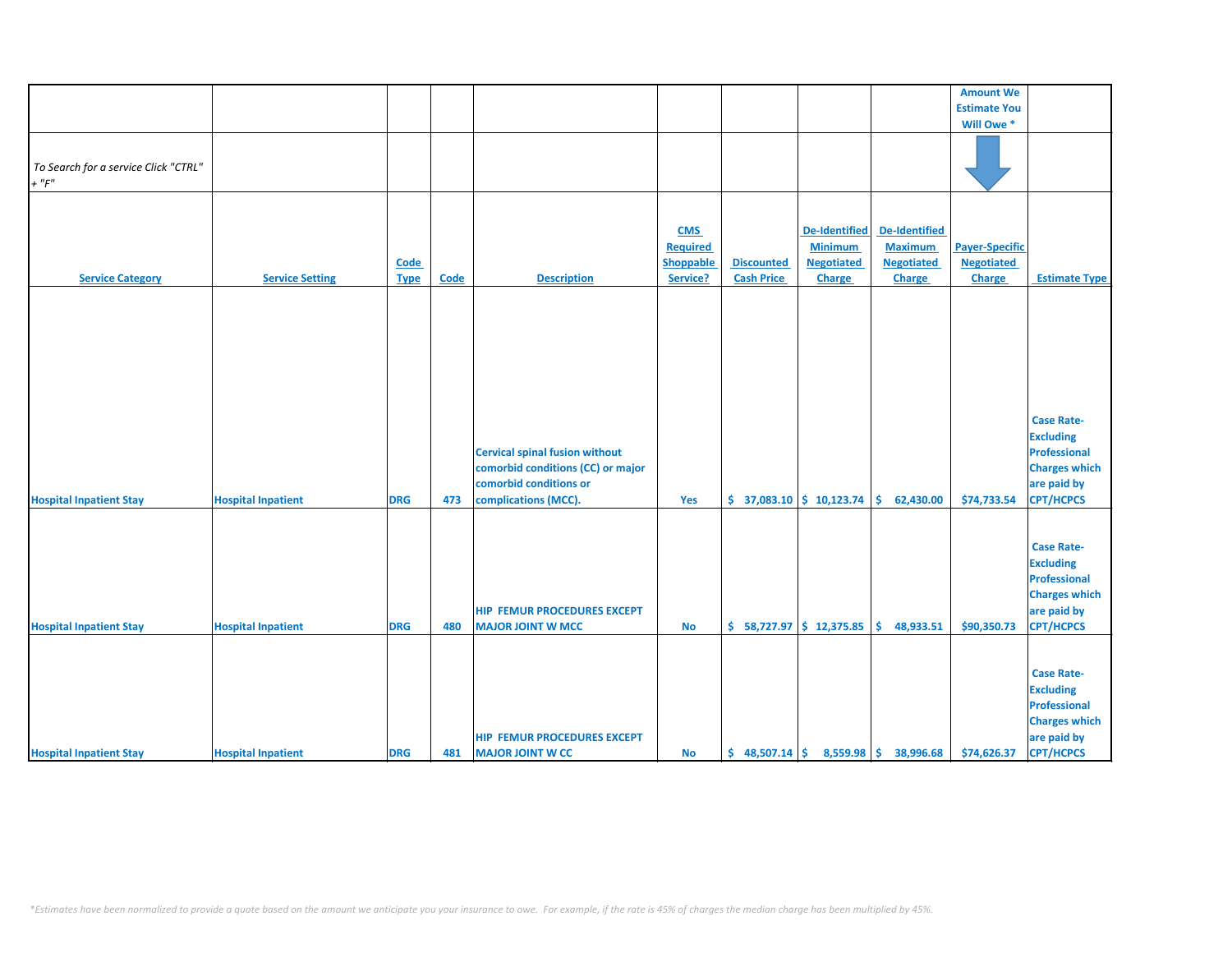|                                                    |                           |                            |      |                                                                                       |                                                               |                                        |                                                                       |                                                                       | <b>Amount We</b>                                     |                                                                                                                  |
|----------------------------------------------------|---------------------------|----------------------------|------|---------------------------------------------------------------------------------------|---------------------------------------------------------------|----------------------------------------|-----------------------------------------------------------------------|-----------------------------------------------------------------------|------------------------------------------------------|------------------------------------------------------------------------------------------------------------------|
|                                                    |                           |                            |      |                                                                                       |                                                               |                                        |                                                                       |                                                                       | <b>Estimate You</b>                                  |                                                                                                                  |
|                                                    |                           |                            |      |                                                                                       |                                                               |                                        |                                                                       |                                                                       | Will Owe *                                           |                                                                                                                  |
| To Search for a service Click "CTRL"<br>$+$ " $F"$ |                           |                            |      |                                                                                       |                                                               |                                        |                                                                       |                                                                       |                                                      |                                                                                                                  |
|                                                    |                           |                            |      |                                                                                       |                                                               |                                        |                                                                       |                                                                       |                                                      |                                                                                                                  |
| <b>Service Category</b>                            | <b>Service Setting</b>    | <b>Code</b><br><b>Type</b> | Code | <b>Description</b>                                                                    | <b>CMS</b><br><b>Required</b><br><b>Shoppable</b><br>Service? | <b>Discounted</b><br><b>Cash Price</b> | <b>De-Identified</b><br><b>Minimum</b><br><b>Negotiated</b><br>Charge | <b>De-Identified</b><br><b>Maximum</b><br><b>Negotiated</b><br>Charge | <b>Payer-Specific</b><br><b>Negotiated</b><br>Charge | <b>Estimate Type</b>                                                                                             |
|                                                    |                           |                            |      |                                                                                       |                                                               |                                        |                                                                       |                                                                       |                                                      |                                                                                                                  |
| <b>Hospital Inpatient Stay</b>                     | <b>Hospital Inpatient</b> | <b>DRG</b>                 | 482  | <b>HIP FEMUR PROCEDURES EXCEPT</b><br><b>MAJOR JOINT W/O CC/MCC</b>                   | <b>No</b>                                                     | \$35,733.50                            |                                                                       | $6,745.73$ \$ 37,731.25                                               | \$54,974.62                                          | <b>Case Rate-</b><br><b>Excluding</b><br>Professional<br><b>Charges which</b><br>are paid by<br><b>CPT/HCPCS</b> |
| <b>Hospital Inpatient Stay</b>                     | <b>Hospital Inpatient</b> | <b>DRG</b>                 | 493  | <b>LOWER EXTREM HUMER PROC</b><br><b>EXCEPT HIP, FOOT, FEMUR W CC</b>                 | <b>No</b>                                                     | \$46,392.83                            | 9,438.20                                                              | S.<br>41,283.64                                                       | \$71,373.59                                          | <b>Case Rate-</b><br><b>Excluding</b><br>Professional<br><b>Charges which</b><br>are paid by<br><b>CPT/HCPCS</b> |
| <b>Hospital Inpatient Stay</b>                     | <b>Hospital Inpatient</b> | <b>DRG</b>                 | 494  | <b>LOWER EXTREM HUMER PROC</b><br><b>EXCEPT HIP, FOOT, FEMUR W/O</b><br><b>CC/MCC</b> | <b>No</b>                                                     | \$34,304.81                            |                                                                       | $7,426.74$ \$ 43,066.25                                               | \$52,776.63                                          | <b>Case Rate-</b><br><b>Excluding</b><br>Professional<br><b>Charges which</b><br>are paid by<br><b>CPT/HCPCS</b> |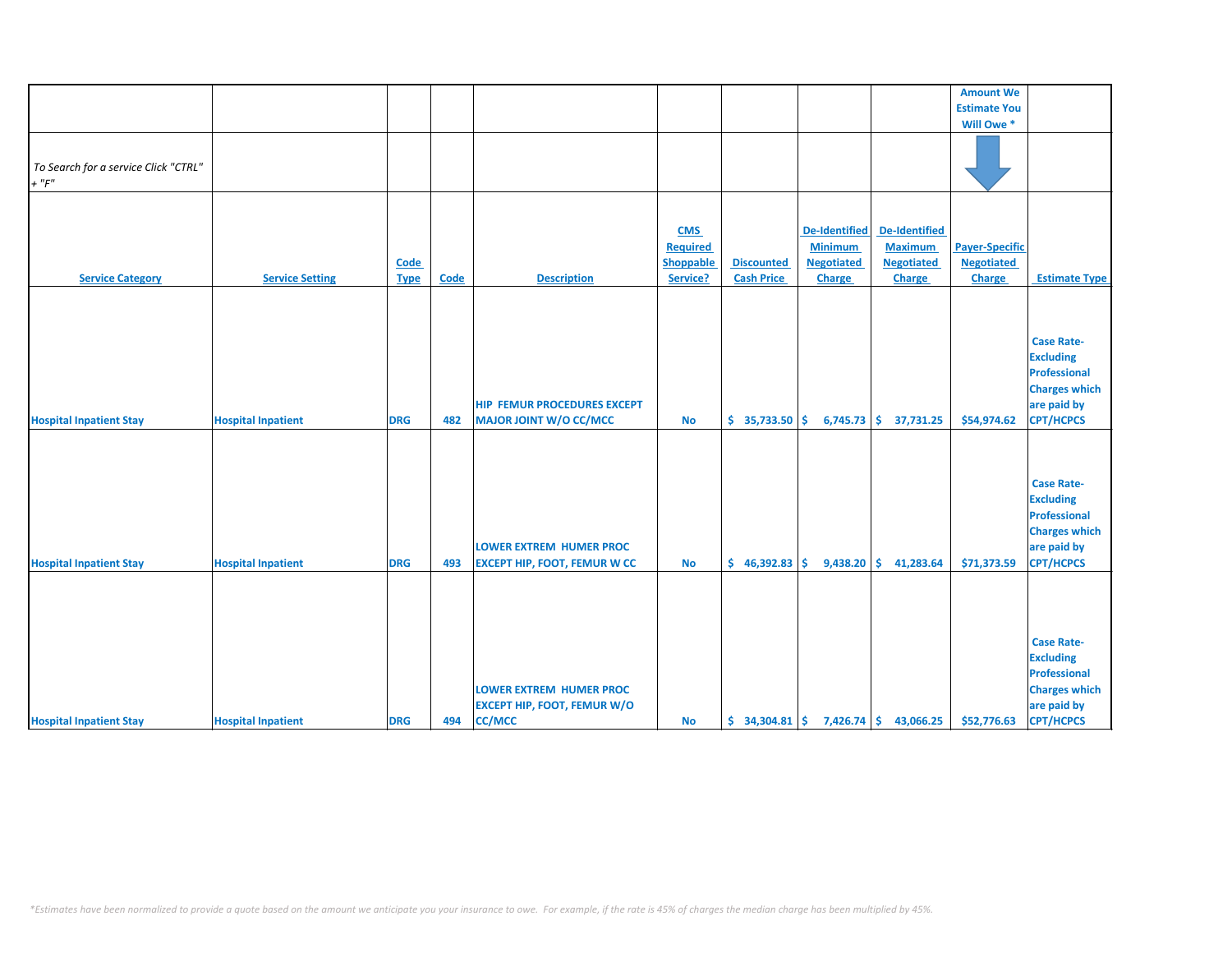|                                      |                           |             |             |                                          |                 |                   |                      |                                                                        | <b>Amount We</b>      |                      |
|--------------------------------------|---------------------------|-------------|-------------|------------------------------------------|-----------------|-------------------|----------------------|------------------------------------------------------------------------|-----------------------|----------------------|
|                                      |                           |             |             |                                          |                 |                   |                      |                                                                        | <b>Estimate You</b>   |                      |
|                                      |                           |             |             |                                          |                 |                   |                      |                                                                        | Will Owe *            |                      |
|                                      |                           |             |             |                                          |                 |                   |                      |                                                                        |                       |                      |
|                                      |                           |             |             |                                          |                 |                   |                      |                                                                        |                       |                      |
| To Search for a service Click "CTRL" |                           |             |             |                                          |                 |                   |                      |                                                                        |                       |                      |
| $+$ " $F$ "                          |                           |             |             |                                          |                 |                   |                      |                                                                        |                       |                      |
|                                      |                           |             |             |                                          |                 |                   |                      |                                                                        |                       |                      |
|                                      |                           |             |             |                                          |                 |                   |                      |                                                                        |                       |                      |
|                                      |                           |             |             |                                          | <b>CMS</b>      |                   | <b>De-Identified</b> | <b>De-Identified</b>                                                   |                       |                      |
|                                      |                           |             |             |                                          | <b>Required</b> |                   | <b>Minimum</b>       | <b>Maximum</b>                                                         | <b>Payer-Specific</b> |                      |
|                                      |                           | Code        |             |                                          | Shoppable       | <b>Discounted</b> | <b>Negotiated</b>    | <b>Negotiated</b>                                                      | <b>Negotiated</b>     |                      |
| <b>Service Category</b>              | <b>Service Setting</b>    | <b>Type</b> | <b>Code</b> | <b>Description</b>                       | Service?        | <b>Cash Price</b> | Charge               | Charge                                                                 | Charge                | <b>Estimate Type</b> |
|                                      |                           |             |             |                                          |                 |                   |                      |                                                                        |                       |                      |
|                                      |                           |             |             |                                          |                 |                   |                      |                                                                        |                       |                      |
|                                      |                           |             |             |                                          |                 |                   |                      |                                                                        |                       |                      |
|                                      |                           |             |             |                                          |                 |                   |                      |                                                                        |                       |                      |
|                                      |                           |             |             |                                          |                 |                   |                      |                                                                        |                       |                      |
|                                      |                           |             |             |                                          |                 |                   |                      |                                                                        |                       |                      |
|                                      |                           |             |             |                                          |                 |                   |                      |                                                                        |                       |                      |
|                                      |                           |             |             |                                          |                 |                   |                      |                                                                        |                       |                      |
|                                      |                           |             |             |                                          |                 |                   |                      |                                                                        |                       |                      |
|                                      |                           |             |             |                                          |                 |                   |                      |                                                                        |                       |                      |
|                                      |                           |             |             |                                          |                 |                   |                      |                                                                        |                       |                      |
|                                      |                           |             |             |                                          |                 |                   |                      |                                                                        |                       |                      |
|                                      |                           |             |             |                                          |                 |                   |                      |                                                                        |                       | <b>Case Rate-</b>    |
|                                      |                           |             |             |                                          |                 |                   |                      |                                                                        |                       | <b>Excluding</b>     |
|                                      |                           |             |             | <b>Uterine and adnexa procedures for</b> |                 |                   |                      |                                                                        |                       | Professional         |
|                                      |                           |             |             | non-malignancy without comorbid          |                 |                   |                      |                                                                        |                       | <b>Charges which</b> |
|                                      |                           |             |             |                                          |                 |                   |                      |                                                                        |                       |                      |
|                                      |                           |             |             | conditions (CC) or major comorbid        |                 |                   |                      |                                                                        |                       | are paid by          |
| <b>Hospital Inpatient Stay</b>       | <b>Hospital Inpatient</b> | <b>DRG</b>  | 743         | conditions or complications (MCC)        | Yes             | \$18,033.90       | \$.<br>3,828.29      | Ŝ<br>28,968.03                                                         | \$31,255.16           | <b>CPT/HCPCS</b>     |
|                                      |                           |             |             |                                          |                 |                   |                      |                                                                        |                       |                      |
|                                      |                           |             |             |                                          |                 |                   |                      |                                                                        |                       | <b>Case Rate-</b>    |
|                                      |                           |             |             |                                          |                 |                   |                      |                                                                        |                       | <b>Excluding</b>     |
|                                      |                           |             |             |                                          |                 |                   |                      |                                                                        |                       | <b>Professional</b>  |
|                                      |                           |             |             |                                          |                 |                   |                      |                                                                        |                       | <b>Charges which</b> |
|                                      |                           |             |             | <b>RED BLOOD CELL DISORDERS W</b>        |                 |                   |                      |                                                                        |                       | are paid by          |
| <b>Hospital Inpatient Stay</b>       | <b>Hospital Inpatient</b> | <b>DRG</b>  | 811         | <b>MCC</b>                               | <b>No</b>       | \$23,221.02       | 4,255.93             | -\$<br>31,015.82                                                       | \$35,724.65           | <b>CPT/HCPCS</b>     |
|                                      |                           |             |             |                                          |                 |                   |                      |                                                                        |                       |                      |
|                                      |                           |             |             |                                          |                 |                   |                      |                                                                        |                       | <b>Case Rate-</b>    |
|                                      |                           |             |             |                                          |                 |                   |                      |                                                                        |                       | <b>Excluding</b>     |
|                                      |                           |             |             |                                          |                 |                   |                      |                                                                        |                       | Professional         |
|                                      |                           |             |             |                                          |                 |                   |                      |                                                                        |                       |                      |
|                                      |                           |             |             |                                          |                 |                   |                      |                                                                        |                       | <b>Charges which</b> |
|                                      |                           |             |             | <b>RED BLOOD CELL DISORDERS W/O</b>      |                 |                   |                      |                                                                        |                       | are paid by          |
| <b>Hospital Inpatient Stay</b>       | <b>Hospital Inpatient</b> | <b>DRG</b>  | 812         | <b>MCC</b>                               | No              |                   |                      | $\frac{1}{2}$ 17,544.11 $\frac{1}{2}$ 2,955.18 $\frac{1}{2}$ 26,002.03 | \$26,990.94           | <b>CPT/HCPCS</b>     |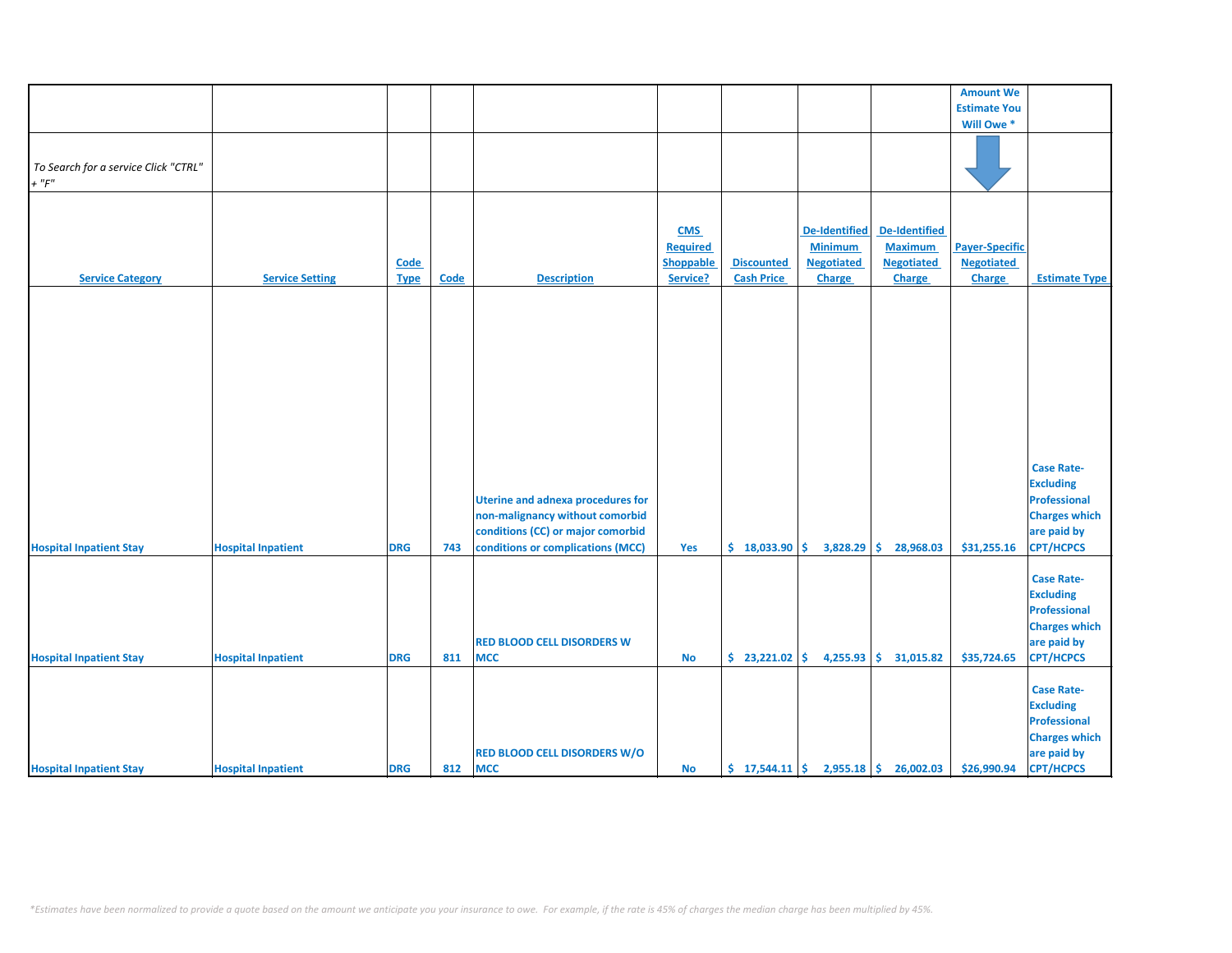|                                      |                           |             |      |                                      |                  |                                                 |                      |                                                | <b>Amount We</b>      |                      |
|--------------------------------------|---------------------------|-------------|------|--------------------------------------|------------------|-------------------------------------------------|----------------------|------------------------------------------------|-----------------------|----------------------|
|                                      |                           |             |      |                                      |                  |                                                 |                      |                                                | <b>Estimate You</b>   |                      |
|                                      |                           |             |      |                                      |                  |                                                 |                      |                                                | Will Owe*             |                      |
|                                      |                           |             |      |                                      |                  |                                                 |                      |                                                |                       |                      |
|                                      |                           |             |      |                                      |                  |                                                 |                      |                                                |                       |                      |
| To Search for a service Click "CTRL" |                           |             |      |                                      |                  |                                                 |                      |                                                |                       |                      |
| $+$ " $F$ "                          |                           |             |      |                                      |                  |                                                 |                      |                                                |                       |                      |
|                                      |                           |             |      |                                      |                  |                                                 |                      |                                                |                       |                      |
|                                      |                           |             |      |                                      |                  |                                                 |                      |                                                |                       |                      |
|                                      |                           |             |      |                                      |                  |                                                 |                      |                                                |                       |                      |
|                                      |                           |             |      |                                      | <b>CMS</b>       |                                                 | <b>De-Identified</b> | <b>De-Identified</b>                           |                       |                      |
|                                      |                           |             |      |                                      | <b>Required</b>  |                                                 | <b>Minimum</b>       | <b>Maximum</b>                                 | <b>Payer-Specific</b> |                      |
|                                      |                           | Code        |      |                                      | <b>Shoppable</b> | <b>Discounted</b>                               | <b>Negotiated</b>    | <b>Negotiated</b>                              | <b>Negotiated</b>     |                      |
| <b>Service Category</b>              | <b>Service Setting</b>    | <b>Type</b> | Code | <b>Description</b>                   | Service?         | <b>Cash Price</b>                               | Charge               | Charge                                         | Charge                | <b>Estimate Type</b> |
|                                      |                           |             |      |                                      |                  |                                                 |                      |                                                |                       |                      |
|                                      |                           |             |      |                                      |                  |                                                 |                      |                                                |                       |                      |
|                                      |                           |             |      |                                      |                  |                                                 |                      |                                                |                       | <b>Case Rate-</b>    |
|                                      |                           |             |      |                                      |                  |                                                 |                      |                                                |                       | <b>Excluding</b>     |
|                                      |                           |             |      |                                      |                  |                                                 |                      |                                                |                       |                      |
|                                      |                           |             |      |                                      |                  |                                                 |                      |                                                |                       | Professional         |
|                                      |                           |             |      |                                      |                  |                                                 |                      |                                                |                       | <b>Charges which</b> |
|                                      |                           |             |      | <b>FULL THICKNESS BURN W SKIN</b>    |                  |                                                 |                      |                                                |                       | are paid by          |
| <b>Hospital Inpatient Stay</b>       | <b>Hospital Inpatient</b> | <b>DRG</b>  | 928  | <b>GRAFT OR INHAL INJ W CC/MCC</b>   | No               | $\frac{1}{2}$ 81,430.86 $\frac{1}{2}$ 21,639.28 |                      | \$150,000.00                                   | \$125,278.25          | <b>CPT/HCPCS</b>     |
|                                      |                           |             |      |                                      |                  |                                                 |                      |                                                |                       |                      |
|                                      |                           |             |      |                                      |                  |                                                 |                      |                                                |                       |                      |
|                                      |                           |             |      |                                      |                  |                                                 |                      |                                                |                       | <b>Case Rate-</b>    |
|                                      |                           |             |      |                                      |                  |                                                 |                      |                                                |                       | <b>Excluding</b>     |
|                                      |                           |             |      |                                      |                  |                                                 |                      |                                                |                       | Professional         |
|                                      |                           |             |      |                                      |                  |                                                 |                      |                                                |                       |                      |
|                                      |                           |             |      |                                      |                  |                                                 |                      |                                                |                       | <b>Charges which</b> |
|                                      |                           |             |      | <b>FULL THICKNESS BURN W SKIN</b>    |                  |                                                 |                      |                                                |                       | are paid by          |
| <b>Hospital Inpatient Stay</b>       | <b>Hospital Inpatient</b> | <b>DRG</b>  | 929  | <b>GRAFT OR INHAL INJ W/O CC/MCC</b> | No               | \$38,084.70                                     | \$<br>6,540.49       | \$.<br>50,000.00                               | \$58,591.84           | <b>CPT/HCPCS</b>     |
|                                      |                           |             |      |                                      |                  |                                                 |                      |                                                |                       |                      |
|                                      |                           |             |      |                                      |                  |                                                 |                      |                                                |                       | <b>Case Rate-</b>    |
|                                      |                           |             |      |                                      |                  |                                                 |                      |                                                |                       | <b>Excluding</b>     |
|                                      |                           |             |      |                                      |                  |                                                 |                      |                                                |                       | Professional         |
|                                      |                           |             |      |                                      |                  |                                                 |                      |                                                |                       | <b>Charges which</b> |
|                                      |                           |             |      |                                      |                  |                                                 |                      |                                                |                       | are paid by          |
|                                      |                           |             | 935  | <b>NON-EXTENSIVE BURNS</b>           |                  |                                                 |                      | Ŝ.                                             |                       | <b>CPT/HCPCS</b>     |
| <b>Hospital Inpatient Stay</b>       | <b>Hospital Inpatient</b> | <b>DRG</b>  |      |                                      | <b>No</b>        | \$18,159.73                                     | 3,301.83             | 50,000.00                                      | \$27,938.05           |                      |
|                                      |                           |             |      |                                      |                  |                                                 |                      |                                                |                       |                      |
|                                      |                           |             |      |                                      |                  |                                                 |                      |                                                |                       |                      |
|                                      |                           |             |      |                                      |                  |                                                 |                      |                                                |                       |                      |
|                                      |                           |             |      |                                      |                  |                                                 |                      |                                                |                       |                      |
|                                      |                           |             |      |                                      |                  |                                                 |                      |                                                |                       | <b>Case Rate-</b>    |
|                                      |                           |             |      |                                      |                  |                                                 |                      |                                                |                       | <b>Excluding</b>     |
|                                      |                           |             |      |                                      |                  |                                                 |                      |                                                |                       | Professional         |
|                                      |                           |             |      | LIMB REATTACHMENT, HIP FEMUR         |                  |                                                 |                      |                                                |                       | <b>Charges which</b> |
|                                      |                           |             |      |                                      |                  |                                                 |                      |                                                |                       |                      |
|                                      |                           |             |      | <b>PROC FOR MULTIPLE SIGNIFICANT</b> |                  |                                                 |                      |                                                |                       | are paid by          |
| <b>Hospital Inpatient Stay</b>       | <b>Hospital Inpatient</b> | <b>DRG</b>  | 956  | <b>TRAUMA</b>                        | <b>No</b>        |                                                 |                      | $$105,373.59 \mid $16,085.53 \mid $200,000.00$ | \$138,676.25          | <b>CPT/HCPCS</b>     |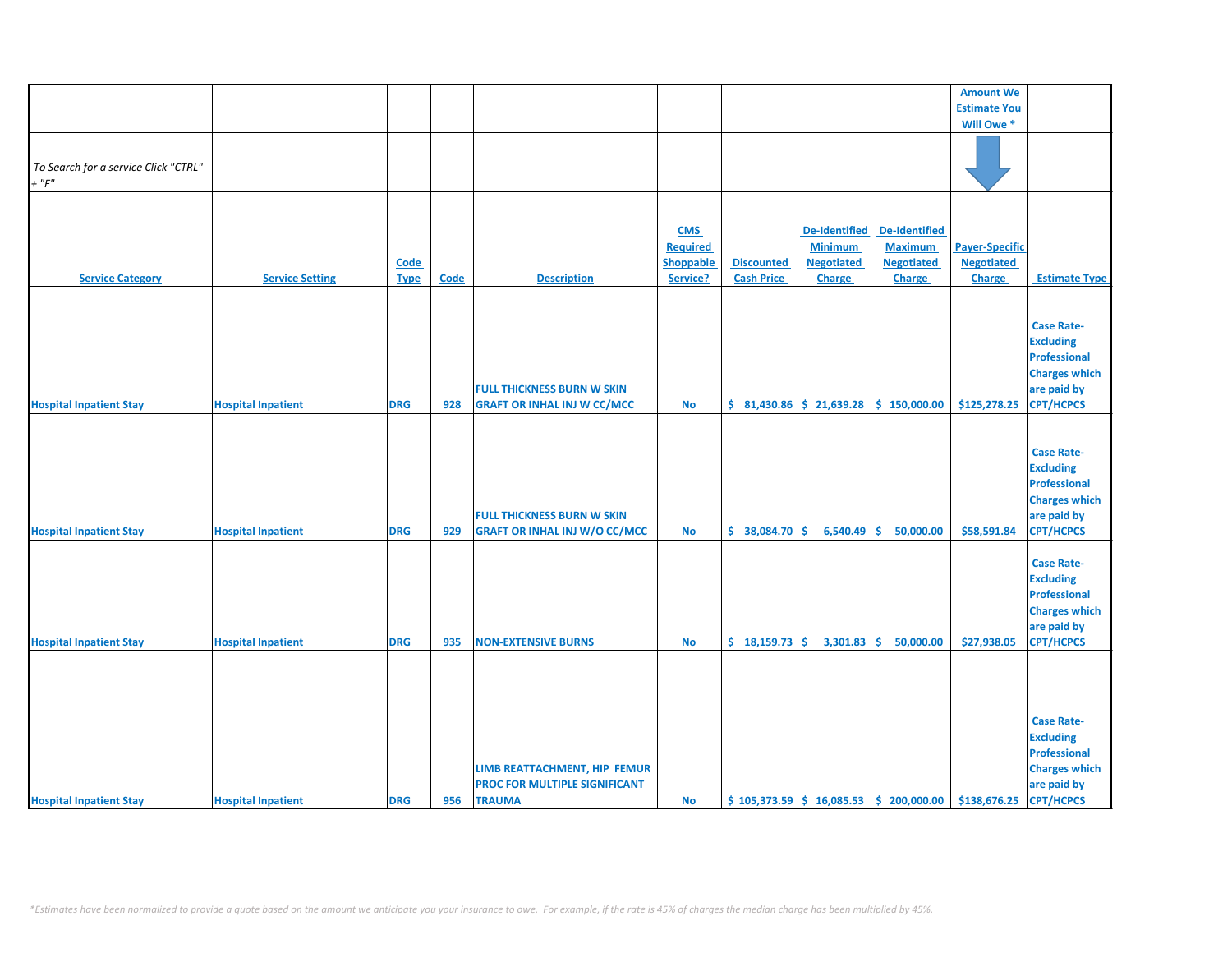|                                      |                           |             |             |                                       |            |                   |                               |                                                                          | <b>Amount We</b>      |                      |
|--------------------------------------|---------------------------|-------------|-------------|---------------------------------------|------------|-------------------|-------------------------------|--------------------------------------------------------------------------|-----------------------|----------------------|
|                                      |                           |             |             |                                       |            |                   |                               |                                                                          | <b>Estimate You</b>   |                      |
|                                      |                           |             |             |                                       |            |                   |                               |                                                                          | Will Owe*             |                      |
|                                      |                           |             |             |                                       |            |                   |                               |                                                                          |                       |                      |
|                                      |                           |             |             |                                       |            |                   |                               |                                                                          |                       |                      |
| To Search for a service Click "CTRL" |                           |             |             |                                       |            |                   |                               |                                                                          |                       |                      |
| $+$ " $F$ "                          |                           |             |             |                                       |            |                   |                               |                                                                          |                       |                      |
|                                      |                           |             |             |                                       |            |                   |                               |                                                                          |                       |                      |
|                                      |                           |             |             |                                       |            |                   |                               |                                                                          |                       |                      |
|                                      |                           |             |             |                                       |            |                   |                               |                                                                          |                       |                      |
|                                      |                           |             |             |                                       | <b>CMS</b> |                   | <b>De-Identified</b>          | De-Identified                                                            |                       |                      |
|                                      |                           |             |             |                                       | Required   |                   | <b>Minimum</b>                | <b>Maximum</b>                                                           | <b>Payer-Specific</b> |                      |
|                                      |                           | Code        |             |                                       | Shoppable  | <b>Discounted</b> | <b>Negotiated</b>             | <b>Negotiated</b>                                                        | <b>Negotiated</b>     |                      |
| <b>Service Category</b>              | <b>Service Setting</b>    | <b>Type</b> | <b>Code</b> | <b>Description</b>                    | Service?   | <b>Cash Price</b> | Charge                        | Charge                                                                   | Charge                | <b>Estimate Type</b> |
|                                      |                           |             |             |                                       |            |                   |                               |                                                                          |                       |                      |
|                                      |                           |             |             |                                       |            |                   |                               |                                                                          |                       |                      |
|                                      |                           |             |             |                                       |            |                   |                               |                                                                          |                       |                      |
|                                      |                           |             |             |                                       |            |                   |                               |                                                                          |                       | <b>Case Rate-</b>    |
|                                      |                           |             |             |                                       |            |                   |                               |                                                                          |                       | <b>Excluding</b>     |
|                                      |                           |             |             |                                       |            |                   |                               |                                                                          |                       | Professional         |
|                                      |                           |             |             |                                       |            |                   |                               |                                                                          |                       |                      |
|                                      |                           |             |             | <b>OTHER O.R. PROCEDURES FOR</b>      |            |                   |                               |                                                                          |                       | <b>Charges which</b> |
|                                      |                           |             |             | <b>MULTIPLE SIGNIFICANT TRAUMA W</b>  |            |                   |                               |                                                                          |                       | are paid by          |
| <b>Hospital Inpatient Stay</b>       | <b>Hospital Inpatient</b> | <b>DRG</b>  | 957         | <b>MCC</b>                            | <b>No</b>  |                   | $$139,128.72 \mid $30,888.17$ | \$200,000.00                                                             | \$206,840.62          | <b>CPT/HCPCS</b>     |
|                                      |                           |             |             |                                       |            |                   |                               |                                                                          |                       |                      |
|                                      |                           |             |             |                                       |            |                   |                               |                                                                          |                       |                      |
|                                      |                           |             |             |                                       |            |                   |                               |                                                                          |                       |                      |
|                                      |                           |             |             |                                       |            |                   |                               |                                                                          |                       | <b>Case Rate-</b>    |
|                                      |                           |             |             |                                       |            |                   |                               |                                                                          |                       | <b>Excluding</b>     |
|                                      |                           |             |             |                                       |            |                   |                               |                                                                          |                       | Professional         |
|                                      |                           |             |             |                                       |            |                   |                               |                                                                          |                       | <b>Charges which</b> |
|                                      |                           |             |             | <b>OTHER O.R. PROCEDURES FOR</b>      |            |                   |                               |                                                                          |                       |                      |
|                                      |                           |             |             | <b>MULTIPLE SIGNIFICANT TRAUMA W</b>  |            |                   |                               |                                                                          |                       | are paid by          |
| <b>Hospital Inpatient Stay</b>       | <b>Hospital Inpatient</b> | <b>DRG</b>  | 958         | <b>CC</b>                             | No         |                   |                               | $\frac{1}{2}$ 73,933.71 $\frac{1}{2}$ 17,182.69 $\frac{1}{2}$ 125,000.00 | \$108,602.31          | <b>CPT/HCPCS</b>     |
|                                      |                           |             |             |                                       |            |                   |                               |                                                                          |                       |                      |
|                                      |                           |             |             |                                       |            |                   |                               |                                                                          |                       | <b>Case Rate-</b>    |
|                                      |                           |             |             |                                       |            |                   |                               |                                                                          |                       | <b>Excluding</b>     |
|                                      |                           |             |             |                                       |            |                   |                               |                                                                          |                       | <b>Professional</b>  |
|                                      |                           |             |             |                                       |            |                   |                               |                                                                          |                       | <b>Charges which</b> |
|                                      |                           |             |             | <b>OTHER MULTIPLE SIGNIFICANT</b>     |            |                   |                               |                                                                          |                       | are paid by          |
| <b>Hospital Inpatient Stay</b>       | <b>Hospital Inpatient</b> | <b>DRG</b>  | 964         | <b>TRAUMA W CC</b>                    | No         | \$34,761.85       | 6,123.35                      | \$<br>50,000.00                                                          | \$48,989.69           | <b>CPT/HCPCS</b>     |
|                                      |                           |             |             |                                       |            |                   |                               |                                                                          |                       |                      |
|                                      |                           |             |             |                                       |            |                   |                               |                                                                          |                       |                      |
|                                      |                           |             |             |                                       |            |                   |                               |                                                                          |                       |                      |
|                                      |                           |             |             |                                       |            |                   |                               |                                                                          |                       | <b>Case Rate-</b>    |
|                                      |                           |             |             |                                       |            |                   |                               |                                                                          |                       | <b>Excluding</b>     |
|                                      |                           |             |             |                                       |            |                   |                               |                                                                          |                       | <b>Professional</b>  |
|                                      |                           |             |             |                                       |            |                   |                               |                                                                          |                       | <b>Charges which</b> |
|                                      |                           |             |             | <b>VAGINAL DELIVERY W O.R. PROC</b>   |            |                   |                               |                                                                          |                       | are paid by          |
| <b>Maternity/Delivery</b>            | <b>Hospital Inpatient</b> | <b>DRG</b>  | 768         | <b>EXCEPT STERIL &amp;/OR D&amp;C</b> | <b>No</b>  |                   |                               | $\binom{10,335.01}{ }$ \$ 2,464.00 \$ 27,462.61                          | \$15,900.01           | <b>CPT/HCPCS</b>     |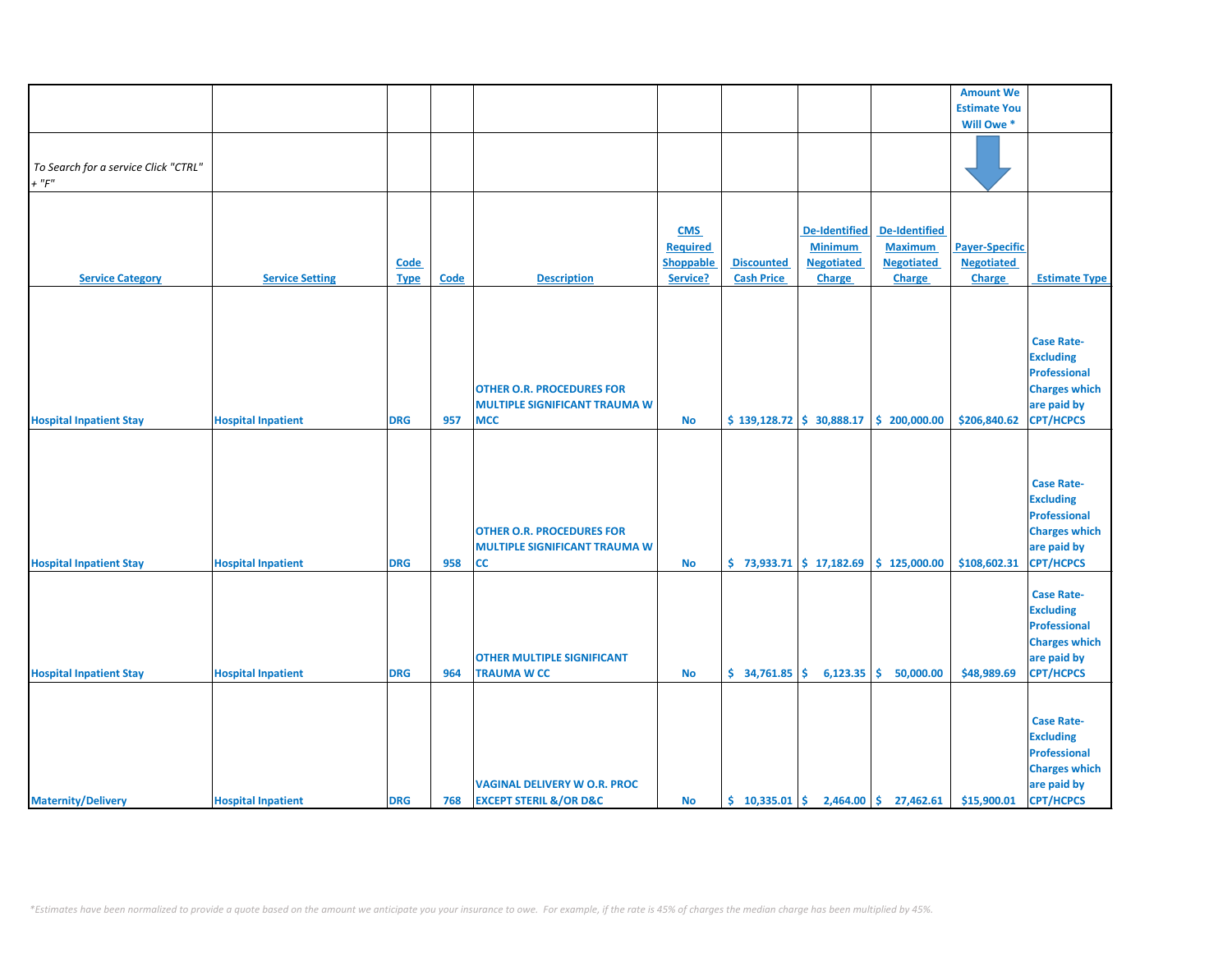|                                      |                           |             |      |                                                           |                 |                      |                      |                         | <b>Amount We</b>      |                                         |
|--------------------------------------|---------------------------|-------------|------|-----------------------------------------------------------|-----------------|----------------------|----------------------|-------------------------|-----------------------|-----------------------------------------|
|                                      |                           |             |      |                                                           |                 |                      |                      |                         | <b>Estimate You</b>   |                                         |
|                                      |                           |             |      |                                                           |                 |                      |                      |                         | Will Owe*             |                                         |
|                                      |                           |             |      |                                                           |                 |                      |                      |                         |                       |                                         |
| To Search for a service Click "CTRL" |                           |             |      |                                                           |                 |                      |                      |                         |                       |                                         |
| $+$ " $F$ "                          |                           |             |      |                                                           |                 |                      |                      |                         |                       |                                         |
|                                      |                           |             |      |                                                           |                 |                      |                      |                         |                       |                                         |
|                                      |                           |             |      |                                                           |                 |                      |                      |                         |                       |                                         |
|                                      |                           |             |      |                                                           | <b>CMS</b>      |                      | <b>De-Identified</b> | De-Identified           |                       |                                         |
|                                      |                           |             |      |                                                           | <b>Required</b> |                      | <b>Minimum</b>       | <b>Maximum</b>          | <b>Payer-Specific</b> |                                         |
|                                      |                           | Code        |      |                                                           | Shoppable       | <b>Discounted</b>    | <b>Negotiated</b>    | <b>Negotiated</b>       | <b>Negotiated</b>     |                                         |
| <b>Service Category</b>              | <b>Service Setting</b>    | <b>Type</b> | Code | <b>Description</b>                                        | Service?        | <b>Cash Price</b>    | Charge               | Charge                  | Charge                | <b>Estimate Type</b>                    |
|                                      |                           |             |      |                                                           |                 |                      |                      |                         |                       |                                         |
|                                      |                           |             |      |                                                           |                 |                      |                      |                         |                       | <b>Case Rate-</b>                       |
|                                      |                           |             |      |                                                           |                 |                      |                      |                         |                       | <b>Excluding</b><br><b>Professional</b> |
|                                      |                           |             |      |                                                           |                 |                      |                      |                         |                       | <b>Charges which</b>                    |
|                                      |                           |             |      | <b>CESAREAN SECTION W</b>                                 |                 |                      |                      |                         |                       | are paid by                             |
| <b>Maternity/Delivery</b>            | <b>Hospital Inpatient</b> | <b>DRG</b>  | 783  | <b>STERILIZATION W MCC</b>                                | <b>No</b>       | $$11,915.22$ \$      | 3,570.00             | \$39,605.25             | \$18,331.11           | <b>CPT/HCPCS</b>                        |
|                                      |                           |             |      |                                                           |                 |                      |                      |                         |                       |                                         |
|                                      |                           |             |      |                                                           |                 |                      |                      |                         |                       | <b>Case Rate-</b>                       |
|                                      |                           |             |      |                                                           |                 |                      |                      |                         |                       | <b>Excluding</b>                        |
|                                      |                           |             |      |                                                           |                 |                      |                      |                         |                       | <b>Professional</b>                     |
|                                      |                           |             |      |                                                           |                 |                      |                      |                         |                       | <b>Charges which</b>                    |
|                                      |                           |             |      | <b>CESAREAN SECTION W</b>                                 |                 |                      |                      |                         |                       | are paid by                             |
| <b>Maternity/Delivery</b>            | <b>Hospital Inpatient</b> | <b>DRG</b>  | 784  | <b>STERILIZATION W CC</b>                                 | <b>No</b>       | Ŝ.<br>$9,940.40$ \$  | 3,570.00             | \$27,865.12             | \$15,292.92           | <b>CPT/HCPCS</b>                        |
|                                      |                           |             |      |                                                           |                 |                      |                      |                         |                       |                                         |
|                                      |                           |             |      |                                                           |                 |                      |                      |                         |                       | <b>Case Rate-</b>                       |
|                                      |                           |             |      |                                                           |                 |                      |                      |                         |                       | <b>Excluding</b>                        |
|                                      |                           |             |      |                                                           |                 |                      |                      |                         |                       | <b>Professional</b>                     |
|                                      |                           |             |      |                                                           |                 |                      |                      |                         |                       | <b>Charges which</b>                    |
|                                      |                           |             |      | <b>CESAREAN SECTION W</b>                                 |                 |                      |                      |                         |                       | are paid by                             |
| <b>Maternity/Delivery</b>            | <b>Hospital Inpatient</b> | <b>DRG</b>  | 785  | <b>STERILIZATION W/O CC/MCC</b>                           | <b>No</b>       | \$.<br>$8,988.27$ \$ | 3,519.44             | 25,870.71<br>Ŝ.         | \$13,828.11           | <b>CPT/HCPCS</b>                        |
|                                      |                           |             |      |                                                           |                 |                      |                      |                         |                       |                                         |
|                                      |                           |             |      |                                                           |                 |                      |                      |                         |                       | <b>Case Rate-</b>                       |
|                                      |                           |             |      |                                                           |                 |                      |                      |                         |                       | <b>Excluding</b>                        |
|                                      |                           |             |      |                                                           |                 |                      |                      |                         |                       | Professional                            |
|                                      |                           |             |      |                                                           |                 |                      |                      |                         |                       | <b>Charges which</b>                    |
|                                      |                           |             |      | <b>CESAREAN SECTION W/O</b><br><b>STERILIZATION W MCC</b> |                 |                      |                      |                         |                       | are paid by                             |
| <b>Maternity/Delivery</b>            | <b>Hospital Inpatient</b> | <b>DRG</b>  | 786  |                                                           | <b>No</b>       | $$12,696.27$ $$$     | 3,570.00             | \$35,011.06             | \$19,532.72           | <b>CPT/HCPCS</b>                        |
|                                      |                           |             |      |                                                           |                 |                      |                      |                         |                       | <b>Case Rate-</b>                       |
|                                      |                           |             |      |                                                           |                 |                      |                      |                         |                       | <b>Excluding</b>                        |
|                                      |                           |             |      |                                                           |                 |                      |                      |                         |                       | <b>Professional</b>                     |
|                                      |                           |             |      |                                                           |                 |                      |                      |                         |                       | <b>Charges which</b>                    |
|                                      |                           |             |      | <b>CESAREAN SECTION W/O</b>                               |                 |                      |                      |                         |                       | are paid by                             |
| <b>Maternity/Delivery</b>            | <b>Hospital Inpatient</b> | <b>DRG</b>  | 787  | <b>STERILIZATION W CC</b>                                 | <b>No</b>       | \$11,322.59          |                      | $2,835.00$ \$ 27,868.32 | \$17,419.37           | <b>CPT/HCPCS</b>                        |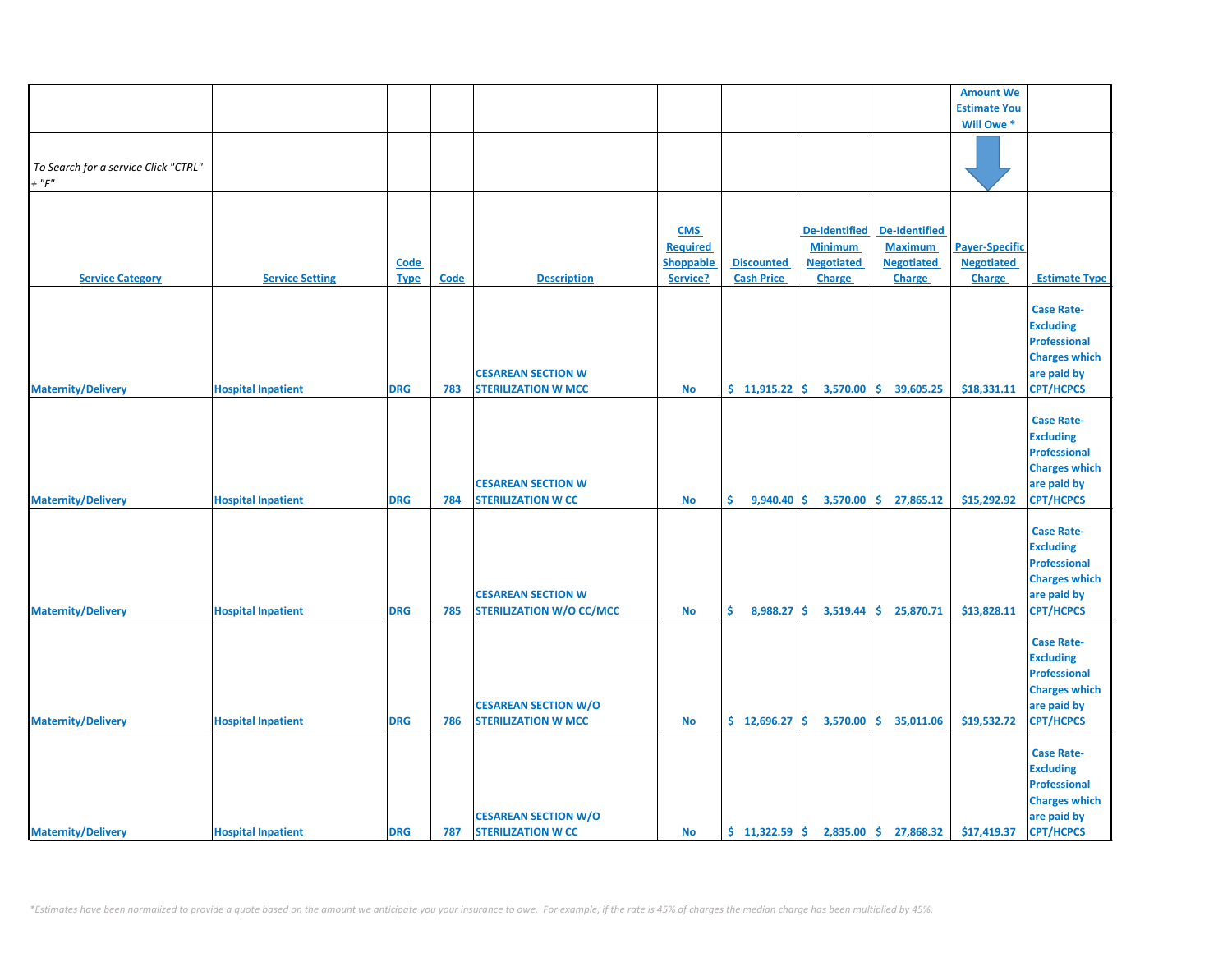|                                      |                           |             |      |                                         |                 |                     |                      |                         | <b>Amount We</b>      |                                  |
|--------------------------------------|---------------------------|-------------|------|-----------------------------------------|-----------------|---------------------|----------------------|-------------------------|-----------------------|----------------------------------|
|                                      |                           |             |      |                                         |                 |                     |                      |                         | <b>Estimate You</b>   |                                  |
|                                      |                           |             |      |                                         |                 |                     |                      |                         | Will Owe*             |                                  |
|                                      |                           |             |      |                                         |                 |                     |                      |                         |                       |                                  |
| To Search for a service Click "CTRL" |                           |             |      |                                         |                 |                     |                      |                         |                       |                                  |
| $+$ " $F$ "                          |                           |             |      |                                         |                 |                     |                      |                         |                       |                                  |
|                                      |                           |             |      |                                         |                 |                     |                      |                         |                       |                                  |
|                                      |                           |             |      |                                         |                 |                     |                      |                         |                       |                                  |
|                                      |                           |             |      |                                         | <b>CMS</b>      |                     | <b>De-Identified</b> | <b>De-Identified</b>    |                       |                                  |
|                                      |                           |             |      |                                         | <b>Required</b> |                     | <b>Minimum</b>       | <b>Maximum</b>          | <b>Payer-Specific</b> |                                  |
|                                      |                           | Code        |      |                                         | Shoppable       | <b>Discounted</b>   | <b>Negotiated</b>    | <b>Negotiated</b>       | <b>Negotiated</b>     |                                  |
| <b>Service Category</b>              | <b>Service Setting</b>    | <b>Type</b> | Code | <b>Description</b>                      | Service?        | <b>Cash Price</b>   | Charge               | Charge                  | Charge                | <b>Estimate Type</b>             |
|                                      |                           |             |      |                                         |                 |                     |                      |                         |                       | <b>Case Rate-</b>                |
|                                      |                           |             |      |                                         |                 |                     |                      |                         |                       | <b>Excluding</b>                 |
|                                      |                           |             |      |                                         |                 |                     |                      |                         |                       | <b>Professional</b>              |
|                                      |                           |             |      |                                         |                 |                     |                      |                         |                       | <b>Charges which</b>             |
|                                      |                           |             |      | <b>CESAREAN SECTION W/O</b>             |                 |                     |                      |                         |                       | are paid by                      |
| <b>Maternity/Delivery</b>            | <b>Hospital Inpatient</b> | <b>DRG</b>  | 788  | <b>STERILIZATION W/O CC/MCC</b>         | <b>No</b>       | \$<br>$9,626.23$ \$ | 3,242.44             | \$.<br>26,381.06        | \$14,809.59           | <b>CPT/HCPCS</b>                 |
|                                      |                           |             |      |                                         |                 |                     |                      |                         |                       |                                  |
|                                      |                           |             |      |                                         |                 |                     |                      |                         |                       | <b>Case Rate-</b>                |
|                                      |                           |             |      |                                         |                 |                     |                      |                         |                       | <b>Excluding</b>                 |
|                                      |                           |             |      |                                         |                 |                     |                      |                         |                       | <b>Professional</b>              |
|                                      |                           |             |      |                                         |                 |                     |                      |                         |                       | <b>Charges which</b>             |
| <b>Maternity/Delivery</b>            | <b>Hospital Inpatient</b> | <b>DRG</b>  | 795  | <b>NORMAL NEWBORN</b>                   | <b>No</b>       | Ŝ.<br>$1,400.10$ \$ | 626.89               | \$18,705.56             | \$2,154.00            | are paid by<br><b>CPT/HCPCS</b>  |
|                                      |                           |             |      |                                         |                 |                     |                      |                         |                       |                                  |
|                                      |                           |             |      |                                         |                 |                     |                      |                         |                       | <b>Case Rate-</b>                |
|                                      |                           |             |      |                                         |                 |                     |                      |                         |                       | <b>Excluding</b>                 |
|                                      |                           |             |      |                                         |                 |                     |                      |                         |                       | <b>Professional</b>              |
|                                      |                           |             |      |                                         |                 |                     |                      |                         |                       | <b>Charges which</b>             |
|                                      |                           |             |      | <b>VAGINAL DELIVERY W</b>               |                 |                     |                      |                         |                       | are paid by                      |
| <b>Maternity/Delivery</b>            | <b>Hospital Inpatient</b> | <b>DRG</b>  | 797  | <b>STERILIZATION/D&amp;C W CC</b>       | <b>No</b>       | \$12,785.73         | \$<br>2,464.00       | 25,917.69<br>\$         | \$19,670.36           | <b>CPT/HCPCS</b>                 |
|                                      |                           |             |      |                                         |                 |                     |                      |                         |                       |                                  |
|                                      |                           |             |      |                                         |                 |                     |                      |                         |                       | <b>Case Rate-</b>                |
|                                      |                           |             |      |                                         |                 |                     |                      |                         |                       | <b>Excluding</b><br>Professional |
|                                      |                           |             |      |                                         |                 |                     |                      |                         |                       | <b>Charges which</b>             |
|                                      |                           |             |      | <b>VAGINAL DELIVERY W</b>               |                 |                     |                      |                         |                       | are paid by                      |
| <b>Maternity/Delivery</b>            | <b>Hospital Inpatient</b> | <b>DRG</b>  | 798  | <b>STERILIZATION/D&amp;C W/O CC/MCC</b> | <b>No</b>       | \$10,897.11         | 2,464.00             | \$25,917.69             | \$16,764.78           | <b>CPT/HCPCS</b>                 |
|                                      |                           |             |      |                                         |                 |                     |                      |                         |                       |                                  |
|                                      |                           |             |      |                                         |                 |                     |                      |                         |                       | <b>Case Rate-</b>                |
|                                      |                           |             |      |                                         |                 |                     |                      |                         |                       | <b>Excluding</b>                 |
|                                      |                           |             |      |                                         |                 |                     |                      |                         |                       | <b>Professional</b>              |
|                                      |                           |             |      |                                         |                 |                     |                      |                         |                       | <b>Charges which</b>             |
|                                      |                           |             |      | <b>VAGINAL DELIVERY W/O</b>             |                 |                     |                      |                         |                       | are paid by                      |
| <b>Maternity/Delivery</b>            | <b>Hospital Inpatient</b> | <b>DRG</b>  | 805  | <b>STERILIZATION/D&amp;C W MCC</b>      | <b>No</b>       | \$10,518.03         |                      | $2,464.00$ \$ 27,817.08 | \$16,181.59           | <b>CPT/HCPCS</b>                 |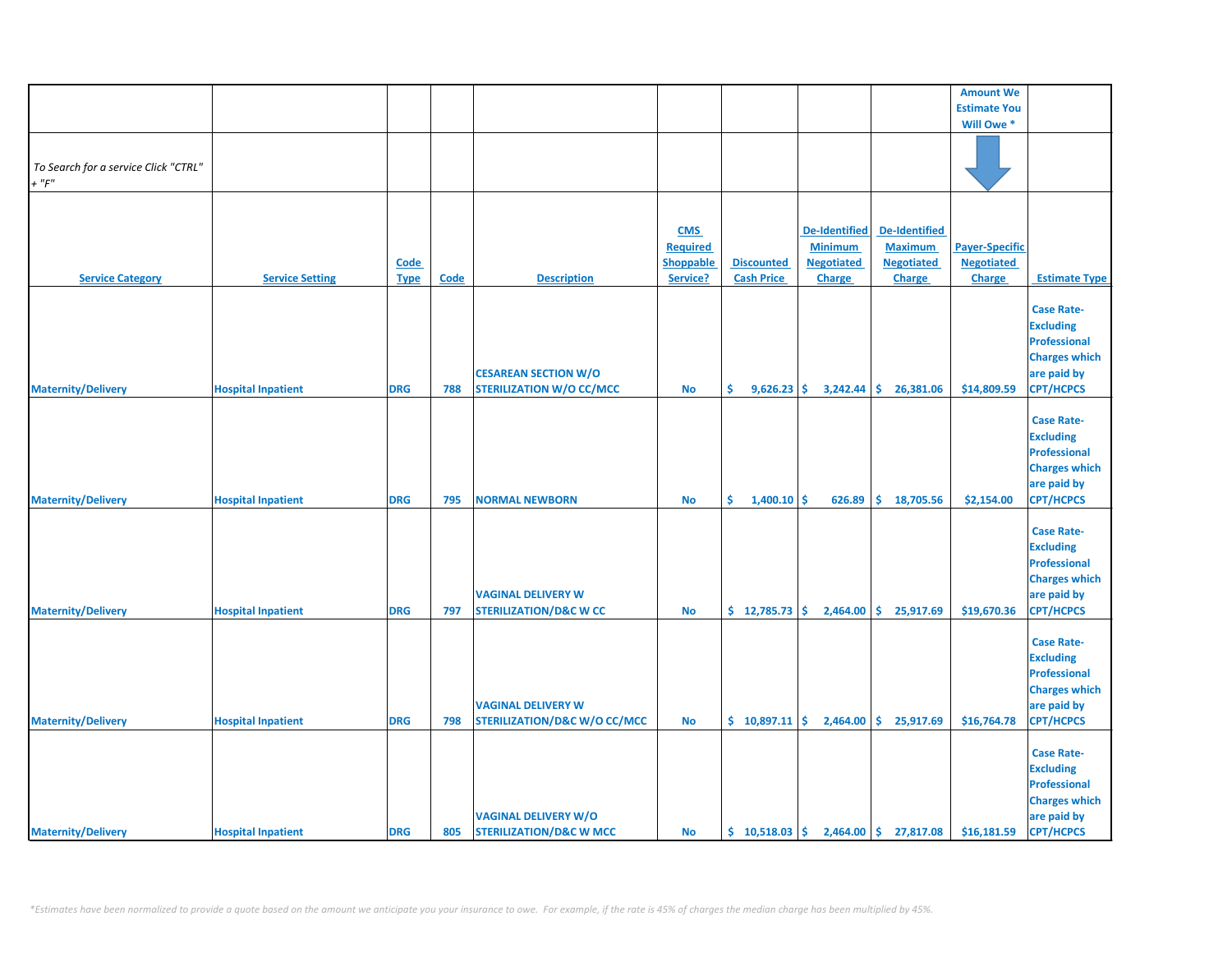|                                          |                                             |             |             |                                          |                  |                      |                      |                      | <b>Amount We</b>      |                      |
|------------------------------------------|---------------------------------------------|-------------|-------------|------------------------------------------|------------------|----------------------|----------------------|----------------------|-----------------------|----------------------|
|                                          |                                             |             |             |                                          |                  |                      |                      |                      | <b>Estimate You</b>   |                      |
|                                          |                                             |             |             |                                          |                  |                      |                      |                      | Will Owe*             |                      |
|                                          |                                             |             |             |                                          |                  |                      |                      |                      |                       |                      |
| To Search for a service Click "CTRL"     |                                             |             |             |                                          |                  |                      |                      |                      |                       |                      |
| $+$ " $F$ "                              |                                             |             |             |                                          |                  |                      |                      |                      |                       |                      |
|                                          |                                             |             |             |                                          |                  |                      |                      |                      |                       |                      |
|                                          |                                             |             |             |                                          |                  |                      |                      |                      |                       |                      |
|                                          |                                             |             |             |                                          | <b>CMS</b>       |                      | <b>De-Identified</b> | <b>De-Identified</b> |                       |                      |
|                                          |                                             |             |             |                                          | <b>Required</b>  |                      | <b>Minimum</b>       | <b>Maximum</b>       | <b>Payer-Specific</b> |                      |
|                                          |                                             | Code        |             |                                          | <b>Shoppable</b> | <b>Discounted</b>    | <b>Negotiated</b>    | <b>Negotiated</b>    | <b>Negotiated</b>     |                      |
| <b>Service Category</b>                  | <b>Service Setting</b>                      | <b>Type</b> | <b>Code</b> | <b>Description</b>                       | Service?         | <b>Cash Price</b>    | <b>Charge</b>        | Charge               | Charge                | <b>Estimate Type</b> |
|                                          |                                             |             |             |                                          |                  |                      |                      |                      |                       |                      |
|                                          |                                             |             |             |                                          |                  |                      |                      |                      |                       | <b>Case Rate-</b>    |
|                                          |                                             |             |             |                                          |                  |                      |                      |                      |                       | <b>Excluding</b>     |
|                                          |                                             |             |             |                                          |                  |                      |                      |                      |                       |                      |
|                                          |                                             |             |             |                                          |                  |                      |                      |                      |                       | <b>Professional</b>  |
|                                          |                                             |             |             |                                          |                  |                      |                      |                      |                       | <b>Charges which</b> |
|                                          |                                             |             |             | <b>VAGINAL DELIVERY W/O</b>              |                  |                      |                      |                      |                       | are paid by          |
| <b>Maternity/Delivery</b>                | <b>Hospital Inpatient</b>                   | <b>DRG</b>  | 806         | <b>STERILIZATION/D&amp;C W CC</b>        | <b>No</b>        | $8,616.42$ \$<br>\$. | 2,464.00             | \$.<br>24,277.74     | \$13,256.02           | <b>CPT/HCPCS</b>     |
|                                          |                                             |             |             |                                          |                  |                      |                      |                      |                       |                      |
|                                          |                                             |             |             |                                          |                  |                      |                      |                      |                       | <b>Case Rate-</b>    |
|                                          |                                             |             |             |                                          |                  |                      |                      |                      |                       | <b>Excluding</b>     |
|                                          |                                             |             |             |                                          |                  |                      |                      |                      |                       | <b>Professional</b>  |
|                                          |                                             |             |             |                                          |                  |                      |                      |                      |                       | <b>Charges which</b> |
|                                          |                                             |             |             | <b>VAGINAL DELIVERY W/O</b>              |                  |                      |                      |                      |                       | are paid by          |
| <b>Maternity/Delivery</b>                | <b>Hospital Inpatient</b>                   | <b>DRG</b>  | 807         | <b>STERILIZATION/D&amp;C W/O CC/MCC</b>  | No               | \$.<br>$7,318.91$ \$ | 2,464.00             | \$23,397.98          | \$11,259.86           | <b>CPT/HCPCS</b>     |
|                                          |                                             |             |             |                                          |                  |                      |                      |                      |                       |                      |
|                                          |                                             |             |             |                                          |                  |                      |                      |                      |                       | <b>Case Rate-</b>    |
|                                          |                                             |             |             |                                          |                  |                      |                      |                      |                       | <b>Excluding</b>     |
|                                          |                                             |             |             |                                          |                  |                      |                      |                      |                       | <b>Professional</b>  |
|                                          |                                             |             |             |                                          |                  |                      |                      |                      |                       | <b>Charges which</b> |
| <b>Inpatient Rehabilitation Hospital</b> |                                             |             |             |                                          |                  |                      |                      |                      |                       | are paid by          |
| <b>Stay</b>                              | <b>Inpatient Rehabilitation Hospital</b>    | <b>DRG</b>  | 945         | <b>REHABILITATION W CC/MCC</b>           | <b>No</b>        | N/A                  | \$14,553.00          | \$14,553.00          | N/A                   | <b>CPT/HCPCS</b>     |
|                                          |                                             |             |             |                                          |                  |                      |                      |                      |                       |                      |
|                                          |                                             |             |             |                                          |                  |                      |                      |                      |                       | <b>Case Rate-</b>    |
|                                          |                                             |             |             |                                          |                  |                      |                      |                      |                       | <b>Excluding</b>     |
|                                          |                                             |             |             |                                          |                  |                      |                      |                      |                       | <b>Professional</b>  |
|                                          |                                             |             |             |                                          |                  |                      |                      |                      |                       | <b>Charges which</b> |
| <b>Inpatient Rehabilitation Hospital</b> |                                             |             |             |                                          |                  |                      |                      |                      |                       | are paid by          |
|                                          | <b>Inpatient Rehabilitation Hospital</b>    | <b>DRG</b>  | 946         | <b>REHABILITATION W/O CC/MCC</b>         | <b>No</b>        | N/A                  | \$10,870.00          | \$.<br>10,870.00     | N/A                   | <b>CPT/HCPCS</b>     |
| <b>Stay</b>                              |                                             |             |             |                                          |                  |                      |                      |                      |                       |                      |
|                                          |                                             |             |             |                                          |                  |                      |                      |                      |                       |                      |
|                                          |                                             |             |             |                                          |                  |                      |                      |                      |                       |                      |
|                                          |                                             |             |             |                                          |                  |                      |                      |                      |                       |                      |
|                                          |                                             |             |             |                                          |                  |                      |                      |                      |                       |                      |
|                                          |                                             |             |             |                                          |                  | <b>52% Charges</b>   |                      |                      | 80% Charges           |                      |
|                                          |                                             |             |             |                                          |                  | <b>Estimated at</b>  |                      |                      | (Estimated at         |                      |
| <b>Inpatient Rehabilitation Hospital</b> |                                             |             |             | <b>Inpatient Rehabilitation Hospital</b> |                  | \$2,341.96 Per       |                      |                      | \$3,603.01 Per        | <b>Per Diem Per</b>  |
| <b>Stay</b>                              | <b>Inpatient Rehabilitation Hospital UB</b> |             | 118         | <b>Room &amp; Board</b>                  | <b>No</b>        | <b>Diem</b>          |                      |                      | Diem)                 | <b>Day</b>           |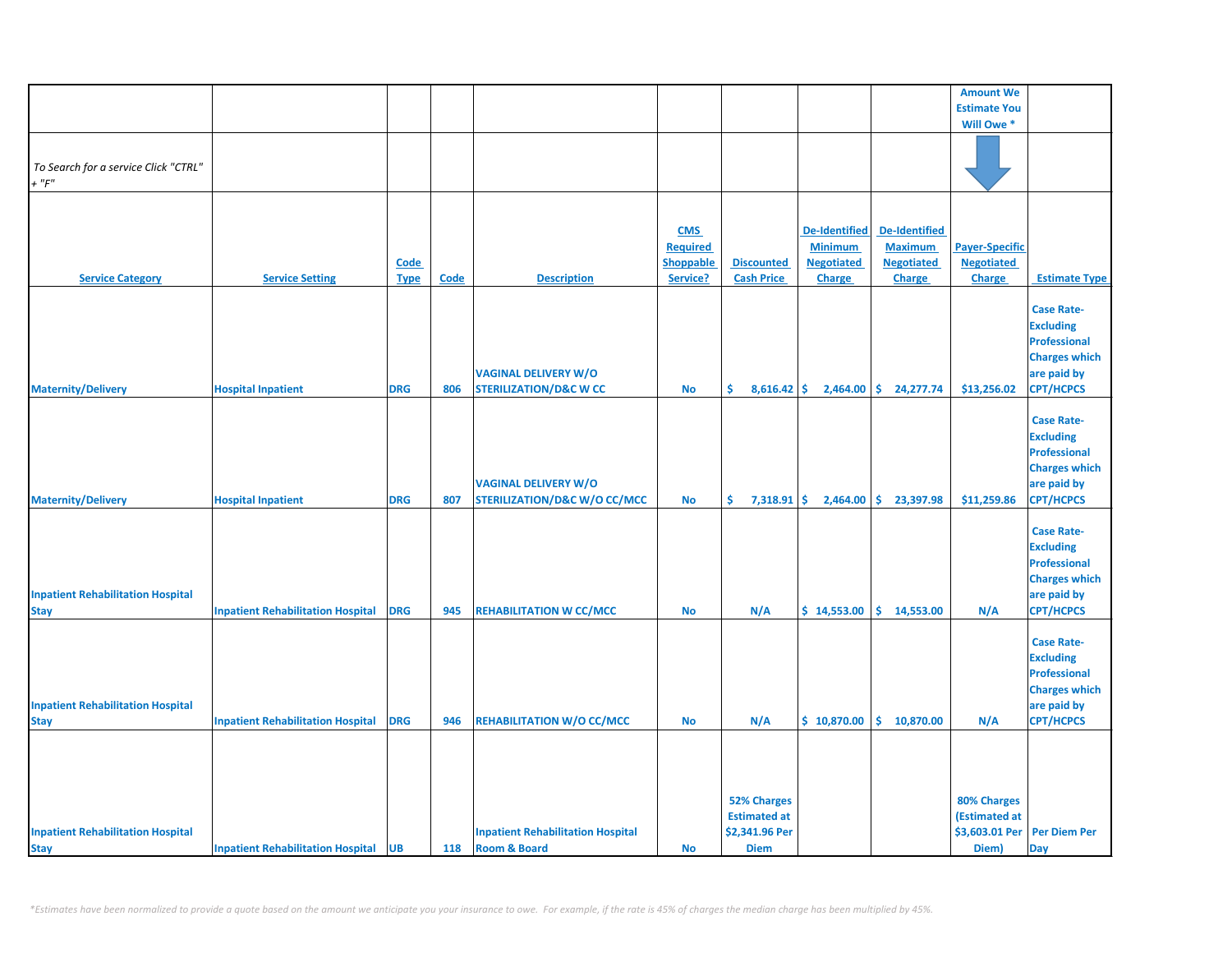|                                      |                                  |             |      |                                         |                 |                   |                      |                      | <b>Amount We</b>      |                      |
|--------------------------------------|----------------------------------|-------------|------|-----------------------------------------|-----------------|-------------------|----------------------|----------------------|-----------------------|----------------------|
|                                      |                                  |             |      |                                         |                 |                   |                      |                      | <b>Estimate You</b>   |                      |
|                                      |                                  |             |      |                                         |                 |                   |                      |                      | Will Owe *            |                      |
|                                      |                                  |             |      |                                         |                 |                   |                      |                      |                       |                      |
|                                      |                                  |             |      |                                         |                 |                   |                      |                      |                       |                      |
| To Search for a service Click "CTRL" |                                  |             |      |                                         |                 |                   |                      |                      |                       |                      |
| $+$ " $F$ "                          |                                  |             |      |                                         |                 |                   |                      |                      |                       |                      |
|                                      |                                  |             |      |                                         |                 |                   |                      |                      |                       |                      |
|                                      |                                  |             |      |                                         |                 |                   |                      |                      |                       |                      |
|                                      |                                  |             |      |                                         |                 |                   |                      |                      |                       |                      |
|                                      |                                  |             |      |                                         | <b>CMS</b>      |                   | <b>De-Identified</b> | <b>De-Identified</b> |                       |                      |
|                                      |                                  |             |      |                                         | <b>Required</b> |                   | <b>Minimum</b>       | <b>Maximum</b>       | <b>Payer-Specific</b> |                      |
|                                      |                                  | <b>Code</b> |      |                                         | Shoppable       | <b>Discounted</b> | <b>Negotiated</b>    | <b>Negotiated</b>    | <b>Negotiated</b>     |                      |
| <b>Service Category</b>              | <b>Service Setting</b>           | <b>Type</b> | Code | <b>Description</b>                      | Service?        | <b>Cash Price</b> | <b>Charge</b>        | Charge               | Charge                | <b>Estimate Type</b> |
|                                      |                                  |             |      |                                         |                 |                   |                      |                      |                       |                      |
|                                      |                                  |             |      |                                         |                 |                   |                      |                      |                       |                      |
|                                      |                                  |             |      |                                         |                 |                   |                      |                      |                       |                      |
|                                      |                                  |             |      |                                         |                 |                   |                      |                      |                       |                      |
|                                      |                                  |             |      |                                         |                 |                   |                      |                      |                       |                      |
|                                      |                                  |             |      |                                         |                 |                   |                      |                      |                       |                      |
|                                      |                                  |             |      |                                         |                 |                   |                      |                      |                       | <b>Case Rate-</b>    |
|                                      |                                  |             |      |                                         |                 |                   |                      |                      |                       | <b>Excluding</b>     |
|                                      |                                  |             |      |                                         |                 |                   |                      |                      |                       |                      |
|                                      |                                  |             |      |                                         |                 |                   |                      |                      |                       | Professional         |
|                                      |                                  |             |      | <b>AFTERCARE, MUSCULOSKELETAL</b>       |                 |                   |                      |                      |                       | <b>Charges which</b> |
|                                      |                                  |             |      | <b>SYSTEM AND CONNECTIVE TISSUE</b>     |                 |                   |                      |                      |                       | are paid by          |
| <b>Inpatient Skilled Nursing</b>     | <b>Inpatient Skilled Nursing</b> | <b>DRG</b>  | 559  | <b>WITH MCC</b>                         | <b>No</b>       | N/A               | \$18,018.00          | \$.<br>18,018.00     | N/A                   | <b>CPT/HCPCS</b>     |
|                                      |                                  |             |      |                                         |                 |                   |                      |                      |                       |                      |
|                                      |                                  |             |      |                                         |                 |                   |                      |                      |                       |                      |
|                                      |                                  |             |      |                                         |                 |                   |                      |                      |                       |                      |
|                                      |                                  |             |      |                                         |                 |                   |                      |                      |                       |                      |
|                                      |                                  |             |      |                                         |                 |                   |                      |                      |                       | <b>Case Rate-</b>    |
|                                      |                                  |             |      |                                         |                 |                   |                      |                      |                       | <b>Excluding</b>     |
|                                      |                                  |             |      |                                         |                 |                   |                      |                      |                       | Professional         |
|                                      |                                  |             |      | <b>AFTERCARE, MUSCULOSKELETAL</b>       |                 |                   |                      |                      |                       | <b>Charges which</b> |
|                                      |                                  |             |      | <b>SYSTEM &amp; CONNECTIVE TISSUE W</b> |                 |                   |                      |                      |                       | are paid by          |
| <b>Inpatient Skilled Nursing</b>     | <b>Inpatient Skilled Nursing</b> | <b>DRG</b>  | 560  | <b>CC</b>                               | No              | N/A               | \$10,435.00          | \$10,435.00          | N/A                   | <b>CPT/HCPCS</b>     |
|                                      |                                  |             |      |                                         |                 |                   |                      |                      |                       |                      |
|                                      |                                  |             |      |                                         |                 |                   |                      |                      |                       |                      |
|                                      |                                  |             |      |                                         |                 |                   |                      |                      |                       |                      |
|                                      |                                  |             |      |                                         |                 |                   |                      |                      |                       |                      |
|                                      |                                  |             |      |                                         |                 |                   |                      |                      |                       |                      |
|                                      |                                  |             |      |                                         |                 |                   |                      |                      |                       | <b>Case Rate-</b>    |
|                                      |                                  |             |      |                                         |                 |                   |                      |                      |                       | <b>Excluding</b>     |
|                                      |                                  |             |      |                                         |                 |                   |                      |                      |                       | Professional         |
|                                      |                                  |             |      |                                         |                 |                   |                      |                      |                       |                      |
|                                      |                                  |             |      | <b>AFTERCARE, MUSCULOSKELETAL</b>       |                 |                   |                      |                      |                       | <b>Charges which</b> |
|                                      |                                  |             |      | <b>SYSTEM &amp; CONNECTIVE TISSUE</b>   |                 |                   |                      |                      |                       | are paid by          |
| <b>Inpatient Skilled Nursing</b>     | <b>Inpatient Skilled Nursing</b> | <b>DRG</b>  | 561  | W/O CC/MCC                              | No              | N/A               | \$.<br>7,474.00 \$   | 7,474.00             | N/A                   | <b>CPT/HCPCS</b>     |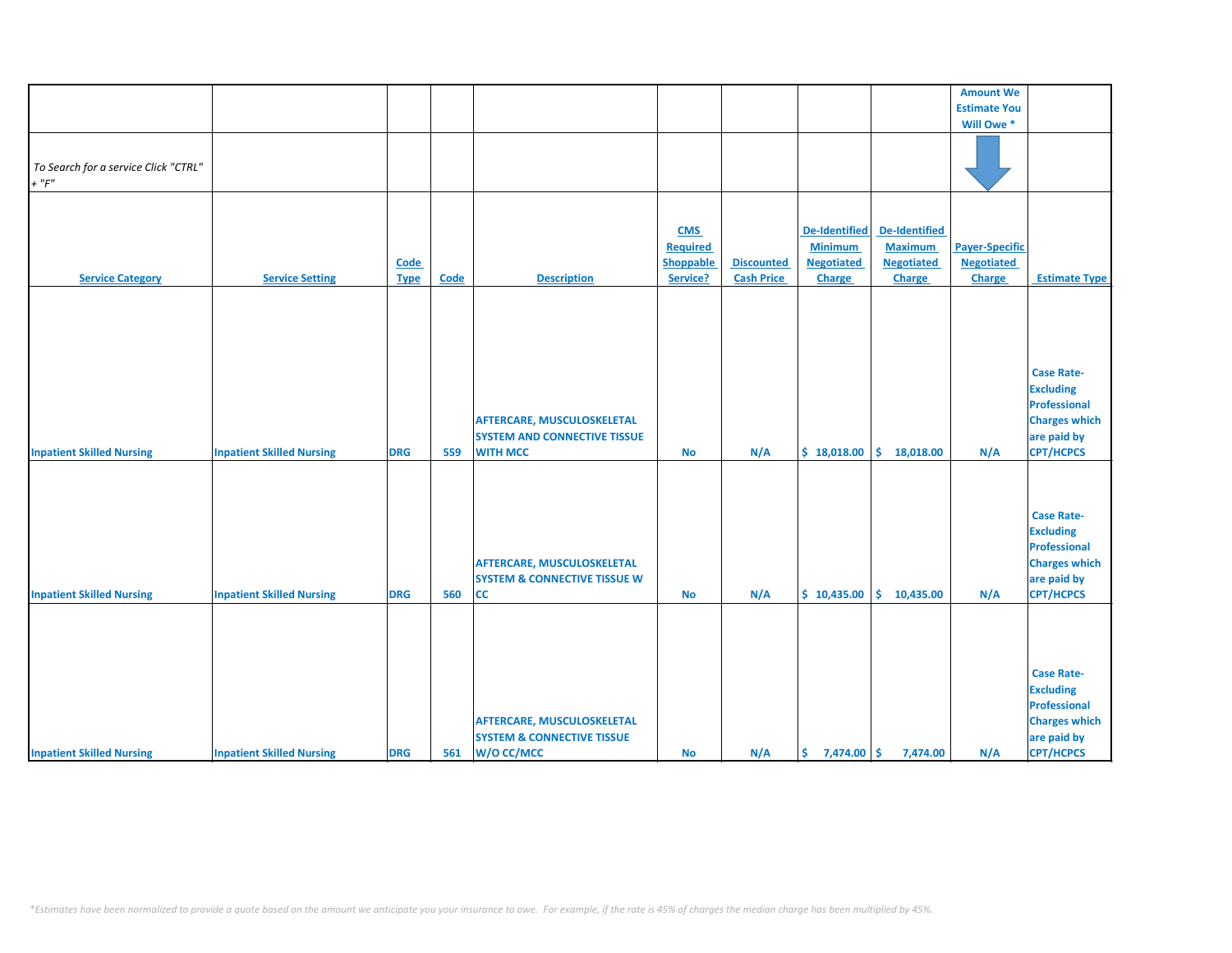|                                                             |                                              |                     |                |                                                                 |                                                               |                                                                            |                                                                              |                                                                              | <b>Amount We</b>                                            |                                                                                                                         |
|-------------------------------------------------------------|----------------------------------------------|---------------------|----------------|-----------------------------------------------------------------|---------------------------------------------------------------|----------------------------------------------------------------------------|------------------------------------------------------------------------------|------------------------------------------------------------------------------|-------------------------------------------------------------|-------------------------------------------------------------------------------------------------------------------------|
|                                                             |                                              |                     |                |                                                                 |                                                               |                                                                            |                                                                              |                                                                              | <b>Estimate You</b>                                         |                                                                                                                         |
|                                                             |                                              |                     |                |                                                                 |                                                               |                                                                            |                                                                              |                                                                              | Will Owe*                                                   |                                                                                                                         |
| To Search for a service Click "CTRL"<br>$+$ " $F$ "         |                                              |                     |                |                                                                 |                                                               |                                                                            |                                                                              |                                                                              |                                                             |                                                                                                                         |
|                                                             |                                              |                     |                |                                                                 |                                                               |                                                                            |                                                                              |                                                                              |                                                             |                                                                                                                         |
| <b>Service Category</b>                                     | <b>Service Setting</b>                       | Code<br><b>Type</b> | Code           | <b>Description</b>                                              | <b>CMS</b><br><b>Required</b><br><b>Shoppable</b><br>Service? | <b>Discounted</b><br><b>Cash Price</b>                                     | <b>De-Identified</b><br><b>Minimum</b><br><b>Negotiated</b><br><b>Charge</b> | <b>De-Identified</b><br><b>Maximum</b><br><b>Negotiated</b><br><b>Charge</b> | <b>Payer-Specific</b><br><b>Negotiated</b><br><b>Charge</b> | <b>Estimate Type</b>                                                                                                    |
|                                                             |                                              |                     |                |                                                                 |                                                               |                                                                            |                                                                              |                                                                              |                                                             |                                                                                                                         |
| <b>Long Term Acute Care Inpatient</b><br><b>Stay</b>        | <b>Inpatient Long-Term Care Hospital DRG</b> |                     | LTC189 failure | <b>Pulmonary edema respiratory</b>                              | <b>No</b>                                                     | N/A                                                                        | \$74,931.49                                                                  | \$.<br>74,931.49                                                             | <b>Non-Par</b>                                              | <b>Case Rate-</b><br><b>Excluding</b><br><b>Professional</b><br><b>Charges which</b><br>are paid by<br><b>CPT/HCPCS</b> |
|                                                             |                                              |                     |                |                                                                 |                                                               |                                                                            |                                                                              |                                                                              |                                                             |                                                                                                                         |
| <b>Long Term Acute Care Inpatient</b>                       |                                              |                     |                | <b>Respiratory system diagnosis w</b>                           |                                                               |                                                                            |                                                                              |                                                                              |                                                             | <b>Case Rate-</b><br><b>Excluding</b><br><b>Professional</b><br><b>Charges which</b><br>are paid by                     |
| <b>Stay</b>                                                 | <b>Inpatient Long-Term Care Hospital DRG</b> |                     | <b>LTC207</b>  | ventilator support >96 hours                                    | <b>No</b>                                                     | N/A                                                                        | \$37,703.24                                                                  | \$<br>37,703.24                                                              | <b>Non-Par</b>                                              | <b>CPT/HCPCS</b>                                                                                                        |
| <b>Long Term Acute Care Inpatient</b><br><b>Stay</b>        | <b>Inpatient Long-Term Care Hospital UB</b>  |                     | 200            | <b>Long Term Care Intensive Care</b><br><b>Room &amp; Board</b> | <b>No</b>                                                     | 70% Charges<br>(Estimated as<br>\$6,047.26 per<br>diem)                    | \$1,040 Per<br><b>Diem</b>                                                   | \$1,929 Per<br><b>Diem</b>                                                   | <b>Non-Par</b>                                              | <b>Per Diem Per</b><br>Day                                                                                              |
|                                                             |                                              |                     |                |                                                                 |                                                               |                                                                            |                                                                              |                                                                              |                                                             |                                                                                                                         |
| <b>Skilled Nursing Inpatient Room &amp;</b><br><b>Board</b> | <b>Inpatient Skilled Nursing</b>             | <b>UB</b>           | 191            | <b>Subacute Care Level 1- Skilled Care</b>                      | <b>No</b>                                                     | <b>52% Charges</b><br><b>Estimated at</b><br>\$1,109.30 Per<br><b>Diem</b> | Ś<br>227.70                                                                  | Ŝ<br>850.00                                                                  | 80% Charges<br>(Estimated as<br>\$1,706.61 Per<br>Diem)     | <b>Per Diem Per</b><br>Day                                                                                              |
|                                                             |                                              |                     |                |                                                                 |                                                               |                                                                            |                                                                              |                                                                              |                                                             |                                                                                                                         |
| <b>Skilled Nursing Inpatient Room &amp;</b>                 |                                              |                     |                | <b>Subacute Care Level 2-</b>                                   |                                                               | <b>52% Charges</b><br><b>Estimated at</b><br>\$1,109.30 Per                |                                                                              |                                                                              | 80% Charges<br>(Estimated as<br>\$1,706.61 Per              | <b>Per Diem Per</b>                                                                                                     |
| <b>Board</b>                                                | <b>Inpatient Skilled Nursing</b>             | <b>UB</b>           | 192            | <b>Comprehensive Care</b>                                       | <b>No</b>                                                     | <b>Diem</b>                                                                | Ś<br>$299.70$ \$                                                             | 850.00                                                                       | Diem)                                                       | Day                                                                                                                     |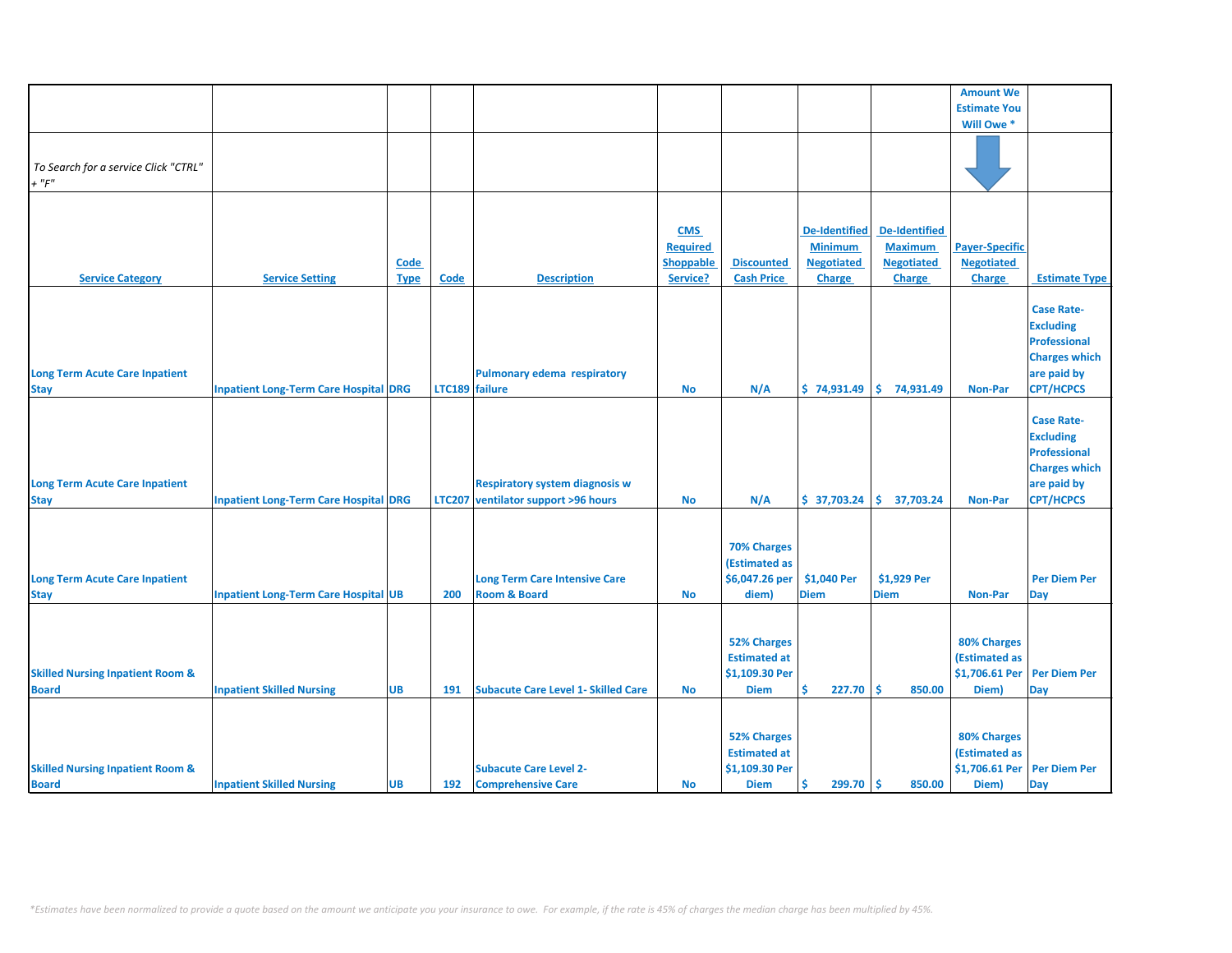|                                             |                                  |             |       |                                          |                  |                      |                      |                      | <b>Amount We</b>      |                      |
|---------------------------------------------|----------------------------------|-------------|-------|------------------------------------------|------------------|----------------------|----------------------|----------------------|-----------------------|----------------------|
|                                             |                                  |             |       |                                          |                  |                      |                      |                      | <b>Estimate You</b>   |                      |
|                                             |                                  |             |       |                                          |                  |                      |                      |                      | Will Owe *            |                      |
|                                             |                                  |             |       |                                          |                  |                      |                      |                      |                       |                      |
|                                             |                                  |             |       |                                          |                  |                      |                      |                      |                       |                      |
| To Search for a service Click "CTRL"        |                                  |             |       |                                          |                  |                      |                      |                      |                       |                      |
| $+$ " $F$ "                                 |                                  |             |       |                                          |                  |                      |                      |                      |                       |                      |
|                                             |                                  |             |       |                                          |                  |                      |                      |                      |                       |                      |
|                                             |                                  |             |       |                                          |                  |                      |                      |                      |                       |                      |
|                                             |                                  |             |       |                                          | <b>CMS</b>       |                      | <b>De-Identified</b> | <b>De-Identified</b> |                       |                      |
|                                             |                                  |             |       |                                          | <b>Required</b>  |                      | <b>Minimum</b>       | <b>Maximum</b>       | <b>Payer-Specific</b> |                      |
|                                             |                                  | <b>Code</b> |       |                                          | <b>Shoppable</b> | <b>Discounted</b>    | <b>Negotiated</b>    | <b>Negotiated</b>    | <b>Negotiated</b>     |                      |
|                                             |                                  |             |       |                                          |                  | <b>Cash Price</b>    |                      |                      |                       |                      |
| <b>Service Category</b>                     | <b>Service Setting</b>           | <b>Type</b> | Code  | <b>Description</b>                       | Service?         |                      | <b>Charge</b>        | <b>Charge</b>        | Charge                | <b>Estimate Type</b> |
|                                             |                                  |             |       |                                          |                  |                      |                      |                      |                       |                      |
|                                             |                                  |             |       |                                          |                  |                      |                      |                      |                       |                      |
|                                             |                                  |             |       |                                          |                  | <b>52% Charges</b>   |                      |                      | 80% Charges           |                      |
|                                             |                                  |             |       |                                          |                  | <b>Estimated at</b>  |                      |                      | (Estimated as         |                      |
| <b>Skilled Nursing Inpatient Room &amp;</b> |                                  |             |       | <b>Subacute Care Level 3- Complex</b>    |                  | \$1,109.30 Per       |                      |                      | \$1,706.61 Per        | <b>Per Diem Per</b>  |
| <b>Board</b>                                | <b>Inpatient Skilled Nursing</b> | <b>UB</b>   | 193   | <b>Care</b>                              | <b>No</b>        | <b>Diem</b>          | \$<br>370.00         | <b>S</b><br>850.00   | Diem)                 | Day                  |
|                                             |                                  |             |       |                                          |                  |                      |                      |                      |                       |                      |
|                                             |                                  |             |       |                                          |                  |                      |                      |                      |                       |                      |
|                                             |                                  |             |       |                                          |                  |                      |                      |                      |                       |                      |
| <b>Hospital Outpatient Procedure</b>        | <b>Hospital Outpatient</b>       | <b>CPT</b>  |       | 11102 Biopsy - Tangential Biopsy of Skin | No               | \$.<br>$530.90$ \$   | 161.58               | 1,803.41<br>\$       | \$674.20              | <b>Case Rate</b>     |
|                                             |                                  |             |       |                                          |                  |                      |                      |                      |                       |                      |
|                                             |                                  |             |       |                                          |                  |                      |                      |                      |                       |                      |
|                                             |                                  |             |       |                                          |                  |                      |                      |                      |                       |                      |
|                                             |                                  |             |       |                                          |                  |                      |                      |                      |                       |                      |
| <b>Hospital Outpatient Procedure</b>        | <b>Hospital Outpatient</b>       | <b>CPT</b>  |       | 11104 Biopsy - Punch Biopsy of Skin      | <b>No</b>        | \$.<br>584.92        | \$<br>167.15         | 1,829.27<br>\$.      | \$1,179.47            | <b>Case Rate</b>     |
|                                             |                                  |             |       |                                          |                  |                      |                      |                      |                       |                      |
|                                             |                                  |             |       |                                          |                  |                      |                      |                      |                       |                      |
|                                             |                                  |             |       |                                          |                  |                      |                      |                      |                       |                      |
|                                             |                                  |             |       |                                          |                  |                      |                      |                      |                       |                      |
| <b>Hospital Outpatient Procedure</b>        | <b>Hospital Outpatient</b>       | <b>CPT</b>  |       | 17000 Destruction of Lesion (outpatient) | No               | \$.<br>$1,131.70$ \$ | 157.92               | \$.<br>1,634.10      | \$1,154.50            | <b>Case Rate</b>     |
|                                             |                                  |             |       |                                          |                  |                      |                      |                      |                       |                      |
|                                             |                                  |             |       |                                          |                  |                      |                      |                      |                       |                      |
| <b>Hospital Outpatient Procedure</b>        | <b>Hospital Outpatient</b>       | <b>CPT</b>  | 19083 | <b>Bx breast 1st lesion us imag</b>      | <b>No</b>        | \$.<br>3,052.42      | \$<br>381.25         | \$<br>2,964.36       | \$2,933.00            | <b>Case Rate</b>     |
|                                             |                                  |             |       |                                          |                  |                      |                      |                      |                       |                      |
|                                             |                                  |             |       |                                          |                  |                      |                      |                      |                       |                      |
|                                             |                                  |             |       |                                          |                  |                      |                      |                      |                       |                      |
|                                             |                                  |             |       |                                          |                  |                      |                      |                      |                       |                      |
|                                             |                                  |             |       |                                          |                  |                      |                      |                      |                       |                      |
|                                             |                                  |             |       |                                          |                  |                      |                      |                      |                       |                      |
|                                             |                                  |             |       |                                          |                  | N/A No               |                      |                      | N/A No                |                      |
|                                             |                                  |             |       | <b>Removal of 1 or more breast</b>       |                  | <b>Service</b>       |                      |                      | <b>Service</b>        |                      |
| <b>Hospital Outpatient Procedure</b>        | <b>Hospital Outpatient</b>       | <b>CPT</b>  | 19120 | growth, open procedure                   | <b>Yes</b>       | <b>Volume</b>        | \$                   | \$.                  | <b>Volume</b>         | <b>Case Rate</b>     |
|                                             |                                  |             |       |                                          |                  |                      |                      |                      |                       |                      |
|                                             |                                  |             |       |                                          |                  |                      |                      |                      |                       |                      |
|                                             |                                  |             |       |                                          |                  |                      |                      |                      |                       |                      |
| <b>Injections</b>                           | <b>Hospital Outpatient</b>       | <b>CPT</b>  |       | 20610 Arthrocentesis (outpatient)        | <b>No</b>        | \$<br>$370.58$ \$    | 182.39               | \$<br>1,461.73       | \$1,697.58            | <b>Case Rate</b>     |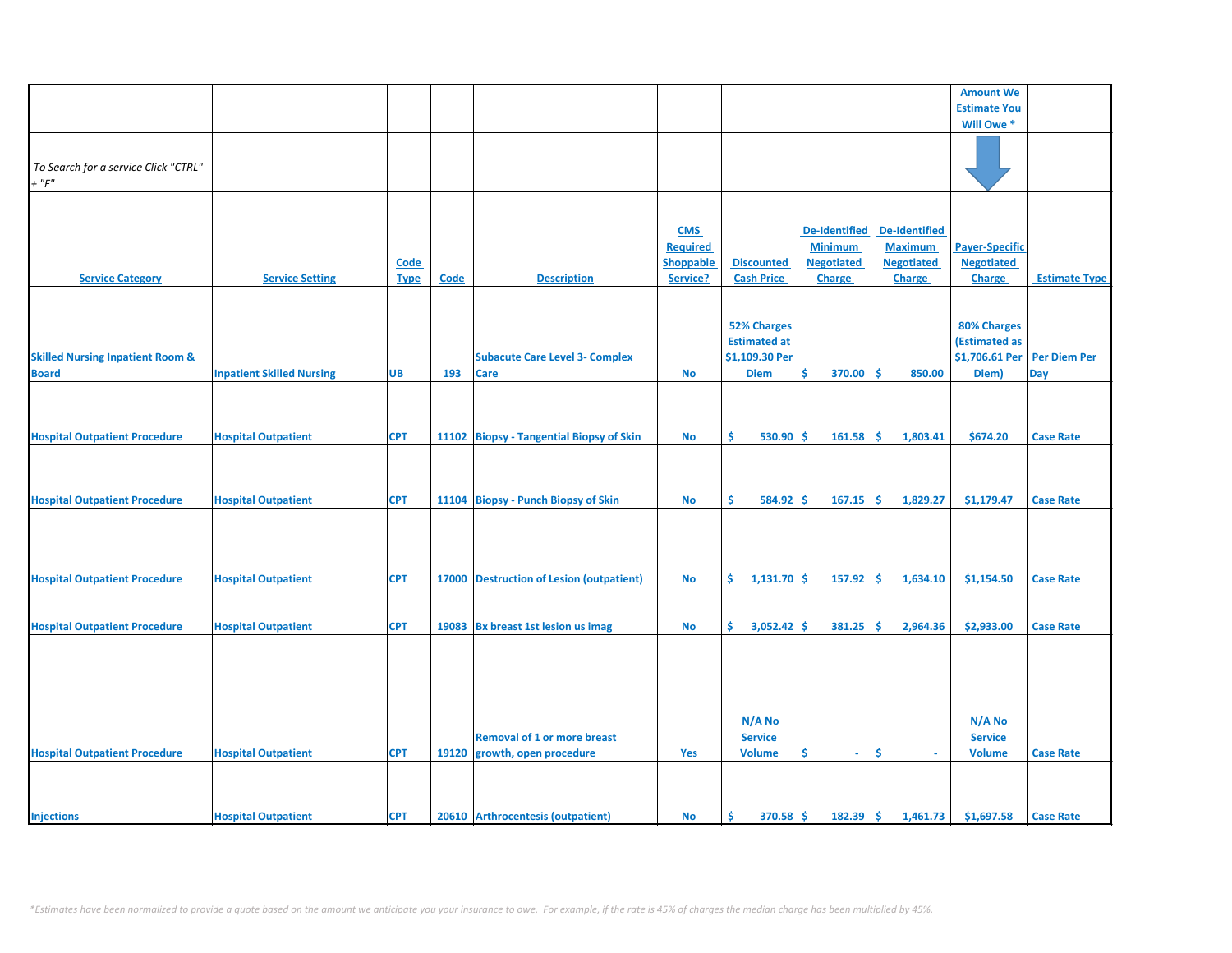|                                      |                            |             |       |                                           |                 |                      |                      |                      | <b>Amount We</b>      |                      |
|--------------------------------------|----------------------------|-------------|-------|-------------------------------------------|-----------------|----------------------|----------------------|----------------------|-----------------------|----------------------|
|                                      |                            |             |       |                                           |                 |                      |                      |                      | <b>Estimate You</b>   |                      |
|                                      |                            |             |       |                                           |                 |                      |                      |                      | Will Owe*             |                      |
|                                      |                            |             |       |                                           |                 |                      |                      |                      |                       |                      |
|                                      |                            |             |       |                                           |                 |                      |                      |                      |                       |                      |
|                                      |                            |             |       |                                           |                 |                      |                      |                      |                       |                      |
| To Search for a service Click "CTRL" |                            |             |       |                                           |                 |                      |                      |                      |                       |                      |
| $+$ " $F"$                           |                            |             |       |                                           |                 |                      |                      |                      |                       |                      |
|                                      |                            |             |       |                                           |                 |                      |                      |                      |                       |                      |
|                                      |                            |             |       |                                           |                 |                      |                      |                      |                       |                      |
|                                      |                            |             |       |                                           | <b>CMS</b>      |                      | <b>De-Identified</b> | <b>De-Identified</b> |                       |                      |
|                                      |                            |             |       |                                           | <b>Required</b> |                      | <b>Minimum</b>       | <b>Maximum</b>       | <b>Payer-Specific</b> |                      |
|                                      |                            | <b>Code</b> |       |                                           | Shoppable       | <b>Discounted</b>    | <b>Negotiated</b>    | <b>Negotiated</b>    | <b>Negotiated</b>     |                      |
| <b>Service Category</b>              | <b>Service Setting</b>     | <b>Type</b> | Code  | <b>Description</b>                        | Service?        | <b>Cash Price</b>    | Charge               | Charge               | Charge                | <b>Estimate Type</b> |
|                                      |                            |             |       |                                           |                 |                      |                      |                      |                       |                      |
|                                      |                            |             |       |                                           |                 |                      |                      |                      |                       |                      |
|                                      |                            |             |       |                                           |                 |                      |                      |                      |                       |                      |
| <b>Hospital Outpatient Procedure</b> | <b>Hospital Outpatient</b> | <b>CPT</b>  |       | 27818 Treatment of ankle fracture         | No              | \$.<br>$1,243.48$ \$ | 395.00               | \$<br>2,581.00       | \$8,816.14            | <b>Case Rate</b>     |
|                                      |                            |             |       |                                           |                 |                      |                      |                      |                       |                      |
|                                      |                            |             |       |                                           |                 | N/A No               |                      |                      | N/A No                |                      |
|                                      |                            |             |       |                                           |                 | <b>Service</b>       |                      |                      | <b>Service</b>        |                      |
| <b>Hospital Outpatient Procedure</b> | <b>Hospital Outpatient</b> | <b>CPT</b>  |       | 29826 Arthroscopic Shoulder Surgery       | Yes             | <b>Volume</b>        | \$<br>$\sim$         | \$<br>$\mathbf{r}$   | <b>Volume</b>         | <b>Case Rate</b>     |
|                                      |                            |             |       |                                           |                 |                      |                      |                      |                       |                      |
|                                      |                            |             |       |                                           |                 |                      |                      |                      |                       |                      |
|                                      |                            |             |       |                                           |                 | $N/A$ No             |                      |                      | N/A No                |                      |
|                                      |                            |             |       |                                           |                 |                      |                      |                      |                       |                      |
|                                      |                            |             |       | <b>Arthroscopic Knee Surgery</b>          |                 | <b>Service</b>       |                      |                      | <b>Service</b>        |                      |
| <b>Hospital Outpatient Procedure</b> | <b>Hospital Outpatient</b> | <b>CPT</b>  | 29881 | (outpatient)                              | <b>Yes</b>      | <b>Volume</b>        | \$<br>$\sim$         | \$                   | <b>Volume</b>         | <b>Case Rate</b>     |
|                                      |                            |             |       |                                           |                 |                      |                      |                      |                       |                      |
|                                      |                            |             |       |                                           |                 |                      |                      |                      |                       |                      |
|                                      |                            |             |       |                                           |                 |                      |                      |                      |                       |                      |
| <b>Hospital Outpatient Procedure</b> | <b>Hospital Outpatient</b> | <b>CPT</b>  |       | 31575 Laryngoscopy - Diagnostic           | No              | \$.<br>$449.87$ \$   | 135.86               | Ŝ.<br>1,978.02       | \$619.85              | <b>Case Rate</b>     |
|                                      |                            |             |       |                                           |                 |                      |                      |                      |                       |                      |
|                                      |                            |             |       |                                           |                 |                      |                      |                      |                       |                      |
| <b>Hospital Outpatient Procedure</b> | <b>Hospital Outpatient</b> | <b>CPT</b>  |       | 32555 Aspirate pleura w/ imaging          | <b>No</b>       | \$.<br>608.39        | \$.<br>288.54        | Ś<br>1,852.06        | \$10,184.26           | <b>Case Rate</b>     |
|                                      |                            |             |       |                                           |                 |                      |                      |                      |                       |                      |
|                                      |                            |             |       |                                           |                 |                      |                      |                      |                       |                      |
|                                      |                            |             |       |                                           |                 |                      |                      |                      |                       |                      |
|                                      |                            |             |       |                                           |                 |                      |                      |                      |                       |                      |
|                                      |                            |             |       |                                           |                 | N/A No               |                      |                      | N/A No                |                      |
|                                      |                            |             |       | <b>Tonsillectomy with Adenoidectomy</b>   |                 | <b>Service</b>       |                      |                      | <b>Service</b>        |                      |
| <b>Hospital Outpatient Procedure</b> | <b>Hospital Outpatient</b> | <b>CPT</b>  | 42820 | (outpatient)                              | Yes             | <b>Volume</b>        | \$<br>$\sim$         | Ś.<br>$\sim$         | <b>Volume</b>         | <b>Case Rate</b>     |
|                                      |                            |             |       |                                           |                 |                      |                      |                      |                       |                      |
|                                      |                            |             |       |                                           |                 |                      |                      |                      |                       |                      |
|                                      |                            |             |       |                                           |                 |                      |                      |                      |                       |                      |
|                                      |                            |             |       |                                           |                 |                      |                      |                      |                       |                      |
|                                      |                            |             |       |                                           |                 |                      |                      |                      |                       |                      |
|                                      |                            |             |       |                                           |                 |                      |                      |                      |                       |                      |
|                                      |                            |             |       | <b>Upper Gastrointestinal Endoscopy -</b> |                 |                      |                      |                      |                       |                      |
| <b>Hospital Outpatient Procedure</b> | <b>Hospital Outpatient</b> | <b>CPT</b>  |       | 43235 Diagnostic                          | Yes             | \$.<br>$2,027.21$ \$ | 61.00                | \$<br>1,867.74       | \$3,665.53            | <b>Case Rate</b>     |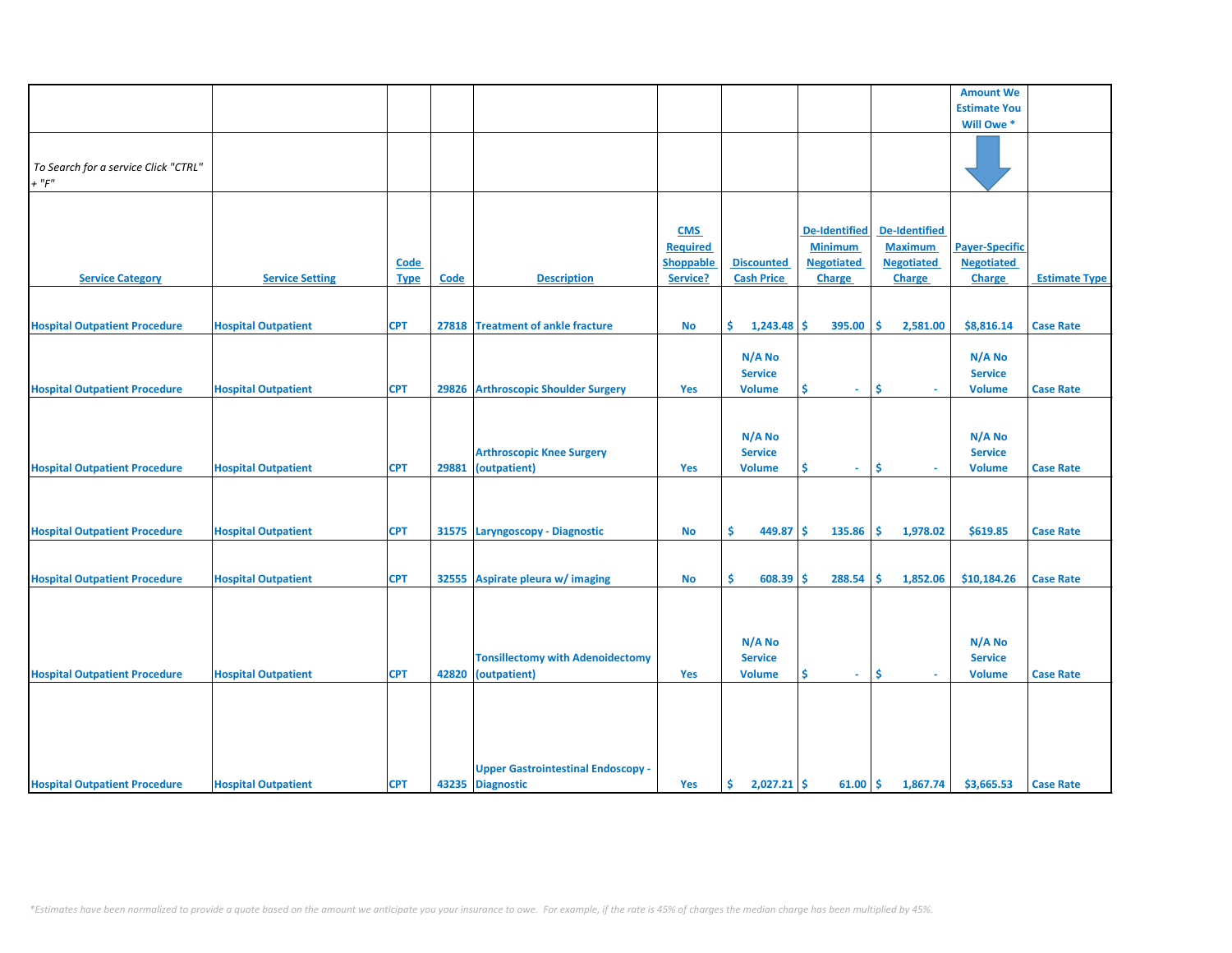|                                      |                            |             |       |                                           |                 |                      |                      |                   | <b>Amount We</b>      |                      |
|--------------------------------------|----------------------------|-------------|-------|-------------------------------------------|-----------------|----------------------|----------------------|-------------------|-----------------------|----------------------|
|                                      |                            |             |       |                                           |                 |                      |                      |                   | <b>Estimate You</b>   |                      |
|                                      |                            |             |       |                                           |                 |                      |                      |                   | Will Owe*             |                      |
|                                      |                            |             |       |                                           |                 |                      |                      |                   |                       |                      |
|                                      |                            |             |       |                                           |                 |                      |                      |                   |                       |                      |
| To Search for a service Click "CTRL" |                            |             |       |                                           |                 |                      |                      |                   |                       |                      |
| $+$ " $F$ "                          |                            |             |       |                                           |                 |                      |                      |                   |                       |                      |
|                                      |                            |             |       |                                           |                 |                      |                      |                   |                       |                      |
|                                      |                            |             |       |                                           |                 |                      |                      |                   |                       |                      |
|                                      |                            |             |       |                                           |                 |                      |                      |                   |                       |                      |
|                                      |                            |             |       |                                           | <b>CMS</b>      |                      | <b>De-Identified</b> | De-Identified     |                       |                      |
|                                      |                            |             |       |                                           | <b>Required</b> |                      | <b>Minimum</b>       | <b>Maximum</b>    | <b>Payer-Specific</b> |                      |
|                                      |                            | Code        |       |                                           | Shoppable       | <b>Discounted</b>    | <b>Negotiated</b>    | <b>Negotiated</b> | <b>Negotiated</b>     |                      |
| <b>Service Category</b>              | <b>Service Setting</b>     | <b>Type</b> | Code  | <b>Description</b>                        | Service?        | <b>Cash Price</b>    | Charge               | Charge            | Charge                | <b>Estimate Type</b> |
|                                      |                            |             |       |                                           |                 |                      |                      |                   |                       |                      |
|                                      |                            |             |       |                                           |                 |                      |                      |                   |                       |                      |
|                                      |                            |             |       |                                           |                 |                      |                      |                   |                       |                      |
|                                      |                            |             |       |                                           |                 |                      |                      |                   |                       |                      |
|                                      |                            |             |       |                                           |                 |                      |                      |                   |                       |                      |
|                                      |                            |             |       | <b>Upper Gastrointestinal Endoscopy -</b> |                 |                      |                      |                   |                       |                      |
| <b>Hospital Outpatient Procedure</b> | <b>Hospital Outpatient</b> | <b>CPT</b>  | 43239 | <b>With Biopsy</b>                        | Yes             | \$<br>$1,259.34$ \$  | 372.00               | \$<br>2,229.48    | \$5,578.79            | <b>Case Rate</b>     |
|                                      |                            |             |       |                                           |                 |                      |                      |                   |                       |                      |
|                                      |                            |             |       |                                           |                 |                      |                      |                   |                       |                      |
|                                      |                            |             |       |                                           |                 |                      |                      |                   |                       |                      |
|                                      |                            |             |       |                                           |                 |                      |                      |                   |                       |                      |
|                                      |                            |             |       |                                           |                 |                      |                      |                   |                       |                      |
|                                      |                            |             |       | <b>Colonoscopy - Diagnostic</b>           |                 |                      |                      |                   |                       |                      |
| <b>Hospital Outpatient Procedure</b> | <b>Hospital Outpatient</b> | <b>CPT</b>  | 45378 | (outpatient)                              | Yes             | \$.<br>$2,117.86$ \$ | 335.79               | 2,220.88<br>Ŝ.    | \$3,579.29            | <b>Case Rate</b>     |
|                                      |                            |             |       |                                           |                 |                      |                      |                   |                       |                      |
|                                      |                            |             |       |                                           |                 |                      |                      |                   |                       |                      |
|                                      |                            |             |       |                                           |                 |                      |                      |                   |                       |                      |
|                                      |                            |             |       |                                           |                 |                      |                      |                   |                       |                      |
|                                      |                            |             |       | <b>Colonoscopy - With Biopsy</b>          |                 |                      |                      |                   |                       |                      |
| <b>Hospital Outpatient Procedure</b> | <b>Hospital Outpatient</b> |             | 45380 | (outpatient)                              |                 | \$.<br>$3,082.66$ \$ |                      |                   | \$3,637.46            |                      |
|                                      |                            | <b>CPT</b>  |       |                                           | Yes             |                      | 343.06               | \$<br>4,110.45    |                       | <b>Case Rate</b>     |
|                                      |                            |             |       |                                           |                 |                      |                      |                   |                       |                      |
|                                      |                            |             |       |                                           |                 |                      |                      |                   |                       |                      |
|                                      |                            |             |       |                                           |                 |                      |                      |                   |                       |                      |
|                                      |                            |             |       |                                           |                 |                      |                      |                   |                       |                      |
|                                      |                            |             |       |                                           |                 |                      |                      |                   |                       |                      |
|                                      |                            |             |       | <b>Colonoscopy - With Polyp Removal</b>   |                 |                      |                      |                   |                       |                      |
| <b>Hospital Outpatient Procedure</b> | <b>Hospital Outpatient</b> | <b>CPT</b>  | 45385 | (outpatient)                              | Yes             | \$.<br>$3,317.89$ \$ | 354.50               | \$.<br>4,434.15   | \$3,899.78            | <b>Case Rate</b>     |
|                                      |                            |             |       |                                           |                 |                      |                      |                   |                       |                      |
|                                      |                            |             |       |                                           |                 |                      |                      |                   |                       |                      |
|                                      |                            |             |       |                                           |                 |                      |                      |                   |                       |                      |
|                                      |                            |             |       |                                           |                 |                      |                      |                   |                       |                      |
|                                      |                            |             |       |                                           |                 |                      |                      |                   |                       |                      |
|                                      |                            |             |       |                                           |                 |                      |                      |                   |                       |                      |
|                                      |                            |             |       |                                           |                 |                      |                      |                   |                       |                      |
|                                      |                            |             |       |                                           |                 |                      |                      |                   |                       |                      |
|                                      |                            |             |       |                                           |                 | N/A No               |                      |                   | N/A No                |                      |
|                                      |                            |             |       | <b>Ultrasound examination of lower</b>    |                 | <b>Service</b>       |                      |                   | <b>Service</b>        |                      |
|                                      |                            |             |       |                                           |                 |                      |                      |                   |                       |                      |
| <b>Hospital Outpatient Procedure</b> | <b>Hospital Outpatient</b> | <b>CPT</b>  |       | 45391 large bowel using an endoscope      | Yes             | <b>Volume</b>        | \$<br>a.             | \$<br>÷.          | <b>Volume</b>         | <b>Case Rate</b>     |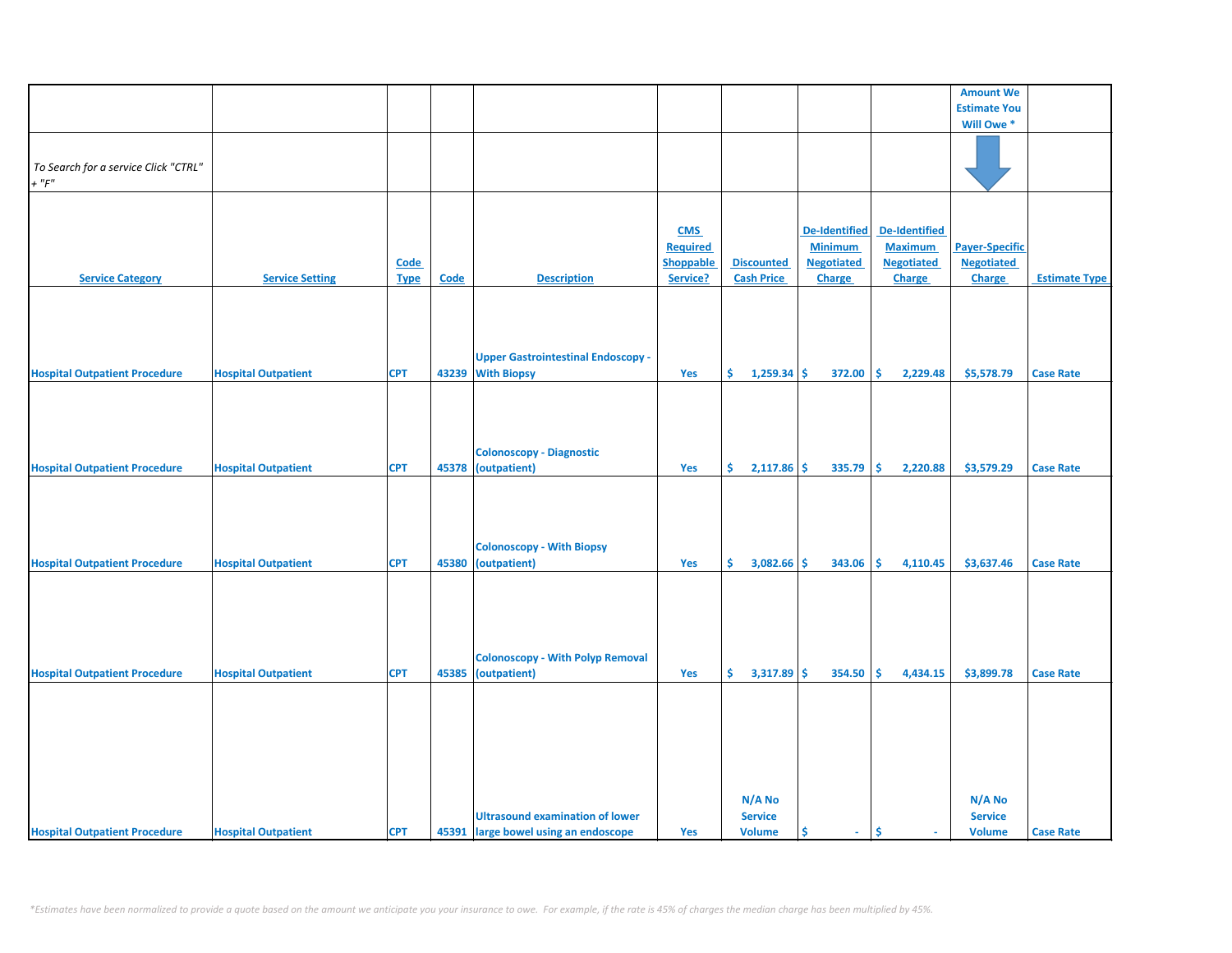|                                                     |                            |                            |       |                                                        |                                                               |                                        |                                                                       |                                                                       | <b>Amount We</b>                                     |                      |
|-----------------------------------------------------|----------------------------|----------------------------|-------|--------------------------------------------------------|---------------------------------------------------------------|----------------------------------------|-----------------------------------------------------------------------|-----------------------------------------------------------------------|------------------------------------------------------|----------------------|
|                                                     |                            |                            |       |                                                        |                                                               |                                        |                                                                       |                                                                       | <b>Estimate You</b>                                  |                      |
|                                                     |                            |                            |       |                                                        |                                                               |                                        |                                                                       |                                                                       | Will Owe *                                           |                      |
| To Search for a service Click "CTRL"<br>$+$ " $F$ " |                            |                            |       |                                                        |                                                               |                                        |                                                                       |                                                                       |                                                      |                      |
|                                                     |                            |                            |       |                                                        |                                                               |                                        |                                                                       |                                                                       |                                                      |                      |
| <b>Service Category</b>                             | <b>Service Setting</b>     | <b>Code</b><br><b>Type</b> | Code  | <b>Description</b>                                     | <b>CMS</b><br><b>Required</b><br><b>Shoppable</b><br>Service? | <b>Discounted</b><br><b>Cash Price</b> | De-Identified<br><b>Minimum</b><br><b>Negotiated</b><br><b>Charge</b> | <b>De-Identified</b><br><b>Maximum</b><br><b>Negotiated</b><br>Charge | <b>Payer-Specific</b><br><b>Negotiated</b><br>Charge | <b>Estimate Type</b> |
|                                                     |                            |                            |       |                                                        |                                                               |                                        |                                                                       |                                                                       |                                                      |                      |
| <b>Hospital Outpatient Procedure</b>                | <b>Hospital Outpatient</b> | <b>CPT</b>                 |       | 47562 Gall Bladder Surgery (outpatient)                | Yes                                                           | \$12,062.52                            | 504.75                                                                | \$.<br>18,374.88                                                      | \$17,372.89                                          | <b>Case Rate</b>     |
|                                                     |                            |                            |       |                                                        |                                                               |                                        |                                                                       |                                                                       |                                                      |                      |
| <b>Hospital Outpatient Procedure</b>                | <b>Hospital Outpatient</b> | <b>CPT</b>                 |       | 49440 Place gastrostomy tube perc                      | <b>No</b>                                                     | $3,111.60$ \$<br>S.                    | 445.12                                                                | \$.<br>3,166.61                                                       | \$4,539.38                                           | <b>Case Rate</b>     |
| <b>Hospital Outpatient Procedure</b>                | <b>Hospital Outpatient</b> | <b>CPT</b>                 | 49505 | Repair of groin hernia patient age 5<br>years or older | Yes                                                           | Ŝ.<br>$9,867.85$ \$                    | 470.98                                                                | Ŝ.<br>15,040.03                                                       | \$14,245.75                                          | <b>Case Rate</b>     |
|                                                     |                            |                            |       |                                                        |                                                               |                                        |                                                                       |                                                                       |                                                      |                      |
| <b>Hospital Outpatient Procedure</b>                | <b>Hospital Outpatient</b> | <b>CPT</b>                 |       | 51798 Urine Capacity Measurement                       | No                                                            | $97.04$ \$<br>Ŝ.                       | $\sim$                                                                | \$.<br>1,579.20                                                       | \$355.23                                             | <b>Case Rate</b>     |
|                                                     |                            |                            |       |                                                        |                                                               |                                        |                                                                       |                                                                       |                                                      |                      |
| <b>Hospital Outpatient Procedure</b>                | <b>Hospital Outpatient</b> | <b>CPT</b>                 |       | 52000 Cystoscopy                                       | <b>No</b>                                                     | \$.<br>1,173.22                        | Ŝ.<br>282.78                                                          | \$.<br>1,596.52                                                       | \$1,427.17                                           | <b>Case Rate</b>     |
| <b>Hospital Outpatient Procedure</b>                | <b>Hospital Outpatient</b> | <b>CPT</b>                 |       | 55700 Biopsy of prostate gland                         | Yes                                                           | $1,165.04$ \$<br>Ŝ.                    | 284.76                                                                | <b>S</b><br>2,631.84                                                  | \$1,167.32                                           | <b>Case Rate</b>     |
|                                                     |                            |                            |       |                                                        |                                                               |                                        |                                                                       |                                                                       |                                                      |                      |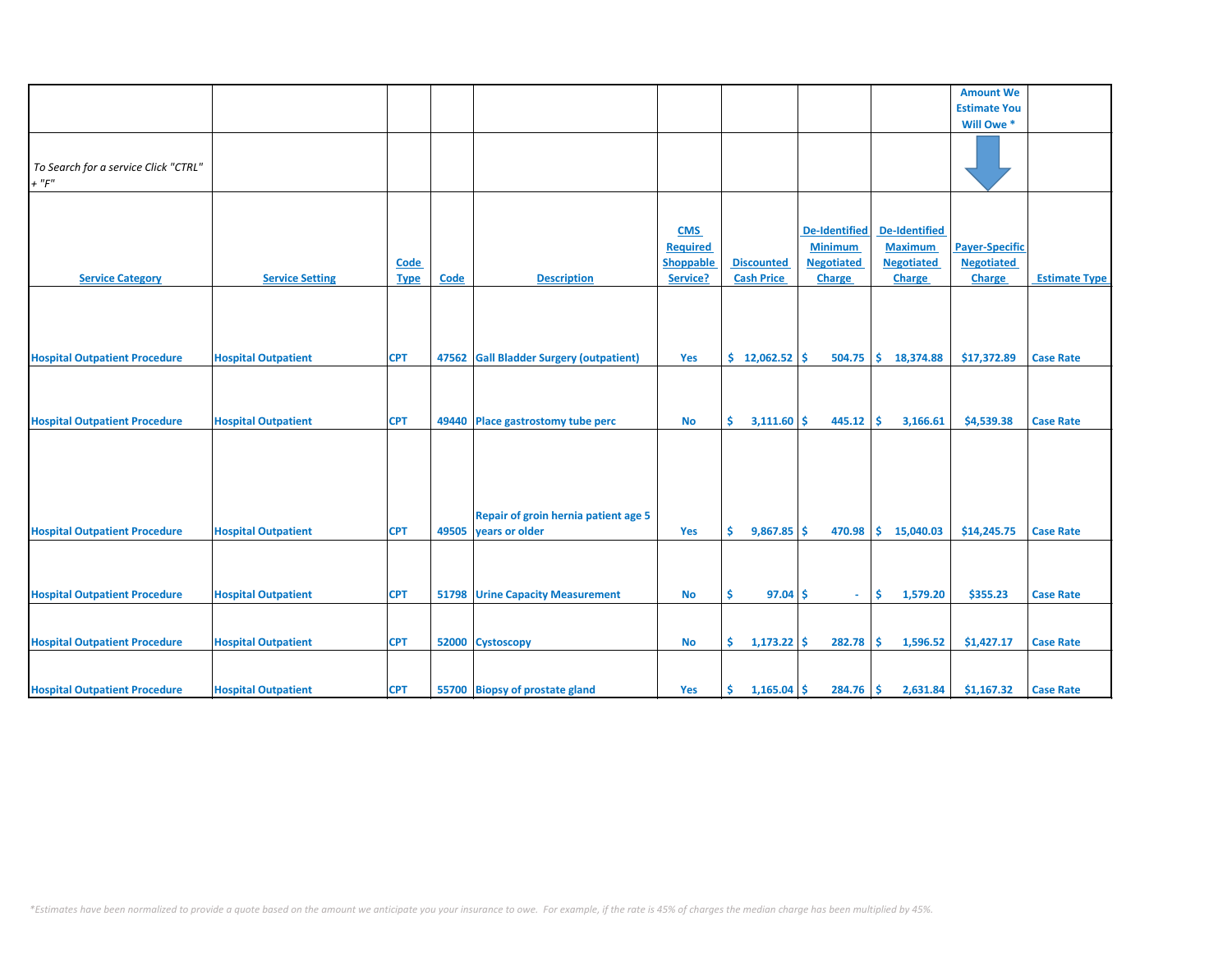|                                         |                              |             |       |                                         |                  |                     |                      |                      | <b>Amount We</b>      |                      |
|-----------------------------------------|------------------------------|-------------|-------|-----------------------------------------|------------------|---------------------|----------------------|----------------------|-----------------------|----------------------|
|                                         |                              |             |       |                                         |                  |                     |                      |                      | <b>Estimate You</b>   |                      |
|                                         |                              |             |       |                                         |                  |                     |                      |                      | Will Owe *            |                      |
|                                         |                              |             |       |                                         |                  |                     |                      |                      |                       |                      |
|                                         |                              |             |       |                                         |                  |                     |                      |                      |                       |                      |
| To Search for a service Click "CTRL"    |                              |             |       |                                         |                  |                     |                      |                      |                       |                      |
| $+$ " $F$ "                             |                              |             |       |                                         |                  |                     |                      |                      |                       |                      |
|                                         |                              |             |       |                                         |                  |                     |                      |                      |                       |                      |
|                                         |                              |             |       |                                         |                  |                     |                      |                      |                       |                      |
|                                         |                              |             |       |                                         | <b>CMS</b>       |                     | <b>De-Identified</b> | <b>De-Identified</b> |                       |                      |
|                                         |                              |             |       |                                         | <b>Required</b>  |                     | <b>Minimum</b>       | <b>Maximum</b>       | <b>Payer-Specific</b> |                      |
|                                         |                              |             |       |                                         |                  |                     |                      |                      |                       |                      |
|                                         |                              | <b>Code</b> |       |                                         | <b>Shoppable</b> | <b>Discounted</b>   | <b>Negotiated</b>    | <b>Negotiated</b>    | <b>Negotiated</b>     |                      |
| <b>Service Category</b>                 | <b>Service Setting</b>       | <b>Type</b> | Code  | <b>Description</b>                      | Service?         | <b>Cash Price</b>   | <b>Charge</b>        | Charge               | Charge                | <b>Estimate Type</b> |
|                                         |                              |             |       |                                         |                  |                     |                      |                      |                       |                      |
|                                         |                              |             |       |                                         |                  |                     |                      |                      |                       |                      |
|                                         |                              |             |       |                                         |                  |                     |                      |                      |                       |                      |
|                                         |                              |             |       |                                         |                  |                     |                      |                      |                       |                      |
|                                         |                              |             |       |                                         |                  |                     |                      |                      |                       |                      |
|                                         |                              |             |       |                                         |                  |                     |                      |                      |                       |                      |
|                                         |                              |             |       |                                         |                  |                     |                      |                      |                       |                      |
|                                         |                              |             |       |                                         |                  |                     |                      |                      |                       |                      |
|                                         |                              |             |       | <b>Surgical removal of prostate and</b> |                  | N/A No              | N/A No               | N/A No               | N/A No                |                      |
|                                         |                              |             |       |                                         |                  |                     |                      |                      |                       |                      |
|                                         |                              |             |       | surrounding lymph nodes using an        |                  | <b>Service</b>      | <b>Service</b>       | <b>Service</b>       | <b>Service</b>        |                      |
| <b>Hospital Outpatient Procedure</b>    | <b>Hospital Outpatient</b>   | <b>CPT</b>  | 55866 | endoscope                               | Yes              | <b>Volume</b>       | <b>Volume</b>        | <b>Volume</b>        | <b>Volume</b>         | <b>Case Rate</b>     |
|                                         |                              |             |       |                                         |                  |                     |                      |                      |                       |                      |
|                                         |                              |             |       |                                         |                  |                     |                      |                      |                       |                      |
|                                         |                              |             |       |                                         |                  |                     |                      |                      |                       |                      |
| <b>Hospital Outpatient Procedure</b>    | <b>Hospital Outpatient</b>   | <b>CPT</b>  | 58100 | <b>Biopsy - Endometrial (Uterus)</b>    | No               | $375.83$ \$<br>Ŝ.   | 144.00               | s.<br>1,697.39       | \$585.84              | <b>Case Rate</b>     |
|                                         |                              |             |       |                                         |                  |                     |                      |                      |                       |                      |
|                                         |                              |             |       |                                         |                  |                     |                      |                      |                       |                      |
| <b>Hospital Outpatient Procedure</b>    | <b>Hospital Outpatient</b>   | <b>CPT</b>  | 58300 | Insert intrauterine device              | <b>No</b>        | \$<br>$632.24$ \$   | 48.93                | -\$<br>1,749.37      | \$750.06              | <b>Case Rate</b>     |
|                                         |                              |             |       |                                         |                  |                     |                      |                      |                       |                      |
|                                         |                              |             |       |                                         |                  |                     |                      |                      |                       |                      |
| <b>Hospital Outpatient Procedure</b>    | <b>Hospital Outpatient</b>   | <b>CPT</b>  | 58301 | <b>Remove intrauterine device</b>       | No               | \$<br>273.85        | Ŝ.<br>32.34          | \$<br>1,495.58       | \$1,022.65            | <b>Case Rate</b>     |
|                                         |                              |             |       |                                         |                  |                     |                      |                      |                       |                      |
|                                         |                              |             |       |                                         |                  |                     |                      |                      |                       |                      |
|                                         |                              |             |       |                                         |                  |                     |                      |                      |                       |                      |
| <b>Hospital Outpatient Procedure</b>    | <b>Hospital Outpatient</b>   | <b>CPT</b>  | 59025 | <b>Fetal Non-Stress Test</b>            | No               | \$<br>260.79        | \$<br>118.53         | 1,596.22<br>Ŝ        | \$841.90              | <b>Case Rate</b>     |
|                                         |                              |             |       |                                         |                  |                     |                      |                      |                       |                      |
|                                         |                              |             |       |                                         |                  |                     |                      |                      |                       |                      |
|                                         |                              |             |       |                                         |                  |                     |                      |                      |                       |                      |
|                                         |                              |             |       |                                         |                  |                     |                      |                      |                       |                      |
|                                         |                              |             |       |                                         |                  |                     |                      |                      |                       |                      |
|                                         |                              |             |       |                                         |                  |                     |                      |                      |                       |                      |
|                                         |                              |             |       |                                         |                  |                     |                      |                      |                       |                      |
|                                         |                              |             |       | Routine obstetric care for vaginal      |                  |                     |                      |                      |                       |                      |
| <b>Professional Services Associated</b> |                              |             |       | delivery, including pre-and post-       |                  |                     |                      |                      |                       |                      |
| with Inpatient Stay                     | <b>Professional Services</b> | <b>CPT</b>  | 59400 | delivery care                           |                  | $4,496.21$ \$<br>Ŝ. | 242.00               | \$<br>3,278.48       | \$3,196.13            | <b>Case Rate</b>     |
|                                         |                              |             |       |                                         | Yes              |                     |                      |                      |                       |                      |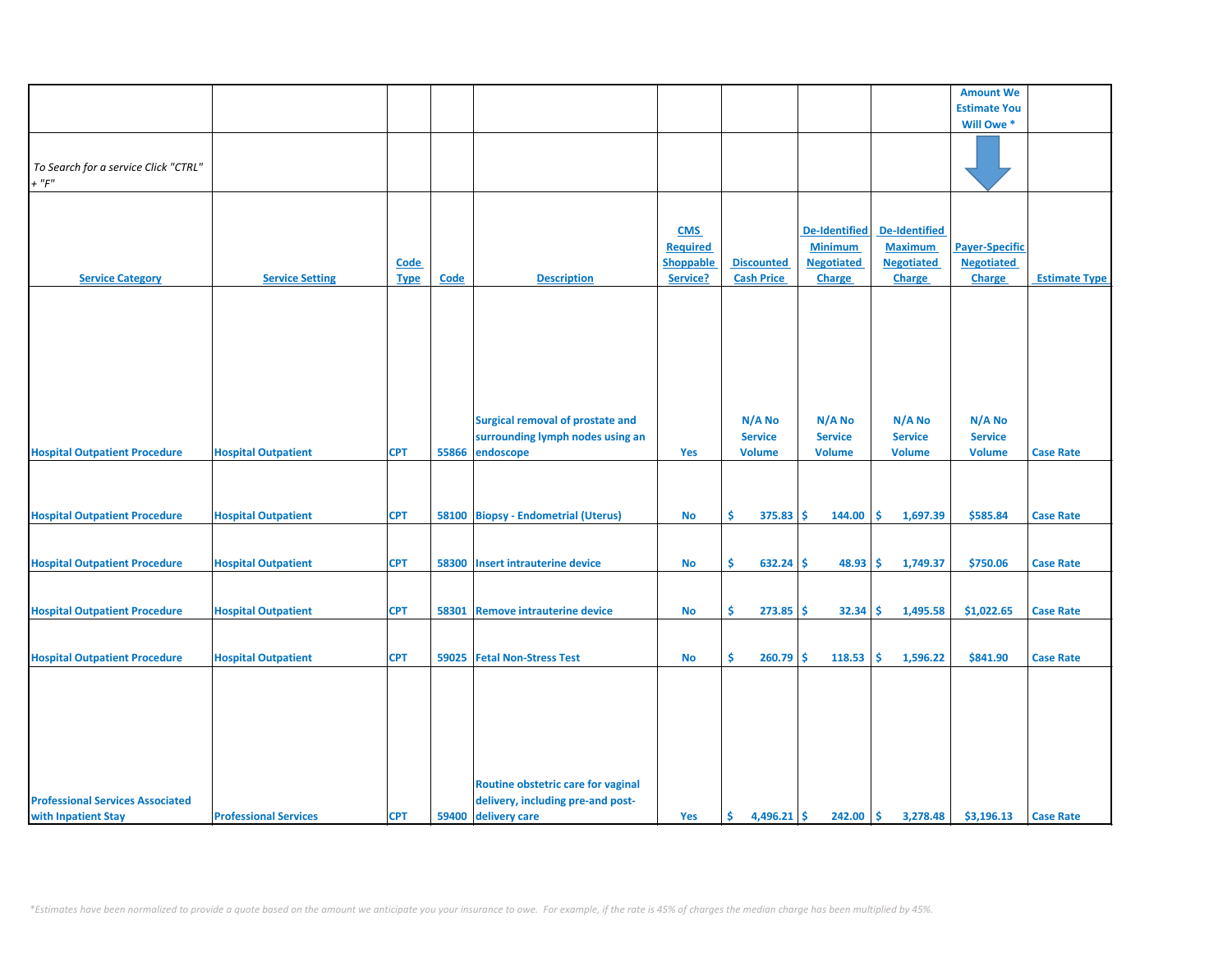|                                         |                              |             |       |                                     |                  |                     |                      |                      | <b>Amount We</b>      |                      |
|-----------------------------------------|------------------------------|-------------|-------|-------------------------------------|------------------|---------------------|----------------------|----------------------|-----------------------|----------------------|
|                                         |                              |             |       |                                     |                  |                     |                      |                      | <b>Estimate You</b>   |                      |
|                                         |                              |             |       |                                     |                  |                     |                      |                      | Will Owe *            |                      |
|                                         |                              |             |       |                                     |                  |                     |                      |                      |                       |                      |
|                                         |                              |             |       |                                     |                  |                     |                      |                      |                       |                      |
| To Search for a service Click "CTRL"    |                              |             |       |                                     |                  |                     |                      |                      |                       |                      |
|                                         |                              |             |       |                                     |                  |                     |                      |                      |                       |                      |
| $+$ " $F$ "                             |                              |             |       |                                     |                  |                     |                      |                      |                       |                      |
|                                         |                              |             |       |                                     |                  |                     |                      |                      |                       |                      |
|                                         |                              |             |       |                                     |                  |                     |                      |                      |                       |                      |
|                                         |                              |             |       |                                     | <b>CMS</b>       |                     | <b>De-Identified</b> | <b>De-Identified</b> |                       |                      |
|                                         |                              |             |       |                                     | <b>Required</b>  |                     | <b>Minimum</b>       | <b>Maximum</b>       | <b>Payer-Specific</b> |                      |
|                                         |                              | Code        |       |                                     | <b>Shoppable</b> | <b>Discounted</b>   | <b>Negotiated</b>    | <b>Negotiated</b>    | <b>Negotiated</b>     |                      |
|                                         |                              |             |       |                                     |                  |                     |                      |                      |                       |                      |
| <b>Service Category</b>                 | <b>Service Setting</b>       | <b>Type</b> | Code  | <b>Description</b>                  | Service?         | <b>Cash Price</b>   | Charge               | Charge               | Charge                | <b>Estimate Type</b> |
|                                         |                              |             |       |                                     |                  |                     |                      |                      |                       |                      |
| <b>Professional Services Associated</b> |                              |             |       |                                     |                  |                     |                      |                      |                       |                      |
| with Inpatient Stay                     | <b>Professional Services</b> | <b>CPT</b>  | 59410 | <b>Obstetrical care</b>             | <b>No</b>        | \$<br>$2,230.06$ \$ | 133.91               | 1,625.81<br>s.       | \$1,574.96            | <b>Case Rate</b>     |
|                                         |                              |             |       |                                     |                  |                     |                      |                      |                       |                      |
|                                         |                              |             |       |                                     |                  |                     |                      |                      |                       |                      |
|                                         |                              |             |       |                                     |                  |                     |                      |                      |                       |                      |
|                                         |                              |             |       |                                     |                  |                     |                      |                      |                       |                      |
|                                         |                              |             |       |                                     |                  |                     |                      |                      |                       |                      |
|                                         |                              |             |       |                                     |                  |                     |                      |                      |                       |                      |
|                                         |                              |             |       |                                     |                  |                     |                      |                      |                       |                      |
|                                         |                              |             |       |                                     |                  |                     |                      |                      |                       |                      |
|                                         |                              |             |       | Routine obstetric care for cesarean |                  |                     |                      |                      |                       |                      |
| <b>Professional Services Associated</b> |                              |             |       | delivery, including pre-and post-   |                  |                     |                      |                      |                       |                      |
|                                         |                              |             |       |                                     |                  |                     |                      |                      |                       |                      |
| with Inpatient Stay                     | <b>Professional Services</b> | <b>CPT</b>  | 59510 | delivery care                       | Yes              | 4,966.56 \$<br>Ŝ.   | 246.05               | 3,619.13<br>-Ś       | \$3,528.30            | <b>Case Rate</b>     |
|                                         |                              |             |       |                                     |                  |                     |                      |                      |                       |                      |
|                                         |                              |             |       |                                     |                  |                     |                      |                      |                       |                      |
|                                         |                              |             |       |                                     |                  |                     |                      |                      |                       |                      |
|                                         |                              |             |       |                                     |                  |                     |                      |                      |                       |                      |
|                                         |                              |             |       |                                     |                  |                     |                      |                      |                       |                      |
|                                         |                              |             |       |                                     |                  |                     |                      |                      |                       |                      |
|                                         |                              |             |       |                                     |                  |                     |                      |                      |                       |                      |
|                                         |                              |             |       |                                     |                  |                     |                      |                      |                       |                      |
|                                         |                              |             |       |                                     |                  |                     |                      |                      |                       |                      |
|                                         |                              |             |       |                                     |                  |                     |                      |                      |                       |                      |
|                                         |                              |             |       | Routine obstetric care for vaginal  |                  |                     |                      |                      |                       |                      |
|                                         |                              |             |       | delivery after prior cesarean       |                  |                     |                      |                      |                       |                      |
|                                         |                              |             |       |                                     |                  |                     |                      |                      |                       |                      |
| <b>Professional Services Associated</b> |                              |             |       | delivery including pre-and post-    |                  |                     |                      |                      |                       |                      |
| with Inpatient Stay                     | <b>Professional Services</b> | <b>CPT</b>  |       | 59610 delivery care                 | Yes              | $4,706.58$ \$<br>Ŝ  | $305.08$ \$          | 3,429.34             | \$3,344.99            | <b>Case Rate</b>     |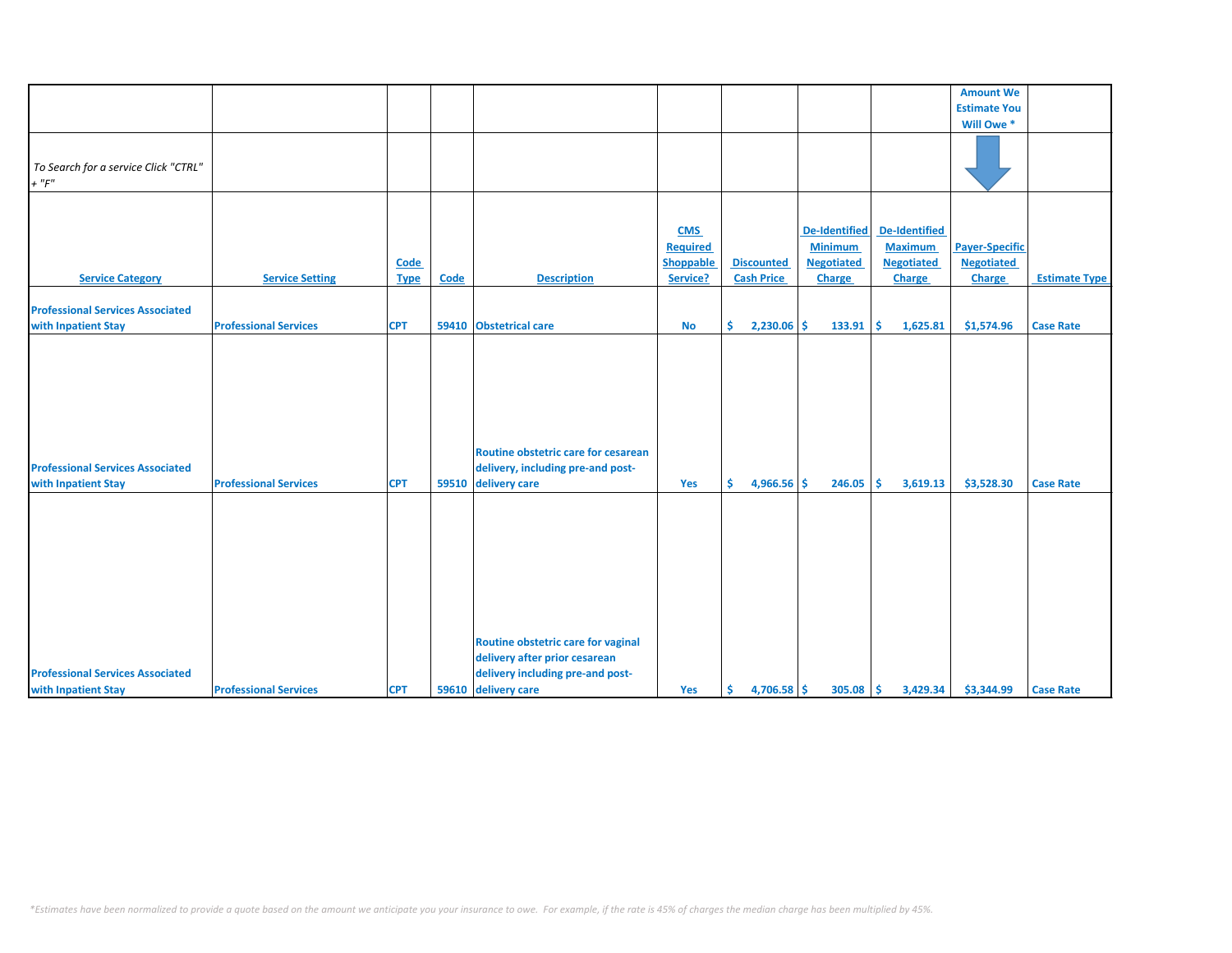|                                                     |                            |             |             |                                                                                                     |                  |                     |                      |                      | <b>Amount We</b>      |                      |
|-----------------------------------------------------|----------------------------|-------------|-------------|-----------------------------------------------------------------------------------------------------|------------------|---------------------|----------------------|----------------------|-----------------------|----------------------|
|                                                     |                            |             |             |                                                                                                     |                  |                     |                      |                      | <b>Estimate You</b>   |                      |
|                                                     |                            |             |             |                                                                                                     |                  |                     |                      |                      | Will Owe *            |                      |
| To Search for a service Click "CTRL"<br>$+$ " $F$ " |                            |             |             |                                                                                                     |                  |                     |                      |                      |                       |                      |
|                                                     |                            |             |             |                                                                                                     |                  |                     |                      |                      |                       |                      |
|                                                     |                            |             |             |                                                                                                     | <b>CMS</b>       |                     | <b>De-Identified</b> | <b>De-Identified</b> |                       |                      |
|                                                     |                            |             |             |                                                                                                     | <b>Required</b>  |                     | <b>Minimum</b>       | <b>Maximum</b>       | <b>Payer-Specific</b> |                      |
|                                                     |                            |             |             |                                                                                                     | <b>Shoppable</b> | <b>Discounted</b>   | <b>Negotiated</b>    | <b>Negotiated</b>    | <b>Negotiated</b>     |                      |
|                                                     |                            | Code        |             |                                                                                                     |                  |                     |                      |                      |                       |                      |
| <b>Service Category</b>                             | <b>Service Setting</b>     | <b>Type</b> | <b>Code</b> | <b>Description</b>                                                                                  | Service?         | <b>Cash Price</b>   | Charge               | Charge               | Charge                | <b>Estimate Type</b> |
| <b>Hospital Outpatient Procedure</b>                | <b>Hospital Outpatient</b> | <b>CPT</b>  | 62322       | Injection of substance into spinal<br>canal of lower back or sacrum using<br>imaging guidance       | Yes              | $1,055.18$ \$<br>Ŝ. | $379.33$ \$          | 1,880.39             | \$1,205.86            | <b>Case Rate</b>     |
| <b>Hospital Outpatient Procedure</b>                | <b>Hospital Outpatient</b> | <b>CPT</b>  |             | Injection of substance into spinal<br>canal of lower back or sacrum using<br>62323 imaging guidance | Yes              | $1,665.98$ \$<br>\$ | $305.01$ \$          | 1,988.33             | \$1,893.64            | <b>Case Rate</b>     |
|                                                     |                            |             |             |                                                                                                     |                  |                     |                      |                      |                       |                      |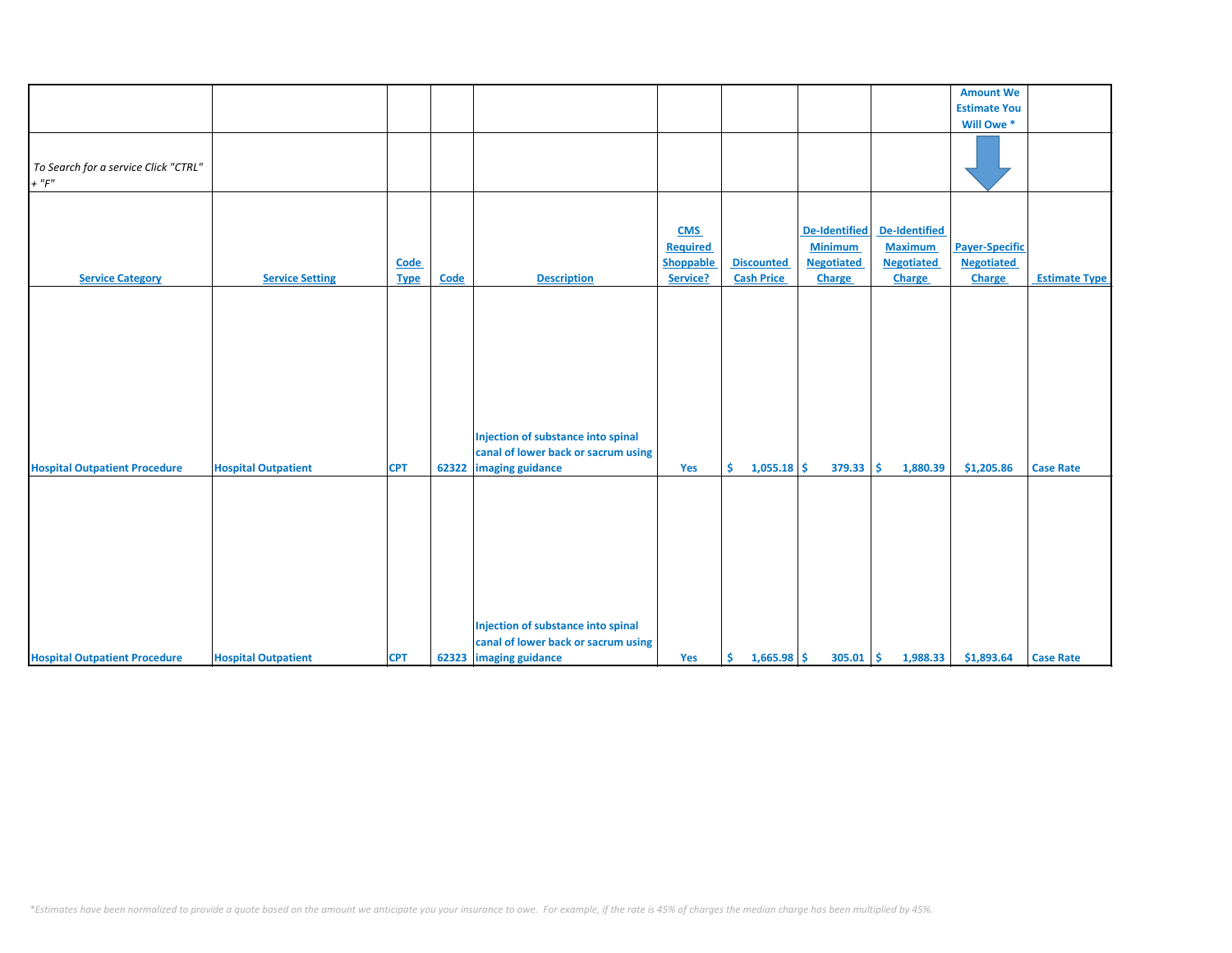|                                      |                            |             |       |                                           |                  |                      |                      |                      | <b>Amount We</b>      |                      |
|--------------------------------------|----------------------------|-------------|-------|-------------------------------------------|------------------|----------------------|----------------------|----------------------|-----------------------|----------------------|
|                                      |                            |             |       |                                           |                  |                      |                      |                      | <b>Estimate You</b>   |                      |
|                                      |                            |             |       |                                           |                  |                      |                      |                      | Will Owe*             |                      |
|                                      |                            |             |       |                                           |                  |                      |                      |                      |                       |                      |
|                                      |                            |             |       |                                           |                  |                      |                      |                      |                       |                      |
| To Search for a service Click "CTRL" |                            |             |       |                                           |                  |                      |                      |                      |                       |                      |
| $+$ " $F$ "                          |                            |             |       |                                           |                  |                      |                      |                      |                       |                      |
|                                      |                            |             |       |                                           |                  |                      |                      |                      |                       |                      |
|                                      |                            |             |       |                                           |                  |                      |                      |                      |                       |                      |
|                                      |                            |             |       |                                           | <b>CMS</b>       |                      | <b>De-Identified</b> | <b>De-Identified</b> |                       |                      |
|                                      |                            |             |       |                                           | <b>Required</b>  |                      | <b>Minimum</b>       | <b>Maximum</b>       | <b>Payer-Specific</b> |                      |
|                                      |                            | Code        |       |                                           | <b>Shoppable</b> | <b>Discounted</b>    | <b>Negotiated</b>    | <b>Negotiated</b>    | <b>Negotiated</b>     |                      |
| <b>Service Category</b>              | <b>Service Setting</b>     | <b>Type</b> | Code  | <b>Description</b>                        | Service?         | <b>Cash Price</b>    | <b>Charge</b>        | <b>Charge</b>        | Charge                | <b>Estimate Type</b> |
|                                      |                            |             |       |                                           |                  |                      |                      |                      |                       |                      |
|                                      |                            |             |       |                                           |                  |                      |                      |                      |                       |                      |
|                                      |                            |             |       |                                           |                  |                      |                      |                      |                       |                      |
|                                      |                            |             |       |                                           |                  |                      |                      |                      |                       |                      |
|                                      |                            |             |       |                                           |                  |                      |                      |                      |                       |                      |
|                                      |                            |             |       |                                           |                  |                      |                      |                      |                       |                      |
|                                      |                            |             |       |                                           |                  |                      |                      |                      |                       |                      |
|                                      |                            |             |       |                                           |                  |                      |                      |                      |                       |                      |
|                                      |                            |             |       |                                           |                  |                      |                      |                      |                       |                      |
|                                      |                            |             |       |                                           |                  |                      |                      |                      |                       |                      |
|                                      |                            |             |       | Injections of anesthetic and/or           |                  |                      |                      |                      |                       |                      |
|                                      |                            |             |       | steroid drug into lower or sacral         |                  |                      |                      |                      |                       |                      |
|                                      |                            |             |       | spine nerve root using imaging            |                  |                      |                      |                      |                       |                      |
| <b>Hospital Outpatient Procedure</b> | <b>Hospital Outpatient</b> | <b>CPT</b>  | 64483 | guidance                                  | Yes              | \$.<br>$1,776.21$ \$ | 358.46               | Ŝ.<br>1,980.49       | \$2,933.28            | <b>Case Rate</b>     |
|                                      |                            |             |       |                                           |                  |                      |                      |                      |                       |                      |
|                                      |                            |             |       |                                           |                  |                      |                      |                      |                       |                      |
|                                      |                            |             |       |                                           |                  |                      |                      |                      |                       |                      |
|                                      |                            |             |       |                                           |                  |                      |                      |                      |                       |                      |
|                                      |                            |             |       |                                           |                  |                      |                      |                      |                       |                      |
|                                      |                            |             |       |                                           |                  | N/A No               |                      |                      | N/A No                |                      |
|                                      |                            |             |       | <b>Removal of recurring cataract in</b>   |                  | <b>Service</b>       |                      |                      | <b>Service</b>        |                      |
| <b>Hospital Outpatient Procedure</b> | <b>Hospital Outpatient</b> | <b>CPT</b>  | 66821 | lens capsule using laser                  | Yes              | <b>Volume</b>        | \$.<br>$\omega$      | \$<br>$\omega$       | <b>Volume</b>         | <b>Case Rate</b>     |
|                                      |                            |             |       |                                           |                  |                      |                      |                      |                       |                      |
|                                      |                            |             |       |                                           |                  |                      |                      |                      |                       |                      |
|                                      |                            |             |       |                                           |                  |                      |                      |                      |                       |                      |
|                                      |                            |             |       |                                           |                  | N/A No               |                      |                      | N/A No                |                      |
|                                      |                            |             |       | <b>Removal of cataract with insertion</b> |                  | <b>Service</b>       |                      |                      | <b>Service</b>        |                      |
| <b>Hospital Outpatient Procedure</b> | <b>Hospital Outpatient</b> | <b>CPT</b>  | 66984 | of lens                                   | Yes              | <b>Volume</b>        | \$.<br>$\sim$        | \$                   | <b>Volume</b>         | <b>Case Rate</b>     |
|                                      |                            |             |       |                                           |                  |                      |                      |                      |                       |                      |
|                                      |                            |             |       |                                           |                  |                      |                      |                      |                       |                      |
|                                      |                            |             |       |                                           |                  |                      |                      |                      |                       |                      |
| <b>Hospital Outpatient Procedure</b> | <b>Hospital Outpatient</b> | <b>CPT</b>  | 69210 | <b>Remove impacted ear wax</b>            | <b>No</b>        | \$<br>168.99         | -\$<br>48.93         | \$<br>1,604.78       | \$466.23              | <b>Case Rate</b>     |
|                                      |                            |             |       |                                           |                  |                      |                      |                      |                       |                      |
|                                      |                            |             |       |                                           |                  |                      |                      |                      |                       |                      |
|                                      |                            |             |       |                                           |                  |                      |                      |                      |                       |                      |
|                                      |                            |             |       | <b>CT Scan - Head/Brain, without</b>      |                  |                      |                      |                      |                       |                      |
| <b>Radiology Services</b>            | <b>Hospital Outpatient</b> | <b>CPT</b>  |       | 70450 Contrast                            | No               | \$<br>$901.06$ \$    | $127.22$ \$          | 1,318.18             | \$1,257.55            | <b>Per Unit</b>      |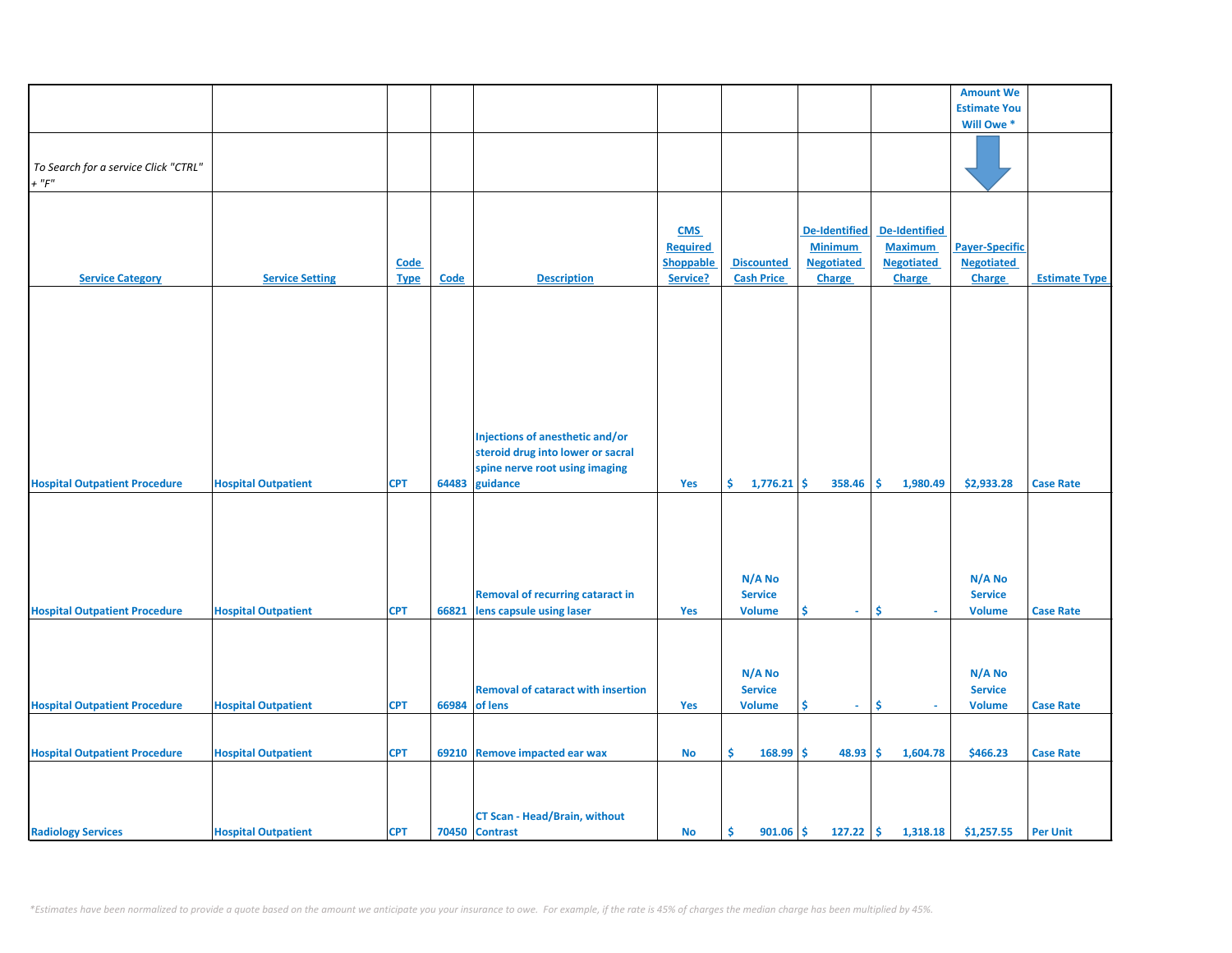|                                      |                            |             |       |                                      |                  |                      |                   |                      | <b>Amount We</b>      |                      |
|--------------------------------------|----------------------------|-------------|-------|--------------------------------------|------------------|----------------------|-------------------|----------------------|-----------------------|----------------------|
|                                      |                            |             |       |                                      |                  |                      |                   |                      | <b>Estimate You</b>   |                      |
|                                      |                            |             |       |                                      |                  |                      |                   |                      | Will Owe*             |                      |
|                                      |                            |             |       |                                      |                  |                      |                   |                      |                       |                      |
| To Search for a service Click "CTRL" |                            |             |       |                                      |                  |                      |                   |                      |                       |                      |
| $+$ " $F$ "                          |                            |             |       |                                      |                  |                      |                   |                      |                       |                      |
|                                      |                            |             |       |                                      |                  |                      |                   |                      |                       |                      |
|                                      |                            |             |       |                                      |                  |                      |                   |                      |                       |                      |
|                                      |                            |             |       |                                      | <b>CMS</b>       |                      | De-Identified     | De-Identified        |                       |                      |
|                                      |                            |             |       |                                      | <b>Required</b>  |                      | <b>Minimum</b>    | <b>Maximum</b>       | <b>Payer-Specific</b> |                      |
|                                      |                            | <b>Code</b> |       |                                      | <b>Shoppable</b> | <b>Discounted</b>    | <b>Negotiated</b> | <b>Negotiated</b>    | <b>Negotiated</b>     |                      |
| <b>Service Category</b>              | <b>Service Setting</b>     | <b>Type</b> | Code  | <b>Description</b>                   | Service?         | <b>Cash Price</b>    | Charge            | Charge               | <b>Charge</b>         | <b>Estimate Type</b> |
|                                      |                            |             |       |                                      |                  |                      |                   |                      |                       |                      |
|                                      |                            |             |       |                                      |                  |                      |                   |                      |                       |                      |
|                                      |                            |             |       | <b>CT Scan - Head/Brain, without</b> |                  |                      |                   |                      |                       |                      |
| <b>Radiology Services</b>            | <b>Hospital Outpatient</b> | <b>CPT</b>  | 70450 | <b>Contrast</b>                      | Yes              | \$.<br>901.06        | 127.22<br>\$.     | -\$<br>1,318.18      | \$1,257.55            | <b>Per Unit</b>      |
|                                      |                            |             |       |                                      |                  |                      |                   |                      |                       |                      |
|                                      |                            |             |       |                                      |                  |                      |                   |                      |                       |                      |
|                                      |                            |             |       |                                      |                  |                      |                   |                      |                       |                      |
|                                      |                            |             |       |                                      |                  |                      |                   |                      |                       |                      |
| <b>Radiology Services</b>            | <b>Hospital Outpatient</b> | <b>CPT</b>  | 70482 | Ct orbit/ear/fossa w/o&w/dye         | No               | \$<br>2,339.66       | -\$<br>207.79     | <b>S</b><br>2,657.02 | \$2,650.27            | <b>Per Unit</b>      |
|                                      |                            |             |       |                                      |                  |                      |                   |                      |                       |                      |
|                                      |                            |             |       |                                      |                  |                      |                   |                      |                       |                      |
|                                      |                            |             |       |                                      |                  |                      |                   |                      |                       |                      |
| <b>Radiology Services</b>            | <b>Hospital Outpatient</b> | <b>CPT</b>  | 70486 | Ct maxillofacial w/o dye             | <b>No</b>        | \$.<br>1,668.57      | \$<br>127.52      | \$<br>2,259.85       | \$2,309.12            | <b>Per Unit</b>      |
|                                      |                            |             |       |                                      |                  |                      |                   |                      |                       |                      |
|                                      |                            |             |       |                                      |                  |                      |                   |                      |                       |                      |
| <b>Radiology Services</b>            | <b>Hospital Outpatient</b> | <b>CPT</b>  | 70496 | <b>Ct angiography head</b>           | <b>No</b>        | \$.<br>$1,871.05$ \$ | 223.05            | -\$<br>1,996.31      | \$1,989.74            | <b>Per Unit</b>      |
|                                      |                            |             |       |                                      |                  |                      |                   |                      |                       |                      |
| <b>Radiology Services</b>            | <b>Hospital Outpatient</b> | <b>CPT</b>  | 70498 | <b>Ct angiography neck</b>           | <b>No</b>        | \$.<br>$1,632.72$ \$ | 223.05            | \$<br>1,677.63       | \$1,625.54            | <b>Per Unit</b>      |
|                                      |                            |             |       |                                      |                  |                      |                   |                      |                       |                      |
|                                      |                            |             |       |                                      |                  |                      |                   |                      |                       |                      |
|                                      |                            |             |       |                                      |                  |                      |                   |                      |                       |                      |
| <b>Radiology Services</b>            | <b>Hospital Outpatient</b> | <b>CPT</b>  | 70551 | <b>MRI BRAIN STEM W/O DYE</b>        | No               | \$.<br>1,518.19      | Ŝ.<br>252.20      | -Ś<br>2,270.30       | \$2,066.36            | <b>Per Unit</b>      |
|                                      |                            |             |       |                                      |                  |                      |                   |                      |                       |                      |
|                                      |                            |             |       |                                      |                  |                      |                   |                      |                       |                      |
|                                      |                            |             |       |                                      |                  |                      |                   |                      |                       |                      |
| <b>Radiology Services</b>            | <b>Hospital Outpatient</b> | <b>CPT</b>  | 70553 | <b>MRI - Brain (outpatient)</b>      | Yes              | \$.<br>$2,314.59$ \$ | 406.50            | \$<br>3,409.54       | \$3,121.93            | <b>Per Unit</b>      |
|                                      |                            |             |       |                                      |                  |                      |                   |                      |                       |                      |
|                                      |                            |             |       |                                      |                  |                      |                   |                      |                       |                      |
|                                      |                            |             |       |                                      |                  | \$.                  |                   | -\$                  |                       |                      |
| <b>Radiology Services</b>            | <b>Hospital Outpatient</b> | <b>CPT</b>  |       | 71045 X-ray exam chest 1 view        | No               | 138.11               | -\$<br>19.91      | 181.37               | \$195.37              | <b>Per Unit</b>      |
|                                      |                            |             |       |                                      |                  |                      |                   |                      |                       |                      |
|                                      |                            |             |       |                                      |                  |                      |                   |                      |                       |                      |
| <b>Radiology Services</b>            | <b>Hospital Outpatient</b> | <b>CPT</b>  |       | 71046 X-Ray - Chest (outpatient)     | No               | \$<br>148.99         | $31.50$ \$<br>-\$ | 193.55               | \$198.19              | <b>Per Unit</b>      |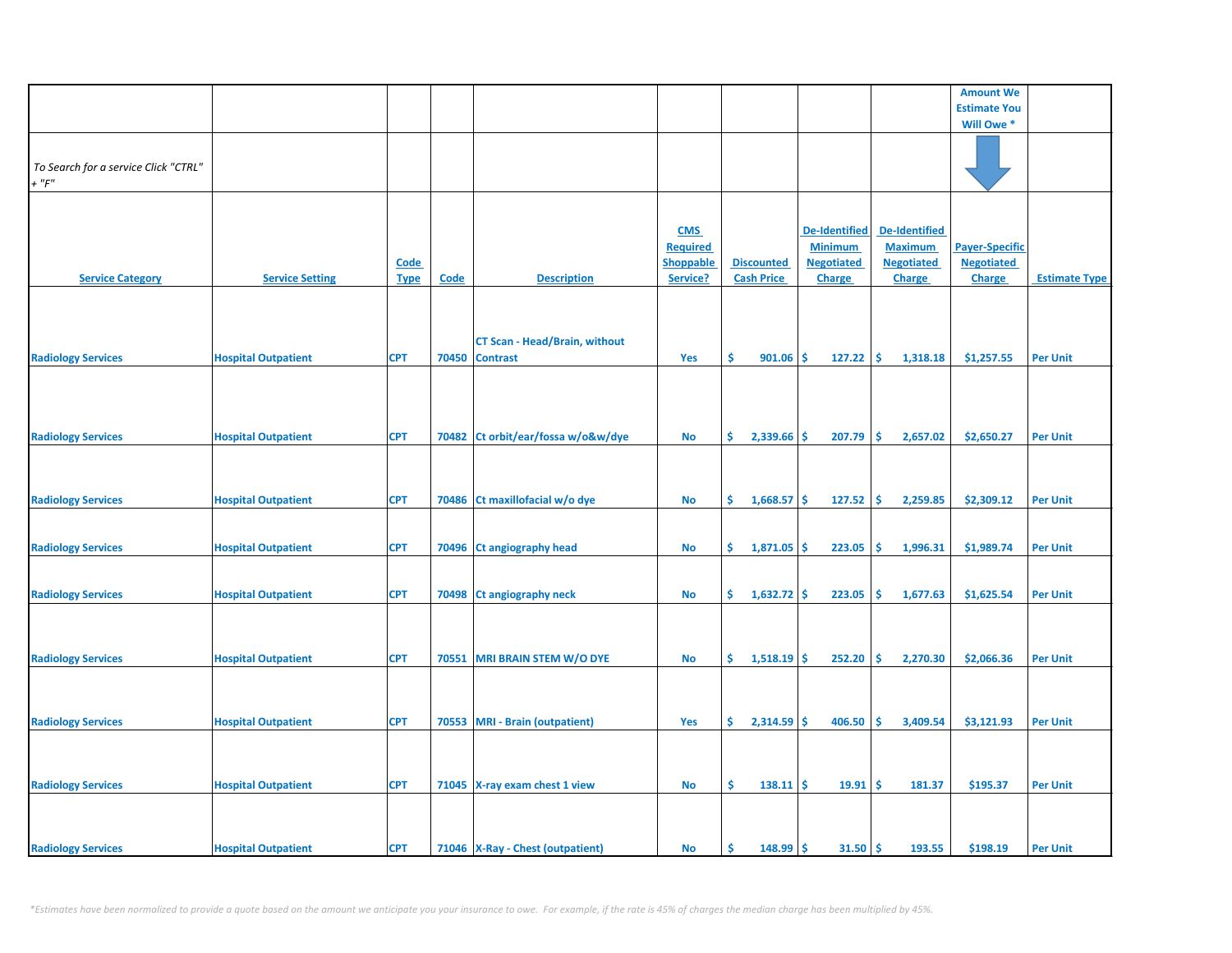|                                      |                            |             |                    |                                             |                               |                     |                      |                      | <b>Amount We</b>      |                      |
|--------------------------------------|----------------------------|-------------|--------------------|---------------------------------------------|-------------------------------|---------------------|----------------------|----------------------|-----------------------|----------------------|
|                                      |                            |             |                    |                                             |                               |                     |                      |                      | <b>Estimate You</b>   |                      |
|                                      |                            |             |                    |                                             |                               |                     |                      |                      | Will Owe*             |                      |
|                                      |                            |             |                    |                                             |                               |                     |                      |                      |                       |                      |
|                                      |                            |             |                    |                                             |                               |                     |                      |                      |                       |                      |
| To Search for a service Click "CTRL" |                            |             |                    |                                             |                               |                     |                      |                      |                       |                      |
| $+$ " $F$ "                          |                            |             |                    |                                             |                               |                     |                      |                      |                       |                      |
|                                      |                            |             |                    |                                             |                               |                     |                      |                      |                       |                      |
|                                      |                            |             |                    |                                             |                               |                     | <b>De-Identified</b> | <b>De-Identified</b> |                       |                      |
|                                      |                            |             |                    |                                             | <b>CMS</b><br><b>Required</b> |                     | <b>Minimum</b>       | <b>Maximum</b>       | <b>Payer-Specific</b> |                      |
|                                      |                            | Code        |                    |                                             | <b>Shoppable</b>              | <b>Discounted</b>   | <b>Negotiated</b>    | <b>Negotiated</b>    | <b>Negotiated</b>     |                      |
| <b>Service Category</b>              | <b>Service Setting</b>     | <b>Type</b> | <b>Code</b>        | <b>Description</b>                          | Service?                      | <b>Cash Price</b>   | Charge               | <b>Charge</b>        | <b>Charge</b>         | <b>Estimate Type</b> |
|                                      |                            |             |                    |                                             |                               |                     |                      |                      |                       |                      |
|                                      |                            |             |                    |                                             |                               |                     |                      |                      |                       |                      |
|                                      |                            |             |                    |                                             |                               |                     |                      |                      |                       |                      |
| <b>Radiology Services</b>            | <b>Hospital Outpatient</b> | <b>CPT</b>  |                    | 71110 X-ray exam ribs bil 3 views           | <b>No</b>                     | Ŝ.<br>205.20        | \$.<br>38.07         | Ŝ.<br>271.73         | \$273.45              | <b>Per Unit</b>      |
|                                      |                            |             |                    |                                             |                               |                     |                      |                      |                       |                      |
|                                      |                            |             |                    |                                             |                               |                     |                      |                      |                       |                      |
| <b>Radiology Services</b>            | <b>Hospital Outpatient</b> | <b>CPT</b>  | 71250              | <b>CT THORAX W/O DYE</b>                    | No                            | \$.<br>1,024.52     | \$<br>141.11         | 1,468.48<br>\$.      | \$1,366.70            | <b>Per Unit</b>      |
|                                      |                            |             |                    |                                             |                               |                     |                      |                      |                       |                      |
|                                      |                            |             |                    |                                             |                               |                     |                      |                      |                       |                      |
|                                      |                            |             |                    |                                             |                               |                     |                      |                      |                       |                      |
|                                      |                            |             |                    |                                             |                               |                     |                      |                      |                       |                      |
|                                      |                            |             |                    | <b>CT Scan - Chest, with Contrast</b>       |                               |                     |                      |                      |                       |                      |
| <b>Radiology Services</b>            | <b>Hospital Outpatient</b> | <b>CPT</b>  | 71260              | (outpatient)                                | <b>No</b>                     | $1,448.52$ \$<br>\$ | 200.76               | 2,034.88<br>s.       | \$1,950.60            | <b>Per Unit</b>      |
|                                      |                            |             |                    |                                             |                               |                     |                      |                      |                       |                      |
|                                      |                            |             |                    |                                             |                               |                     |                      |                      |                       |                      |
| <b>Radiology Services</b>            | <b>Hospital Outpatient</b> | <b>CPT</b>  | 71275              | <b>Ct angiography chest</b>                 | No                            | \$.<br>1,935.65     | \$<br>226.19         | \$<br>2,092.27       | \$2,069.43            | <b>Per Unit</b>      |
|                                      |                            |             |                    |                                             |                               |                     |                      |                      |                       |                      |
|                                      |                            |             |                    |                                             |                               |                     |                      |                      |                       |                      |
|                                      |                            |             |                    |                                             |                               |                     |                      |                      |                       |                      |
| <b>Radiology Services</b>            | <b>Hospital Outpatient</b> | <b>CPT</b>  | 72040              | <b>X-Ray - Neck, Cervical Spine</b>         | <b>No</b>                     | Ŝ<br>154.65         | Ŝ.<br>37.93          | 204.42<br>Ŝ.         | \$198.71              | <b>Per Unit</b>      |
|                                      |                            |             |                    |                                             |                               |                     |                      |                      |                       |                      |
|                                      |                            |             |                    |                                             |                               |                     |                      |                      |                       |                      |
|                                      |                            |             |                    |                                             |                               |                     |                      |                      |                       |                      |
|                                      |                            |             |                    |                                             |                               |                     |                      |                      |                       |                      |
| <b>Radiology Services</b>            | <b>Hospital Outpatient</b> | <b>CPT</b>  |                    | 72070   X-Ray - Middle Back, Thoracic Spine | No                            | Ŝ.<br>251.61        | \$<br>33.93          | 338.99<br>s.         | \$349.58              | <b>Per Unit</b>      |
|                                      |                            |             |                    |                                             |                               |                     |                      |                      |                       |                      |
|                                      |                            |             |                    |                                             |                               |                     |                      |                      |                       |                      |
|                                      |                            | <b>CPT</b>  |                    |                                             |                               | \$.                 | \$                   | 265.13<br>-Ś         |                       | <b>Per Unit</b>      |
| <b>Radiology Services</b>            | <b>Hospital Outpatient</b> |             | 72100              | <b>X-Ray - Spine (outpatient)</b>           | <b>No</b>                     | 199.60              | 37.93                |                      | \$267.86              |                      |
|                                      |                            |             |                    |                                             |                               |                     |                      |                      |                       |                      |
|                                      |                            |             |                    |                                             |                               |                     |                      |                      |                       |                      |
|                                      |                            |             |                    |                                             |                               |                     |                      |                      |                       |                      |
|                                      |                            |             |                    | X-Ray, lower back, minimum four             |                               |                     |                      |                      |                       |                      |
| <b>Radiology Services</b>            | <b>Hospital Outpatient</b> | <b>CPT</b>  | <b>72110 views</b> |                                             | Yes                           | \$.<br>$213.64$ \$  | 52.80                | -Ś<br>284.93         | \$270.68              | <b>Per Unit</b>      |
|                                      |                            |             |                    |                                             |                               |                     |                      |                      |                       |                      |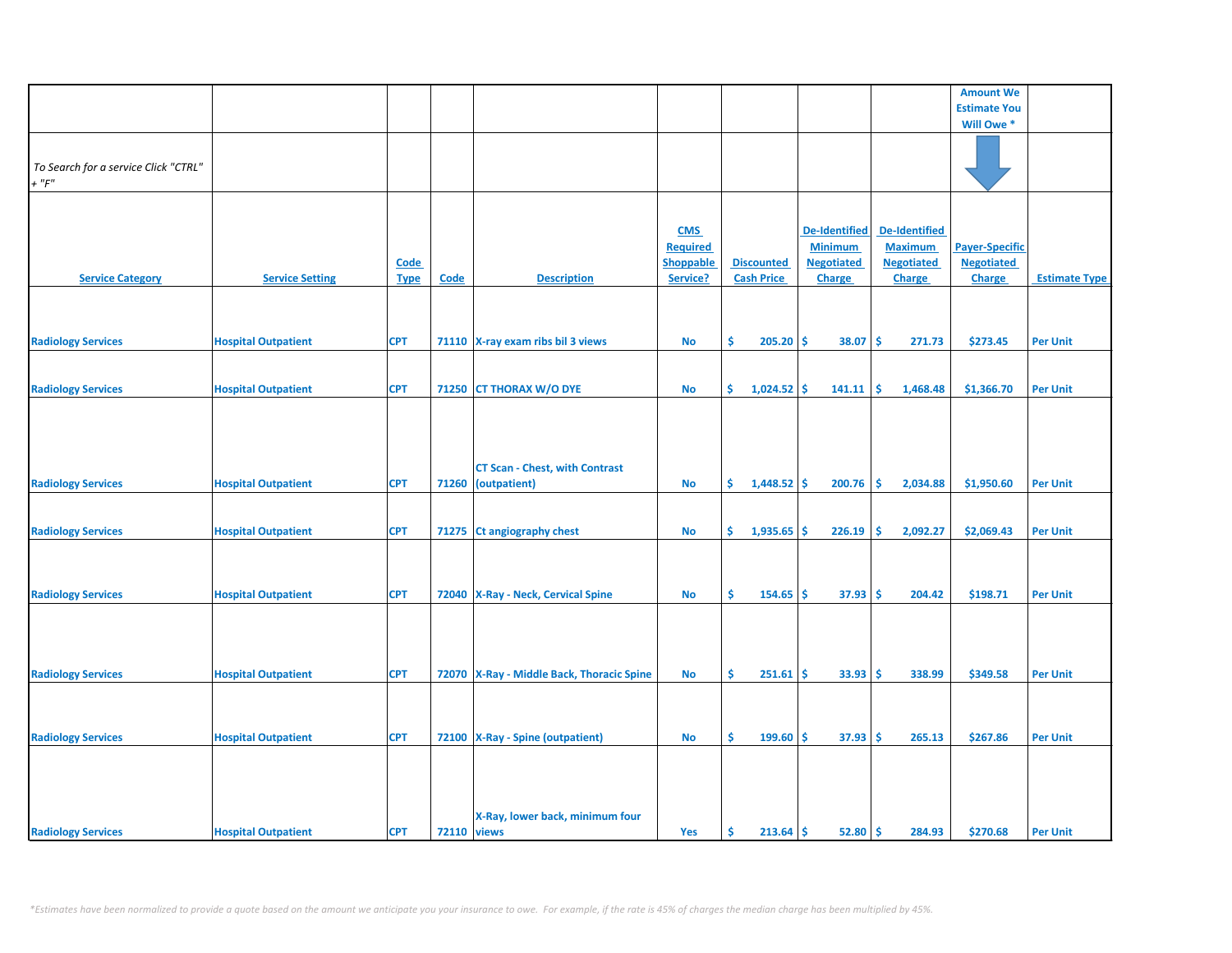|                                      |                            |             |             |                                      |                  |                      |                      |                      | <b>Amount We</b>      |                      |
|--------------------------------------|----------------------------|-------------|-------------|--------------------------------------|------------------|----------------------|----------------------|----------------------|-----------------------|----------------------|
|                                      |                            |             |             |                                      |                  |                      |                      |                      | <b>Estimate You</b>   |                      |
|                                      |                            |             |             |                                      |                  |                      |                      |                      | Will Owe *            |                      |
|                                      |                            |             |             |                                      |                  |                      |                      |                      |                       |                      |
|                                      |                            |             |             |                                      |                  |                      |                      |                      |                       |                      |
| To Search for a service Click "CTRL" |                            |             |             |                                      |                  |                      |                      |                      |                       |                      |
| $+$ " $F$ "                          |                            |             |             |                                      |                  |                      |                      |                      |                       |                      |
|                                      |                            |             |             |                                      |                  |                      |                      |                      |                       |                      |
|                                      |                            |             |             |                                      |                  |                      |                      |                      |                       |                      |
|                                      |                            |             |             |                                      | <b>CMS</b>       |                      | <b>De-Identified</b> | <b>De-Identified</b> |                       |                      |
|                                      |                            |             |             |                                      |                  |                      |                      |                      |                       |                      |
|                                      |                            |             |             |                                      | <b>Required</b>  |                      | <b>Minimum</b>       | <b>Maximum</b>       | <b>Payer-Specific</b> |                      |
|                                      |                            | Code        |             |                                      | <b>Shoppable</b> | <b>Discounted</b>    | <b>Negotiated</b>    | <b>Negotiated</b>    | <b>Negotiated</b>     |                      |
| <b>Service Category</b>              | <b>Service Setting</b>     | <b>Type</b> | <b>Code</b> | <b>Description</b>                   | Service?         | <b>Cash Price</b>    | <b>Charge</b>        | <b>Charge</b>        | <b>Charge</b>         | <b>Estimate Type</b> |
|                                      |                            |             |             |                                      |                  |                      |                      |                      |                       |                      |
|                                      |                            |             |             |                                      |                  |                      |                      |                      |                       |                      |
| <b>Radiology Services</b>            | <b>Hospital Outpatient</b> | <b>CPT</b>  | 72125       | Ct neck spine w/o dye                | No               | \$<br>1,459.37       | \$<br>136.86         | 1,750.92<br>Ŝ        | \$1,677.15            | <b>Per Unit</b>      |
|                                      |                            |             |             |                                      |                  |                      |                      |                      |                       |                      |
|                                      |                            |             |             |                                      |                  |                      |                      |                      |                       |                      |
| <b>Radiology Services</b>            | <b>Hospital Outpatient</b> | <b>CPT</b>  | 72126       | Ct neck spine w/dye                  | <b>No</b>        | \$.<br>$1,293.16$ \$ | 260.86               | \$<br>1,821.59       | \$1,708.42            | <b>Per Unit</b>      |
|                                      |                            |             |             |                                      |                  |                      |                      |                      |                       |                      |
|                                      |                            |             |             |                                      |                  |                      |                      |                      |                       |                      |
|                                      |                            |             |             |                                      |                  |                      |                      |                      |                       |                      |
| <b>Radiology Services</b>            | <b>Hospital Outpatient</b> | <b>CPT</b>  | 72127       | Ct neck spine w/o & w/dye            | No               | \$.<br>1,815.93      | \$.<br>201.73        | 2,118.48<br>Ŝ        | \$1,952.33            | <b>Per Unit</b>      |
|                                      |                            |             |             |                                      |                  |                      |                      |                      |                       |                      |
|                                      |                            |             |             |                                      |                  |                      |                      |                      |                       |                      |
| <b>Radiology Services</b>            | <b>Hospital Outpatient</b> | <b>CPT</b>  | 72129       | Ct chest spine w/dye                 | No               | \$.<br>1,520.66      | \$<br>199.82         | \$<br>1,805.90       | \$1,690.49            | <b>Per Unit</b>      |
|                                      |                            |             |             |                                      |                  |                      |                      |                      |                       |                      |
|                                      |                            |             |             |                                      |                  |                      |                      |                      |                       |                      |
| <b>Radiology Services</b>            | <b>Hospital Outpatient</b> | <b>CPT</b>  | 72132       | Ct lumbar spine w/dye                | <b>No</b>        | \$.<br>1,518.43      | \$.<br>260.86        | 1,805.90<br>S        | \$1,690.49            | <b>Per Unit</b>      |
|                                      |                            |             |             |                                      |                  |                      |                      |                      |                       |                      |
|                                      |                            |             |             |                                      |                  |                      |                      |                      |                       |                      |
|                                      |                            |             |             |                                      |                  |                      |                      |                      |                       |                      |
| <b>Radiology Services</b>            | <b>Hospital Outpatient</b> | <b>CPT</b>  | 72133       | Ct lumbar spine w/o & w/dye          | <b>No</b>        | \$.<br>1,904.42      | \$<br>201.90         | 2,238.70<br>s.       | \$2,089.22            | <b>Per Unit</b>      |
|                                      |                            |             |             |                                      |                  |                      |                      |                      |                       |                      |
|                                      |                            |             |             |                                      |                  |                      |                      |                      |                       |                      |
| <b>Radiology Services</b>            | <b>Hospital Outpatient</b> | <b>CPT</b>  |             | 72141 MRI NECK SPINE W/O DYE         | No               | \$.<br>1,441.84      | \$.<br>252.20        | 2,177.11<br>\$.      | \$1,951.85            | <b>Per Unit</b>      |
|                                      |                            |             |             |                                      |                  |                      |                      |                      |                       |                      |
|                                      |                            |             |             |                                      |                  |                      |                      |                      |                       |                      |
| <b>Radiology Services</b>            | <b>Hospital Outpatient</b> | <b>CPT</b>  | 72148       | <b>MRI</b> - Back (outpatient)       | Yes              | \$.<br>1,381.13      | \$<br>252.20         | 2,137.12<br>Ŝ        | \$1,857.01            | <b>Per Unit</b>      |
|                                      |                            |             |             |                                      |                  |                      |                      |                      |                       |                      |
|                                      |                            |             |             |                                      |                  |                      |                      |                      |                       |                      |
| <b>Radiology Services</b>            | <b>Hospital Outpatient</b> | <b>CPT</b>  | 72170       | <b>X-Ray - Pelvis</b>                | <b>No</b>        | Ŝ.<br>249.04         | \$<br>28.72          | Ŝ.<br>327.10         | \$347.33              | <b>Per Unit</b>      |
|                                      |                            |             |             |                                      |                  |                      |                      |                      |                       |                      |
|                                      |                            |             |             |                                      |                  |                      |                      |                      |                       |                      |
|                                      |                            |             |             |                                      |                  |                      |                      |                      |                       |                      |
| <b>Radiology Services</b>            | <b>Hospital Outpatient</b> | <b>CPT</b>  | 72190       | <b>X-RAY EXAM OF PELVIS</b>          | No               | \$<br>208.53         | 39.60<br>Ś           | 264.73<br>.\$        | \$269.64              | <b>Per Unit</b>      |
|                                      |                            |             |             |                                      |                  |                      |                      |                      |                       |                      |
|                                      |                            |             |             |                                      |                  |                      |                      |                      |                       |                      |
|                                      |                            |             |             |                                      |                  |                      |                      |                      |                       |                      |
| <b>Radiology Services</b>            | <b>Hospital Outpatient</b> | <b>CPT</b>  |             | 72193 CT scan, pelvis, with contrast | Yes              | \$<br>1,536.96       | Ŝ.<br>197.29         | Ŝ.<br>2,142.05       | \$2,086.20            | <b>Per Unit</b>      |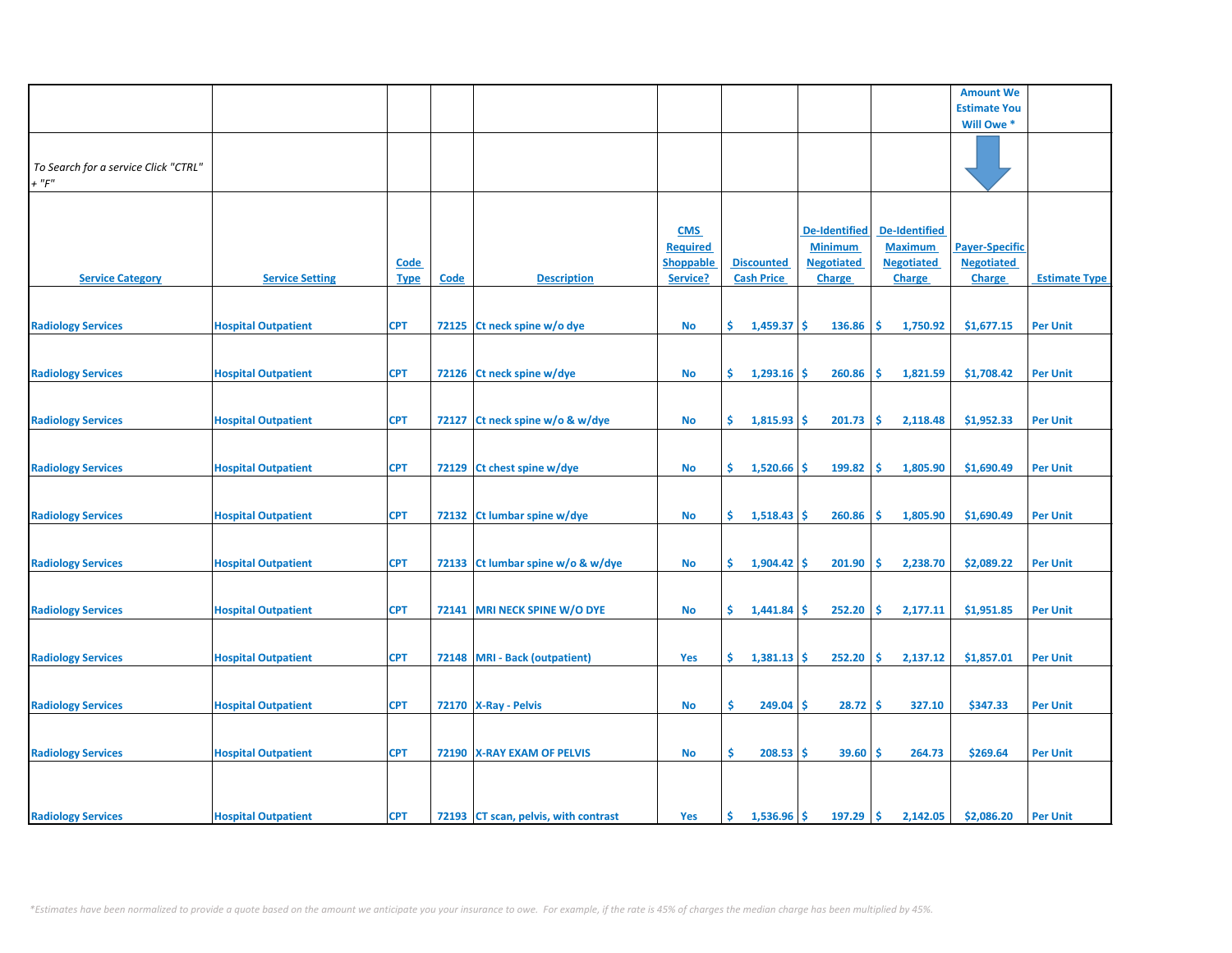|                                      |                            |             |       |                                       |                  |                         |                      |                      | <b>Amount We</b>      |                      |
|--------------------------------------|----------------------------|-------------|-------|---------------------------------------|------------------|-------------------------|----------------------|----------------------|-----------------------|----------------------|
|                                      |                            |             |       |                                       |                  |                         |                      |                      | <b>Estimate You</b>   |                      |
|                                      |                            |             |       |                                       |                  |                         |                      |                      | Will Owe*             |                      |
|                                      |                            |             |       |                                       |                  |                         |                      |                      |                       |                      |
|                                      |                            |             |       |                                       |                  |                         |                      |                      |                       |                      |
|                                      |                            |             |       |                                       |                  |                         |                      |                      |                       |                      |
| To Search for a service Click "CTRL" |                            |             |       |                                       |                  |                         |                      |                      |                       |                      |
| $+$ " $F$ "                          |                            |             |       |                                       |                  |                         |                      |                      |                       |                      |
|                                      |                            |             |       |                                       |                  |                         |                      |                      |                       |                      |
|                                      |                            |             |       |                                       |                  |                         |                      |                      |                       |                      |
|                                      |                            |             |       |                                       |                  |                         |                      |                      |                       |                      |
|                                      |                            |             |       |                                       | <b>CMS</b>       |                         | <b>De-Identified</b> | <b>De-Identified</b> |                       |                      |
|                                      |                            |             |       |                                       | <b>Required</b>  |                         | <b>Minimum</b>       | <b>Maximum</b>       | <b>Payer-Specific</b> |                      |
|                                      |                            |             |       |                                       |                  |                         |                      |                      |                       |                      |
|                                      |                            | Code        |       |                                       | <b>Shoppable</b> | <b>Discounted</b>       | <b>Negotiated</b>    | <b>Negotiated</b>    | <b>Negotiated</b>     |                      |
| <b>Service Category</b>              | <b>Service Setting</b>     | <b>Type</b> | Code  | <b>Description</b>                    | Service?         | <b>Cash Price</b>       | <b>Charge</b>        | <b>Charge</b>        | <b>Charge</b>         | <b>Estimate Type</b> |
|                                      |                            |             |       |                                       |                  |                         |                      |                      |                       |                      |
|                                      |                            |             |       |                                       |                  |                         |                      |                      |                       |                      |
|                                      |                            |             |       |                                       |                  |                         |                      |                      |                       |                      |
|                                      |                            |             |       |                                       |                  |                         |                      |                      |                       |                      |
| <b>Radiology Services</b>            | <b>Hospital Outpatient</b> | <b>CPT</b>  |       | 72197 MRI - Pelvis (outpatient)       | <b>No</b>        | \$.<br>$2,448.72$ \$    | 402.71               | -\$<br>3,522.33      | \$3,003.05            | <b>Per Unit</b>      |
|                                      |                            |             |       |                                       |                  |                         |                      |                      |                       |                      |
|                                      |                            |             |       |                                       |                  |                         |                      |                      |                       |                      |
|                                      |                            |             |       |                                       |                  |                         |                      |                      |                       |                      |
|                                      |                            |             |       |                                       |                  |                         |                      |                      |                       |                      |
| <b>Radiology Services</b>            | <b>Hospital Outpatient</b> | <b>CPT</b>  |       | 73000 X-ray exam of collar bone       | No               | \$<br>$147.59$ \$       | 22.40                | -\$<br>185.92        | \$194.20              | <b>Per Unit</b>      |
|                                      |                            |             |       |                                       |                  |                         |                      |                      |                       |                      |
|                                      |                            |             |       |                                       |                  |                         |                      |                      |                       |                      |
|                                      |                            |             |       |                                       |                  |                         |                      |                      |                       |                      |
|                                      |                            |             |       |                                       |                  |                         |                      |                      |                       |                      |
|                                      | <b>Hospital Outpatient</b> | <b>CPT</b>  |       |                                       | No               | \$.<br>196.93           | 26.01<br>\$.         | Ŝ<br>251.93          | \$264.46              | <b>Per Unit</b>      |
| <b>Radiology Services</b>            |                            |             |       | 73010 X-ray exam of shoulder blade    |                  |                         |                      |                      |                       |                      |
|                                      |                            |             |       |                                       |                  |                         |                      |                      |                       |                      |
|                                      |                            |             |       |                                       |                  |                         |                      |                      |                       |                      |
|                                      |                            |             |       |                                       |                  |                         |                      |                      |                       |                      |
|                                      |                            |             |       |                                       |                  |                         |                      |                      |                       |                      |
| <b>Radiology Services</b>            | <b>Hospital Outpatient</b> | <b>CPT</b>  |       | 73030   X-Ray - Shoulder (outpatient) | No               | \$<br>149.50            | 28.33<br>\$.         | -Ś<br>196.92         | \$195.88              | <b>Per Unit</b>      |
|                                      |                            |             |       |                                       |                  |                         |                      |                      |                       |                      |
|                                      |                            |             |       |                                       |                  |                         |                      |                      |                       |                      |
| <b>Radiology Services</b>            | <b>Hospital Outpatient</b> | <b>CPT</b>  |       | 73060 X-RAY EXAM OF HUMERUS           | <b>No</b>        | \$.<br>147.62           | -\$<br>29.40         | \$.<br>195.82        | \$194.20              | <b>Per Unit</b>      |
|                                      |                            |             |       |                                       |                  |                         |                      |                      |                       |                      |
|                                      |                            |             |       |                                       |                  |                         |                      |                      |                       |                      |
|                                      |                            |             |       |                                       |                  |                         |                      |                      |                       |                      |
| <b>Radiology Services</b>            | <b>Hospital Outpatient</b> | <b>CPT</b>  |       | 73070 X-ray exam of elbow             | <b>No</b>        | \$.<br>146.83           | 25.07<br>\$.         | -Ś<br>191.42         | \$194.20              | <b>Per Unit</b>      |
|                                      |                            |             |       |                                       |                  |                         |                      |                      |                       |                      |
|                                      |                            |             |       |                                       |                  |                         |                      |                      |                       |                      |
|                                      |                            |             |       |                                       |                  |                         |                      |                      |                       |                      |
| <b>Radiology Services</b>            | <b>Hospital Outpatient</b> | <b>CPT</b>  | 73080 | <b>X-RAY EXAM OF ELBOW</b>            | No               | \$<br>122.83            | 26.72<br>\$          | -\$<br>154.02        | \$149.52              | <b>Per Unit</b>      |
|                                      |                            |             |       |                                       |                  |                         |                      |                      |                       |                      |
|                                      |                            |             |       |                                       |                  |                         |                      |                      |                       |                      |
|                                      |                            |             |       |                                       |                  |                         |                      |                      |                       |                      |
| <b>Radiology Services</b>            | <b>Hospital Outpatient</b> | <b>CPT</b>  | 73090 | <b>X-RAY EXAM OF FOREARM</b>          | No               | \$.<br>$117.10$ \$      | 26.40                | -\$<br>151.82        | \$148.94              | <b>Per Unit</b>      |
|                                      |                            |             |       |                                       |                  |                         |                      |                      |                       |                      |
|                                      |                            |             |       |                                       |                  |                         |                      |                      |                       |                      |
|                                      |                            |             |       |                                       |                  |                         |                      |                      |                       |                      |
|                                      |                            |             |       |                                       |                  |                         |                      |                      |                       |                      |
| <b>Radiology Services</b>            | <b>Hospital Outpatient</b> | <b>CPT</b>  |       | 73110   X-Ray - Wrist (outpatient)    | <b>No</b>        | \$.<br>156.52           | \$<br>30.72          | <b>S</b><br>196.19   | \$194.78              | <b>Per Unit</b>      |
|                                      |                            |             |       |                                       |                  |                         |                      |                      |                       |                      |
|                                      |                            |             |       |                                       |                  |                         |                      |                      |                       |                      |
|                                      |                            |             |       |                                       |                  |                         |                      |                      |                       |                      |
| <b>Radiology Services</b>            | <b>Hospital Outpatient</b> | <b>CPT</b>  |       | 73120 X-RAY EXAM OF HAND              | No               | $192.03$ \$<br><b>S</b> | 24.40%               | 249.73               | \$263.35              | <b>Per Unit</b>      |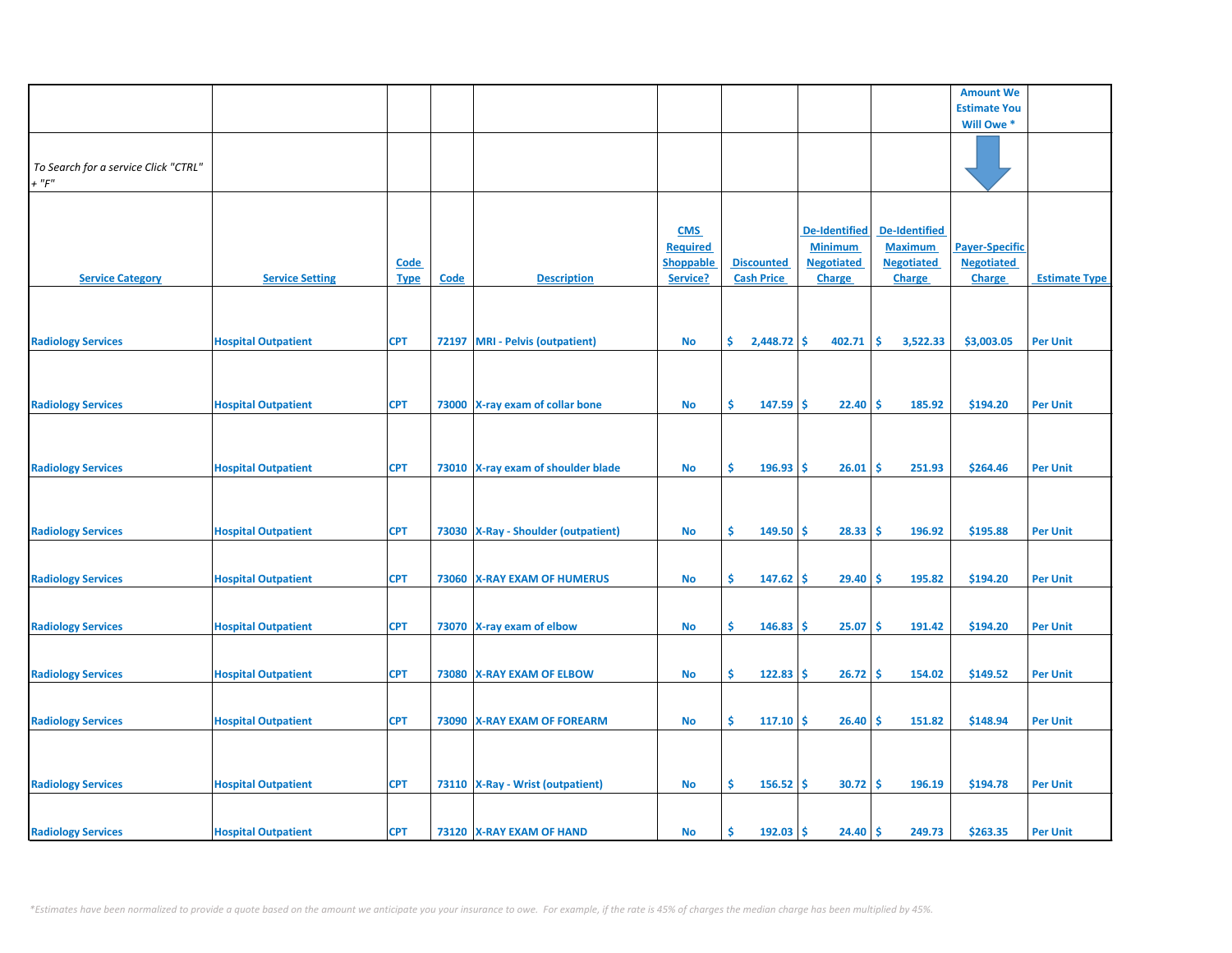|                                      |                            |             |                           |                                    |                  |                    |                      |                      | <b>Amount We</b>      |                      |
|--------------------------------------|----------------------------|-------------|---------------------------|------------------------------------|------------------|--------------------|----------------------|----------------------|-----------------------|----------------------|
|                                      |                            |             |                           |                                    |                  |                    |                      |                      | <b>Estimate You</b>   |                      |
|                                      |                            |             |                           |                                    |                  |                    |                      |                      | Will Owe*             |                      |
|                                      |                            |             |                           |                                    |                  |                    |                      |                      |                       |                      |
|                                      |                            |             |                           |                                    |                  |                    |                      |                      |                       |                      |
|                                      |                            |             |                           |                                    |                  |                    |                      |                      |                       |                      |
| To Search for a service Click "CTRL" |                            |             |                           |                                    |                  |                    |                      |                      |                       |                      |
| $+$ " $F"$                           |                            |             |                           |                                    |                  |                    |                      |                      |                       |                      |
|                                      |                            |             |                           |                                    |                  |                    |                      |                      |                       |                      |
|                                      |                            |             |                           |                                    |                  |                    |                      |                      |                       |                      |
|                                      |                            |             |                           |                                    |                  |                    |                      |                      |                       |                      |
|                                      |                            |             |                           |                                    | <b>CMS</b>       |                    | <b>De-Identified</b> | <b>De-Identified</b> |                       |                      |
|                                      |                            |             |                           |                                    | <b>Required</b>  |                    | <b>Minimum</b>       | <b>Maximum</b>       | <b>Payer-Specific</b> |                      |
|                                      |                            |             |                           |                                    |                  |                    |                      |                      |                       |                      |
|                                      |                            | <b>Code</b> |                           |                                    | <b>Shoppable</b> | <b>Discounted</b>  | <b>Negotiated</b>    | <b>Negotiated</b>    | <b>Negotiated</b>     |                      |
| <b>Service Category</b>              | <b>Service Setting</b>     | <b>Type</b> | $\underline{\text{Code}}$ | <b>Description</b>                 | Service?         | <b>Cash Price</b>  | <b>Charge</b>        | <b>Charge</b>        | <b>Charge</b>         | <b>Estimate Type</b> |
|                                      |                            |             |                           |                                    |                  |                    |                      |                      |                       |                      |
|                                      |                            |             |                           |                                    |                  |                    |                      |                      |                       |                      |
|                                      |                            |             |                           |                                    |                  |                    |                      |                      |                       |                      |
| <b>Radiology Services</b>            | <b>Hospital Outpatient</b> | <b>CPT</b>  |                           | 73130   X-Ray - Hand               | <b>No</b>        | Ś.<br>151.54       | Ŝ.<br>32.72          | -Ś<br>198.42         | \$194.78              | <b>Per Unit</b>      |
|                                      |                            |             |                           |                                    |                  |                    |                      |                      |                       |                      |
|                                      |                            |             |                           |                                    |                  |                    |                      |                      |                       |                      |
|                                      |                            |             |                           |                                    |                  |                    |                      |                      |                       |                      |
|                                      |                            |             |                           |                                    |                  |                    |                      |                      |                       |                      |
|                                      |                            | <b>CPT</b>  | 73221                     | MRI - Shoulder, Elbow, or Wrist    | No               | \$.<br>1,211.82    | -\$<br>246.65        | \$.<br>1,702.46      | \$1,393.25            | <b>Per Unit</b>      |
| <b>Radiology Services</b>            | <b>Hospital Outpatient</b> |             |                           |                                    |                  |                    |                      |                      |                       |                      |
|                                      |                            |             |                           |                                    |                  |                    |                      |                      |                       |                      |
|                                      |                            |             |                           |                                    |                  |                    |                      |                      |                       |                      |
| <b>Radiology Services</b>            | <b>Hospital Outpatient</b> | <b>CPT</b>  |                           | 73502 X-Ray - Hip                  | No               | \$.<br>129.58      | 37.77<br>\$          | -\$<br>197.91        | \$198.71              | <b>Per Unit</b>      |
|                                      |                            |             |                           |                                    |                  |                    |                      |                      |                       |                      |
|                                      |                            |             |                           |                                    |                  |                    |                      |                      |                       |                      |
|                                      |                            |             |                           |                                    |                  |                    |                      |                      |                       |                      |
|                                      |                            |             |                           |                                    |                  |                    |                      |                      |                       |                      |
|                                      |                            |             |                           |                                    |                  |                    |                      |                      |                       |                      |
| <b>Radiology Services</b>            | <b>Hospital Outpatient</b> | <b>CPT</b>  |                           | 73552 X-RAY EXAM OF FEMUR 2/>      | No               | \$<br>$150.51$ \$  | 29.51                | <b>S</b><br>189.38   | \$195.37              | <b>Per Unit</b>      |
|                                      |                            |             |                           |                                    |                  |                    |                      |                      |                       |                      |
|                                      |                            |             |                           |                                    |                  |                    |                      |                      |                       |                      |
|                                      |                            |             |                           |                                    |                  |                    |                      |                      |                       |                      |
|                                      |                            |             |                           |                                    |                  |                    |                      |                      |                       |                      |
| <b>Radiology Services</b>            | <b>Hospital Outpatient</b> | <b>CPT</b>  |                           | 73560 X-RAY EXAM OF KNEE 1 OR 2    | No               | \$.<br>$201.92$ \$ | 32.40                | -\$<br>266.82        | \$275.45              | <b>Per Unit</b>      |
|                                      |                            |             |                           |                                    |                  |                    |                      |                      |                       |                      |
|                                      |                            |             |                           |                                    |                  |                    |                      |                      |                       |                      |
|                                      |                            |             |                           |                                    |                  |                    |                      |                      |                       |                      |
|                                      |                            |             |                           |                                    |                  |                    |                      |                      |                       |                      |
| <b>Radiology Services</b>            | <b>Hospital Outpatient</b> | <b>CPT</b>  |                           | 73562 X-Ray - Knee (outpatient)    | <b>No</b>        | \$.<br>263.50      | 36.52<br>-S          | Ŝ.<br>351.25         | \$361.41              | <b>Per Unit</b>      |
|                                      |                            |             |                           |                                    |                  |                    |                      |                      |                       |                      |
|                                      |                            |             |                           |                                    |                  |                    |                      |                      |                       |                      |
|                                      |                            |             |                           |                                    |                  |                    |                      |                      |                       |                      |
| <b>Radiology Services</b>            | <b>Hospital Outpatient</b> | <b>CPT</b>  | 73590                     | X-ray exam of lower leg            | No               | \$<br>239.62       | -\$<br>32.40         | -\$<br>321.48        | \$337.42              | <b>Per Unit</b>      |
|                                      |                            |             |                           |                                    |                  |                    |                      |                      |                       |                      |
|                                      |                            |             |                           |                                    |                  |                    |                      |                      |                       |                      |
|                                      |                            |             |                           |                                    |                  |                    |                      |                      |                       |                      |
| <b>Radiology Services</b>            | <b>Hospital Outpatient</b> | <b>CPT</b>  | 73600                     | <b>X-RAY EXAM OF ANKLE</b>         | No               | \$.<br>$191.55$ \$ | 31.98                | -\$<br>278.60        | \$293.84              | <b>Per Unit</b>      |
|                                      |                            |             |                           |                                    |                  |                    |                      |                      |                       |                      |
|                                      |                            |             |                           |                                    |                  |                    |                      |                      |                       |                      |
|                                      |                            |             |                           |                                    |                  |                    |                      |                      |                       |                      |
|                                      |                            |             |                           |                                    |                  |                    |                      |                      |                       |                      |
|                                      |                            |             |                           |                                    |                  |                    |                      |                      |                       |                      |
| <b>Radiology Services</b>            | <b>Hospital Outpatient</b> | <b>CPT</b>  |                           | 73610   X-Ray - Ankle (outpatient) | No               | \$.<br>239.05      | \$<br>25.72          | -Ś<br>311.14         | \$326.57              | <b>Per Unit</b>      |
|                                      |                            |             |                           |                                    |                  |                    |                      |                      |                       |                      |
|                                      |                            |             |                           |                                    |                  |                    |                      |                      |                       |                      |
|                                      |                            |             |                           |                                    |                  |                    |                      |                      |                       |                      |
| <b>Radiology Services</b>            | <b>Hospital Outpatient</b> | <b>CPT</b>  |                           | 73620   X-RAY EXAM OF FOOT         | No               | $196.24$ \$<br>\$. | $29.81 \,$ \$        | 262.21               | \$270.77              | <b>Per Unit</b>      |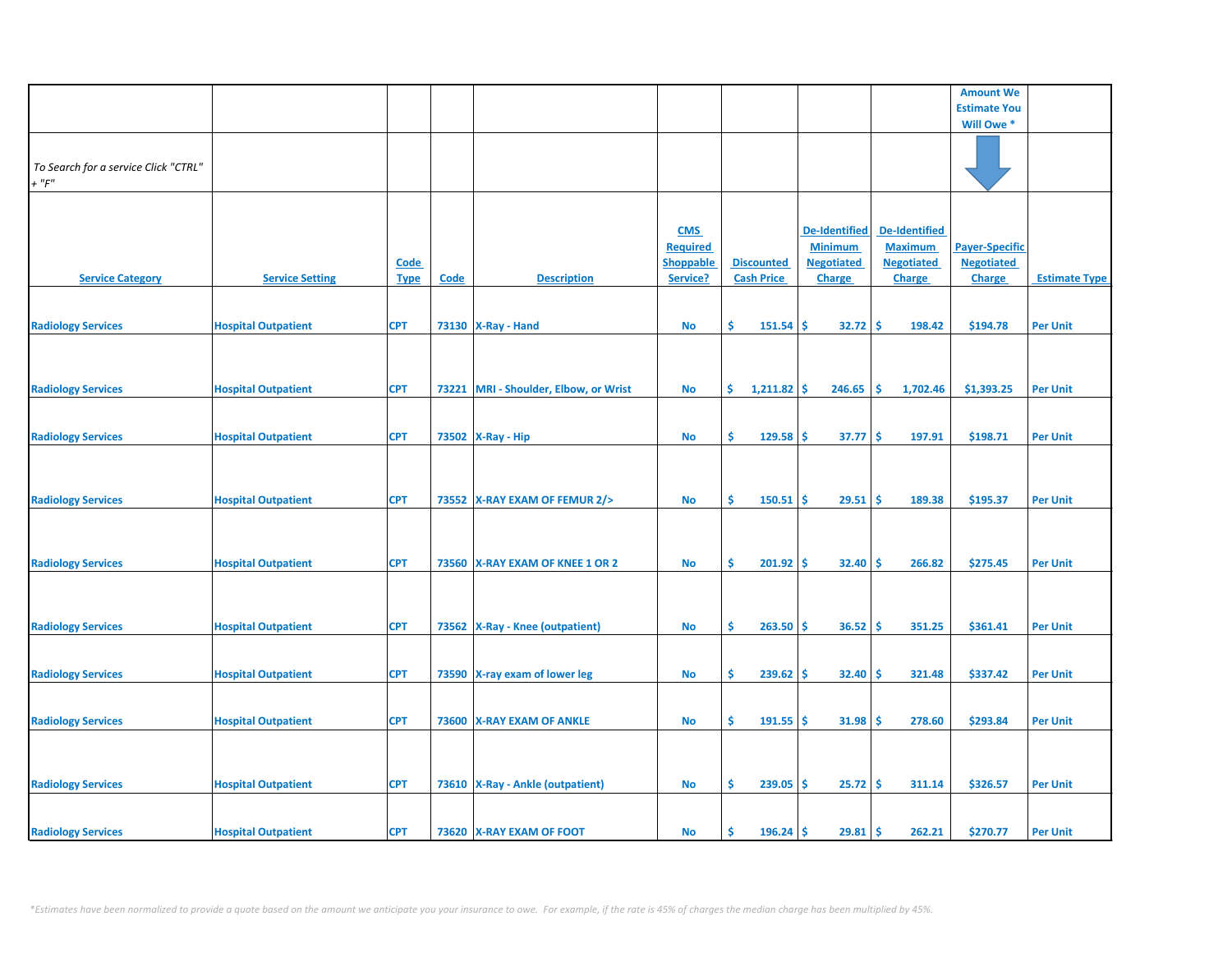|                                      |                            |             |             |                                           |                  |     |                   |                      |     |                      | <b>Amount We</b>      |                      |
|--------------------------------------|----------------------------|-------------|-------------|-------------------------------------------|------------------|-----|-------------------|----------------------|-----|----------------------|-----------------------|----------------------|
|                                      |                            |             |             |                                           |                  |     |                   |                      |     |                      | <b>Estimate You</b>   |                      |
|                                      |                            |             |             |                                           |                  |     |                   |                      |     |                      | Will Owe *            |                      |
|                                      |                            |             |             |                                           |                  |     |                   |                      |     |                      |                       |                      |
|                                      |                            |             |             |                                           |                  |     |                   |                      |     |                      |                       |                      |
| To Search for a service Click "CTRL" |                            |             |             |                                           |                  |     |                   |                      |     |                      |                       |                      |
| $+$ " $F$ "                          |                            |             |             |                                           |                  |     |                   |                      |     |                      |                       |                      |
|                                      |                            |             |             |                                           |                  |     |                   |                      |     |                      |                       |                      |
|                                      |                            |             |             |                                           |                  |     |                   |                      |     |                      |                       |                      |
|                                      |                            |             |             |                                           | <b>CMS</b>       |     |                   | <b>De-Identified</b> |     | <b>De-Identified</b> |                       |                      |
|                                      |                            |             |             |                                           |                  |     |                   |                      |     |                      |                       |                      |
|                                      |                            |             |             |                                           | <b>Required</b>  |     |                   | <b>Minimum</b>       |     | <b>Maximum</b>       | <b>Payer-Specific</b> |                      |
|                                      |                            | <b>Code</b> |             |                                           | <b>Shoppable</b> |     | <b>Discounted</b> | <b>Negotiated</b>    |     | <b>Negotiated</b>    | <b>Negotiated</b>     |                      |
| <b>Service Category</b>              | <b>Service Setting</b>     | <b>Type</b> | <b>Code</b> | <b>Description</b>                        | Service?         |     | <b>Cash Price</b> | <b>Charge</b>        |     | <b>Charge</b>        | Charge                | <b>Estimate Type</b> |
|                                      |                            |             |             |                                           |                  |     |                   |                      |     |                      |                       |                      |
|                                      |                            |             |             |                                           |                  |     |                   |                      |     |                      |                       |                      |
|                                      |                            |             |             |                                           |                  |     |                   |                      |     |                      |                       |                      |
| <b>Radiology Services</b>            | <b>Hospital Outpatient</b> | <b>CPT</b>  | 73630       | <b>X-Ray - Foot (outpatient)</b>          | No               | \$. | 216.05            | Ś.<br>33.95          | -\$ | 289.60               | \$293.91              | <b>Per Unit</b>      |
|                                      |                            |             |             |                                           |                  |     |                   |                      |     |                      |                       |                      |
|                                      |                            |             |             |                                           |                  |     |                   |                      |     |                      |                       |                      |
|                                      |                            |             |             |                                           |                  |     |                   |                      |     |                      |                       |                      |
| <b>Radiology Services</b>            | <b>Hospital Outpatient</b> | <b>CPT</b>  | 73700       | <b>CT LOWER EXTREMITY W/O DYE</b>         | No               | \$. | 1,231.00          | \$<br>134.01         | s.  | 1,400.92             | \$1,343.77            | <b>Per Unit</b>      |
|                                      |                            |             |             |                                           |                  |     |                   |                      |     |                      |                       |                      |
|                                      |                            |             |             |                                           |                  |     |                   |                      |     |                      |                       |                      |
|                                      |                            |             |             |                                           |                  |     |                   |                      |     |                      |                       |                      |
|                                      |                            |             |             |                                           |                  |     |                   |                      |     |                      |                       |                      |
| <b>Radiology Services</b>            | <b>Hospital Outpatient</b> | <b>CPT</b>  | 73721       | <b>MRI</b> - Knee (outpatient)            | Yes              | \$. | $1,224.32$ \$     | 246.65               | \$  | 1,828.36             | \$1,588.83            | <b>Per Unit</b>      |
|                                      |                            |             |             |                                           |                  |     |                   |                      |     |                      |                       |                      |
|                                      |                            |             |             |                                           |                  |     |                   |                      |     |                      |                       |                      |
| <b>Radiology Services</b>            | <b>Hospital Outpatient</b> | <b>CPT</b>  |             | 74018   X-Ray - Abdomen                   | <b>No</b>        | \$. | 145.61            | \$<br>28.31          | s.  | 189.76               | \$195.37              | <b>Per Unit</b>      |
|                                      |                            |             |             |                                           |                  |     |                   |                      |     |                      |                       |                      |
|                                      |                            |             |             |                                           |                  |     |                   |                      |     |                      |                       |                      |
| <b>Radiology Services</b>            | <b>Hospital Outpatient</b> | <b>CPT</b>  | 74150       | Ct abdomen w/o dye                        | <b>No</b>        | \$  | 977.64            | \$<br>142.38         | \$. | 1,446.99             | \$1,352.22            | <b>Per Unit</b>      |
|                                      |                            |             |             |                                           |                  |     |                   |                      |     |                      |                       |                      |
|                                      |                            |             |             |                                           |                  |     |                   |                      |     |                      |                       |                      |
|                                      |                            |             |             |                                           |                  |     |                   |                      |     |                      |                       |                      |
| <b>Radiology Services</b>            | <b>Hospital Outpatient</b> | <b>CPT</b>  | 74170       | Ct abdomen w/o & w/dye                    | <b>No</b>        | \$. | 1,824.18          | \$<br>207.86         | Ŝ.  | 2,144.29             | \$1,999.54            | <b>Per Unit</b>      |
|                                      |                            |             |             |                                           |                  |     |                   |                      |     |                      |                       |                      |
|                                      |                            |             |             |                                           |                  |     |                   |                      |     |                      |                       |                      |
|                                      |                            |             |             |                                           |                  |     |                   |                      |     |                      |                       |                      |
|                                      |                            |             |             |                                           |                  |     |                   |                      |     |                      |                       |                      |
|                                      |                            |             |             |                                           |                  |     |                   |                      |     |                      |                       |                      |
|                                      |                            |             |             | <b>CT Scan - Abdomen and Pelvis, with</b> |                  |     |                   |                      |     |                      |                       |                      |
| <b>Radiology Services</b>            | <b>Hospital Outpatient</b> | <b>CPT</b>  | 74177       | <b>Contrast</b>                           | <b>No</b>        | \$  | $2,748.11$ \$     | 286.79               | \$. | 3,568.86             | \$3,861.40            | <b>Per Unit</b>      |
|                                      |                            |             |             |                                           |                  |     |                   |                      |     |                      |                       |                      |
|                                      |                            |             |             |                                           |                  |     |                   |                      |     |                      |                       |                      |
|                                      |                            |             |             |                                           |                  |     |                   |                      |     |                      |                       |                      |
|                                      |                            |             |             |                                           |                  |     |                   |                      |     |                      |                       |                      |
|                                      |                            |             |             | <b>CT Scan - Abdomen and Pelvis, with</b> |                  |     |                   |                      |     |                      |                       |                      |
| <b>Radiology Services</b>            | <b>Hospital Outpatient</b> | <b>CPT</b>  |             | 74177 Contrast                            | Yes              | \$. | $2,748.11$ \$     | 286.79               | \$  | 3,568.86             | \$3,861.40            | <b>Per Unit</b>      |
|                                      |                            |             |             |                                           |                  |     |                   |                      |     |                      |                       |                      |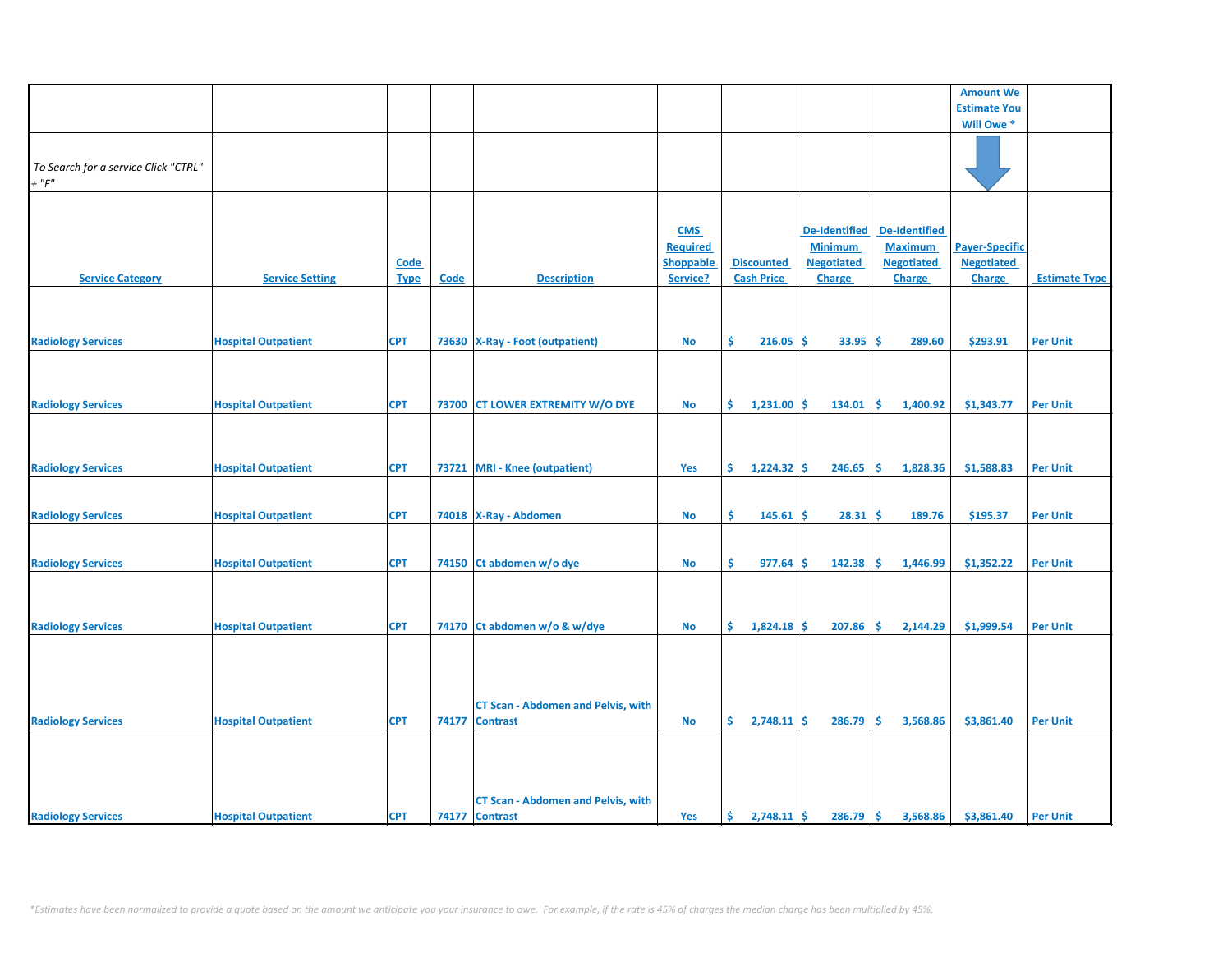|                                      |                            |             |       |                                         |                  |                    |                      |                           | <b>Amount We</b>      |                      |
|--------------------------------------|----------------------------|-------------|-------|-----------------------------------------|------------------|--------------------|----------------------|---------------------------|-----------------------|----------------------|
|                                      |                            |             |       |                                         |                  |                    |                      |                           | <b>Estimate You</b>   |                      |
|                                      |                            |             |       |                                         |                  |                    |                      |                           | Will Owe*             |                      |
|                                      |                            |             |       |                                         |                  |                    |                      |                           |                       |                      |
|                                      |                            |             |       |                                         |                  |                    |                      |                           |                       |                      |
| To Search for a service Click "CTRL" |                            |             |       |                                         |                  |                    |                      |                           |                       |                      |
| $+$ " $F$ "                          |                            |             |       |                                         |                  |                    |                      |                           |                       |                      |
|                                      |                            |             |       |                                         |                  |                    |                      |                           |                       |                      |
|                                      |                            |             |       |                                         |                  |                    |                      |                           |                       |                      |
|                                      |                            |             |       |                                         | <b>CMS</b>       |                    | <b>De-Identified</b> | De-Identified             |                       |                      |
|                                      |                            |             |       |                                         | <b>Required</b>  |                    | <b>Minimum</b>       | <b>Maximum</b>            | <b>Payer-Specific</b> |                      |
|                                      |                            | Code        |       |                                         | <b>Shoppable</b> | <b>Discounted</b>  | <b>Negotiated</b>    | <b>Negotiated</b>         | <b>Negotiated</b>     |                      |
| <b>Service Category</b>              | <b>Service Setting</b>     | <b>Type</b> | Code  | <b>Description</b>                      | Service?         | <b>Cash Price</b>  | Charge               | Charge                    | <b>Charge</b>         | <b>Estimate Type</b> |
|                                      |                            |             |       |                                         |                  |                    |                      |                           |                       |                      |
|                                      |                            |             |       |                                         |                  |                    |                      |                           |                       |                      |
| <b>Radiology Services</b>            | <b>Hospital Outpatient</b> | <b>CPT</b>  |       | 74220 X-ray xm esophagus 1cntrst        | No               | Ŝ.<br>394.10       | Ŝ.<br>$56.38$ \$     | 563.71                    | \$599.39              | <b>Per Unit</b>      |
|                                      |                            |             |       |                                         |                  |                    |                      |                           |                       |                      |
|                                      |                            |             |       |                                         |                  |                    |                      |                           |                       |                      |
|                                      |                            |             |       |                                         |                  |                    |                      |                           |                       |                      |
| <b>Radiology Services</b>            | <b>Hospital Outpatient</b> | <b>CPT</b>  |       | 74270 X-ray xm colon 1 cntrst std       | <b>No</b>        | \$.<br>$521.72$ \$ | 79.34                | <b>S</b><br>578.01        | \$633.66              | <b>Per Unit</b>      |
|                                      |                            |             |       |                                         |                  |                    |                      |                           |                       |                      |
|                                      |                            |             |       |                                         |                  |                    |                      |                           |                       |                      |
| <b>Radiology Services</b>            | <b>Hospital Outpatient</b> | <b>CPT</b>  | 75571 | Ct hrt w/o dye w/ca test                | <b>No</b>        | \$.<br>306.04      | $59.00$ \$<br>\$     | 323.39                    | \$163.27              | <b>Per Unit</b>      |
|                                      |                            |             |       |                                         |                  |                    |                      |                           |                       |                      |
|                                      |                            |             |       |                                         |                  |                    |                      |                           |                       |                      |
| <b>Radiology Services</b>            | <b>Hospital Outpatient</b> | <b>CPT</b>  | 76536 | <b>Ultrasound - Head and Neck</b>       | <b>No</b>        | \$<br>460.62       | $78.79$ \$<br>\$.    | 386.50                    | \$377.70              | <b>Per Unit</b>      |
|                                      |                            |             |       |                                         |                  |                    |                      |                           |                       |                      |
|                                      |                            |             |       |                                         |                  |                    |                      |                           |                       |                      |
|                                      |                            |             |       |                                         |                  |                    |                      |                           |                       |                      |
| <b>Radiology Services</b>            | <b>Hospital Outpatient</b> | <b>CPT</b>  | 76642 | <b>Ultrasound - Breast (outpatient)</b> | No               | Ś.<br>152.68       | \$.<br>78.52         | -Ś<br>249.30              | \$234.15              | <b>Per Unit</b>      |
|                                      |                            |             |       |                                         |                  |                    |                      |                           |                       |                      |
|                                      |                            |             |       |                                         |                  |                    |                      |                           |                       |                      |
|                                      |                            |             |       |                                         |                  |                    |                      |                           |                       |                      |
|                                      |                            |             |       |                                         |                  |                    |                      |                           |                       |                      |
| <b>Radiology Services</b>            | <b>Hospital Outpatient</b> | <b>CPT</b>  | 76700 | <b>Ultrasound - Abdominal, Complete</b> | Yes              | \$.<br>361.43      | 91.69<br>-S          | -Ś<br>433.80              | \$397.38              | <b>Per Unit</b>      |
|                                      |                            |             |       |                                         |                  |                    |                      |                           |                       |                      |
|                                      |                            |             |       |                                         |                  |                    |                      |                           |                       |                      |
|                                      |                            |             |       |                                         |                  |                    |                      |                           |                       |                      |
|                                      |                            |             |       |                                         |                  |                    |                      |                           |                       |                      |
| <b>Radiology Services</b>            | <b>Hospital Outpatient</b> | <b>CPT</b>  | 76705 | Ultrasound - Abdominal, Limited         | No               | \$.<br>$327.93$ \$ | 46.05                | $\ddot{\bm{s}}$<br>372.20 | \$379.42              | <b>Per Unit</b>      |
|                                      |                            |             |       |                                         |                  |                    |                      |                           |                       |                      |
|                                      |                            |             |       |                                         |                  |                    |                      |                           |                       |                      |
|                                      |                            |             |       |                                         |                  |                    |                      |                           |                       |                      |
|                                      |                            |             |       |                                         |                  |                    |                      |                           |                       |                      |
| <b>Maternity/Delivery</b>            | <b>Hospital Outpatient</b> | <b>CPT</b>  | 76770 | <b>US EXAM ABDO BACK WALL COMP</b>      | <b>No</b>        | \$.<br>456.58      | \$<br>76.54          | -\$<br>400.80             | \$391.20              | <b>Per Unit</b>      |
|                                      |                            |             |       |                                         |                  |                    |                      |                           |                       |                      |
|                                      |                            |             |       |                                         |                  |                    |                      |                           |                       |                      |
|                                      |                            |             |       |                                         |                  |                    |                      |                           |                       |                      |
| <b>Maternity/Delivery</b>            | <b>Hospital Outpatient</b> | <b>CPT</b>  |       | 76801 OB US < 14 WKS SINGLE FETUS       | <b>No</b>        | \$<br>$391.57$ \$  | $86.65$ \$           | 396.27                    | \$411.39              | <b>Per Unit</b>      |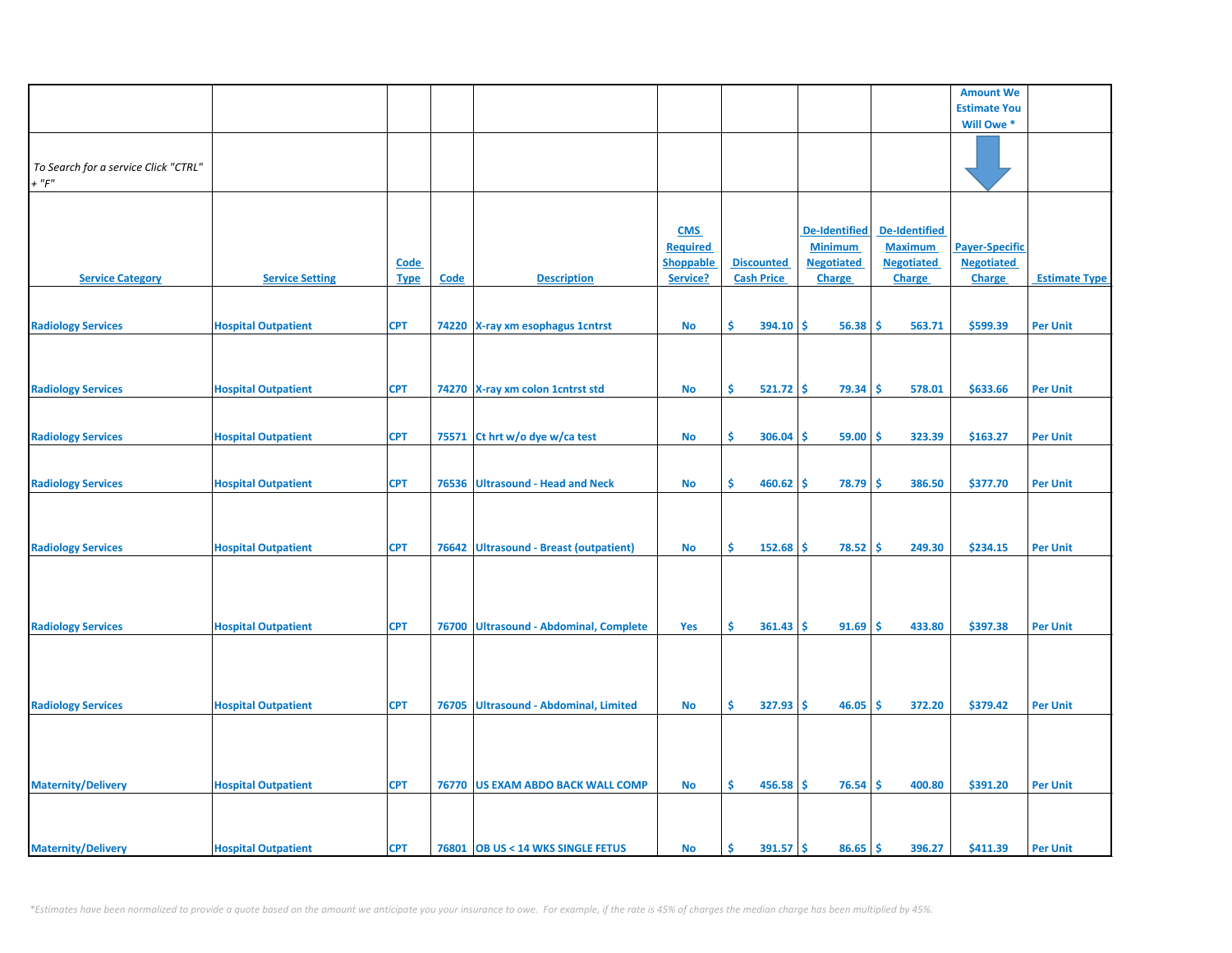|                                                     |                            |                            |       |                                                            |                                                               |                                        |                                                                |                                                                       | <b>Amount We</b>                                            |                      |
|-----------------------------------------------------|----------------------------|----------------------------|-------|------------------------------------------------------------|---------------------------------------------------------------|----------------------------------------|----------------------------------------------------------------|-----------------------------------------------------------------------|-------------------------------------------------------------|----------------------|
|                                                     |                            |                            |       |                                                            |                                                               |                                        |                                                                |                                                                       | <b>Estimate You</b>                                         |                      |
|                                                     |                            |                            |       |                                                            |                                                               |                                        |                                                                |                                                                       | Will Owe *                                                  |                      |
| To Search for a service Click "CTRL"<br>$+$ " $F$ " |                            |                            |       |                                                            |                                                               |                                        |                                                                |                                                                       |                                                             |                      |
| <b>Service Category</b>                             | <b>Service Setting</b>     | <b>Code</b><br><b>Type</b> | Code  | <b>Description</b>                                         | <b>CMS</b><br><b>Required</b><br><b>Shoppable</b><br>Service? | <b>Discounted</b><br><b>Cash Price</b> | De-Identified<br><b>Minimum</b><br><b>Negotiated</b><br>Charge | <b>De-Identified</b><br><b>Maximum</b><br><b>Negotiated</b><br>Charge | <b>Payer-Specific</b><br><b>Negotiated</b><br><b>Charge</b> | <b>Estimate Type</b> |
| <b>Radiology Services</b>                           | <b>Hospital Outpatient</b> | <b>CPT</b>                 | 76805 | <b>Ultrasound - Pregnancy (outpatient)</b>                 | Yes                                                           | \$.<br>367.73                          | \$.<br>100.36                                                  | Ś<br>437.10                                                           | \$411.39                                                    | <b>Per Unit</b>      |
|                                                     |                            |                            |       |                                                            |                                                               |                                        |                                                                |                                                                       |                                                             |                      |
| <b>Maternity/Delivery</b>                           | <b>Hospital Outpatient</b> | <b>CPT</b>                 |       | 76811 OB US DETAILED SNGL FETUS                            | No                                                            | \$.<br>522.04                          | \$.<br>198.65                                                  | Ŝ.<br>587.50                                                          | \$482.37                                                    | <b>Per Unit</b>      |
| <b>Maternity/Delivery</b>                           | <b>Hospital Outpatient</b> | <b>CPT</b>                 | 76815 | <b>OB US LIMITED FETUS(S)</b>                              | No                                                            | \$<br>309.95                           | \$.<br>54.75                                                   | \$.<br>384.30                                                         | \$384.45                                                    | <b>Per Unit</b>      |
| <b>Radiology Services</b>                           | <b>Hospital Outpatient</b> | <b>CPT</b>                 |       | 76816 Ultrasound - Pregnancy Follow-Up                     | No                                                            | \$<br>406.54                           | 64.37<br>\$.                                                   | \$<br>384.30                                                          | \$400.14                                                    | <b>Per Unit</b>      |
| <b>Maternity/Delivery</b>                           | <b>Hospital Outpatient</b> | <b>CPT</b>                 |       | 76818 FETAL BIOPHYS PROFILE W/NST                          | <b>No</b>                                                     | \$<br>$476.50$ \$                      | 82.20                                                          | \$<br>387.27                                                          | \$415.82                                                    | <b>Per Unit</b>      |
| <b>Maternity/Delivery</b>                           | <b>Hospital Outpatient</b> | <b>CPT</b>                 |       | 76819 FETAL BIOPHYS PROFIL W/O NST                         | No                                                            | \$<br>$407.39$ \$                      | 97.44                                                          | 398.34<br>Ŝ.                                                          | \$393.97                                                    | <b>Per Unit</b>      |
| <b>Radiology Services</b>                           | <b>Hospital Outpatient</b> | <b>CPT</b>                 | 76821 | <b>MIDDLE CEREBRAL ARTERY ECHO</b>                         | No                                                            | \$.<br>$370.14$ \$                     | 88.69                                                          | \$<br>391.69                                                          | \$388.08                                                    | <b>Per Unit</b>      |
| <b>Radiology Services</b>                           | <b>Hospital Outpatient</b> | <b>CPT</b>                 |       | <b>Ultrasound - Transvaginal (non-</b><br>76830 maternity) | Yes                                                           | \$.<br>$475.43$ \$                     | 98.63                                                          | \$<br>463.90                                                          | \$387.79                                                    | <b>Per Unit</b>      |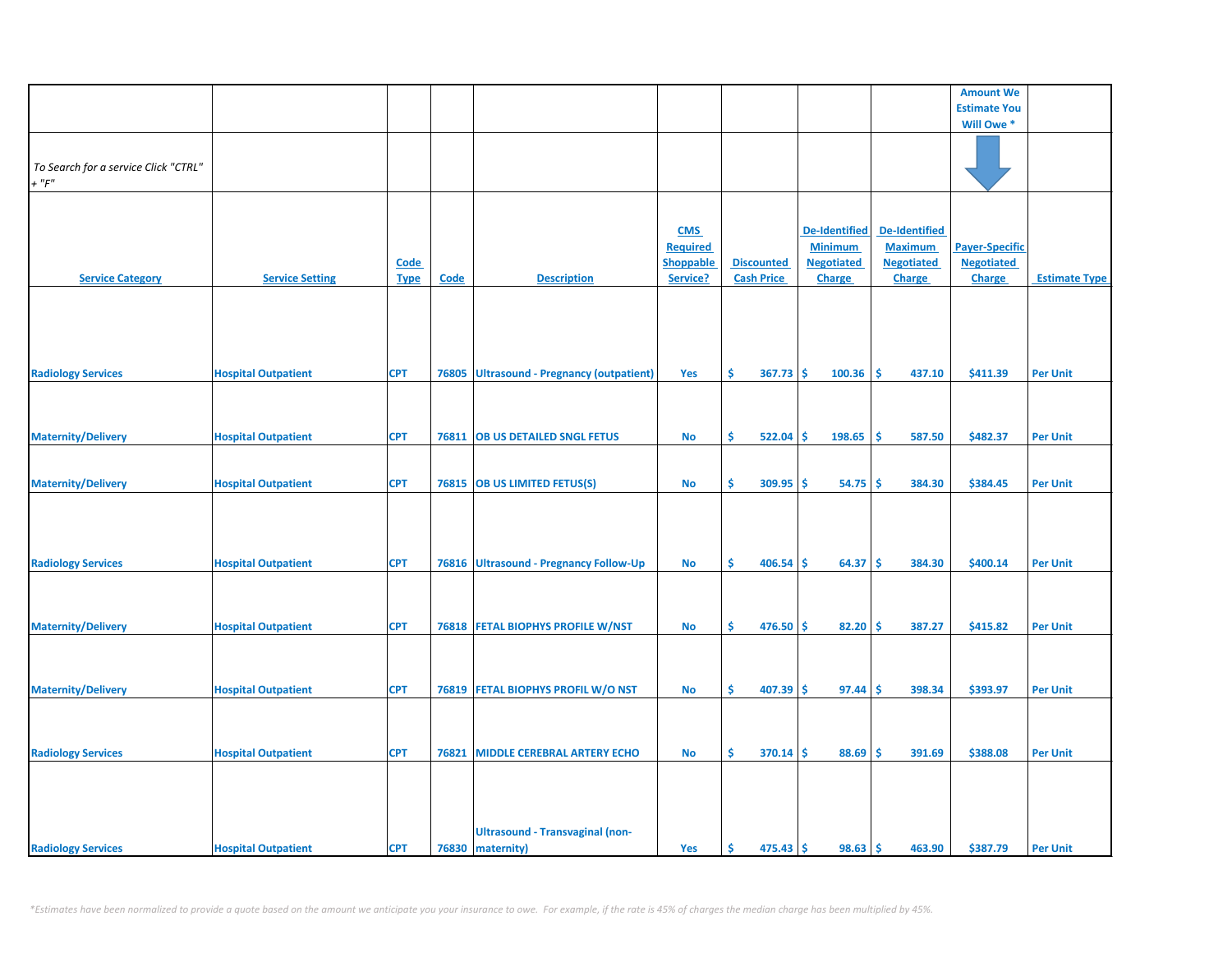|                                      |                            |             |       |                                         |                  |     |                   |    |                      |     |                      | <b>Amount We</b>      |                      |
|--------------------------------------|----------------------------|-------------|-------|-----------------------------------------|------------------|-----|-------------------|----|----------------------|-----|----------------------|-----------------------|----------------------|
|                                      |                            |             |       |                                         |                  |     |                   |    |                      |     |                      | <b>Estimate You</b>   |                      |
|                                      |                            |             |       |                                         |                  |     |                   |    |                      |     |                      | Will Owe <sup>*</sup> |                      |
|                                      |                            |             |       |                                         |                  |     |                   |    |                      |     |                      |                       |                      |
|                                      |                            |             |       |                                         |                  |     |                   |    |                      |     |                      |                       |                      |
| To Search for a service Click "CTRL" |                            |             |       |                                         |                  |     |                   |    |                      |     |                      |                       |                      |
| $+$ " $F$ "                          |                            |             |       |                                         |                  |     |                   |    |                      |     |                      |                       |                      |
|                                      |                            |             |       |                                         |                  |     |                   |    |                      |     |                      |                       |                      |
|                                      |                            |             |       |                                         |                  |     |                   |    |                      |     |                      |                       |                      |
|                                      |                            |             |       |                                         | <b>CMS</b>       |     |                   |    | <b>De-Identified</b> |     | <b>De-Identified</b> |                       |                      |
|                                      |                            |             |       |                                         | <b>Required</b>  |     |                   |    | <b>Minimum</b>       |     | <b>Maximum</b>       | <b>Payer-Specific</b> |                      |
|                                      |                            | <b>Code</b> |       |                                         | <b>Shoppable</b> |     | <b>Discounted</b> |    | <b>Negotiated</b>    |     | <b>Negotiated</b>    | <b>Negotiated</b>     |                      |
| <b>Service Category</b>              | <b>Service Setting</b>     | <b>Type</b> | Code  | <b>Description</b>                      | Service?         |     | <b>Cash Price</b> |    | Charge               |     | Charge               | Charge                | <b>Estimate Type</b> |
|                                      |                            |             |       |                                         |                  |     |                   |    |                      |     |                      |                       |                      |
|                                      |                            |             |       |                                         |                  |     |                   |    |                      |     |                      |                       |                      |
|                                      |                            |             |       |                                         |                  |     |                   |    |                      |     |                      |                       |                      |
| <b>Radiology Services</b>            | <b>Hospital Outpatient</b> | <b>CPT</b>  | 76856 | <b>Ultrasound - Pelvic (outpatient)</b> | No               | \$  | 344.00            | \$ | 70.34                | -\$ | 408.50               | \$387.28              | <b>Per Unit</b>      |
|                                      |                            |             |       |                                         |                  |     |                   |    |                      |     |                      |                       |                      |
|                                      |                            |             |       |                                         |                  |     |                   |    |                      |     |                      |                       |                      |
|                                      |                            |             |       |                                         |                  |     |                   |    |                      |     |                      |                       |                      |
|                                      |                            |             |       |                                         |                  |     |                   |    |                      |     |                      |                       |                      |
|                                      |                            |             |       |                                         |                  |     |                   |    |                      |     |                      |                       |                      |
| <b>Radiology Services</b>            | <b>Hospital Outpatient</b> | <b>CPT</b>  | 77065 | <b>Mammography of one breast</b>        | Yes              | \$  | 546.40 \$         |    | 107.57               | -Ś  | 501.03               | \$467.97              | <b>Per Unit</b>      |
|                                      |                            |             |       |                                         |                  |     |                   |    |                      |     |                      |                       |                      |
|                                      |                            |             |       |                                         |                  |     |                   |    |                      |     |                      |                       |                      |
|                                      |                            |             |       |                                         |                  |     |                   |    |                      |     |                      |                       |                      |
|                                      |                            |             |       |                                         |                  |     |                   |    |                      |     |                      |                       |                      |
|                                      |                            |             |       |                                         |                  |     |                   |    |                      |     |                      |                       |                      |
| <b>Radiology Services</b>            | <b>Hospital Outpatient</b> | <b>CPT</b>  | 77066 | <b>Mammography of both breasts</b>      | Yes              | Ŝ.  | $383.79$ \$       |    | 135.81               | \$  | 629.70               | \$589.13              | <b>Per Unit</b>      |
|                                      |                            |             |       |                                         |                  |     |                   |    |                      |     |                      |                       |                      |
|                                      |                            |             |       |                                         |                  |     |                   |    |                      |     |                      |                       |                      |
|                                      |                            |             |       |                                         |                  |     |                   |    |                      |     |                      |                       |                      |
|                                      |                            |             |       |                                         |                  |     |                   |    |                      |     |                      |                       |                      |
|                                      |                            |             |       |                                         |                  |     |                   |    |                      |     |                      |                       |                      |
| <b>Radiology Services</b>            | <b>Hospital Outpatient</b> | <b>CPT</b>  | 77067 | <b>Mammogram (outpatient)</b>           | Yes              | \$. | 406.73            | Ŝ. | 109.22               | Ŝ.  | 504.02               | \$471.16              | <b>Per Unit</b>      |
|                                      |                            |             |       |                                         |                  |     |                   |    |                      |     |                      |                       |                      |
|                                      |                            |             |       |                                         |                  |     |                   |    |                      |     |                      |                       |                      |
|                                      |                            |             |       |                                         |                  |     |                   |    |                      |     |                      |                       |                      |
|                                      |                            |             |       |                                         |                  |     |                   |    |                      |     |                      |                       |                      |
| <b>Radiology Services</b>            | <b>Hospital Outpatient</b> | <b>CPT</b>  | 77080 | <b>Bone Density Scan (outpatient)</b>   | <b>No</b>        | Ŝ.  | $247.25$ \$       |    | 56.29                | Ŝ.  | 393.45               | \$265.67              | <b>Per Unit</b>      |
|                                      |                            |             |       |                                         |                  |     |                   |    |                      |     |                      |                       |                      |
|                                      |                            |             |       |                                         |                  |     |                   |    |                      |     |                      |                       |                      |
| <b>Radiology Services</b>            | <b>Hospital Outpatient</b> | <b>CPT</b>  | 77081 | Dxa bone density/peripheral             | <b>No</b>        | \$  | 116.84            | \$ | 33.80                | \$. | 171.64               | \$151.98              | <b>Per Unit</b>      |
|                                      |                            |             |       |                                         |                  |     |                   |    |                      |     |                      |                       |                      |
|                                      |                            |             |       |                                         |                  |     |                   |    |                      |     |                      |                       |                      |
|                                      |                            |             |       |                                         |                  |     |                   |    |                      |     |                      |                       |                      |
| <b>Radiology Services</b>            | <b>Hospital Outpatient</b> | <b>CPT</b>  |       | 78452 Myocardial Imaging (outpatient)   | <b>No</b>        | Ŝ.  | 1,010.04          | \$ | 336.74               | \$  | 2,091.45             | \$926.40              | <b>Per Unit</b>      |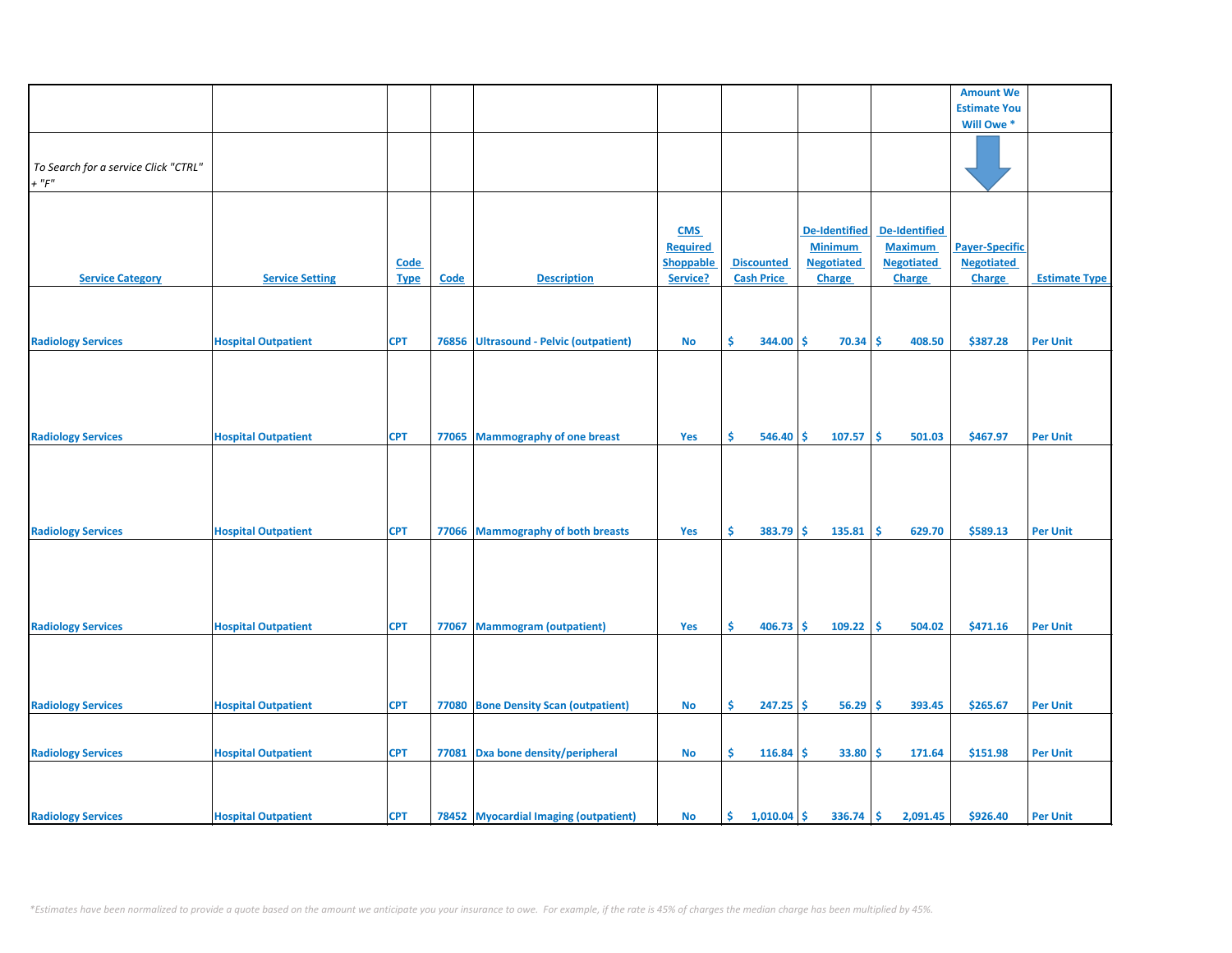|                                            |                            |             |             |                                              |                  |                   |                      |                      | <b>Amount We</b>      |                      |
|--------------------------------------------|----------------------------|-------------|-------------|----------------------------------------------|------------------|-------------------|----------------------|----------------------|-----------------------|----------------------|
|                                            |                            |             |             |                                              |                  |                   |                      |                      | <b>Estimate You</b>   |                      |
|                                            |                            |             |             |                                              |                  |                   |                      |                      | Will Owe*             |                      |
|                                            |                            |             |             |                                              |                  |                   |                      |                      |                       |                      |
|                                            |                            |             |             |                                              |                  |                   |                      |                      |                       |                      |
|                                            |                            |             |             |                                              |                  |                   |                      |                      |                       |                      |
| To Search for a service Click "CTRL"       |                            |             |             |                                              |                  |                   |                      |                      |                       |                      |
| $+$ " $F$ "                                |                            |             |             |                                              |                  |                   |                      |                      |                       |                      |
|                                            |                            |             |             |                                              |                  |                   |                      |                      |                       |                      |
|                                            |                            |             |             |                                              |                  |                   |                      |                      |                       |                      |
|                                            |                            |             |             |                                              | <b>CMS</b>       |                   | <b>De-Identified</b> | <b>De-Identified</b> |                       |                      |
|                                            |                            |             |             |                                              | <b>Required</b>  |                   | <b>Minimum</b>       | <b>Maximum</b>       | <b>Payer-Specific</b> |                      |
|                                            |                            | Code        |             |                                              | <b>Shoppable</b> | <b>Discounted</b> | <b>Negotiated</b>    | <b>Negotiated</b>    | <b>Negotiated</b>     |                      |
|                                            |                            |             | Code        | <b>Description</b>                           | Service?         | <b>Cash Price</b> |                      |                      |                       |                      |
| <b>Service Category</b>                    | <b>Service Setting</b>     | <b>Type</b> |             |                                              |                  |                   | Charge               | <b>Charge</b>        | <b>Charge</b>         | <b>Estimate Type</b> |
|                                            |                            |             |             |                                              |                  |                   |                      |                      |                       |                      |
|                                            |                            |             |             |                                              |                  |                   |                      |                      |                       |                      |
|                                            |                            |             |             |                                              |                  |                   |                      |                      |                       |                      |
|                                            |                            |             |             |                                              |                  |                   |                      |                      |                       |                      |
| <b>Laboratory &amp; Pathology Services</b> | <b>Hospital Outpatient</b> | <b>CPT</b>  | 80048       | <b>Blood Test - Basic Metabolic Panel</b>    | Yes              | \$<br>158.03      | \$<br>11.84          | 221.33<br>\$.        | \$251.01              | <b>Per Unit</b>      |
|                                            |                            |             |             |                                              |                  |                   |                      |                      |                       |                      |
|                                            |                            |             |             |                                              |                  |                   |                      |                      |                       |                      |
|                                            |                            |             |             |                                              |                  |                   |                      |                      |                       |                      |
|                                            |                            |             |             |                                              |                  |                   |                      |                      |                       |                      |
|                                            |                            |             |             |                                              |                  |                   |                      |                      |                       |                      |
|                                            |                            |             |             | <b>Blood Test - Comprehensive</b>            |                  |                   |                      |                      |                       |                      |
| <b>Laboratory &amp; Pathology Services</b> | <b>Hospital Outpatient</b> | <b>CPT</b>  | 80053       | <b>Metabolic Panel</b>                       | Yes              | \$<br>$93.73$ \$  | 14.78                | \$<br>136.89         | \$154.04              | <b>Per Unit</b>      |
|                                            |                            |             |             |                                              |                  |                   |                      |                      |                       |                      |
|                                            |                            |             |             |                                              |                  |                   |                      |                      |                       |                      |
|                                            |                            |             |             |                                              |                  |                   |                      |                      |                       |                      |
|                                            |                            |             |             |                                              |                  |                   |                      |                      |                       |                      |
|                                            |                            |             |             |                                              |                  | N/A No            | N/A No               | N/A No               | N/A No                |                      |
|                                            |                            |             |             | <b>Blood Test - Pregnancy (Obstetric)</b>    |                  | <b>Service</b>    | <b>Service</b>       | <b>Service</b>       | <b>Service</b>        |                      |
| <b>Laboratory &amp; Pathology Services</b> | <b>Hospital Outpatient</b> | <b>CPT</b>  | 80055       | <b>Panel</b>                                 | Yes              | <b>Volume</b>     | <b>Volume</b>        | <b>Volume</b>        | <b>Volume</b>         | <b>Per Unit</b>      |
|                                            |                            |             |             |                                              |                  |                   |                      |                      |                       |                      |
|                                            |                            |             |             |                                              |                  |                   |                      |                      |                       |                      |
|                                            |                            |             |             |                                              |                  |                   |                      |                      |                       |                      |
|                                            |                            |             |             |                                              |                  |                   |                      |                      |                       |                      |
|                                            |                            |             |             |                                              |                  |                   |                      |                      |                       |                      |
|                                            |                            |             |             | <b>Blood Test - Cholesterol Test, Lipid</b>  |                  |                   |                      |                      |                       |                      |
| <b>Laboratory &amp; Pathology Services</b> | <b>Hospital Outpatient</b> | <b>CPT</b>  | 80061       | Panel                                        | Yes              | Ŝ.<br>46.48       | Ŝ.<br>$12.05$ \$     | 101.77               | \$71.51               | <b>Per Unit</b>      |
|                                            |                            |             |             |                                              |                  |                   |                      |                      |                       |                      |
|                                            |                            |             |             |                                              |                  |                   |                      |                      |                       |                      |
|                                            |                            |             |             |                                              |                  |                   |                      |                      |                       |                      |
|                                            |                            |             |             |                                              |                  |                   |                      |                      |                       |                      |
|                                            |                            |             |             |                                              |                  |                   |                      |                      |                       |                      |
|                                            |                            |             |             | <b>Blood Test - Renal (Kidney) Function</b>  |                  |                   |                      |                      |                       |                      |
| <b>Laboratory &amp; Pathology Services</b> | <b>Hospital Outpatient</b> | <b>CPT</b>  | 80069       | Panel                                        | Yes              | \$<br>17.24       | 8.68<br>Ŝ.           | -Ś<br>34.59          | \$34.59               | <b>Per Unit</b>      |
|                                            |                            |             |             |                                              |                  |                   |                      |                      |                       |                      |
|                                            |                            |             |             |                                              |                  |                   |                      |                      |                       |                      |
|                                            |                            |             |             |                                              |                  |                   |                      |                      |                       |                      |
|                                            |                            |             |             |                                              |                  |                   |                      |                      |                       |                      |
|                                            |                            |             |             | <b>Blood Test - Hepatic (Liver) Function</b> |                  |                   |                      |                      |                       |                      |
|                                            |                            |             |             |                                              |                  |                   |                      |                      |                       |                      |
| <b>Laboratory &amp; Pathology Services</b> | <b>Hospital Outpatient</b> | <b>CPT</b>  | 80076 Panel |                                              | Yes              | $146.77$ \$<br>\$ | $11.44$ \$           | 205.84               | \$233.38              | <b>Per Unit</b>      |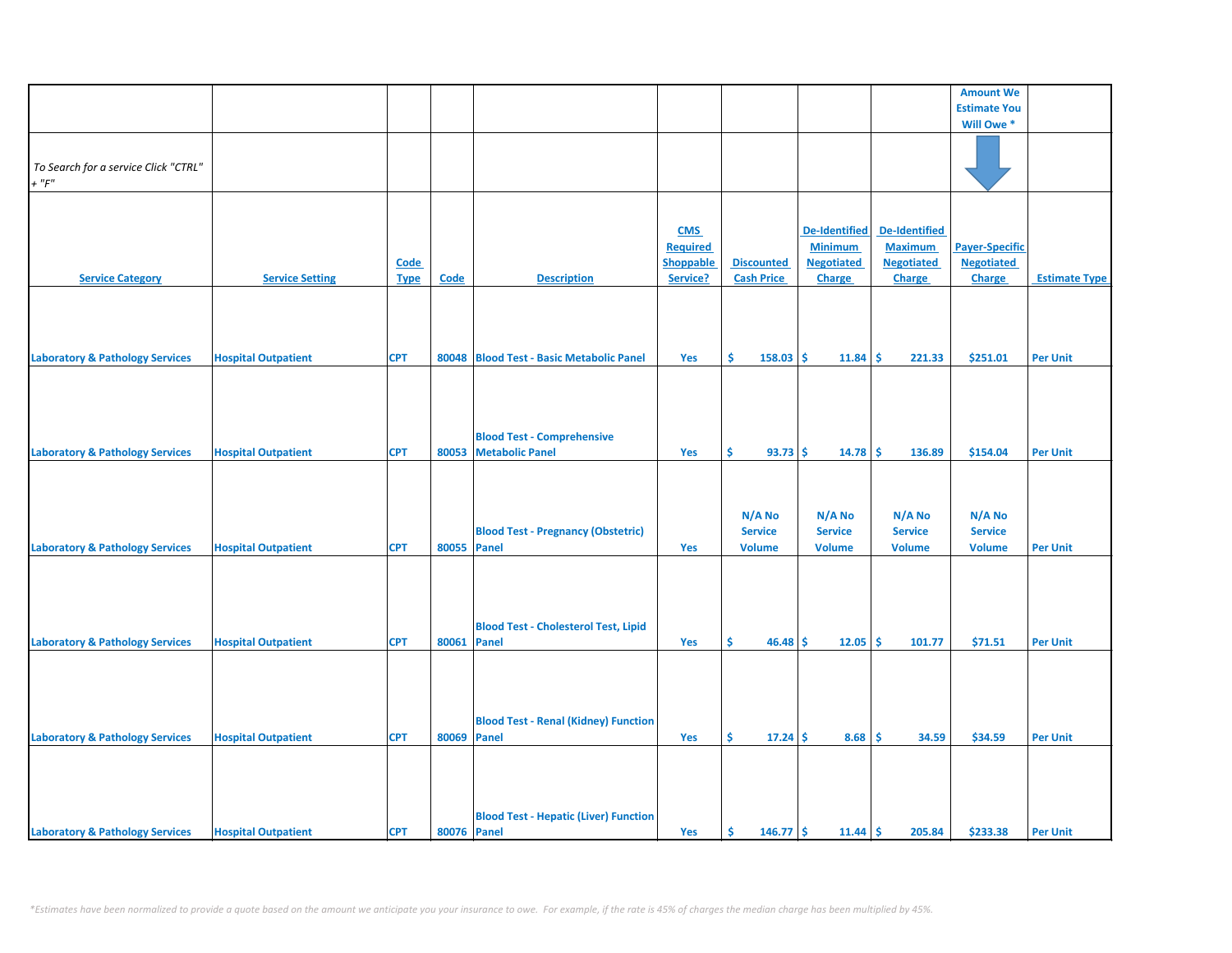|                                            |                            |             |             |                                             |                  |                    |                      |                      | <b>Amount We</b>      |                      |
|--------------------------------------------|----------------------------|-------------|-------------|---------------------------------------------|------------------|--------------------|----------------------|----------------------|-----------------------|----------------------|
|                                            |                            |             |             |                                             |                  |                    |                      |                      | <b>Estimate You</b>   |                      |
|                                            |                            |             |             |                                             |                  |                    |                      |                      | Will Owe*             |                      |
|                                            |                            |             |             |                                             |                  |                    |                      |                      |                       |                      |
|                                            |                            |             |             |                                             |                  |                    |                      |                      |                       |                      |
| To Search for a service Click "CTRL"       |                            |             |             |                                             |                  |                    |                      |                      |                       |                      |
| $+$ " $F$ "                                |                            |             |             |                                             |                  |                    |                      |                      |                       |                      |
|                                            |                            |             |             |                                             |                  |                    |                      |                      |                       |                      |
|                                            |                            |             |             |                                             |                  |                    |                      |                      |                       |                      |
|                                            |                            |             |             |                                             | <b>CMS</b>       |                    | <b>De-Identified</b> | <b>De-Identified</b> |                       |                      |
|                                            |                            |             |             |                                             | <b>Required</b>  |                    | <b>Minimum</b>       | <b>Maximum</b>       | <b>Payer-Specific</b> |                      |
|                                            |                            |             |             |                                             |                  |                    |                      |                      |                       |                      |
|                                            |                            | Code        |             |                                             | <b>Shoppable</b> | <b>Discounted</b>  | <b>Negotiated</b>    | <b>Negotiated</b>    | <b>Negotiated</b>     |                      |
| <b>Service Category</b>                    | <b>Service Setting</b>     | <b>Type</b> | <b>Code</b> | <b>Description</b>                          | Service?         | <b>Cash Price</b>  | Charge               | <b>Charge</b>        | Charge                | <b>Estimate Type</b> |
|                                            |                            |             |             |                                             |                  |                    |                      |                      |                       |                      |
|                                            |                            |             |             |                                             |                  |                    |                      |                      |                       |                      |
|                                            |                            |             |             |                                             |                  |                    |                      |                      |                       |                      |
| <b>Laboratory &amp; Pathology Services</b> | <b>Hospital Outpatient</b> | <b>CPT</b>  | 80307       | Drug test prsmv chem anlyzr                 | No               | Ś.<br>$128.65$ \$  | $55.93$ \$           | 199.53               | \$197.92              | <b>Per Unit</b>      |
|                                            |                            |             |             |                                             |                  | N/A No             | N/A No               | N/A No               | N/A No                |                      |
|                                            |                            |             |             |                                             |                  | <b>Service</b>     | <b>Service</b>       | <b>Service</b>       | <b>Service</b>        |                      |
| <b>Laboratory &amp; Pathology Services</b> | <b>Hospital Outpatient</b> | <b>CPT</b>  | 81000       | Urinalysis nonauto w/scope                  | Yes              | <b>Volume</b>      | <b>Volume</b>        | <b>Volume</b>        | <b>Volume</b>         | <b>Per Unit</b>      |
|                                            |                            |             |             |                                             |                  |                    |                      |                      |                       |                      |
|                                            |                            |             |             |                                             |                  |                    |                      |                      |                       |                      |
|                                            |                            |             |             |                                             |                  |                    |                      |                      |                       |                      |
|                                            |                            |             |             |                                             |                  |                    |                      |                      |                       |                      |
|                                            |                            |             |             |                                             |                  |                    |                      |                      |                       |                      |
|                                            |                            |             |             |                                             |                  |                    |                      |                      |                       |                      |
|                                            |                            |             |             |                                             |                  |                    |                      |                      |                       |                      |
|                                            |                            |             |             | <b>Urine Test - Automated with</b>          |                  |                    |                      |                      |                       |                      |
| <b>Laboratory &amp; Pathology Services</b> | <b>Hospital Outpatient</b> | <b>CPT</b>  | 81001       | <b>Microscope Examination</b>               | Yes              | \$<br>$23.46$ \$   | 4.44                 | 34.47<br>-\$         | \$38.67               | <b>Per Unit</b>      |
|                                            |                            |             |             |                                             |                  |                    |                      |                      |                       |                      |
|                                            |                            |             |             |                                             |                  |                    |                      |                      |                       |                      |
|                                            |                            |             |             |                                             |                  |                    |                      |                      |                       |                      |
|                                            |                            |             |             |                                             |                  |                    |                      |                      |                       |                      |
| <b>Laboratory &amp; Pathology Services</b> | <b>Hospital Outpatient</b> | <b>CPT</b>  | 81002       | <b>Urine Test - Urinalysis, Manual Test</b> | Yes              | \$<br>$7.24 \,$ \$ | $2.67$ \$            | 14.00                | \$11.14               | <b>Per Unit</b>      |
|                                            |                            |             |             |                                             |                  |                    |                      |                      |                       |                      |
|                                            |                            |             |             |                                             |                  |                    |                      |                      |                       |                      |
|                                            |                            |             |             |                                             |                  |                    |                      |                      |                       |                      |
|                                            |                            |             |             |                                             |                  |                    |                      |                      |                       |                      |
|                                            |                            |             |             |                                             |                  |                    |                      |                      |                       |                      |
|                                            |                            |             |             | <b>Urine Test - Automated without</b>       |                  |                    |                      |                      |                       |                      |
| <b>Laboratory &amp; Pathology Services</b> | <b>Hospital Outpatient</b> | <b>CPT</b>  | 81003       | <b>Microscope</b>                           | Yes              | \$<br>10.40        | \$.<br>$3.16$   \$   | 11.25                | \$11.36               | <b>Per Unit</b>      |
|                                            |                            |             |             |                                             |                  |                    |                      |                      |                       |                      |
|                                            |                            |             |             |                                             |                  |                    |                      |                      |                       |                      |
|                                            |                            |             |             |                                             |                  |                    |                      |                      |                       |                      |
| <b>Laboratory &amp; Pathology Services</b> | <b>Hospital Outpatient</b> | <b>CPT</b>  | 81025       | <b>Urine Test - Pregnancy</b>               | <b>No</b>        | 40.87<br>\$.       | Ś.<br>10.45          | -Ś<br>58.29          | \$64.65               | <b>Per Unit</b>      |
|                                            |                            |             |             |                                             |                  |                    |                      |                      |                       |                      |
|                                            |                            |             |             |                                             |                  |                    |                      |                      |                       |                      |
|                                            |                            |             |             |                                             |                  |                    |                      |                      |                       |                      |
| <b>Laboratory &amp; Pathology Services</b> | <b>Hospital Outpatient</b> | <b>CPT</b>  |             | 82247 Bilirubin total                       | <b>No</b>        | Ŝ.<br>41.02        | $4.52$ \$<br>\$      | 55.22                | \$63.11               | <b>Per Unit</b>      |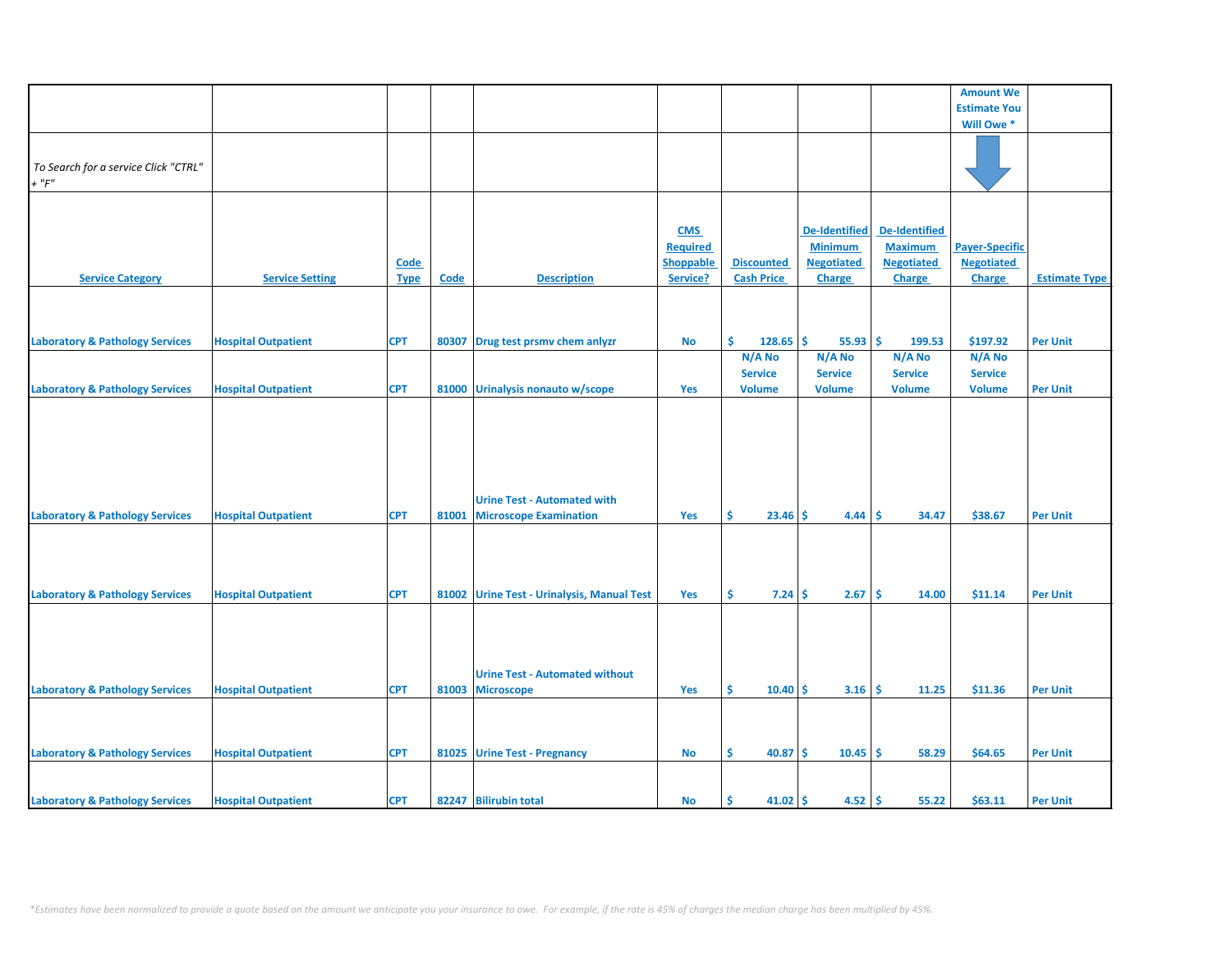|                                                     |                            |             |             |                                      |                  |                           |                      |                      | <b>Amount We</b>      |                      |
|-----------------------------------------------------|----------------------------|-------------|-------------|--------------------------------------|------------------|---------------------------|----------------------|----------------------|-----------------------|----------------------|
|                                                     |                            |             |             |                                      |                  |                           |                      |                      | <b>Estimate You</b>   |                      |
|                                                     |                            |             |             |                                      |                  |                           |                      |                      | Will Owe*             |                      |
| To Search for a service Click "CTRL"<br>$+$ " $F$ " |                            |             |             |                                      |                  |                           |                      |                      |                       |                      |
|                                                     |                            |             |             |                                      |                  |                           |                      |                      |                       |                      |
|                                                     |                            |             |             |                                      |                  |                           |                      |                      |                       |                      |
|                                                     |                            |             |             |                                      | <b>CMS</b>       |                           | <b>De-Identified</b> | <b>De-Identified</b> |                       |                      |
|                                                     |                            |             |             |                                      | <b>Required</b>  |                           | <b>Minimum</b>       | <b>Maximum</b>       | <b>Payer-Specific</b> |                      |
|                                                     |                            | <b>Code</b> |             |                                      | <b>Shoppable</b> | <b>Discounted</b>         | <b>Negotiated</b>    | <b>Negotiated</b>    | <b>Negotiated</b>     |                      |
| <b>Service Category</b>                             | <b>Service Setting</b>     | <b>Type</b> | <b>Code</b> | <b>Description</b>                   | Service?         | <b>Cash Price</b>         | <b>Charge</b>        | Charge               | Charge                | <b>Estimate Type</b> |
|                                                     |                            |             |             |                                      |                  |                           |                      |                      |                       |                      |
| <b>Laboratory &amp; Pathology Services</b>          | <b>Hospital Outpatient</b> | <b>CPT</b>  |             | 82306 Blood Test - Vitamin D-3 Level | No               | \$<br>$188.74$ \$         | $26.64 \,$ \$        | 254.08               | \$290.38              | <b>Per Unit</b>      |
|                                                     |                            |             |             |                                      |                  |                           |                      |                      |                       |                      |
|                                                     |                            |             |             |                                      |                  |                           |                      |                      |                       |                      |
| <b>Laboratory &amp; Pathology Services</b>          | <b>Hospital Outpatient</b> | <b>CPT</b>  |             | 82330 Assay of calcium               | No               | \$<br>$35.11 \, \text{S}$ | $12.31 \, \text{S}$  | 67.00                | \$54.02               | <b>Per Unit</b>      |
|                                                     |                            |             |             |                                      |                  |                           |                      |                      |                       |                      |
|                                                     |                            |             |             |                                      |                  |                           |                      |                      |                       |                      |
| <b>Laboratory &amp; Pathology Services</b>          | <b>Hospital Outpatient</b> | <b>CPT</b>  |             | 82375 Assay carboxyhb quant          | No               | \$<br>$114.13$ \$         | 11.09                | ۱Ś<br>153.64         | \$175.59              | <b>Per Unit</b>      |
|                                                     |                            |             |             |                                      |                  |                           |                      |                      |                       |                      |
| <b>Laboratory &amp; Pathology Services</b>          | <b>Hospital Outpatient</b> | <b>CPT</b>  |             | 82465 Assay bld/serum cholesterol    | No               | \$.<br>$15.28$ \$         | $3.92 \mid 5$        | 23.76                | \$23.50               | <b>Per Unit</b>      |
|                                                     |                            |             |             |                                      |                  |                           |                      |                      |                       |                      |
| <b>Laboratory &amp; Pathology Services</b>          | <b>Hospital Outpatient</b> | <b>CPT</b>  |             | 82550 Assay of ck (cpk)              | No               | \$<br>$12.70$ \$          | 5.86                 | -\$<br>35.53         | \$19.54               | <b>Per Unit</b>      |
|                                                     |                            |             |             |                                      |                  |                           |                      |                      |                       |                      |
| <b>Laboratory &amp; Pathology Services</b>          | <b>Hospital Outpatient</b> | <b>CPT</b>  |             | 82552 Assay of cpk in blood          | No               | \$.<br>$26.14$ \$         | $12.05$   \$         | 75.41                | \$40.22               | <b>Per Unit</b>      |
|                                                     |                            |             |             |                                      |                  |                           |                      |                      |                       |                      |
|                                                     |                            |             |             |                                      |                  |                           |                      |                      |                       |                      |
|                                                     |                            |             |             |                                      |                  |                           |                      |                      |                       |                      |
| <b>Laboratory &amp; Pathology Services</b>          | <b>Hospital Outpatient</b> | <b>CPT</b>  |             | 82565 Assay of creatinine            | No               | Ŝ.<br>$124.50$ \$         | $7.17 \pm 5$         | 70.25                | \$79.12               | <b>Per Unit</b>      |
|                                                     |                            |             |             | <b>Blood Test - Vitamin B-12</b>     |                  |                           |                      |                      |                       |                      |
| <b>Laboratory &amp; Pathology Services</b>          | <b>Hospital Outpatient</b> | <b>CPT</b>  | 82607       | (Cyanocobalamin) Level               | No               | \$<br>$29.40$ \$          | $13.57 \, \text{S}$  | 82.73                | \$45.23               | <b>Per Unit</b>      |
|                                                     |                            |             |             |                                      |                  |                           |                      |                      |                       |                      |
| <b>Laboratory &amp; Pathology Services</b>          | <b>Hospital Outpatient</b> | <b>CPT</b>  |             | 82610 Cystatin c                     | No               | $140.40$ \$<br>Ŝ          | 14.17                | 405.00<br>١ś         | \$216.00              | <b>Per Unit</b>      |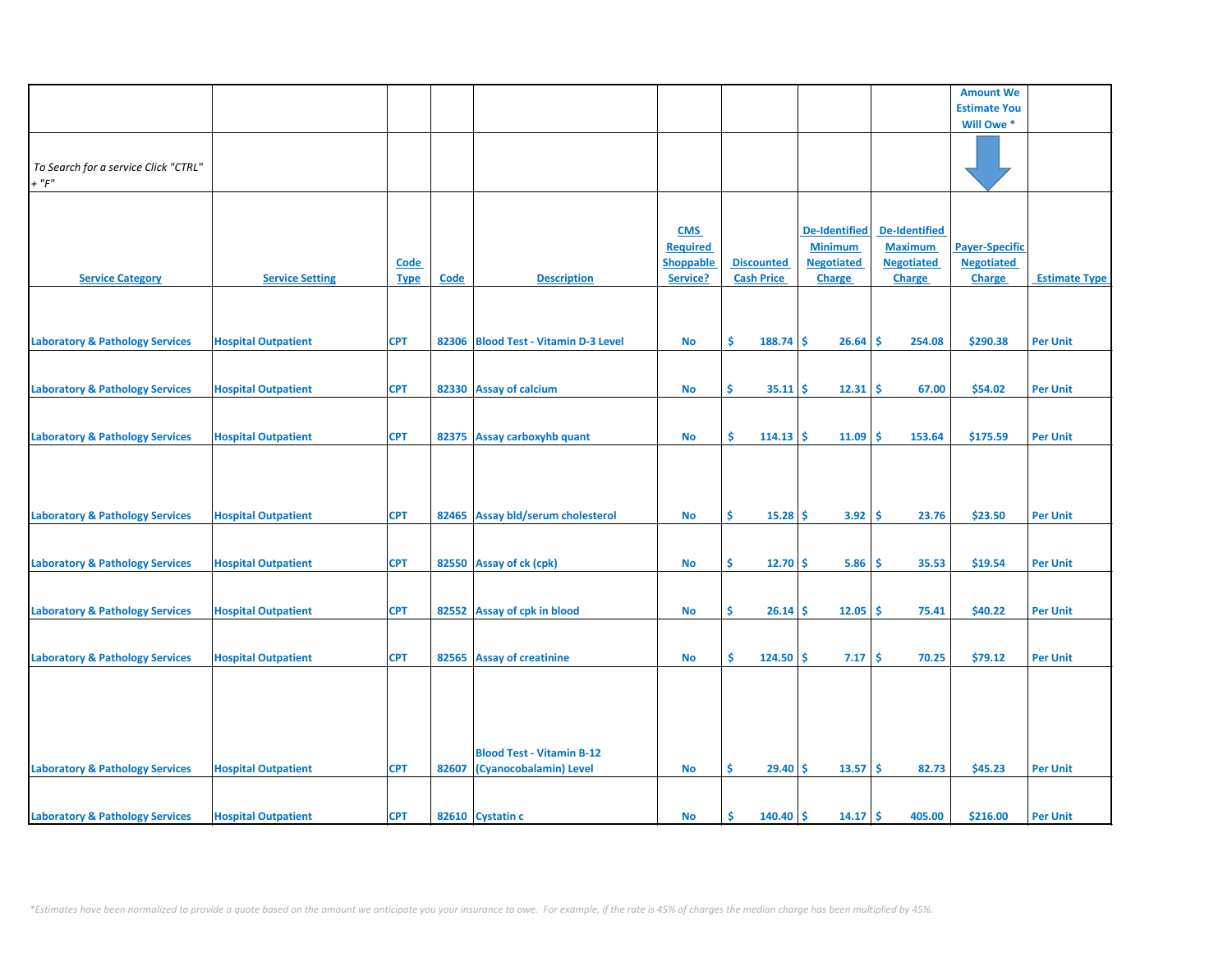|                                                     |                            |                     |             |                                              |                                                               |                                        |                                                                              |                                                                              | <b>Amount We</b>                                     |                      |
|-----------------------------------------------------|----------------------------|---------------------|-------------|----------------------------------------------|---------------------------------------------------------------|----------------------------------------|------------------------------------------------------------------------------|------------------------------------------------------------------------------|------------------------------------------------------|----------------------|
|                                                     |                            |                     |             |                                              |                                                               |                                        |                                                                              |                                                                              | <b>Estimate You</b>                                  |                      |
|                                                     |                            |                     |             |                                              |                                                               |                                        |                                                                              |                                                                              | Will Owe*                                            |                      |
| To Search for a service Click "CTRL"<br>$+$ " $F$ " |                            |                     |             |                                              |                                                               |                                        |                                                                              |                                                                              |                                                      |                      |
|                                                     |                            |                     |             |                                              |                                                               |                                        |                                                                              |                                                                              |                                                      |                      |
| <b>Service Category</b>                             | <b>Service Setting</b>     | Code<br><b>Type</b> | <b>Code</b> | <b>Description</b>                           | <b>CMS</b><br><b>Required</b><br><b>Shoppable</b><br>Service? | <b>Discounted</b><br><b>Cash Price</b> | <b>De-Identified</b><br><b>Minimum</b><br><b>Negotiated</b><br><b>Charge</b> | <b>De-Identified</b><br><b>Maximum</b><br><b>Negotiated</b><br><b>Charge</b> | <b>Payer-Specific</b><br><b>Negotiated</b><br>Charge | <b>Estimate Type</b> |
|                                                     |                            |                     |             |                                              |                                                               |                                        |                                                                              |                                                                              |                                                      |                      |
| <b>Laboratory &amp; Pathology Services</b>          | <b>Hospital Outpatient</b> | <b>CPT</b>          |             | 82668 Assay of erythropoietin                | <b>No</b>                                                     | \$<br>$36.68$ \$                       | 16.91                                                                        | <b>S</b><br>99.20                                                            | \$56.43                                              | <b>Per Unit</b>      |
| <b>Laboratory &amp; Pathology Services</b>          | <b>Hospital Outpatient</b> | <b>CPT</b>          |             | 82670 Assay of estradiol                     | No                                                            | \$<br>$54.51$ \$                       | 25.15                                                                        | 152.33<br>-\$                                                                | \$83.86                                              | <b>Per Unit</b>      |
|                                                     |                            |                     |             |                                              |                                                               |                                        |                                                                              |                                                                              |                                                      |                      |
| <b>Laboratory &amp; Pathology Services</b>          | <b>Hospital Outpatient</b> | <b>CPT</b>          |             | 82693 Assay of ethylene glycol               | No                                                            | \$<br>$20.29$ \$                       | $13.41 \,$ \$                                                                | 40.08                                                                        | \$31.22                                              | <b>Per Unit</b>      |
| <b>Laboratory &amp; Pathology Services</b>          | <b>Hospital Outpatient</b> | <b>CPT</b>          | 82728 Level | <b>Blood Test - Ferritin (Blood Protein)</b> | No                                                            | \$<br>$33.53$ \$                       | $19.09$ \$                                                                   | 96.63                                                                        | \$62.71                                              | <b>Per Unit</b>      |
|                                                     |                            |                     |             |                                              |                                                               |                                        |                                                                              |                                                                              |                                                      |                      |
| <b>Laboratory &amp; Pathology Services</b>          | <b>Hospital Outpatient</b> | <b>CPT</b>          |             | 82746 Blood Test - Folic Acid Level          | <b>No</b>                                                     | \$<br>$37.75$ \$                       | $13.23$ \$                                                                   | 79.52                                                                        | \$58.08                                              | <b>Per Unit</b>      |
|                                                     |                            |                     |             |                                              |                                                               |                                        |                                                                              |                                                                              |                                                      |                      |
| <b>Laboratory &amp; Pathology Services</b>          | <b>Hospital Outpatient</b> | <b>CPT</b>          |             | 82803 Blood gases any combination            | No                                                            | \$<br>$73.40 \,$ \$                    | $20.17$ \$                                                                   | 106.16                                                                       | \$112.92                                             | <b>Per Unit</b>      |
| <b>Laboratory &amp; Pathology Services</b>          | <b>Hospital Outpatient</b> | <b>CPT</b>          |             | 82947 Assay glucose blood quant              | No                                                            | \$<br>$34.04 \,$ \$                    | $5.51 \, \text{S}$                                                           | 49.42                                                                        | \$55.59                                              | <b>Per Unit</b>      |
| <b>Laboratory &amp; Pathology Services</b>          | <b>Hospital Outpatient</b> | <b>CPT</b>          | 82962       | <b>Glucose blood test</b>                    | <b>No</b>                                                     | \$<br>$45.55$ \$                       | 3.89                                                                         | 61.82<br>l \$                                                                | \$69.91                                              | <b>Per Unit</b>      |
|                                                     |                            |                     |             |                                              |                                                               |                                        |                                                                              |                                                                              |                                                      |                      |
| <b>Laboratory &amp; Pathology Services</b>          | <b>Hospital Outpatient</b> | <b>CPT</b>          |             | 83018 Heavy metal quant each nes             | No                                                            | Ŝ<br>$172.97$ \$                       | $19.76$ \$                                                                   | 498.96                                                                       | \$266.11                                             | <b>Per Unit</b>      |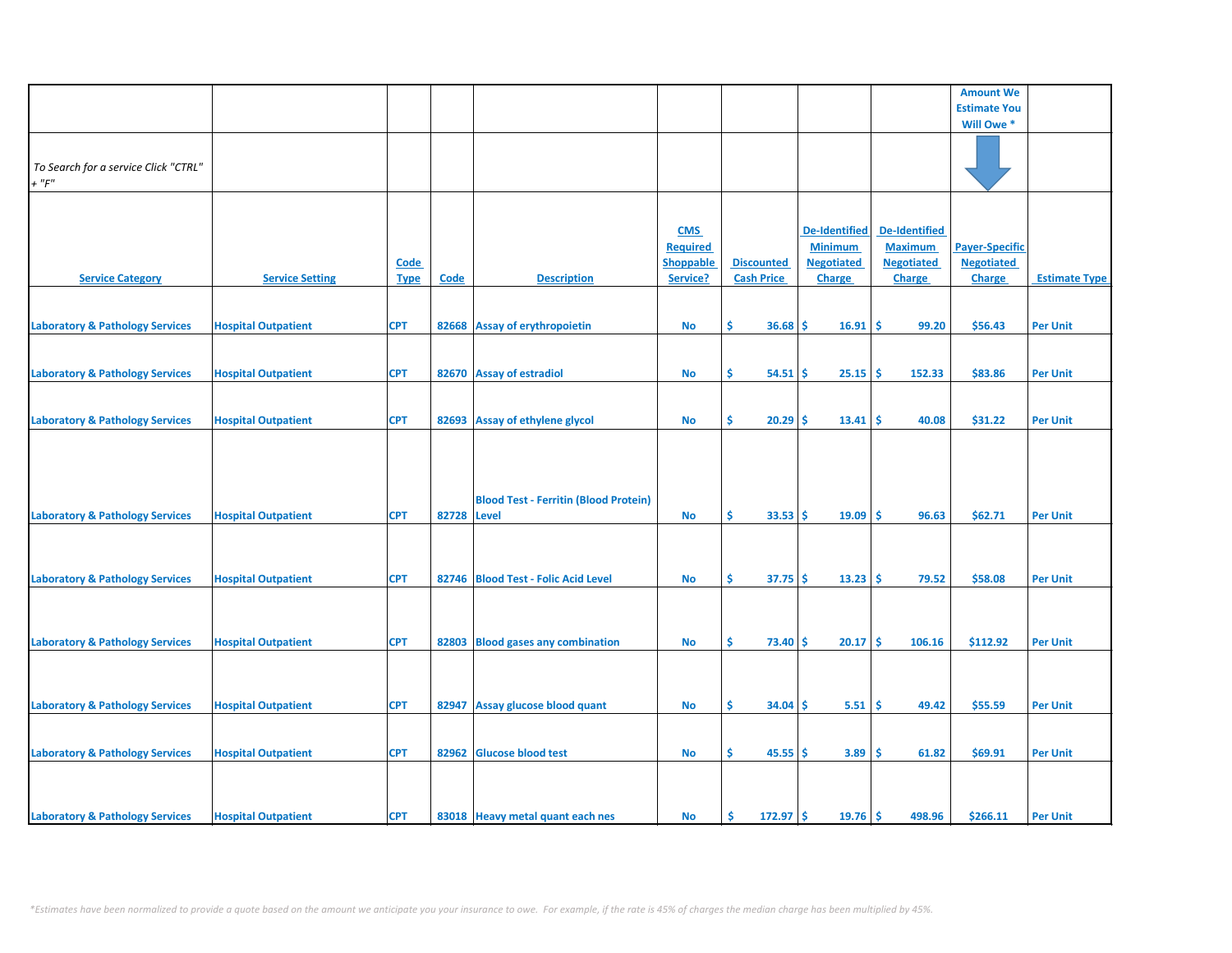|                                            |                            |             |             |                                           |                  |                     |                      |                      | <b>Amount We</b>      |                      |
|--------------------------------------------|----------------------------|-------------|-------------|-------------------------------------------|------------------|---------------------|----------------------|----------------------|-----------------------|----------------------|
|                                            |                            |             |             |                                           |                  |                     |                      |                      | <b>Estimate You</b>   |                      |
|                                            |                            |             |             |                                           |                  |                     |                      |                      | Will Owe*             |                      |
|                                            |                            |             |             |                                           |                  |                     |                      |                      |                       |                      |
|                                            |                            |             |             |                                           |                  |                     |                      |                      |                       |                      |
|                                            |                            |             |             |                                           |                  |                     |                      |                      |                       |                      |
| To Search for a service Click "CTRL"       |                            |             |             |                                           |                  |                     |                      |                      |                       |                      |
| $+$ " $F$ "                                |                            |             |             |                                           |                  |                     |                      |                      |                       |                      |
|                                            |                            |             |             |                                           |                  |                     |                      |                      |                       |                      |
|                                            |                            |             |             |                                           |                  |                     |                      |                      |                       |                      |
|                                            |                            |             |             |                                           |                  |                     |                      |                      |                       |                      |
|                                            |                            |             |             |                                           | <b>CMS</b>       |                     | <b>De-Identified</b> | <b>De-Identified</b> |                       |                      |
|                                            |                            |             |             |                                           | <b>Required</b>  |                     | <b>Minimum</b>       | <b>Maximum</b>       | <b>Payer-Specific</b> |                      |
|                                            |                            |             |             |                                           |                  |                     |                      |                      |                       |                      |
|                                            |                            | <b>Code</b> |             |                                           | <b>Shoppable</b> | <b>Discounted</b>   | <b>Negotiated</b>    | <b>Negotiated</b>    | <b>Negotiated</b>     |                      |
| <b>Service Category</b>                    | <b>Service Setting</b>     | <b>Type</b> | <b>Code</b> | <b>Description</b>                        | Service?         | <b>Cash Price</b>   | <b>Charge</b>        | <b>Charge</b>        | Charge                | <b>Estimate Type</b> |
|                                            |                            |             |             |                                           |                  |                     |                      |                      |                       |                      |
|                                            |                            |             |             |                                           |                  |                     |                      |                      |                       |                      |
|                                            |                            |             |             |                                           |                  |                     |                      |                      |                       |                      |
|                                            |                            |             |             |                                           |                  |                     |                      |                      |                       |                      |
|                                            |                            |             |             |                                           |                  |                     |                      |                      |                       |                      |
|                                            |                            |             |             |                                           |                  |                     |                      |                      |                       |                      |
|                                            |                            |             |             |                                           |                  |                     |                      |                      |                       |                      |
|                                            |                            |             |             | <b>Blood Test - Blood Glucose Control</b> |                  |                     |                      |                      |                       |                      |
| <b>Laboratory &amp; Pathology Services</b> | <b>Hospital Outpatient</b> | <b>CPT</b>  | 83036       | (Hemoglobin A1C)                          | <b>No</b>        | \$<br>$71.27$ \$    | 8.74                 | Ŝ.<br>95.94          | \$109.65              | <b>Per Unit</b>      |
|                                            |                            |             |             |                                           |                  |                     |                      |                      |                       |                      |
|                                            |                            |             |             |                                           |                  |                     |                      |                      |                       |                      |
|                                            |                            |             |             |                                           |                  |                     |                      |                      |                       |                      |
| <b>Laboratory &amp; Pathology Services</b> | <b>Hospital Outpatient</b> | <b>CPT</b>  |             | 83088 Assay of histamine                  | No               | \$<br>75.84         | Ŝ.<br>26.58          | Ŝ.<br>218.76         | \$116.67              | <b>Per Unit</b>      |
|                                            |                            |             |             |                                           |                  |                     |                      |                      |                       |                      |
|                                            |                            |             |             |                                           |                  |                     |                      |                      |                       |                      |
|                                            |                            |             |             |                                           |                  |                     |                      |                      |                       |                      |
| <b>Laboratory &amp; Pathology Services</b> | <b>Hospital Outpatient</b> | <b>CPT</b>  | 83518       | Immunoassay dipstick                      | <b>No</b>        | Ŝ.<br>147.09        | Ŝ.<br>6.55           | 424.29<br>Ŝ.         | \$226.29              | <b>Per Unit</b>      |
|                                            |                            |             |             |                                           |                  |                     |                      |                      |                       |                      |
|                                            |                            |             |             |                                           |                  |                     |                      |                      |                       |                      |
|                                            |                            |             |             |                                           |                  |                     |                      |                      |                       |                      |
| <b>Laboratory &amp; Pathology Services</b> | <b>Hospital Outpatient</b> | <b>CPT</b>  | 83540       | <b>Blood Test - Iron Level</b>            | <b>No</b>        | \$<br>51.90         | Ŝ.<br>9.06           | 75.77<br>s.          | \$85.12               | <b>Per Unit</b>      |
|                                            |                            |             |             |                                           |                  |                     |                      |                      |                       |                      |
|                                            |                            |             |             |                                           |                  |                     |                      |                      |                       |                      |
|                                            |                            |             |             |                                           |                  | \$                  | \$                   | Ŝ.                   |                       |                      |
| <b>Laboratory &amp; Pathology Services</b> | <b>Hospital Outpatient</b> | <b>CPT</b>  | 83605       | <b>Assay of lactic acid</b>               | <b>No</b>        | 27.44               | 10.41                | 58.05                | \$42.21               | <b>Per Unit</b>      |
|                                            |                            |             |             |                                           |                  |                     |                      |                      |                       |                      |
|                                            |                            |             |             |                                           |                  |                     |                      |                      |                       |                      |
|                                            |                            |             |             |                                           |                  |                     |                      |                      |                       |                      |
|                                            |                            |             |             |                                           |                  |                     |                      |                      |                       |                      |
|                                            |                            |             |             |                                           |                  |                     |                      |                      |                       |                      |
|                                            |                            |             |             | <b>Blood Test - Lipase (fat enzyme)</b>   |                  |                     |                      |                      |                       |                      |
| <b>Laboratory &amp; Pathology Services</b> | <b>Hospital Outpatient</b> | <b>CPT</b>  | 83690       | Level                                     | <b>No</b>        | Ŝ.<br>$69.47$ \$    | 6.20                 | Ŝ.<br>93.51          | \$106.87              | <b>Per Unit</b>      |
|                                            |                            |             |             |                                           |                  |                     |                      |                      |                       |                      |
|                                            |                            |             |             |                                           |                  |                     |                      |                      |                       |                      |
|                                            |                            |             |             |                                           |                  |                     |                      |                      |                       |                      |
| <b>Laboratory &amp; Pathology Services</b> | <b>Hospital Outpatient</b> | <b>CPT</b>  | 83735       | <b>Assay of magnesium</b>                 | <b>No</b>        | \$<br>$53.82 \,$ \$ | 9.38                 | Ŝ.<br>78.56          | \$88.25               | <b>Per Unit</b>      |
|                                            |                            |             |             |                                           |                  |                     |                      |                      |                       |                      |
|                                            |                            |             |             |                                           |                  |                     |                      |                      |                       |                      |
|                                            |                            |             |             |                                           |                  |                     |                      |                      |                       |                      |
| <b>Laboratory &amp; Pathology Services</b> | <b>Hospital Outpatient</b> | <b>CPT</b>  | 83880       | Assay of natriuretic peptide              | No               | \$.<br>$172.55$ \$  | 35.33                | Ŝ.<br>232.27         | \$265.46              | <b>Per Unit</b>      |
|                                            |                            |             |             |                                           |                  |                     |                      |                      |                       |                      |
|                                            |                            |             |             |                                           |                  |                     |                      |                      |                       |                      |
|                                            |                            |             |             |                                           |                  |                     |                      |                      |                       |                      |
| <b>Laboratory &amp; Pathology Services</b> | <b>Hospital Outpatient</b> | <b>CPT</b>  |             | 84100 Assay of phosphorus                 | No               | Ś<br>$61.73$ \$     | $6.64$ \$            | 87.67                | \$99.11               | <b>Per Unit</b>      |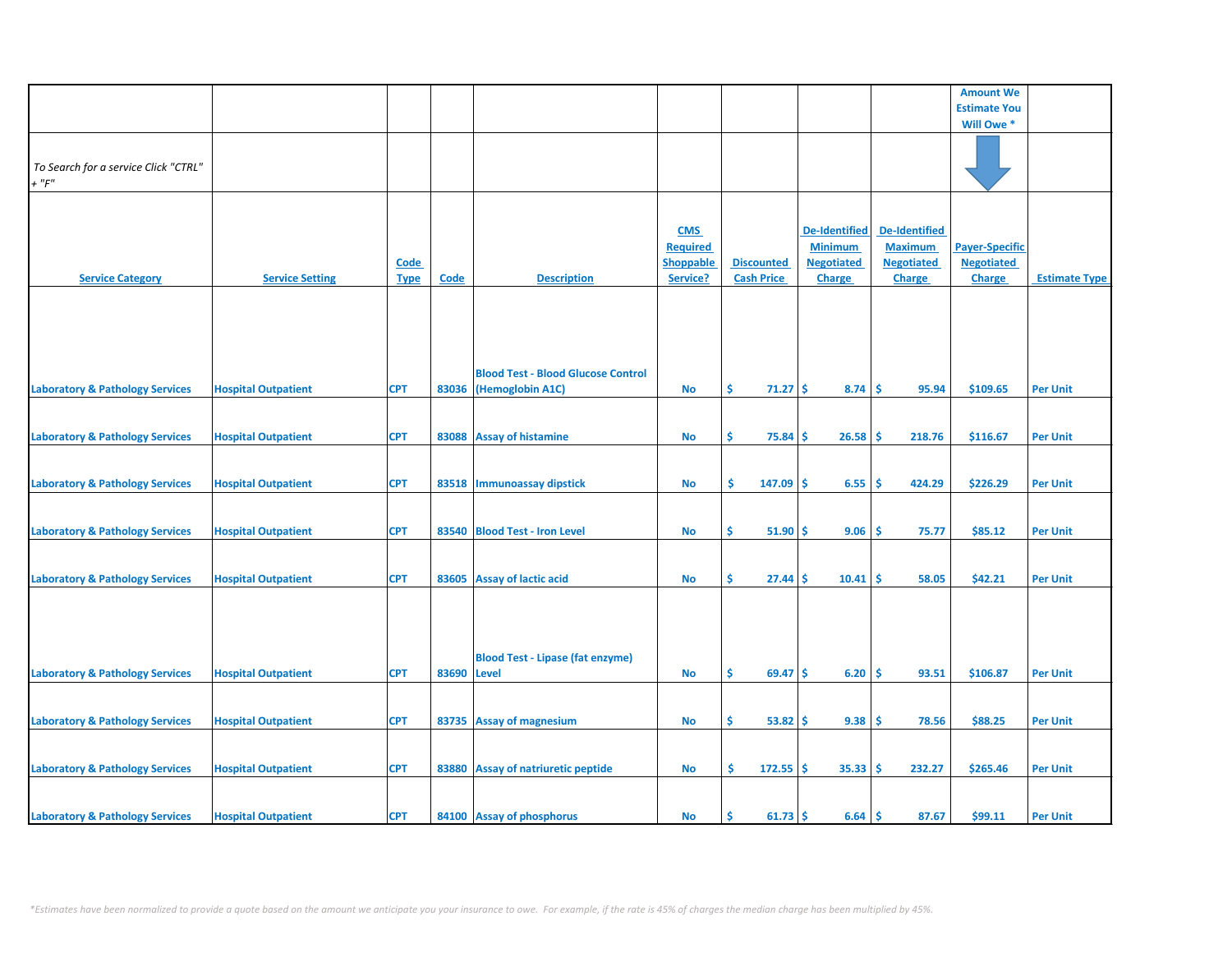|                                            |                            |             |             |                                        |                  |                   |                      |                    | <b>Amount We</b>      |                      |
|--------------------------------------------|----------------------------|-------------|-------------|----------------------------------------|------------------|-------------------|----------------------|--------------------|-----------------------|----------------------|
|                                            |                            |             |             |                                        |                  |                   |                      |                    | <b>Estimate You</b>   |                      |
|                                            |                            |             |             |                                        |                  |                   |                      |                    | Will Owe*             |                      |
|                                            |                            |             |             |                                        |                  |                   |                      |                    |                       |                      |
|                                            |                            |             |             |                                        |                  |                   |                      |                    |                       |                      |
| To Search for a service Click "CTRL"       |                            |             |             |                                        |                  |                   |                      |                    |                       |                      |
| $+$ " $F$ "                                |                            |             |             |                                        |                  |                   |                      |                    |                       |                      |
|                                            |                            |             |             |                                        |                  |                   |                      |                    |                       |                      |
|                                            |                            |             |             |                                        |                  |                   |                      |                    |                       |                      |
|                                            |                            |             |             |                                        | <b>CMS</b>       |                   | <b>De-Identified</b> | De-Identified      |                       |                      |
|                                            |                            |             |             |                                        | <b>Required</b>  |                   | <b>Minimum</b>       | <b>Maximum</b>     | <b>Payer-Specific</b> |                      |
|                                            |                            | <b>Code</b> |             |                                        | <b>Shoppable</b> | <b>Discounted</b> | <b>Negotiated</b>    | <b>Negotiated</b>  | <b>Negotiated</b>     |                      |
| <b>Service Category</b>                    | <b>Service Setting</b>     | <b>Type</b> | <b>Code</b> | <b>Description</b>                     | Service?         | <b>Cash Price</b> | Charge               | Charge             | <b>Charge</b>         | <b>Estimate Type</b> |
|                                            |                            |             |             |                                        |                  |                   |                      |                    |                       |                      |
|                                            |                            |             |             |                                        |                  |                   |                      |                    |                       |                      |
|                                            |                            |             |             |                                        |                  |                   |                      |                    |                       |                      |
| <b>Laboratory &amp; Pathology Services</b> | <b>Hospital Outpatient</b> | <b>CPT</b>  |             | 84132 Assay of serum potassium         | <b>No</b>        | \$<br>$43.23$ \$  | 6.66                 | -Ś<br>62.65        | \$70.52               | <b>Per Unit</b>      |
|                                            |                            |             |             |                                        |                  |                   |                      |                    |                       |                      |
|                                            |                            |             |             |                                        |                  |                   |                      |                    |                       |                      |
|                                            |                            |             |             |                                        |                  |                   |                      |                    |                       |                      |
| <b>Laboratory &amp; Pathology Services</b> | <b>Hospital Outpatient</b> | <b>CPT</b>  |             | 84132 Assay of serum potassium         | No               | \$<br>$43.23$ \$  | 6.66                 | -\$<br>62.65       | \$70.52               | <b>Per Unit</b>      |
|                                            |                            |             |             |                                        |                  |                   |                      |                    |                       |                      |
|                                            |                            |             |             |                                        |                  |                   |                      |                    |                       |                      |
| <b>Laboratory &amp; Pathology Services</b> | <b>Hospital Outpatient</b> | <b>CPT</b>  |             | 84144 Assay of progesterone            | <b>No</b>        | \$<br>$52.59$ \$  | 18.77                | -\$<br>96.68       | \$80.90               | <b>Per Unit</b>      |
|                                            |                            |             |             |                                        |                  |                   |                      |                    |                       |                      |
|                                            |                            |             |             |                                        |                  |                   |                      |                    |                       |                      |
|                                            |                            |             |             |                                        |                  |                   |                      |                    |                       |                      |
|                                            |                            |             |             |                                        |                  |                   |                      |                    |                       |                      |
|                                            |                            |             |             |                                        |                  |                   |                      |                    |                       |                      |
|                                            |                            |             |             |                                        |                  |                   |                      |                    |                       |                      |
|                                            |                            |             |             | <b>Blood Test - Prostate Specific</b>  |                  |                   |                      |                    |                       |                      |
| <b>Laboratory &amp; Pathology Services</b> | <b>Hospital Outpatient</b> | <b>CPT</b>  |             | 84153 Antigen (PSA) Level              | Yes              | Ŝ.<br>$74.21$ \$  | 25.75                | <b>S</b><br>116.68 | \$129.14              | <b>Per Unit</b>      |
|                                            |                            |             |             |                                        |                  |                   |                      |                    |                       |                      |
|                                            |                            |             |             |                                        |                  |                   |                      |                    |                       |                      |
|                                            |                            |             |             |                                        |                  |                   |                      |                    |                       |                      |
| <b>Laboratory &amp; Pathology Services</b> | <b>Hospital Outpatient</b> | <b>CPT</b>  |             | 84154 PSA (prostate specific antigen)  | Yes              | \$<br>106.34      | -\$<br>16.55         | -\$<br>143.15      | \$163.60              | <b>Per Unit</b>      |
|                                            |                            |             |             |                                        |                  |                   |                      |                    |                       |                      |
|                                            |                            |             |             |                                        |                  |                   |                      |                    |                       |                      |
| <b>Laboratory &amp; Pathology Services</b> | <b>Hospital Outpatient</b> | <b>CPT</b>  |             | 84182 Protein western blot test        | <b>No</b>        | \$<br>$382.72$ \$ | 18.76                | <b>S</b><br>588.80 | \$588.80              | <b>Per Unit</b>      |
|                                            |                            |             |             |                                        |                  |                   |                      |                    |                       |                      |
|                                            |                            |             |             |                                        |                  |                   |                      |                    |                       |                      |
| <b>Laboratory &amp; Pathology Services</b> | <b>Hospital Outpatient</b> | <b>CPT</b>  | 84295       | <b>Assay of serum sodium</b>           | <b>No</b>        | \$<br>$42.10$ \$  | 4.33                 | <b>S</b><br>56.67  | \$64.77               | <b>Per Unit</b>      |
|                                            |                            |             |             |                                        |                  |                   |                      |                    |                       |                      |
|                                            |                            |             |             |                                        |                  |                   |                      |                    |                       |                      |
|                                            |                            |             |             |                                        |                  |                   |                      |                    |                       |                      |
|                                            |                            |             |             |                                        |                  |                   |                      |                    |                       |                      |
|                                            |                            |             |             |                                        |                  |                   |                      |                    |                       |                      |
|                                            |                            |             |             | <b>Blood Test - Thyroxine (Thyroid</b> |                  |                   |                      |                    |                       |                      |
| <b>Laboratory &amp; Pathology Services</b> | <b>Hospital Outpatient</b> | <b>CPT</b>  |             | 84439 Chemical) Level, Free            | No               | -\$<br>$66.21$ \$ | 8.12                 | -\$<br>89.13       | \$101.86              | <b>Per Unit</b>      |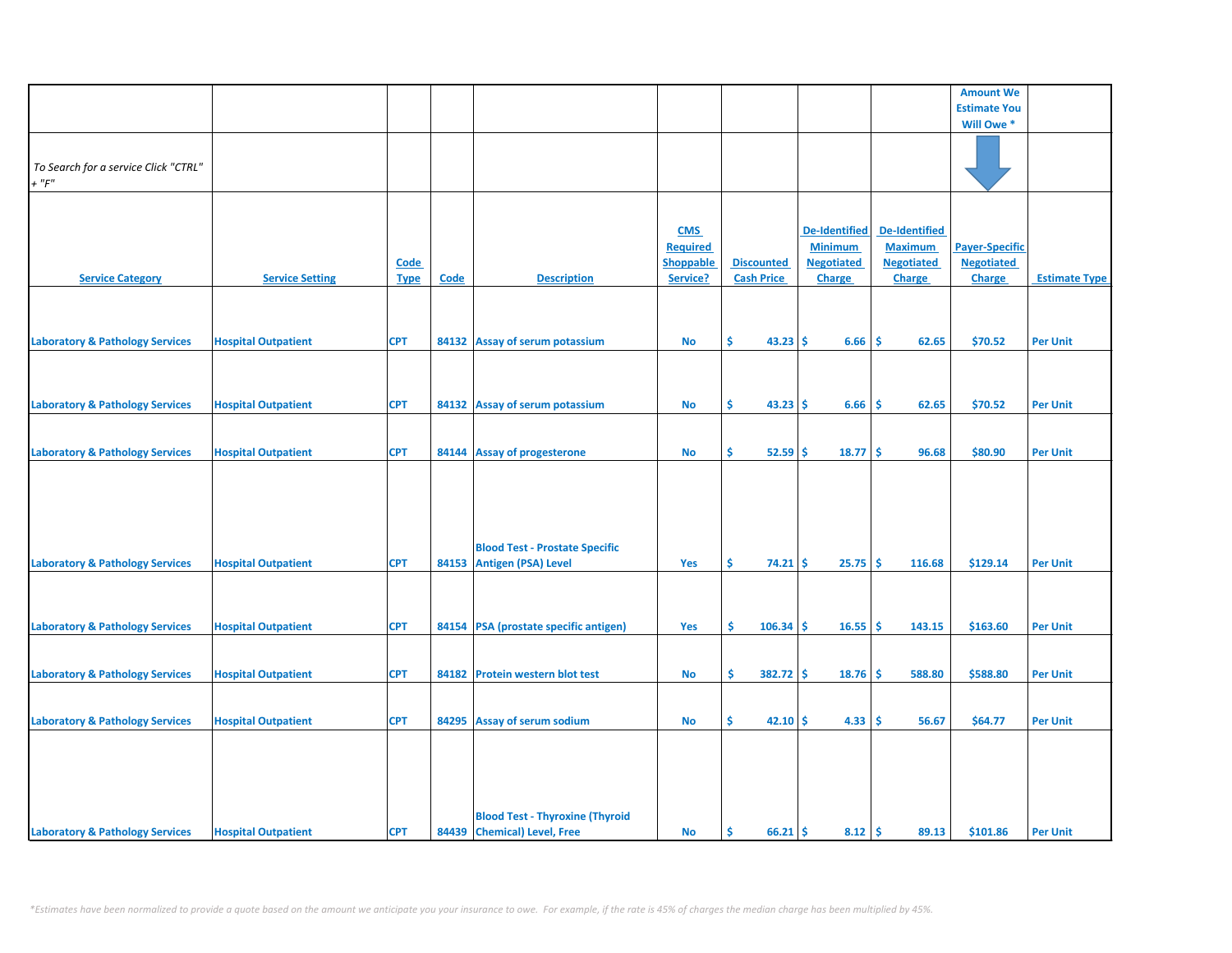|                                            |                            |             |       |                                         |                  |                   |                      |                      | <b>Amount We</b>      |                      |
|--------------------------------------------|----------------------------|-------------|-------|-----------------------------------------|------------------|-------------------|----------------------|----------------------|-----------------------|----------------------|
|                                            |                            |             |       |                                         |                  |                   |                      |                      | <b>Estimate You</b>   |                      |
|                                            |                            |             |       |                                         |                  |                   |                      |                      | Will Owe*             |                      |
|                                            |                            |             |       |                                         |                  |                   |                      |                      |                       |                      |
| To Search for a service Click "CTRL"       |                            |             |       |                                         |                  |                   |                      |                      |                       |                      |
| $+$ " $F$ "                                |                            |             |       |                                         |                  |                   |                      |                      |                       |                      |
|                                            |                            |             |       |                                         |                  |                   |                      |                      |                       |                      |
|                                            |                            |             |       |                                         |                  |                   |                      |                      |                       |                      |
|                                            |                            |             |       |                                         | <b>CMS</b>       |                   | <b>De-Identified</b> | <b>De-Identified</b> |                       |                      |
|                                            |                            |             |       |                                         | <b>Required</b>  |                   | <b>Minimum</b>       | <b>Maximum</b>       | <b>Payer-Specific</b> |                      |
|                                            |                            | <b>Code</b> |       |                                         | <b>Shoppable</b> | <b>Discounted</b> | <b>Negotiated</b>    | <b>Negotiated</b>    | <b>Negotiated</b>     |                      |
| <b>Service Category</b>                    | <b>Service Setting</b>     | <b>Type</b> | Code  | <b>Description</b>                      | Service?         | <b>Cash Price</b> | <b>Charge</b>        | <b>Charge</b>        | <b>Charge</b>         | <b>Estimate Type</b> |
|                                            |                            |             |       |                                         |                  |                   |                      |                      |                       |                      |
|                                            |                            |             |       |                                         |                  |                   |                      |                      |                       |                      |
|                                            |                            |             |       |                                         |                  |                   |                      |                      |                       |                      |
|                                            |                            |             |       |                                         |                  |                   |                      |                      |                       |                      |
|                                            |                            |             |       |                                         |                  |                   |                      |                      |                       |                      |
|                                            |                            |             |       |                                         |                  |                   |                      |                      |                       |                      |
|                                            |                            |             |       | <b>Blood Test - Thyroid Stimulating</b> |                  |                   |                      |                      |                       |                      |
| <b>Laboratory &amp; Pathology Services</b> | <b>Hospital Outpatient</b> | <b>CPT</b>  | 84443 | Hormone (TSH) Level                     | No               | Ŝ<br>64.07        | \$<br>23.52          | \$<br>119.09         | \$111.22              | <b>Per Unit</b>      |
|                                            |                            |             |       |                                         |                  |                   |                      |                      |                       |                      |
|                                            |                            |             |       |                                         |                  |                   |                      |                      |                       |                      |
|                                            |                            |             |       |                                         |                  |                   |                      |                      |                       |                      |
|                                            |                            |             |       |                                         |                  |                   |                      |                      |                       |                      |
|                                            |                            |             |       |                                         |                  |                   |                      |                      |                       |                      |
|                                            |                            |             |       |                                         |                  |                   |                      |                      |                       |                      |
|                                            |                            |             |       | <b>Blood Test - Thyroid Stimulating</b> |                  |                   |                      |                      |                       |                      |
| <b>Laboratory &amp; Pathology Services</b> | <b>Hospital Outpatient</b> | <b>CPT</b>  |       | 84443 Hormone (TSH) Level               | Yes              | Ŝ.<br>64.07       | Ŝ.<br>23.52          | \$<br>119.09         | \$111.22              | <b>Per Unit</b>      |
|                                            |                            |             |       |                                         |                  |                   |                      |                      |                       |                      |
|                                            |                            |             |       |                                         |                  |                   |                      |                      |                       |                      |
|                                            |                            |             |       |                                         |                  |                   |                      |                      |                       |                      |
| <b>Laboratory &amp; Pathology Services</b> | <b>Hospital Outpatient</b> | <b>CPT</b>  |       | 84480 Assay triiodothyronine (t3)       | No               | $96.31$ \$<br>\$. | 12.76                | Ŝ.<br>129.65         | \$148.17              | <b>Per Unit</b>      |
|                                            |                            |             |       |                                         |                  |                   |                      |                      |                       |                      |
|                                            |                            |             |       |                                         |                  |                   |                      |                      |                       |                      |
| <b>Laboratory &amp; Pathology Services</b> | <b>Hospital Outpatient</b> | <b>CPT</b>  |       | 84484 Assay of troponin quant           | No               | \$<br>$81.70 \S$  | 10.26                | 121.45<br>Ŝ.         | \$125.69              | <b>Per Unit</b>      |
|                                            |                            |             |       |                                         |                  |                   |                      |                      |                       |                      |
|                                            |                            |             |       |                                         |                  |                   |                      |                      |                       |                      |
| <b>Laboratory &amp; Pathology Services</b> | <b>Hospital Outpatient</b> | <b>CPT</b>  | 84702 | <b>Chorionic gonadotropin test</b>      | No               | \$<br>$125.77$ \$ | 11.54                | \$<br>169.31         | \$193.50              | <b>Per Unit</b>      |
|                                            |                            |             |       |                                         |                  |                   |                      |                      |                       |                      |
|                                            |                            |             |       |                                         |                  |                   |                      |                      |                       |                      |
| <b>Laboratory &amp; Pathology Services</b> | <b>Hospital Outpatient</b> | <b>CPT</b>  |       | 85014 Hematocrit                        | <b>No</b>        | \$<br>$26.95$ \$  | $2.13 \mid 5$        | 36.27                | \$41.46               | <b>Per Unit</b>      |
|                                            |                            |             |       |                                         |                  |                   |                      |                      |                       |                      |
|                                            |                            |             |       |                                         |                  |                   |                      |                      |                       |                      |
|                                            |                            |             |       |                                         |                  |                   |                      |                      |                       |                      |
|                                            |                            |             |       |                                         |                  |                   |                      |                      |                       |                      |
|                                            |                            |             |       | <b>Blood Test - Complete Blood Cell</b> |                  |                   |                      |                      |                       |                      |
|                                            |                            | <b>CPT</b>  |       |                                         |                  | $77.98$ \$        |                      |                      |                       | <b>Per Unit</b>      |
| <b>Laboratory &amp; Pathology Services</b> | <b>Hospital Outpatient</b> |             |       | 85025 Count and Automated WBC           | Yes              | \$                | 10.88                | -\$<br>112.06        | \$126.29              |                      |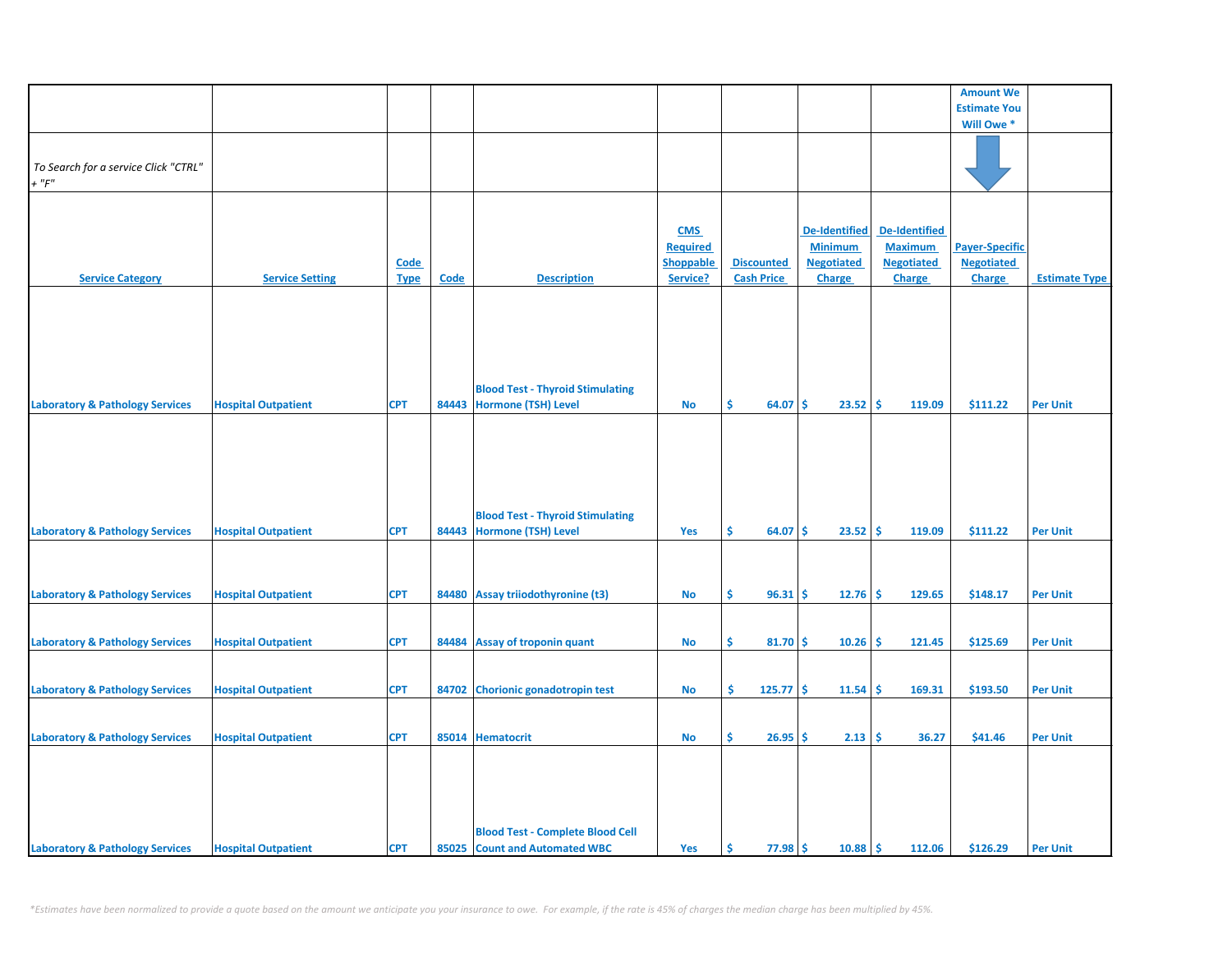|                                            |                            |             |       |                                         |                  |                           |                         |                      | <b>Amount We</b>      |                      |
|--------------------------------------------|----------------------------|-------------|-------|-----------------------------------------|------------------|---------------------------|-------------------------|----------------------|-----------------------|----------------------|
|                                            |                            |             |       |                                         |                  |                           |                         |                      | <b>Estimate You</b>   |                      |
|                                            |                            |             |       |                                         |                  |                           |                         |                      | Will Owe*             |                      |
|                                            |                            |             |       |                                         |                  |                           |                         |                      |                       |                      |
|                                            |                            |             |       |                                         |                  |                           |                         |                      |                       |                      |
| To Search for a service Click "CTRL"       |                            |             |       |                                         |                  |                           |                         |                      |                       |                      |
| $+$ " $F$ "                                |                            |             |       |                                         |                  |                           |                         |                      |                       |                      |
|                                            |                            |             |       |                                         |                  |                           |                         |                      |                       |                      |
|                                            |                            |             |       |                                         |                  |                           |                         |                      |                       |                      |
|                                            |                            |             |       |                                         | <b>CMS</b>       |                           | <b>De-Identified</b>    | <b>De-Identified</b> |                       |                      |
|                                            |                            |             |       |                                         | <b>Required</b>  |                           | <b>Minimum</b>          | <b>Maximum</b>       | <b>Payer-Specific</b> |                      |
|                                            |                            | <b>Code</b> |       |                                         | <b>Shoppable</b> | <b>Discounted</b>         | <b>Negotiated</b>       | <b>Negotiated</b>    | <b>Negotiated</b>     |                      |
| <b>Service Category</b>                    | <b>Service Setting</b>     | <b>Type</b> | Code  | <b>Description</b>                      | Service?         | <b>Cash Price</b>         | Charge                  | <b>Charge</b>        | Charge                | <b>Estimate Type</b> |
|                                            |                            |             |       |                                         |                  |                           |                         |                      |                       |                      |
|                                            |                            |             |       |                                         |                  |                           |                         |                      |                       |                      |
|                                            |                            |             |       |                                         |                  |                           |                         |                      |                       |                      |
|                                            |                            |             |       |                                         |                  |                           |                         |                      |                       |                      |
|                                            |                            |             |       |                                         |                  |                           |                         |                      |                       |                      |
|                                            |                            |             |       |                                         |                  |                           |                         |                      |                       |                      |
|                                            |                            |             |       | <b>Blood Test - Complete Blood Cell</b> |                  |                           |                         |                      |                       |                      |
| <b>Laboratory &amp; Pathology Services</b> | <b>Hospital Outpatient</b> | <b>CPT</b>  | 85027 | <b>Count (Hemoglobin)</b>               | Yes              | 60.79<br>\$.              | \$<br>$5.82 \,   \, \$$ | 81.83                | \$93.52               | <b>Per Unit</b>      |
|                                            |                            |             |       |                                         |                  |                           |                         |                      |                       |                      |
|                                            |                            |             |       |                                         |                  |                           |                         |                      |                       |                      |
|                                            |                            |             |       |                                         |                  |                           |                         |                      |                       |                      |
| <b>Laboratory &amp; Pathology Services</b> | <b>Hospital Outpatient</b> | <b>CPT</b>  | 85240 | Clot factor viii ahg 1 stage            | <b>No</b>        | $45.97$ \$<br>Ŝ.          | $16.11 \,$ \$           | 95.56                | \$70.72               | <b>Per Unit</b>      |
|                                            |                            |             |       |                                         |                  |                           |                         |                      |                       |                      |
|                                            |                            |             |       |                                         |                  |                           |                         |                      |                       |                      |
|                                            |                            |             |       |                                         |                  |                           |                         |                      |                       |                      |
| <b>Laboratory &amp; Pathology Services</b> | <b>Hospital Outpatient</b> | <b>CPT</b>  | 85378 | <b>Fibrin degrade semiquant</b>         | No               | Ŝ.<br>53.57               | \$.<br>7.44             | Ŝ.<br>72.11          | \$82.42               | <b>Per Unit</b>      |
|                                            |                            |             |       |                                         |                  |                           |                         |                      |                       |                      |
|                                            |                            |             |       |                                         |                  |                           |                         |                      |                       |                      |
|                                            |                            |             |       |                                         |                  |                           |                         |                      |                       |                      |
| <b>Laboratory &amp; Pathology Services</b> | <b>Hospital Outpatient</b> | <b>CPT</b>  | 85610 | <b>Blood Test - Clotting Time</b>       | Yes              | \$<br>44.81               | \$.<br>6.01             | \$<br>64.27          | \$72.47               | <b>Per Unit</b>      |
|                                            |                            |             |       |                                         |                  |                           |                         |                      |                       |                      |
|                                            |                            |             |       |                                         |                  |                           |                         |                      |                       |                      |
|                                            |                            |             |       |                                         |                  |                           |                         |                      |                       |                      |
| <b>Laboratory &amp; Pathology Services</b> | <b>Hospital Outpatient</b> | <b>CPT</b>  | 85613 | <b>Russell viper venom diluted</b>      | No               | \$<br>24.61               | \$<br>8.24              | 70.98<br>\$.         | \$37.86               | <b>Per Unit</b>      |
|                                            |                            |             |       |                                         |                  |                           |                         |                      |                       |                      |
|                                            |                            |             |       |                                         |                  |                           |                         |                      |                       |                      |
|                                            | <b>Hospital Outpatient</b> | <b>CPT</b>  | 85660 | <b>RBC SICKLE CELL TEST</b>             | No               | Ŝ.<br>$53.32 \, \text{s}$ | 4.96 S                  | 71.77                | \$82.02               | <b>Per Unit</b>      |
| <b>Laboratory &amp; Pathology Services</b> |                            |             |       |                                         |                  |                           |                         |                      |                       |                      |
|                                            |                            |             |       |                                         |                  |                           |                         |                      |                       |                      |
|                                            |                            |             |       |                                         |                  |                           |                         |                      |                       |                      |
|                                            |                            |             |       |                                         |                  |                           |                         |                      |                       |                      |
|                                            |                            |             |       |                                         |                  |                           |                         |                      |                       |                      |
|                                            |                            |             |       | <b>Blood Test - Coagulation</b>         |                  |                           |                         |                      |                       |                      |
| <b>Laboratory &amp; Pathology Services</b> | <b>Hospital Outpatient</b> | <b>CPT</b>  | 85730 | <b>Assessment</b>                       | Yes              | \$<br>46.01               | \$<br>5.41              | \$<br>61.94          | \$70.78               | <b>Per Unit</b>      |
|                                            |                            |             |       |                                         |                  |                           |                         |                      |                       |                      |
|                                            |                            |             |       |                                         |                  |                           |                         |                      |                       |                      |
|                                            |                            |             |       |                                         |                  |                           |                         |                      |                       |                      |
| <b>Laboratory &amp; Pathology Services</b> | <b>Hospital Outpatient</b> | <b>CPT</b>  |       | 85732 Thromboplastin time partial       | <b>No</b>        | \$<br>12.63               | \$<br>$5.82 \div$       | 36.42                | \$19.42               | <b>Per Unit</b>      |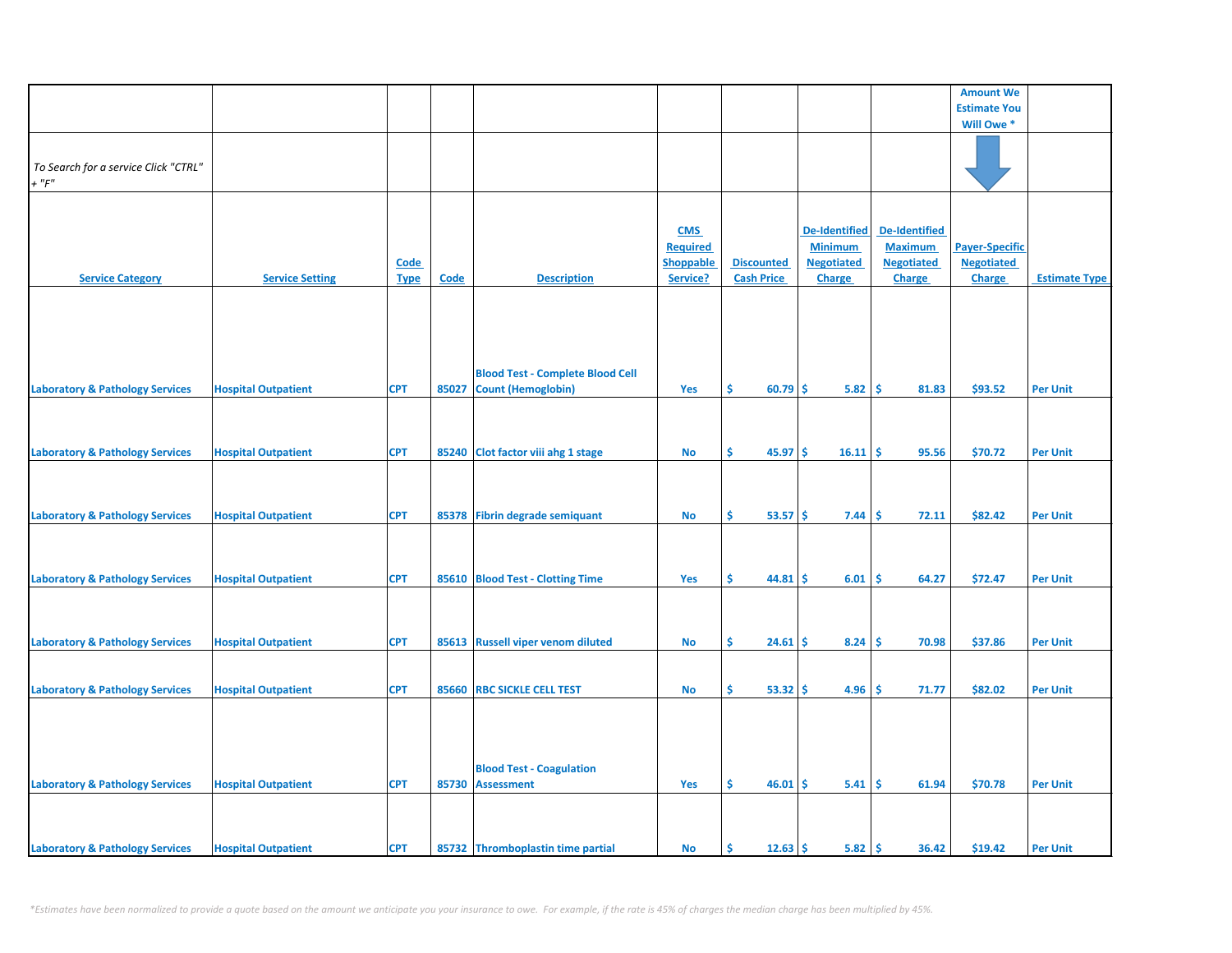|                                            |                            |             |             |                                    |                  |                     |                       |                      | <b>Amount We</b>      |                      |
|--------------------------------------------|----------------------------|-------------|-------------|------------------------------------|------------------|---------------------|-----------------------|----------------------|-----------------------|----------------------|
|                                            |                            |             |             |                                    |                  |                     |                       |                      | <b>Estimate You</b>   |                      |
|                                            |                            |             |             |                                    |                  |                     |                       |                      | Will Owe *            |                      |
|                                            |                            |             |             |                                    |                  |                     |                       |                      |                       |                      |
| To Search for a service Click "CTRL"       |                            |             |             |                                    |                  |                     |                       |                      |                       |                      |
| $+$ " $F"$                                 |                            |             |             |                                    |                  |                     |                       |                      |                       |                      |
|                                            |                            |             |             |                                    |                  |                     |                       |                      |                       |                      |
|                                            |                            |             |             |                                    | <b>CMS</b>       |                     | <b>De-Identified</b>  | <b>De-Identified</b> |                       |                      |
|                                            |                            |             |             |                                    | <b>Required</b>  |                     | <b>Minimum</b>        | <b>Maximum</b>       | <b>Payer-Specific</b> |                      |
|                                            |                            | <b>Code</b> |             |                                    | <b>Shoppable</b> | <b>Discounted</b>   | <b>Negotiated</b>     | <b>Negotiated</b>    | <b>Negotiated</b>     |                      |
| <b>Service Category</b>                    | <b>Service Setting</b>     | <b>Type</b> | <b>Code</b> | <b>Description</b>                 | Service?         | <b>Cash Price</b>   | <b>Charge</b>         | <b>Charge</b>        | <b>Charge</b>         | <b>Estimate Type</b> |
|                                            |                            |             |             |                                    |                  |                     |                       |                      |                       |                      |
| <b>Laboratory &amp; Pathology Services</b> | <b>Hospital Outpatient</b> | <b>CPT</b>  |             | 86140 C-reactive protein           | <b>No</b>        | \$<br>$48.49$ \$    | 4.66 S                | 65.28                | \$74.60               | <b>Per Unit</b>      |
|                                            |                            |             |             |                                    |                  |                     |                       |                      |                       |                      |
|                                            |                            |             |             |                                    |                  |                     |                       |                      |                       |                      |
| <b>Laboratory &amp; Pathology Services</b> | <b>Hospital Outpatient</b> | <b>CPT</b>  |             | 86360 T cell absolute count/ratio  | No               | \$<br>$65.00$ \$    | $42.28$   \$          | 211.59               | \$100.00              | <b>Per Unit</b>      |
|                                            |                            |             |             |                                    |                  |                     |                       |                      |                       |                      |
|                                            |                            |             |             |                                    |                  |                     |                       |                      |                       |                      |
| <b>Laboratory &amp; Pathology Services</b> | <b>Hospital Outpatient</b> | CPT         | 86361       | <b>T</b> cell absolute count       | <b>No</b>        | -\$<br>$132.78$ \$  | $24.10$ \$            | 383.03               | \$204.28              | <b>Per Unit</b>      |
|                                            |                            |             |             |                                    |                  |                     |                       |                      |                       |                      |
| <b>Laboratory &amp; Pathology Services</b> | <b>Hospital Outpatient</b> | CPT         |             | 86431 Rheumatoid factor quant      | <b>No</b>        | \$<br>$52.70$ \$    | 5.10                  | ۱\$<br>70.95         | \$81.08               | <b>Per Unit</b>      |
|                                            |                            |             |             |                                    |                  |                     |                       |                      |                       |                      |
|                                            |                            |             |             |                                    |                  |                     |                       |                      |                       |                      |
| <b>Laboratory &amp; Pathology Services</b> | <b>Hospital Outpatient</b> | <b>CPT</b>  |             | 86592 Syphilis test non-trep qual  | <b>No</b>        | \$<br>$37.81 \div$  | $3.84 \, \vert \, \$$ | 50.90                | \$58.18               | <b>Per Unit</b>      |
|                                            |                            |             |             |                                    |                  |                     |                       |                      |                       |                      |
| <b>Laboratory &amp; Pathology Services</b> | <b>Hospital Outpatient</b> | <b>CPT</b>  |             | 86592 Syphilis test non-trep qual  | No               | \$<br>$37.81 \, \s$ | $3.84 \, \vert \, \$$ | 50.90                | \$58.18               | <b>Per Unit</b>      |
|                                            |                            |             |             |                                    |                  |                     |                       |                      |                       |                      |
| <b>Laboratory &amp; Pathology Services</b> | <b>Hospital Outpatient</b> | <b>CPT</b>  |             | 86611 Bartonella antibody          | No               | \$<br>$57.37$ \$    | 9.16                  | 165.50<br>\$.        | \$88.26               | <b>Per Unit</b>      |
|                                            |                            |             |             |                                    |                  |                     |                       |                      |                       |                      |
|                                            |                            |             |             |                                    |                  |                     |                       |                      |                       |                      |
| <b>Laboratory &amp; Pathology Services</b> | <b>Hospital Outpatient</b> | <b>CPT</b>  |             | 86615 Bordetella antibody          | <b>No</b>        | \$<br>$25.74$ \$    | $11.87$   \$          | 81.45                | \$39.60               | <b>Per Unit</b>      |
|                                            |                            |             |             |                                    |                  |                     |                       |                      |                       |                      |
|                                            |                            |             |             |                                    |                  |                     |                       |                      |                       |                      |
| <b>Laboratory &amp; Pathology Services</b> | <b>Hospital Outpatient</b> | CPT         |             | 86651 Encephalitis californ antbdy | No               | \$<br>$25.74$ \$    | $11.87 \, \text{S}$   | 110.13               | \$39.60               | <b>Per Unit</b>      |
|                                            |                            |             |             |                                    |                  |                     |                       |                      |                       |                      |
|                                            |                            |             |             |                                    |                  |                     |                       |                      |                       |                      |
| <b>Laboratory &amp; Pathology Services</b> | <b>Hospital Outpatient</b> | <b>CPT</b>  |             | 86652 Encephaltis east eqne anbdy  | No               | \$<br>$25.74 \S$    | $11.87 \, \text{S}$   | 110.13               | \$39.60               | <b>Per Unit</b>      |
|                                            |                            |             |             |                                    |                  |                     |                       |                      |                       |                      |
|                                            |                            |             |             |                                    |                  |                     |                       |                      |                       |                      |
| <b>Laboratory &amp; Pathology Services</b> | <b>Hospital Outpatient</b> | <b>CPT</b>  |             | 86653 Encephaltis st louis antbody | No               | Ŝ.<br>$25.74 \S$    | $11.87 \,$ \$         | 110.13               | \$39.60               | <b>Per Unit</b>      |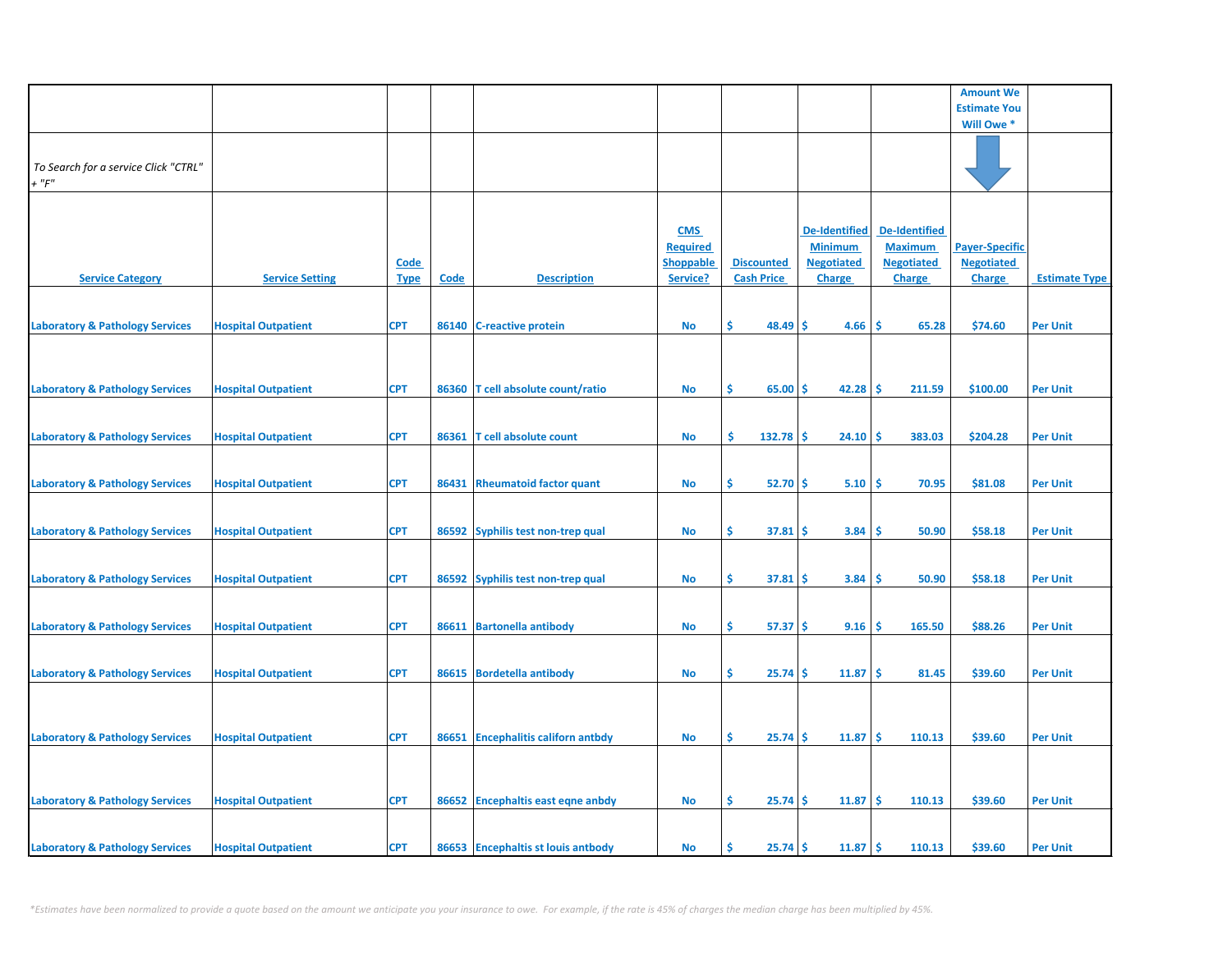|                                            |                            |             |             |                                     |                  |                   |                      |                      | <b>Amount We</b>      |                      |
|--------------------------------------------|----------------------------|-------------|-------------|-------------------------------------|------------------|-------------------|----------------------|----------------------|-----------------------|----------------------|
|                                            |                            |             |             |                                     |                  |                   |                      |                      | <b>Estimate You</b>   |                      |
|                                            |                            |             |             |                                     |                  |                   |                      |                      | Will Owe*             |                      |
|                                            |                            |             |             |                                     |                  |                   |                      |                      |                       |                      |
|                                            |                            |             |             |                                     |                  |                   |                      |                      |                       |                      |
| To Search for a service Click "CTRL"       |                            |             |             |                                     |                  |                   |                      |                      |                       |                      |
|                                            |                            |             |             |                                     |                  |                   |                      |                      |                       |                      |
| $+$ " $F$ "                                |                            |             |             |                                     |                  |                   |                      |                      |                       |                      |
|                                            |                            |             |             |                                     |                  |                   |                      |                      |                       |                      |
|                                            |                            |             |             |                                     |                  |                   |                      |                      |                       |                      |
|                                            |                            |             |             |                                     | <b>CMS</b>       |                   | <b>De-Identified</b> | <b>De-Identified</b> |                       |                      |
|                                            |                            |             |             |                                     |                  |                   |                      |                      |                       |                      |
|                                            |                            |             |             |                                     | <b>Required</b>  |                   | <b>Minimum</b>       | <b>Maximum</b>       | <b>Payer-Specific</b> |                      |
|                                            |                            | <b>Code</b> |             |                                     | <b>Shoppable</b> | <b>Discounted</b> | <b>Negotiated</b>    | <b>Negotiated</b>    | <b>Negotiated</b>     |                      |
| <b>Service Category</b>                    | <b>Service Setting</b>     | <b>Type</b> | <b>Code</b> | <b>Description</b>                  | Service?         | <b>Cash Price</b> | <b>Charge</b>        | <b>Charge</b>        | <b>Charge</b>         | <b>Estimate Type</b> |
|                                            |                            |             |             |                                     |                  |                   |                      |                      |                       |                      |
|                                            |                            |             |             |                                     |                  |                   |                      |                      |                       |                      |
|                                            |                            |             |             |                                     |                  |                   |                      |                      |                       |                      |
|                                            |                            |             |             |                                     |                  |                   |                      |                      |                       |                      |
| <b>Laboratory &amp; Pathology Services</b> | <b>Hospital Outpatient</b> | <b>CPT</b>  | 86654       | <b>Encephaltis west eqne antbdy</b> | No               | \$.<br>$25.74$ \$ | 11.87                | \$<br>110.13         | \$39.60               | <b>Per Unit</b>      |
|                                            |                            |             |             |                                     |                  |                   |                      |                      |                       |                      |
|                                            |                            |             |             |                                     |                  |                   |                      |                      |                       |                      |
|                                            |                            |             |             |                                     |                  |                   |                      |                      |                       |                      |
| <b>Laboratory &amp; Pathology Services</b> | <b>Hospital Outpatient</b> | <b>CPT</b>  | 86663       | <b>Epstein-barr antibody</b>        | No               | \$<br>$25.60$ \$  | 11.81                | -\$<br>83.21         | \$39.38               | <b>Per Unit</b>      |
|                                            |                            |             |             |                                     |                  |                   |                      |                      |                       |                      |
|                                            |                            |             |             |                                     |                  |                   |                      |                      |                       |                      |
|                                            |                            |             |             |                                     |                  |                   |                      |                      |                       |                      |
| <b>Laboratory &amp; Pathology Services</b> | <b>Hospital Outpatient</b> | <b>CPT</b>  | 86677       | <b>Helicobacter pylori antibody</b> | <b>No</b>        | Š.<br>30.68       | $15.13$ \$<br>-S     | 63.03                | \$47.20               | <b>Per Unit</b>      |
|                                            |                            |             |             |                                     |                  |                   |                      |                      |                       |                      |
|                                            |                            |             |             |                                     |                  |                   |                      |                      |                       |                      |
|                                            |                            |             |             |                                     |                  |                   |                      |                      |                       |                      |
|                                            |                            |             |             |                                     |                  |                   |                      |                      |                       |                      |
| <b>Laboratory &amp; Pathology Services</b> | <b>Hospital Outpatient</b> | <b>CPT</b>  | 86692       | <b>Hepatitis delta agent antbdy</b> | <b>No</b>        | \$<br>29.16       | -\$<br>15.44         | \$.<br>50.98         | \$44.86               | <b>Per Unit</b>      |
|                                            |                            |             |             |                                     |                  |                   |                      |                      |                       |                      |
|                                            |                            |             |             |                                     |                  |                   |                      |                      |                       |                      |
| <b>Laboratory &amp; Pathology Services</b> | <b>Hospital Outpatient</b> | <b>CPT</b>  | 86698       | <b>Histoplasma antibody</b>         | No               | \$<br>$79.65$ \$  | 12.41                | 107.23<br>-S         | \$122.54              | <b>Per Unit</b>      |
|                                            |                            |             |             |                                     |                  |                   |                      |                      |                       |                      |
|                                            |                            |             |             |                                     |                  |                   |                      |                      |                       |                      |
|                                            |                            |             |             |                                     |                  |                   |                      |                      |                       |                      |
|                                            |                            |             |             |                                     |                  |                   |                      |                      |                       |                      |
| <b>Laboratory &amp; Pathology Services</b> | <b>Hospital Outpatient</b> | <b>CPT</b>  | 86704       | <b>HEP B CORE ANTIBODY TOTAL</b>    | No               | \$<br>86.11       | -\$<br>10.85         | Ś<br>115.92          | \$132.48              | <b>Per Unit</b>      |
|                                            |                            |             |             |                                     |                  |                   |                      |                      |                       |                      |
|                                            |                            |             |             |                                     |                  |                   |                      |                      |                       |                      |
|                                            |                            |             |             |                                     |                  |                   |                      |                      |                       |                      |
|                                            |                            |             |             |                                     |                  |                   |                      |                      |                       |                      |
| <b>Laboratory &amp; Pathology Services</b> | <b>Hospital Outpatient</b> | <b>CPT</b>  | 86705       | <b>HEP B CORE ANTIBODY IGM</b>      | No               | $22.98$ \$<br>\$  | 10.59                | \$.<br>57.38         | \$35.35               | <b>Per Unit</b>      |
|                                            |                            |             |             |                                     |                  |                   |                      |                      |                       |                      |
|                                            |                            |             |             |                                     |                  |                   |                      |                      |                       |                      |
|                                            |                            |             |             |                                     |                  |                   |                      |                      |                       |                      |
|                                            |                            |             |             |                                     |                  |                   |                      |                      |                       |                      |
| <b>Laboratory &amp; Pathology Services</b> | <b>Hospital Outpatient</b> | <b>CPT</b>  | 86706       | <b>HEP B SURFACE ANTIBODY</b>       | No               | \$<br>$98.98$ \$  | 9.67                 | \$.<br>133.25        | \$152.28              | <b>Per Unit</b>      |
|                                            |                            |             |             |                                     |                  |                   |                      |                      |                       |                      |
|                                            |                            |             |             |                                     |                  |                   |                      |                      |                       |                      |
|                                            |                            |             |             |                                     |                  |                   |                      |                      |                       |                      |
| <b>Laboratory &amp; Pathology Services</b> | <b>Hospital Outpatient</b> | <b>CPT</b>  | 86707       | <b>Hepatitis be antibody</b>        | <b>No</b>        | 22.56<br>\$.      | \$<br>10.41          | \$.<br>65.09         | \$34.71               | <b>Per Unit</b>      |
|                                            |                            |             |             |                                     |                  |                   |                      |                      |                       |                      |
|                                            |                            |             |             |                                     |                  |                   |                      |                      |                       |                      |
|                                            |                            |             |             |                                     |                  |                   |                      |                      |                       |                      |
| <b>Laboratory &amp; Pathology Services</b> | <b>Hospital Outpatient</b> | <b>CPT</b>  |             | 86708 Hepatitis a antibody          | No               | $22.71$ \$<br>\$. | $11.15$ \$           | 56.71                | \$34.94               | <b>Per Unit</b>      |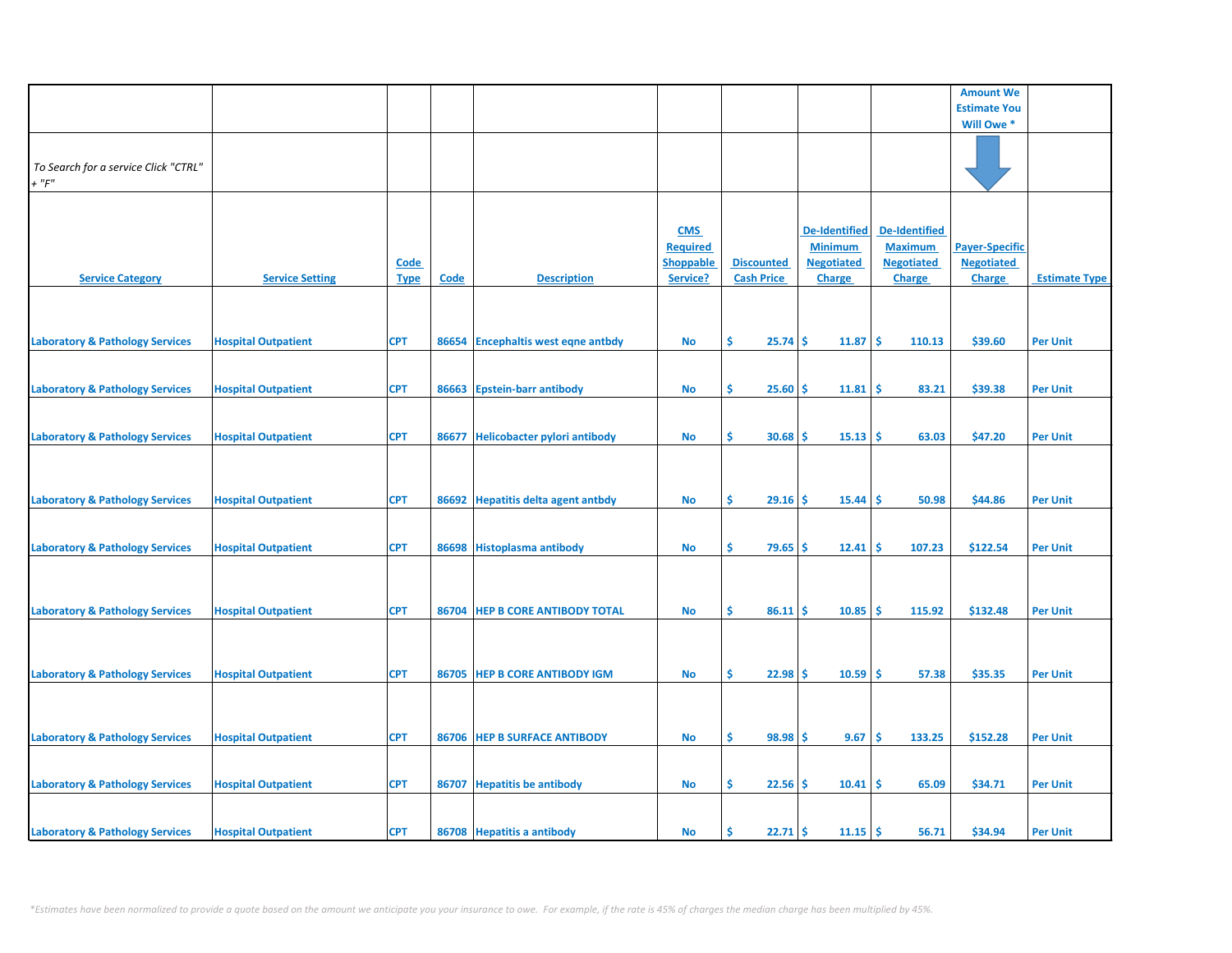|                                            |                            |             |       |                                          |                  |                   |                      |                      | <b>Amount We</b>      |                      |
|--------------------------------------------|----------------------------|-------------|-------|------------------------------------------|------------------|-------------------|----------------------|----------------------|-----------------------|----------------------|
|                                            |                            |             |       |                                          |                  |                   |                      |                      | <b>Estimate You</b>   |                      |
|                                            |                            |             |       |                                          |                  |                   |                      |                      | Will Owe*             |                      |
|                                            |                            |             |       |                                          |                  |                   |                      |                      |                       |                      |
|                                            |                            |             |       |                                          |                  |                   |                      |                      |                       |                      |
|                                            |                            |             |       |                                          |                  |                   |                      |                      |                       |                      |
| To Search for a service Click "CTRL"       |                            |             |       |                                          |                  |                   |                      |                      |                       |                      |
| $+$ " $F$ "                                |                            |             |       |                                          |                  |                   |                      |                      |                       |                      |
|                                            |                            |             |       |                                          |                  |                   |                      |                      |                       |                      |
|                                            |                            |             |       |                                          |                  |                   |                      |                      |                       |                      |
|                                            |                            |             |       |                                          |                  |                   |                      |                      |                       |                      |
|                                            |                            |             |       |                                          |                  |                   |                      |                      |                       |                      |
|                                            |                            |             |       |                                          | <b>CMS</b>       |                   | <b>De-Identified</b> | <b>De-Identified</b> |                       |                      |
|                                            |                            |             |       |                                          | <b>Required</b>  |                   | <b>Minimum</b>       | <b>Maximum</b>       | <b>Payer-Specific</b> |                      |
|                                            |                            | Code        |       |                                          | <b>Shoppable</b> | <b>Discounted</b> | <b>Negotiated</b>    | <b>Negotiated</b>    | <b>Negotiated</b>     |                      |
|                                            |                            |             |       |                                          |                  |                   |                      |                      |                       |                      |
| <b>Service Category</b>                    | <b>Service Setting</b>     | <b>Type</b> | Code  | <b>Description</b>                       | Service?         | <b>Cash Price</b> | Charge               | <b>Charge</b>        | <b>Charge</b>         | <b>Estimate Type</b> |
|                                            |                            |             |       |                                          |                  |                   |                      |                      |                       |                      |
|                                            |                            |             |       |                                          |                  |                   |                      |                      |                       |                      |
|                                            |                            |             |       |                                          |                  |                   |                      |                      |                       |                      |
| <b>Laboratory &amp; Pathology Services</b> | <b>Hospital Outpatient</b> | <b>CPT</b>  | 86762 | <b>Rubella antibody</b>                  | No               | \$<br>78.19       | \$<br>12.95          | \$<br>225.56         | \$120.30              | <b>Per Unit</b>      |
|                                            |                            |             |       |                                          |                  |                   |                      |                      |                       |                      |
|                                            |                            |             |       |                                          |                  |                   |                      |                      |                       |                      |
|                                            |                            |             |       |                                          |                  |                   |                      |                      |                       |                      |
| <b>Laboratory &amp; Pathology Services</b> | <b>Hospital Outpatient</b> | <b>CPT</b>  | 86765 | Rubeola antibody                         | <b>No</b>        | \$<br>25.14       | \$<br>$11.59$ \$     | 72.53                | \$38.68               | <b>Per Unit</b>      |
|                                            |                            |             |       |                                          |                  |                   |                      |                      |                       |                      |
|                                            |                            |             |       |                                          |                  |                   |                      |                      |                       |                      |
|                                            |                            |             |       |                                          |                  |                   |                      |                      |                       |                      |
|                                            |                            |             |       |                                          |                  |                   |                      |                      |                       |                      |
|                                            |                            |             |       |                                          |                  |                   |                      |                      |                       |                      |
|                                            |                            |             |       |                                          |                  |                   |                      |                      |                       |                      |
|                                            |                            |             |       | 86769 - SARS-COV-2 COVID-19              |                  |                   |                      |                      |                       |                      |
| <b>Laboratory &amp; Pathology Services</b> | <b>Hospital Outpatient</b> | <b>CPT</b>  | 86769 | <b>ANTIBODY</b>                          | No               | \$<br>51.48       | \$<br>$\sim$         | \$<br>112.07         | \$79.20               | <b>Per Unit</b>      |
|                                            |                            |             |       |                                          |                  |                   |                      |                      |                       |                      |
|                                            |                            |             |       |                                          |                  |                   |                      |                      |                       |                      |
|                                            |                            |             |       |                                          |                  |                   |                      |                      |                       |                      |
| <b>Laboratory &amp; Pathology Services</b> | <b>Hospital Outpatient</b> | <b>CPT</b>  | 86790 | <b>Virus antibody nos</b>                | <b>No</b>        | \$<br>25.14       | $11.59$ \$<br>\$.    | 76.53                | \$38.68               | <b>Per Unit</b>      |
|                                            |                            |             |       |                                          |                  |                   |                      |                      |                       |                      |
|                                            |                            |             |       |                                          |                  |                   |                      |                      |                       |                      |
|                                            |                            |             |       |                                          |                  |                   |                      |                      |                       |                      |
|                                            |                            |             |       |                                          |                  |                   |                      |                      |                       |                      |
|                                            |                            |             |       |                                          |                  |                   |                      |                      |                       |                      |
|                                            |                            |             |       |                                          |                  |                   |                      |                      |                       |                      |
|                                            |                            |             |       | <b>Blood Test - Hepatitis C Antibody</b> |                  |                   |                      |                      |                       |                      |
|                                            |                            |             |       |                                          |                  |                   |                      |                      |                       |                      |
| <b>Laboratory &amp; Pathology Services</b> | <b>Hospital Outpatient</b> | <b>CPT</b>  | 86803 | Level                                    | No               | \$<br>67.64       | 12.84<br>\$.         | \$.<br>91.06         | \$104.06              | <b>Per Unit</b>      |
|                                            |                            |             |       |                                          |                  |                   |                      |                      |                       |                      |
|                                            |                            |             |       |                                          |                  |                   |                      |                      |                       |                      |
|                                            |                            |             |       |                                          |                  |                   |                      |                      |                       |                      |
| <b>Laboratory &amp; Pathology Services</b> | <b>Hospital Outpatient</b> | <b>CPT</b>  | 86804 | Hep c ab test confirm                    | <b>No</b>        | \$<br>23.09       | \$.<br>13.94         | Ŝ.<br>66.62          | \$35.53               | <b>Per Unit</b>      |
|                                            |                            |             |       |                                          |                  |                   |                      |                      |                       |                      |
|                                            |                            |             |       |                                          |                  |                   |                      |                      |                       |                      |
|                                            |                            |             |       |                                          |                  |                   |                      |                      |                       |                      |
| <b>Laboratory &amp; Pathology Services</b> | <b>Hospital Outpatient</b> | <b>CPT</b>  | 86850 | <b>Rbc antibody screen</b>               | No               | \$<br>20.32       | \$.<br>5.00          | 66.92<br>s.          | \$31.26               | <b>Per Unit</b>      |
|                                            |                            |             |       |                                          |                  |                   |                      |                      |                       |                      |
|                                            |                            |             |       |                                          |                  |                   |                      |                      |                       |                      |
|                                            |                            |             |       |                                          |                  |                   |                      |                      |                       |                      |
|                                            |                            |             |       |                                          |                  |                   |                      |                      |                       |                      |
| <b>Laboratory &amp; Pathology Services</b> | <b>Hospital Outpatient</b> | <b>CPT</b>  | 86885 | Coombs test indirect qual                | <b>No</b>        | Ŝ.<br>244.72      | ∣\$<br>5.65          | \$<br>329.43         | \$376.50              | <b>Per Unit</b>      |
|                                            |                            |             |       |                                          |                  |                   |                      |                      |                       |                      |
|                                            |                            |             |       |                                          |                  |                   |                      |                      |                       |                      |
|                                            |                            |             |       |                                          |                  |                   |                      |                      |                       |                      |
|                                            |                            |             |       |                                          |                  |                   |                      |                      |                       |                      |
|                                            |                            |             |       |                                          |                  |                   |                      |                      |                       |                      |
| <b>Laboratory &amp; Pathology Services</b> | <b>Hospital Outpatient</b> | <b>CPT</b>  |       | 86900 Blood typing serologic abo         | No               | Ŝ.<br>198.99      | \$.<br>$3.78$ \$     | 267.88               | \$306.14              | <b>Per Unit</b>      |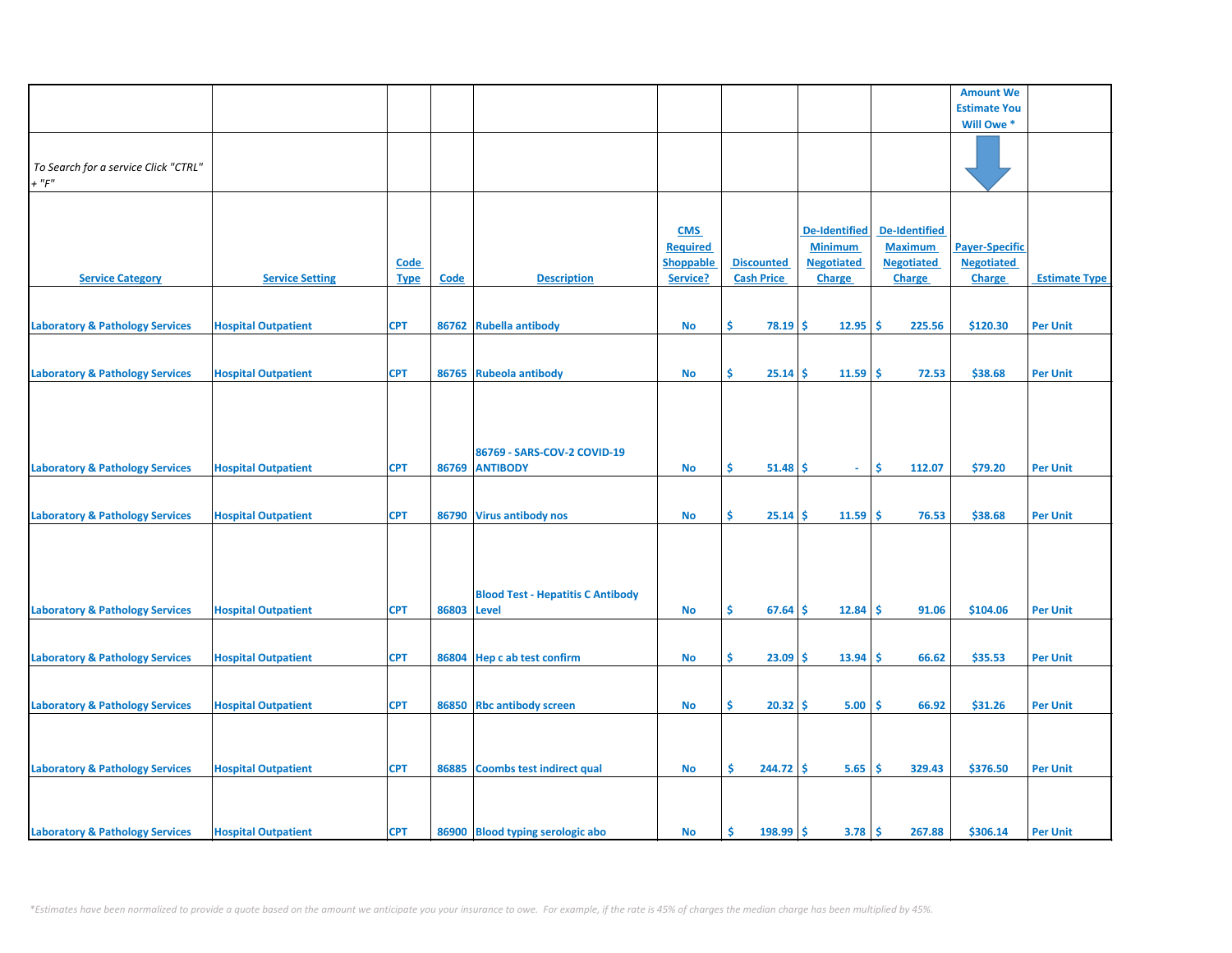|                                            |                            |             |       |                                            |                  |                        |                      |                      | <b>Amount We</b>      |                      |
|--------------------------------------------|----------------------------|-------------|-------|--------------------------------------------|------------------|------------------------|----------------------|----------------------|-----------------------|----------------------|
|                                            |                            |             |       |                                            |                  |                        |                      |                      | <b>Estimate You</b>   |                      |
|                                            |                            |             |       |                                            |                  |                        |                      |                      | Will Owe*             |                      |
|                                            |                            |             |       |                                            |                  |                        |                      |                      |                       |                      |
|                                            |                            |             |       |                                            |                  |                        |                      |                      |                       |                      |
| To Search for a service Click "CTRL"       |                            |             |       |                                            |                  |                        |                      |                      |                       |                      |
| $+$ " $F$ "                                |                            |             |       |                                            |                  |                        |                      |                      |                       |                      |
|                                            |                            |             |       |                                            |                  |                        |                      |                      |                       |                      |
|                                            |                            |             |       |                                            |                  |                        |                      |                      |                       |                      |
|                                            |                            |             |       |                                            |                  |                        |                      |                      |                       |                      |
|                                            |                            |             |       |                                            | <b>CMS</b>       |                        | <b>De-Identified</b> | <b>De-Identified</b> |                       |                      |
|                                            |                            |             |       |                                            | <b>Required</b>  |                        | <b>Minimum</b>       | <b>Maximum</b>       | <b>Payer-Specific</b> |                      |
|                                            |                            | <b>Code</b> |       |                                            | <b>Shoppable</b> | <b>Discounted</b>      | <b>Negotiated</b>    | <b>Negotiated</b>    | <b>Negotiated</b>     |                      |
| <b>Service Category</b>                    | <b>Service Setting</b>     | <b>Type</b> | Code  | <b>Description</b>                         | Service?         | <b>Cash Price</b>      | <b>Charge</b>        | <b>Charge</b>        | Charge                | <b>Estimate Type</b> |
|                                            |                            |             |       |                                            |                  |                        |                      |                      |                       |                      |
|                                            |                            |             |       |                                            |                  |                        |                      |                      |                       |                      |
|                                            |                            |             |       |                                            |                  |                        |                      |                      |                       |                      |
|                                            |                            |             |       |                                            |                  |                        |                      |                      |                       |                      |
| <b>Laboratory &amp; Pathology Services</b> | <b>Hospital Outpatient</b> | <b>CPT</b>  | 86900 | <b>Blood typing serologic abo</b>          | <b>No</b>        | Ŝ.<br>$198.99$ \$      | 3.78                 | Ŝ.<br>267.88         | \$306.14              | <b>Per Unit</b>      |
|                                            |                            |             |       |                                            |                  |                        |                      |                      |                       |                      |
|                                            |                            |             |       |                                            |                  |                        |                      |                      |                       |                      |
|                                            |                            |             |       |                                            |                  |                        |                      |                      |                       |                      |
| <b>Laboratory &amp; Pathology Services</b> | <b>Hospital Outpatient</b> | <b>CPT</b>  | 86901 | <b>Blood typing serologic rh(d)</b>        | No               | $60.24$ \$<br>\$.      | $3.78$ \$            | 81.10                | \$92.68               | <b>Per Unit</b>      |
|                                            |                            |             |       |                                            |                  |                        |                      |                      |                       |                      |
|                                            |                            |             |       |                                            |                  |                        |                      |                      |                       |                      |
|                                            |                            |             |       |                                            |                  |                        |                      |                      |                       |                      |
|                                            |                            |             |       |                                            |                  |                        |                      |                      |                       |                      |
| <b>Laboratory &amp; Pathology Services</b> | <b>Hospital Outpatient</b> | <b>CPT</b>  | 86901 | <b>Blood typing serologic rh(d)</b>        | No               | $60.24$ \$<br>\$.      | $3.78$ \$            | 81.10                | \$92.68               | <b>Per Unit</b>      |
|                                            |                            |             |       |                                            |                  |                        |                      |                      |                       |                      |
|                                            |                            |             |       |                                            |                  |                        |                      |                      |                       |                      |
|                                            |                            |             |       |                                            |                  |                        |                      |                      |                       |                      |
|                                            |                            |             |       |                                            |                  |                        |                      |                      |                       |                      |
|                                            |                            |             |       |                                            |                  |                        |                      |                      |                       |                      |
| <b>Laboratory &amp; Pathology Services</b> | <b>Hospital Outpatient</b> | <b>CPT</b>  | 86902 | <b>BLOOD TYPE ANTIGEN DONOR EA</b>         | <b>No</b>        | Ŝ.<br>5.82             | \$.<br>4.84          | Ŝ.<br>383.37         | \$8.95                | <b>Per Unit</b>      |
|                                            |                            |             |       |                                            |                  |                        |                      |                      |                       |                      |
|                                            |                            |             |       |                                            |                  |                        |                      |                      |                       |                      |
| <b>Laboratory &amp; Pathology Services</b> | <b>Hospital Outpatient</b> | <b>CPT</b>  | 86920 | <b>COMPATIBILITY TEST SPIN</b>             | <b>No</b>        | Ŝ.<br>244.72           | Ŝ<br>13.44           | Ŝ<br>344.22          | \$376.50              | <b>Per Unit</b>      |
|                                            |                            |             |       |                                            |                  |                        |                      |                      |                       |                      |
|                                            |                            |             |       |                                            |                  |                        |                      |                      |                       |                      |
|                                            |                            |             |       |                                            |                  |                        |                      |                      |                       |                      |
|                                            |                            |             |       |                                            |                  | Ŝ.<br>133.90           |                      |                      |                       |                      |
| <b>Laboratory &amp; Pathology Services</b> | <b>Hospital Outpatient</b> | <b>CPT</b>  | 87040 | <b>Blood culture for bacteria</b>          | No               |                        | \$<br>9.29           | \$<br>180.25         | \$206.00              | <b>Per Unit</b>      |
|                                            |                            |             |       |                                            |                  |                        |                      |                      |                       |                      |
|                                            |                            |             |       |                                            |                  |                        |                      |                      |                       |                      |
| <b>Laboratory &amp; Pathology Services</b> | <b>Hospital Outpatient</b> | <b>CPT</b>  | 87070 | <b>Bacterial Culture - Swab</b>            | No               | \$<br>$138.63$ \$      | 7.76                 | -Ś<br>186.61         | \$213.27              | <b>Per Unit</b>      |
|                                            |                            |             |       |                                            |                  |                        |                      |                      |                       |                      |
|                                            |                            |             |       |                                            |                  |                        |                      |                      |                       |                      |
|                                            |                            |             |       |                                            |                  |                        |                      |                      |                       |                      |
| <b>Laboratory &amp; Pathology Services</b> | <b>Hospital Outpatient</b> | <b>CPT</b>  |       | 87077 Bacterial Culture - Aerobic Isolates | No               | $60.43$ \$<br><b>S</b> | $7.27$ \$            | 81.35                | \$92.98               |                      |
|                                            |                            |             |       |                                            |                  |                        |                      |                      |                       | <b>Per Unit</b>      |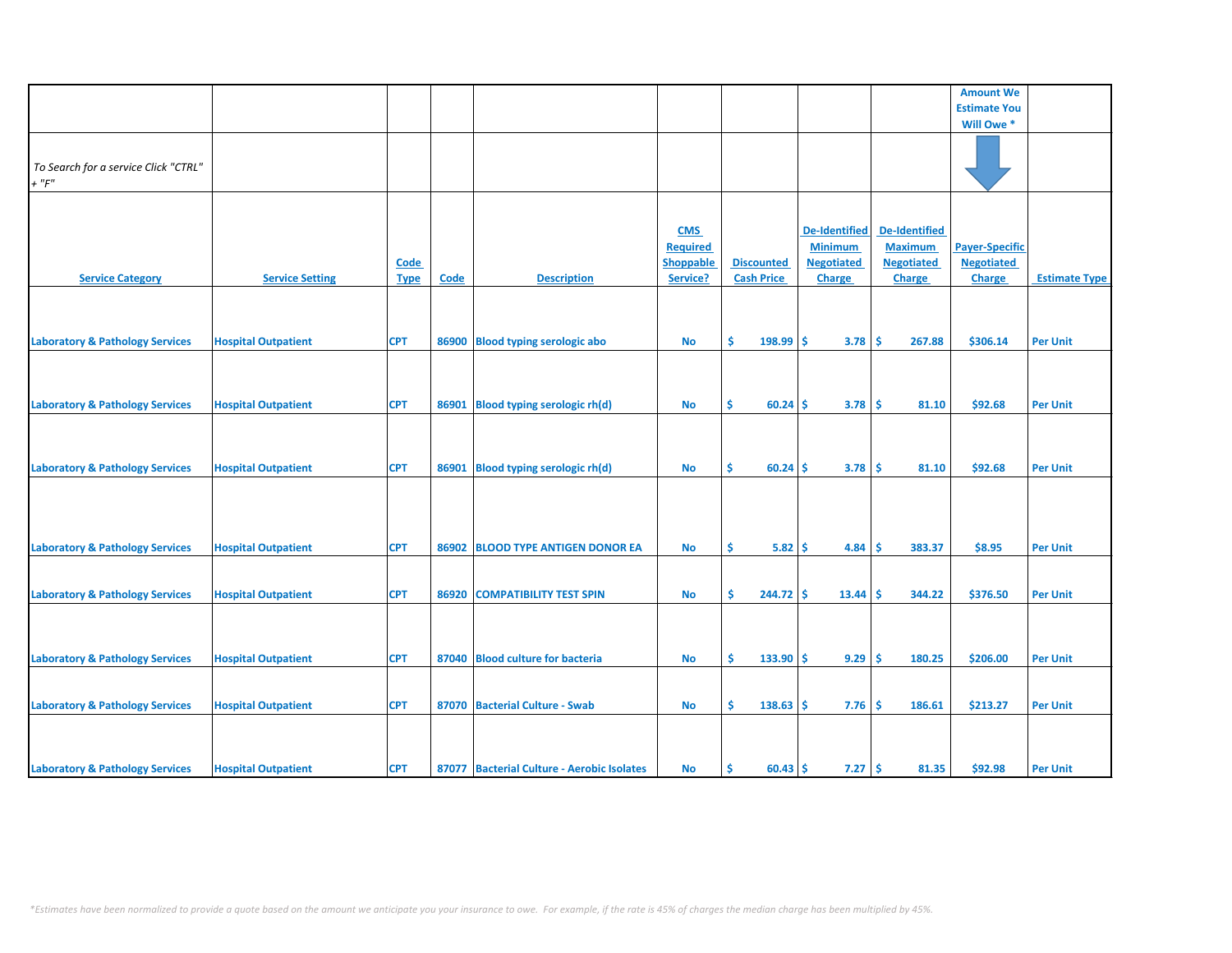|                                            |                            |             |       |                                          |                  |                   |               |                      |          |                      | <b>Amount We</b>      |                      |
|--------------------------------------------|----------------------------|-------------|-------|------------------------------------------|------------------|-------------------|---------------|----------------------|----------|----------------------|-----------------------|----------------------|
|                                            |                            |             |       |                                          |                  |                   |               |                      |          |                      | <b>Estimate You</b>   |                      |
|                                            |                            |             |       |                                          |                  |                   |               |                      |          |                      | Will Owe *            |                      |
|                                            |                            |             |       |                                          |                  |                   |               |                      |          |                      |                       |                      |
|                                            |                            |             |       |                                          |                  |                   |               |                      |          |                      |                       |                      |
| To Search for a service Click "CTRL"       |                            |             |       |                                          |                  |                   |               |                      |          |                      |                       |                      |
| $+$ " $F$ "                                |                            |             |       |                                          |                  |                   |               |                      |          |                      |                       |                      |
|                                            |                            |             |       |                                          |                  |                   |               |                      |          |                      |                       |                      |
|                                            |                            |             |       |                                          |                  |                   |               |                      |          |                      |                       |                      |
|                                            |                            |             |       |                                          |                  |                   |               |                      |          |                      |                       |                      |
|                                            |                            |             |       |                                          | <b>CMS</b>       |                   |               | <b>De-Identified</b> |          | <b>De-Identified</b> |                       |                      |
|                                            |                            |             |       |                                          | <b>Required</b>  |                   |               | <b>Minimum</b>       |          | <b>Maximum</b>       | <b>Payer-Specific</b> |                      |
|                                            |                            | <b>Code</b> |       |                                          | <b>Shoppable</b> | <b>Discounted</b> |               | <b>Negotiated</b>    |          | <b>Negotiated</b>    | <b>Negotiated</b>     |                      |
| <b>Service Category</b>                    | <b>Service Setting</b>     | <b>Type</b> | Code  | <b>Description</b>                       | Service?         | <b>Cash Price</b> |               | Charge               |          | <b>Charge</b>        | Charge                | <b>Estimate Type</b> |
|                                            |                            |             |       |                                          |                  |                   |               |                      |          |                      |                       |                      |
|                                            |                            |             |       |                                          |                  |                   |               |                      |          |                      |                       |                      |
|                                            |                            |             |       |                                          |                  |                   |               |                      |          |                      |                       |                      |
|                                            |                            |             |       |                                          |                  |                   |               |                      |          |                      |                       |                      |
|                                            |                            |             |       |                                          |                  |                   |               |                      |          |                      |                       |                      |
|                                            |                            |             |       |                                          |                  |                   |               |                      |          |                      |                       |                      |
|                                            |                            |             |       |                                          |                  |                   |               |                      |          |                      |                       |                      |
|                                            |                            |             |       |                                          |                  |                   |               |                      |          |                      |                       |                      |
|                                            |                            |             |       | <b>Test for Disease-Causing</b>          |                  |                   |               |                      |          |                      |                       |                      |
|                                            |                            |             |       | (Pathogenic) Organisms, Not              |                  |                   |               |                      |          |                      |                       |                      |
|                                            |                            | <b>CPT</b>  | 87081 | <b>Limited to a Specific Condition</b>   | No               | \$                | $81.17 \pm 5$ | $5.97 \, \text{S}$   |          | 109.26               | \$124.87              | <b>Per Unit</b>      |
| <b>Laboratory &amp; Pathology Services</b> | <b>Hospital Outpatient</b> |             |       |                                          |                  |                   |               |                      |          |                      |                       |                      |
|                                            |                            |             |       |                                          |                  |                   |               |                      |          |                      |                       |                      |
|                                            |                            |             |       |                                          |                  |                   |               |                      |          |                      |                       |                      |
|                                            |                            |             |       |                                          |                  |                   |               |                      |          |                      |                       |                      |
|                                            |                            |             |       |                                          |                  |                   |               |                      |          |                      |                       |                      |
|                                            |                            |             |       | <b>Urine Test - Bacterial Culture,</b>   |                  |                   |               |                      |          |                      |                       |                      |
| <b>Laboratory &amp; Pathology Services</b> | <b>Hospital Outpatient</b> | <b>CPT</b>  | 87086 | <b>Quantitative Colony Count</b>         | No               | \$                | $82.16$ \$    | 7.26                 | -\$      | 110.60               | \$126.40              | <b>Per Unit</b>      |
|                                            |                            |             |       |                                          |                  |                   |               |                      |          |                      |                       |                      |
|                                            |                            |             |       |                                          |                  |                   |               |                      |          |                      |                       |                      |
|                                            |                            | <b>CPT</b>  |       |                                          |                  | \$                |               |                      |          |                      |                       |                      |
| <b>Laboratory &amp; Pathology Services</b> | <b>Hospital Outpatient</b> |             | 87088 | <b>Urine Test - Bacterial Culture</b>    | No               |                   | 15.80         | \$<br>7.28           | \$       | 43.86                | \$24.31               | <b>Per Unit</b>      |
|                                            |                            |             |       |                                          |                  |                   |               |                      |          |                      |                       |                      |
|                                            |                            |             |       |                                          |                  |                   |               |                      |          |                      |                       |                      |
| <b>Laboratory &amp; Pathology Services</b> | <b>Hospital Outpatient</b> | <b>CPT</b>  | 87110 | Chlamydia culture                        | <b>No</b>        | Ś.<br>$130.74$ \$ |               | 17.64                | <b>S</b> | 175.99               | \$201.14              | <b>Per Unit</b>      |
|                                            |                            |             |       |                                          |                  |                   |               |                      |          |                      |                       |                      |
|                                            |                            |             |       |                                          |                  |                   |               |                      |          |                      |                       |                      |
|                                            |                            |             |       |                                          |                  |                   |               |                      |          |                      |                       |                      |
|                                            |                            |             |       |                                          |                  |                   |               |                      |          |                      |                       |                      |
|                                            |                            |             |       |                                          |                  |                   |               |                      |          |                      |                       |                      |
|                                            |                            |             |       |                                          |                  |                   |               |                      |          |                      |                       |                      |
|                                            |                            |             |       |                                          |                  |                   |               |                      |          |                      |                       |                      |
|                                            |                            |             |       | <b>Evaluation of Antimicrobial Drug</b>  |                  |                   |               |                      |          |                      |                       |                      |
| <b>Laboratory &amp; Pathology Services</b> | <b>Hospital Outpatient</b> | <b>CPT</b>  | 87186 | (antibiotic, antifungal, antiviral)      | <b>No</b>        | \$                | 69.16         | 7.79<br>Ŝ.           | \$       | 93.10                | \$106.40              | <b>Per Unit</b>      |
|                                            |                            |             |       |                                          |                  |                   |               |                      |          |                      |                       |                      |
|                                            |                            |             |       |                                          |                  |                   |               |                      |          |                      |                       |                      |
|                                            |                            |             |       |                                          |                  |                   |               |                      |          |                      |                       |                      |
| <b>Laboratory &amp; Pathology Services</b> | <b>Hospital Outpatient</b> | <b>CPT</b>  |       | 87205 Lab Test - Smear for Microorganism | <b>No</b>        | Ŝ.                | $49.93$ \$    | 3.84                 | -\$      | 67.21                | \$76.81               | <b>Per Unit</b>      |
|                                            |                            |             |       |                                          |                  |                   |               |                      |          |                      |                       |                      |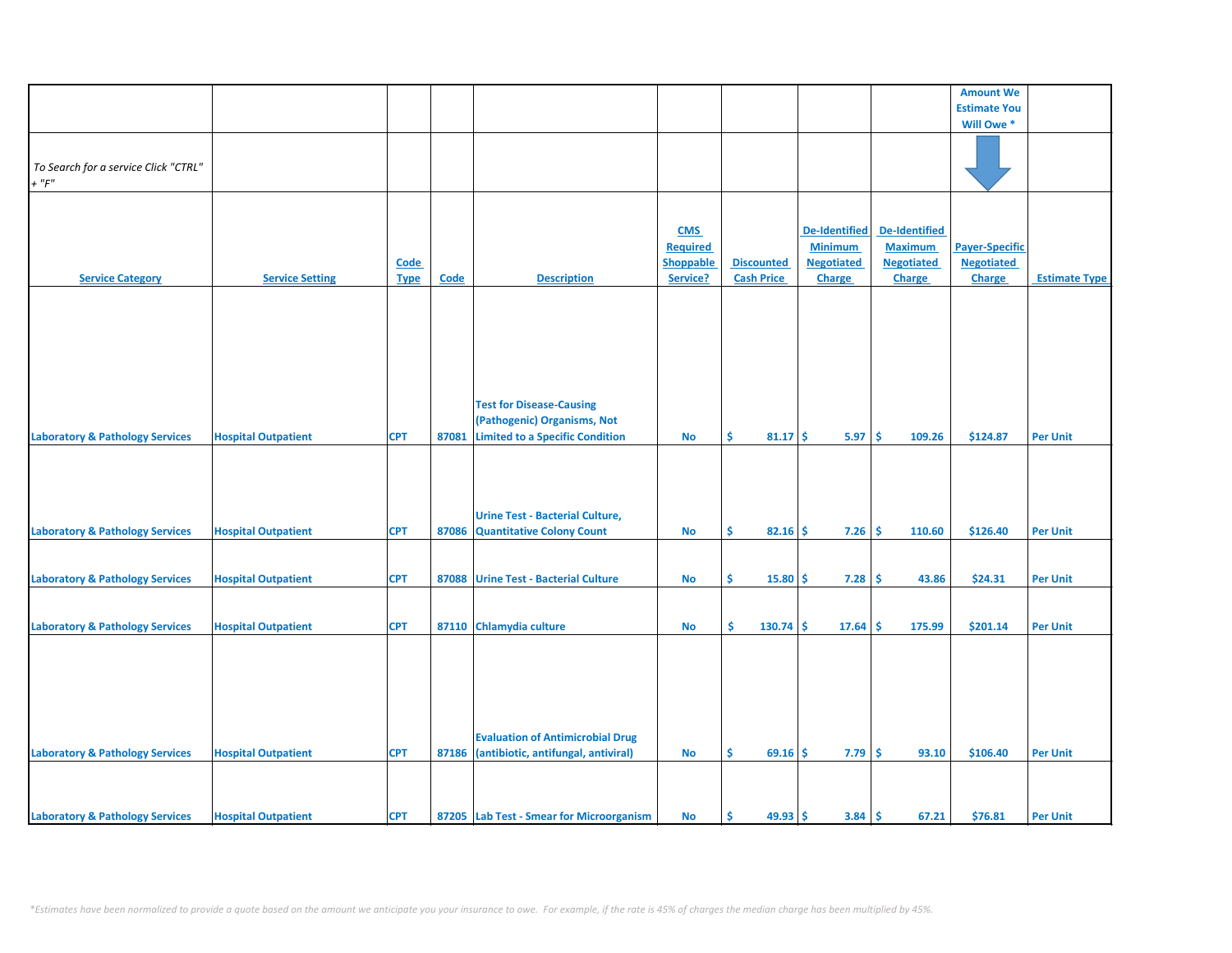|                                            |                            |             |             |                                            |                  |                           |                      |                      | <b>Amount We</b>      |                      |
|--------------------------------------------|----------------------------|-------------|-------------|--------------------------------------------|------------------|---------------------------|----------------------|----------------------|-----------------------|----------------------|
|                                            |                            |             |             |                                            |                  |                           |                      |                      | <b>Estimate You</b>   |                      |
|                                            |                            |             |             |                                            |                  |                           |                      |                      | Will Owe*             |                      |
|                                            |                            |             |             |                                            |                  |                           |                      |                      |                       |                      |
|                                            |                            |             |             |                                            |                  |                           |                      |                      |                       |                      |
| To Search for a service Click "CTRL"       |                            |             |             |                                            |                  |                           |                      |                      |                       |                      |
| + $"F"$                                    |                            |             |             |                                            |                  |                           |                      |                      |                       |                      |
|                                            |                            |             |             |                                            |                  |                           |                      |                      |                       |                      |
|                                            |                            |             |             |                                            |                  |                           |                      |                      |                       |                      |
|                                            |                            |             |             |                                            | <b>CMS</b>       |                           | <b>De-Identified</b> | <b>De-Identified</b> |                       |                      |
|                                            |                            |             |             |                                            | <b>Required</b>  |                           | <b>Minimum</b>       | <b>Maximum</b>       | <b>Payer-Specific</b> |                      |
|                                            |                            |             |             |                                            | <b>Shoppable</b> | <b>Discounted</b>         | <b>Negotiated</b>    | <b>Negotiated</b>    | <b>Negotiated</b>     |                      |
|                                            |                            | <b>Code</b> |             |                                            |                  |                           |                      |                      |                       |                      |
| <b>Service Category</b>                    | <b>Service Setting</b>     | <b>Type</b> | <b>Code</b> | <b>Description</b>                         | Service?         | <b>Cash Price</b>         | <b>Charge</b>        | <b>Charge</b>        | <b>Charge</b>         | <b>Estimate Type</b> |
|                                            |                            |             |             |                                            |                  |                           |                      |                      |                       |                      |
|                                            |                            |             |             |                                            |                  |                           |                      |                      |                       |                      |
|                                            |                            |             |             |                                            |                  |                           |                      |                      |                       |                      |
|                                            |                            |             |             |                                            |                  |                           |                      |                      |                       |                      |
|                                            |                            |             |             | <b>Lab Test - Detection test for</b>       |                  |                           |                      |                      |                       |                      |
| <b>Laboratory &amp; Pathology Services</b> | <b>Hospital Outpatient</b> | <b>CPT</b>  |             | 87340 Hepatitis B Surface Antigen          | No               | \$<br>$63.55$ \$          | 9.30   \$            | 85.55                | \$97.77               | <b>Per Unit</b>      |
|                                            |                            |             |             |                                            |                  |                           |                      |                      |                       |                      |
|                                            |                            |             |             |                                            |                  |                           |                      |                      |                       |                      |
|                                            |                            |             |             |                                            |                  |                           |                      |                      |                       |                      |
|                                            |                            |             |             | Lab Test - Detection test for HIV-1        |                  |                           |                      |                      |                       |                      |
| <b>Laboratory &amp; Pathology Services</b> | <b>Hospital Outpatient</b> | <b>CPT</b>  |             | 87389 and HIV-2                            | No               | \$<br>$110.43$ \$         | $21.67 \,$ \$        | 148.66               | \$169.90              | <b>Per Unit</b>      |
|                                            |                            |             |             |                                            |                  |                           |                      |                      |                       |                      |
|                                            |                            |             |             |                                            |                  |                           |                      |                      |                       |                      |
| <b>Laboratory &amp; Pathology Services</b> | <b>Hospital Outpatient</b> | <b>CPT</b>  |             | 87425 Rotavirus ag ia                      | No               | Ŝ.<br>$37.44 \, \text{S}$ | $10.78$ \$           | 108.00               | \$57.60               | <b>Per Unit</b>      |
|                                            |                            |             |             |                                            |                  |                           |                      |                      |                       |                      |
|                                            |                            |             |             |                                            |                  |                           |                      |                      |                       |                      |
|                                            |                            |             |             |                                            |                  |                           |                      |                      |                       |                      |
| <b>Laboratory &amp; Pathology Services</b> | <b>Hospital Outpatient</b> | <b>CPT</b>  |             | 87491 Urine Test - Chlamydia               | No               | Ŝ.<br>$108.43$ \$         | $31.58$ \$           | 171.03               | \$166.82              | <b>Per Unit</b>      |
|                                            |                            |             |             |                                            |                  |                           |                      |                      |                       |                      |
|                                            |                            |             |             |                                            |                  |                           |                      |                      |                       |                      |
|                                            |                            |             |             |                                            |                  |                           |                      |                      |                       |                      |
|                                            |                            |             |             |                                            |                  |                           |                      |                      |                       |                      |
|                                            |                            |             |             |                                            |                  |                           |                      |                      |                       |                      |
|                                            |                            |             |             |                                            |                  |                           |                      |                      |                       |                      |
|                                            |                            |             |             |                                            |                  |                           |                      |                      |                       |                      |
|                                            |                            |             |             | <b>Urine Test - Gonorrhoeae (Neisseria</b> |                  |                           |                      |                      |                       |                      |
| <b>Laboratory &amp; Pathology Services</b> | <b>Hospital Outpatient</b> | <b>CPT</b>  |             | 87591 Gonorrhoeae Bacteria)                | No               | $90.13$ \$<br>Ŝ           | $31.58$ \$           | 171.03               | \$138.66              | <b>Per Unit</b>      |
|                                            |                            |             |             |                                            |                  |                           |                      |                      |                       |                      |
|                                            |                            |             |             |                                            |                  |                           |                      |                      |                       |                      |
|                                            |                            |             |             |                                            |                  |                           |                      |                      |                       |                      |
|                                            |                            |             |             | 87635 - SARS-COV-2 COVID-19 AMP            |                  |                           |                      |                      |                       |                      |
| <b>Laboratory &amp; Pathology Services</b> | <b>Hospital Outpatient</b> | <b>CPT</b>  | 87635 PRB   |                                            | No               | \$<br>$53.36$ \$          | $\blacksquare$       | \$<br>136.48         | \$82.10               | <b>Per Unit</b>      |
|                                            |                            |             |             |                                            |                  |                           |                      |                      |                       |                      |
|                                            |                            |             |             |                                            |                  |                           |                      |                      |                       |                      |
| <b>Laboratory &amp; Pathology Services</b> |                            | <b>CPT</b>  |             |                                            |                  |                           |                      | 171.03               | \$138.66              | <b>Per Unit</b>      |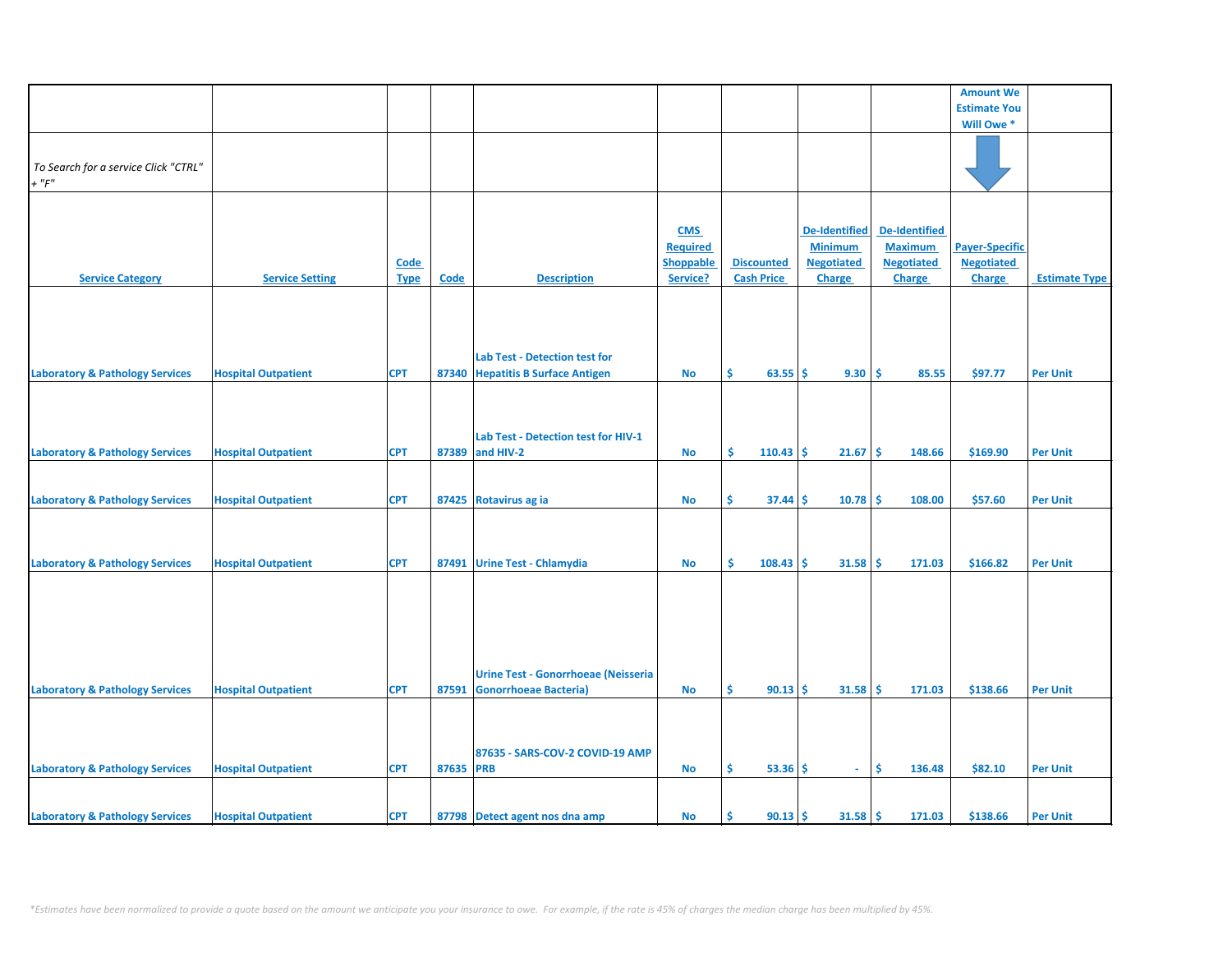|                                            |                            |             |             |                                           |                  |                   |                      |                   | <b>Amount We</b>      |                      |
|--------------------------------------------|----------------------------|-------------|-------------|-------------------------------------------|------------------|-------------------|----------------------|-------------------|-----------------------|----------------------|
|                                            |                            |             |             |                                           |                  |                   |                      |                   | <b>Estimate You</b>   |                      |
|                                            |                            |             |             |                                           |                  |                   |                      |                   | Will Owe*             |                      |
|                                            |                            |             |             |                                           |                  |                   |                      |                   |                       |                      |
|                                            |                            |             |             |                                           |                  |                   |                      |                   |                       |                      |
| To Search for a service Click "CTRL"       |                            |             |             |                                           |                  |                   |                      |                   |                       |                      |
| $+$ " $F$ "                                |                            |             |             |                                           |                  |                   |                      |                   |                       |                      |
|                                            |                            |             |             |                                           |                  |                   |                      |                   |                       |                      |
|                                            |                            |             |             |                                           |                  |                   |                      |                   |                       |                      |
|                                            |                            |             |             |                                           |                  |                   |                      |                   |                       |                      |
|                                            |                            |             |             |                                           | <b>CMS</b>       |                   | <b>De-Identified</b> | De-Identified     |                       |                      |
|                                            |                            |             |             |                                           | <b>Required</b>  |                   | <b>Minimum</b>       | <b>Maximum</b>    | <b>Payer-Specific</b> |                      |
|                                            |                            | Code        |             |                                           | <b>Shoppable</b> | <b>Discounted</b> | <b>Negotiated</b>    | <b>Negotiated</b> | <b>Negotiated</b>     |                      |
| <b>Service Category</b>                    | <b>Service Setting</b>     | <b>Type</b> | <b>Code</b> | <b>Description</b>                        | Service?         | <b>Cash Price</b> | Charge               | Charge            | Charge                | <b>Estimate Type</b> |
|                                            |                            |             |             |                                           |                  |                   |                      |                   |                       |                      |
|                                            |                            |             |             |                                           |                  |                   |                      |                   |                       |                      |
|                                            |                            |             |             |                                           |                  |                   |                      |                   |                       |                      |
|                                            |                            |             |             |                                           |                  |                   |                      |                   |                       |                      |
|                                            |                            |             |             | <b>Lab Test - Detection test for</b>      |                  |                   |                      |                   |                       |                      |
| <b>Laboratory &amp; Pathology Services</b> | <b>Hospital Outpatient</b> | <b>CPT</b>  | 87804       | <b>Influenza Virus</b>                    | No               | Ŝ.<br>$37.58$ \$  | $19.82 \, \text{S}$  | 70.50             | \$74.48               | <b>Per Unit</b>      |
|                                            |                            |             |             |                                           |                  |                   |                      |                   |                       |                      |
|                                            |                            |             |             |                                           |                  |                   |                      |                   |                       |                      |
|                                            |                            |             |             |                                           |                  |                   |                      |                   |                       |                      |
|                                            |                            |             |             |                                           |                  |                   |                      |                   |                       |                      |
| <b>Laboratory &amp; Pathology Services</b> | <b>Hospital Outpatient</b> | <b>CPT</b>  |             | 87880 Strep Test (Streptococcus, group A) | No               | Ŝ.<br>$101.56$ \$ | $19.87 \, \text{S}$  | 143.48            | \$160.19              | <b>Per Unit</b>      |
|                                            |                            |             |             |                                           |                  |                   |                      |                   |                       |                      |
|                                            |                            |             |             |                                           |                  |                   |                      |                   |                       |                      |
| <b>Laboratory &amp; Pathology Services</b> | <b>Hospital Outpatient</b> | <b>CPT</b>  | 88185       | Flowcytometry/tc add-on                   | <b>No</b>        | Ŝ.<br>$68.81$ \$  | $\sim$               | Ŝ.<br>120.30      | \$105.86              | <b>Per Unit</b>      |
|                                            |                            |             |             |                                           |                  |                   |                      |                   |                       |                      |
|                                            |                            |             |             |                                           |                  |                   |                      |                   |                       |                      |
|                                            |                            |             |             |                                           |                  |                   |                      |                   |                       |                      |
|                                            |                            |             |             |                                           |                  |                   |                      |                   |                       |                      |
|                                            |                            |             |             |                                           |                  |                   |                      |                   |                       |                      |
|                                            |                            |             |             | <b>Immunization Administration First</b>  |                  |                   |                      |                   |                       |                      |
| <b>Vaccinations</b>                        | <b>Physician Office</b>    | <b>CPT</b>  | 90460       | <b>Component</b>                          | <b>No</b>        | 40.10<br>\$       | \$<br>$11.68$ \$     | 75.93             | \$21.50               | <b>Per Unit</b>      |
|                                            |                            |             |             |                                           |                  |                   |                      |                   |                       |                      |
|                                            |                            |             |             |                                           |                  |                   |                      |                   |                       |                      |
|                                            |                            |             |             |                                           |                  |                   |                      |                   |                       |                      |
|                                            |                            |             |             |                                           |                  |                   |                      |                   |                       |                      |
|                                            |                            |             |             |                                           |                  |                   |                      |                   |                       |                      |
|                                            |                            |             |             |                                           |                  |                   |                      |                   |                       |                      |
|                                            |                            |             |             |                                           |                  |                   |                      |                   |                       |                      |
|                                            |                            |             |             | <b>Immunization Administration Each</b>   |                  |                   |                      |                   |                       |                      |
| <b>Vaccinations</b>                        | <b>Physician Office</b>    | <b>CPT</b>  | 90461       | <b>Additional Component</b>               | <b>No</b>        | \$<br>$25.13$ \$  | $10.49$ \$           | 38.51             | \$19.31               | <b>Per Unit</b>      |
|                                            |                            |             |             |                                           |                  |                   |                      |                   |                       |                      |
|                                            |                            |             |             |                                           |                  |                   |                      |                   |                       |                      |
|                                            |                            |             |             |                                           |                  |                   |                      |                   |                       |                      |
|                                            |                            | <b>CPT</b>  |             |                                           |                  | $44.49$ \$<br>Ŝ.  |                      |                   | \$89.94               |                      |
| <b>Vaccinations</b>                        | <b>Hospital Outpatient</b> |             |             | 90471   Immunization Administration       | No               |                   | $7.02 \, \text{S}$   | 81.80             |                       | <b>Per Unit</b>      |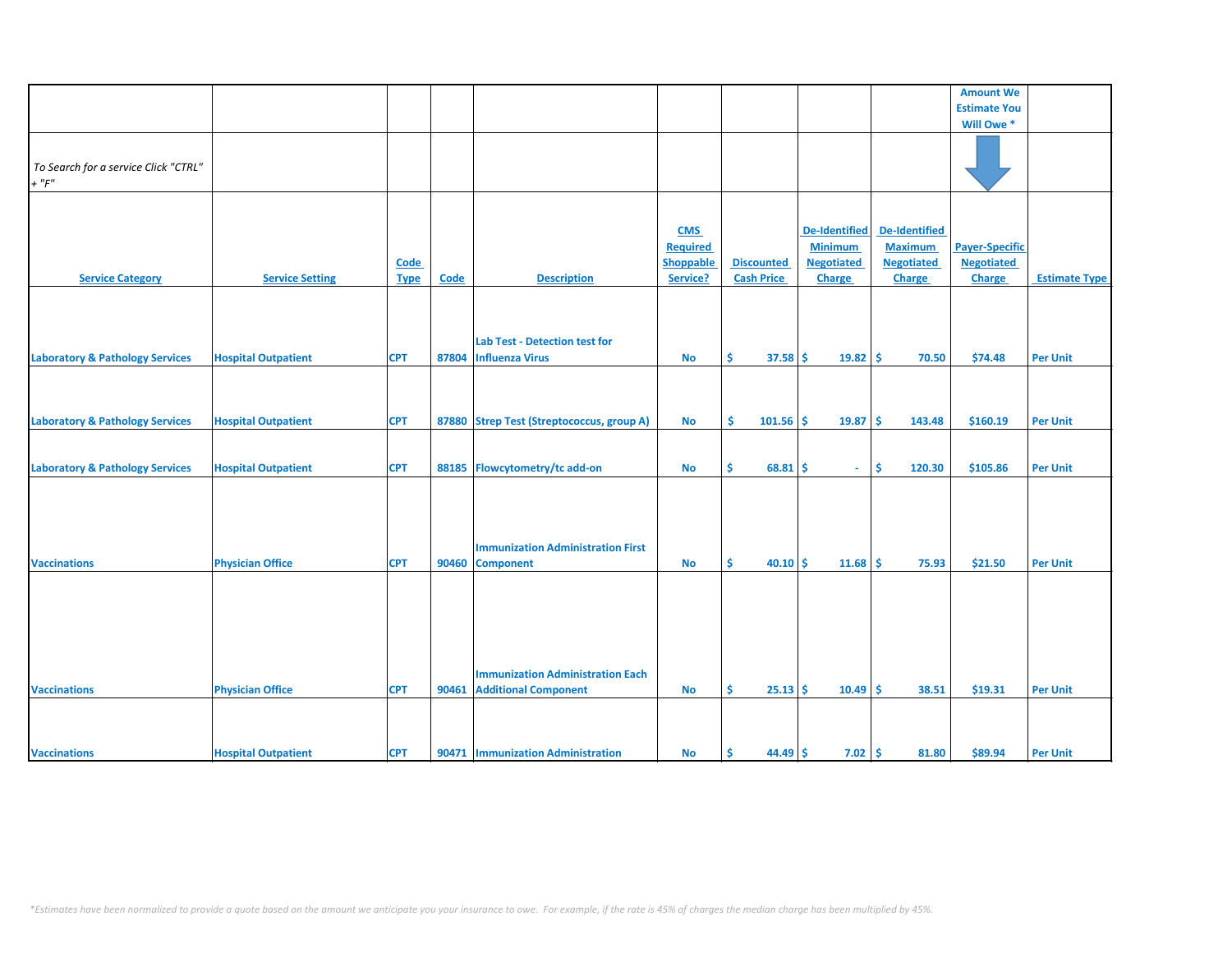|                                      |                            |             |             |                                         |                  |                   |                   |                      | <b>Amount We</b>      |                      |
|--------------------------------------|----------------------------|-------------|-------------|-----------------------------------------|------------------|-------------------|-------------------|----------------------|-----------------------|----------------------|
|                                      |                            |             |             |                                         |                  |                   |                   |                      | <b>Estimate You</b>   |                      |
|                                      |                            |             |             |                                         |                  |                   |                   |                      | Will Owe*             |                      |
|                                      |                            |             |             |                                         |                  |                   |                   |                      |                       |                      |
|                                      |                            |             |             |                                         |                  |                   |                   |                      |                       |                      |
| To Search for a service Click "CTRL" |                            |             |             |                                         |                  |                   |                   |                      |                       |                      |
| $+$ " $F$ "                          |                            |             |             |                                         |                  |                   |                   |                      |                       |                      |
|                                      |                            |             |             |                                         |                  |                   |                   |                      |                       |                      |
|                                      |                            |             |             |                                         |                  |                   |                   |                      |                       |                      |
|                                      |                            |             |             |                                         |                  |                   |                   | <b>De-Identified</b> |                       |                      |
|                                      |                            |             |             |                                         | <b>CMS</b>       |                   | De-Identified     |                      |                       |                      |
|                                      |                            |             |             |                                         | <b>Required</b>  |                   | <b>Minimum</b>    | <b>Maximum</b>       | <b>Payer-Specific</b> |                      |
|                                      |                            | <b>Code</b> |             |                                         | <b>Shoppable</b> | <b>Discounted</b> | <b>Negotiated</b> | <b>Negotiated</b>    | <b>Negotiated</b>     |                      |
| <b>Service Category</b>              | <b>Service Setting</b>     | <b>Type</b> | <b>Code</b> | <b>Description</b>                      | Service?         | <b>Cash Price</b> | <b>Charge</b>     | Charge               | <b>Charge</b>         | <b>Estimate Type</b> |
|                                      |                            |             |             |                                         |                  |                   |                   |                      |                       |                      |
|                                      |                            |             |             |                                         |                  |                   |                   |                      |                       |                      |
|                                      |                            |             |             |                                         |                  |                   |                   |                      |                       |                      |
|                                      |                            |             |             |                                         |                  |                   |                   |                      |                       |                      |
|                                      |                            |             |             |                                         |                  |                   |                   |                      |                       |                      |
|                                      |                            |             |             |                                         |                  |                   |                   |                      |                       |                      |
|                                      |                            |             |             | <b>Immunization Administration Each</b> |                  |                   |                   |                      |                       |                      |
|                                      |                            |             |             |                                         |                  |                   |                   |                      |                       |                      |
| <b>Vaccinations</b>                  | <b>Hospital Outpatient</b> | <b>CPT</b>  | 90472       | <b>Additional Component</b>             | <b>No</b>        | Ŝ.<br>$12.56$ \$  | $\sim$            | Ŝ.<br>38.51          | \$38.64               | <b>Per Unit</b>      |
|                                      |                            |             |             |                                         |                  |                   |                   |                      |                       |                      |
|                                      |                            |             |             |                                         |                  |                   |                   |                      |                       |                      |
| <b>Vaccinations</b>                  | <b>Hospital Outpatient</b> | <b>CPT</b>  | 90651       | 9V HPV Vaccine 2/3 Dose                 | <b>No</b>        | \$<br>$142.32$ \$ | 9.56              | -\$<br>227.93        | \$218.96              | <b>Per Unit</b>      |
|                                      |                            |             |             |                                         |                  |                   |                   |                      |                       |                      |
|                                      |                            |             |             |                                         |                  |                   |                   |                      |                       |                      |
|                                      |                            |             |             |                                         |                  |                   |                   |                      |                       |                      |
|                                      |                            |             |             |                                         |                  |                   |                   |                      |                       |                      |
|                                      |                            |             |             |                                         |                  |                   |                   |                      |                       |                      |
|                                      |                            |             |             |                                         |                  |                   |                   |                      |                       |                      |
|                                      |                            |             |             | <b>Vaccine - Pneumococcal Conjugate</b> |                  |                   |                   |                      |                       |                      |
| <b>Vaccination</b>                   | <b>Hospital Outpatient</b> | <b>CPT</b>  |             | 90670 for Injection into Muscle         | <b>No</b>        | Ŝ.<br>$285.59$ \$ | 9.56              | Ŝ.<br>345.21         | \$207.65              | <b>Per Unit</b>      |
|                                      |                            |             |             |                                         |                  |                   |                   |                      |                       |                      |
|                                      |                            |             |             |                                         |                  |                   |                   |                      |                       |                      |
|                                      |                            |             |             |                                         |                  |                   |                   |                      |                       |                      |
|                                      |                            |             |             |                                         |                  |                   |                   |                      |                       |                      |
|                                      |                            |             |             |                                         |                  |                   |                   |                      |                       |                      |
|                                      |                            |             |             |                                         |                  |                   |                   |                      |                       |                      |
|                                      |                            |             |             |                                         |                  |                   |                   |                      |                       |                      |
|                                      |                            |             |             |                                         |                  |                   |                   |                      |                       |                      |
|                                      |                            |             |             |                                         |                  |                   |                   |                      |                       |                      |
|                                      |                            |             |             |                                         |                  |                   |                   |                      |                       |                      |
|                                      |                            |             |             | Vaccine - Tetanus, Diptheria            |                  |                   |                   |                      |                       |                      |
|                                      |                            |             |             | <b>Toxoids, and Acellular Pertussis</b> |                  |                   |                   |                      |                       |                      |
|                                      |                            |             |             |                                         |                  |                   |                   |                      |                       |                      |
|                                      |                            |             |             | (Whooping Cough) for Injection into     |                  |                   |                   |                      |                       |                      |
| <b>Vaccination</b>                   | <b>Hospital Outpatient</b> | <b>CPT</b>  |             | 90715 Muscle                            | <b>No</b>        | $57.74$ \$<br>Ŝ.  | $\sim$            | Ŝ.<br>77.73          | \$88.83               | <b>Per Unit</b>      |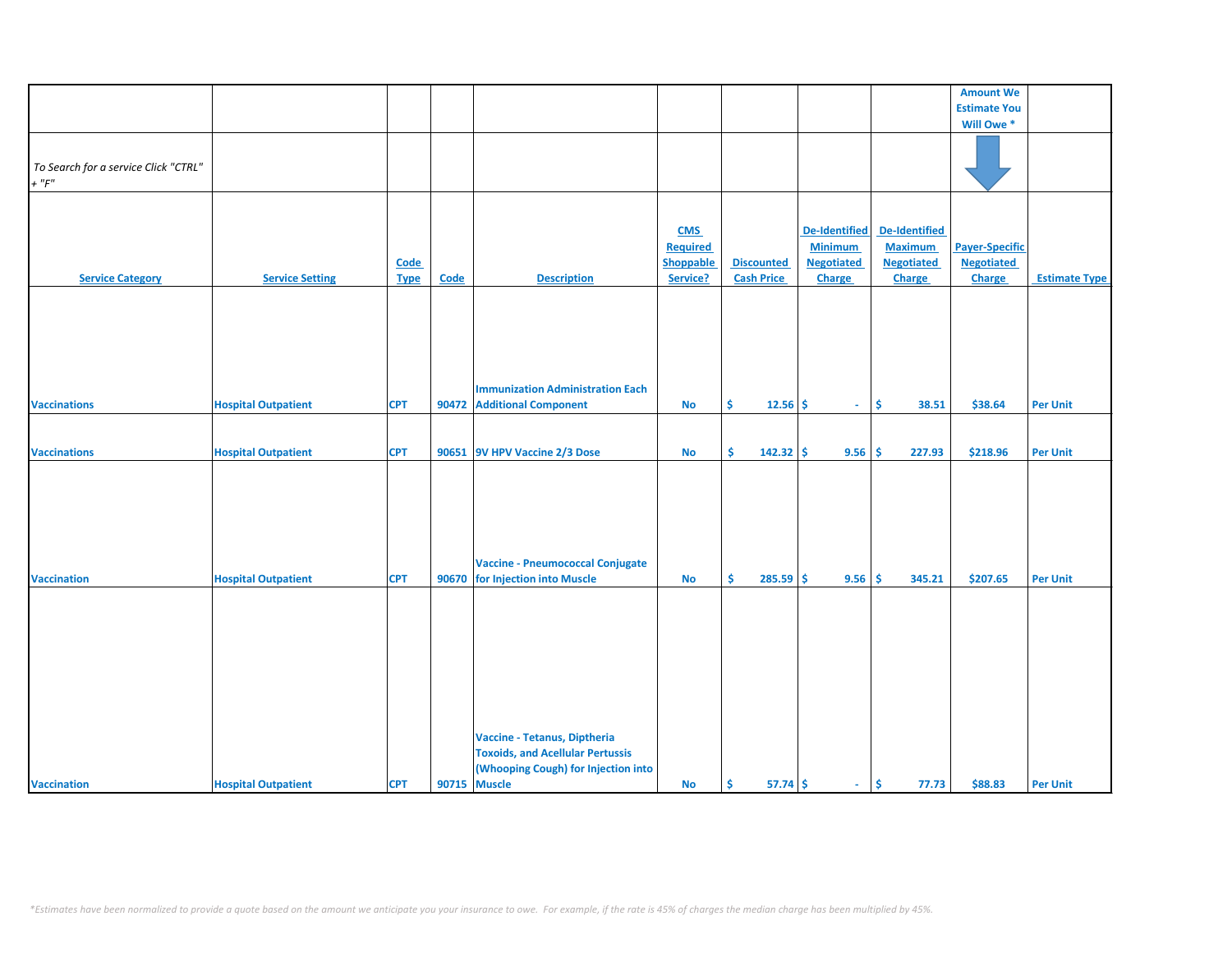|                                                                   |                              |             |                           |                                         |                  |                   |                          |                      | <b>Amount We</b>      |                      |
|-------------------------------------------------------------------|------------------------------|-------------|---------------------------|-----------------------------------------|------------------|-------------------|--------------------------|----------------------|-----------------------|----------------------|
|                                                                   |                              |             |                           |                                         |                  |                   |                          |                      | <b>Estimate You</b>   |                      |
|                                                                   |                              |             |                           |                                         |                  |                   |                          |                      | Will Owe*             |                      |
|                                                                   |                              |             |                           |                                         |                  |                   |                          |                      |                       |                      |
|                                                                   |                              |             |                           |                                         |                  |                   |                          |                      |                       |                      |
| To Search for a service Click "CTRL"                              |                              |             |                           |                                         |                  |                   |                          |                      |                       |                      |
| $+$ " $F$ "                                                       |                              |             |                           |                                         |                  |                   |                          |                      |                       |                      |
|                                                                   |                              |             |                           |                                         |                  |                   |                          |                      |                       |                      |
|                                                                   |                              |             |                           |                                         |                  |                   |                          |                      |                       |                      |
|                                                                   |                              |             |                           |                                         |                  |                   |                          |                      |                       |                      |
|                                                                   |                              |             |                           |                                         | <b>CMS</b>       |                   | <b>De-Identified</b>     | <b>De-Identified</b> |                       |                      |
|                                                                   |                              |             |                           |                                         | <b>Required</b>  |                   | <b>Minimum</b>           | <b>Maximum</b>       | <b>Payer-Specific</b> |                      |
|                                                                   |                              | Code        |                           |                                         | <b>Shoppable</b> | <b>Discounted</b> | <b>Negotiated</b>        | <b>Negotiated</b>    | <b>Negotiated</b>     |                      |
| <b>Service Category</b>                                           | <b>Service Setting</b>       | <b>Type</b> | $\underline{\text{Code}}$ | <b>Description</b>                      | Service?         | <b>Cash Price</b> | Charge                   | <b>Charge</b>        | <b>Charge</b>         | <b>Estimate Type</b> |
|                                                                   |                              |             |                           |                                         |                  |                   |                          |                      |                       |                      |
|                                                                   |                              |             |                           |                                         |                  |                   |                          |                      |                       |                      |
|                                                                   |                              |             |                           |                                         |                  |                   |                          |                      |                       |                      |
|                                                                   |                              |             |                           |                                         |                  |                   |                          |                      |                       |                      |
|                                                                   |                              |             |                           |                                         |                  |                   |                          |                      |                       |                      |
|                                                                   |                              |             |                           |                                         |                  |                   |                          |                      |                       |                      |
| <b>Evaluation &amp; Management Services Professional Services</b> |                              | <b>CPT</b>  |                           | 90791 Psychiatric Diagnostic Evaluation | <b>No</b>        | \$.<br>308.81     | Ŝ.<br>118.93             | 198.74<br>\$.        | \$198.74              | <b>Per Unit</b>      |
|                                                                   |                              |             |                           |                                         |                  |                   |                          |                      |                       |                      |
|                                                                   |                              |             |                           |                                         |                  |                   |                          |                      |                       |                      |
| <b>Evaluation &amp; Management Services Professional Services</b> |                              | <b>CPT</b>  |                           | 90832 Psychotherapy - 30 Minutes        | <b>Yes</b>       | Ŝ.<br>$88.03$ \$  | $57.92 \mid \frac{1}{2}$ | 99.25                | \$99.25               | <b>Per Unit</b>      |
|                                                                   |                              |             |                           |                                         |                  |                   |                          |                      |                       |                      |
|                                                                   |                              |             |                           |                                         |                  |                   |                          |                      |                       |                      |
|                                                                   |                              |             |                           |                                         |                  |                   |                          |                      |                       |                      |
| <b>Evaluation &amp; Management Services Professional Services</b> |                              | <b>CPT</b>  |                           | 90834 Psychotherapy - 45 Minutes        | Yes              | Ŝ.<br>$116.77$ \$ | 77.37                    | 132.34<br>\$.        | \$132.34              | <b>Per Unit</b>      |
|                                                                   |                              |             |                           |                                         |                  |                   |                          |                      |                       |                      |
|                                                                   |                              |             |                           |                                         |                  |                   |                          |                      |                       |                      |
| <b>Evaluation &amp; Management Services</b>                       | <b>Professional Services</b> | <b>CPT</b>  | 90837                     | <b>Psychotherapy - 60 Minutes</b>       | Yes              | Ś.<br>174.90      | \$.<br>116.00            | Ŝ.<br>198.22         | \$198.22              | <b>Per Unit</b>      |
|                                                                   |                              |             |                           |                                         |                  | N/A No            |                          | N/A No               | N/A No                |                      |
|                                                                   |                              |             |                           |                                         |                  | <b>Service</b>    |                          | <b>Service</b>       | <b>Service</b>        |                      |
| <b>Evaluation &amp; Management Services Professional Services</b> |                              | <b>CPT</b>  |                           | 90846 Family psytx w/o pt 50 min        | Yes              | <b>Volume</b>     | \$                       | <b>Volume</b>        | <b>Volume</b>         | <b>Per Unit</b>      |
|                                                                   |                              |             |                           |                                         |                  |                   |                          |                      |                       |                      |
|                                                                   |                              |             |                           |                                         |                  |                   |                          |                      |                       |                      |
|                                                                   |                              |             |                           |                                         |                  |                   |                          |                      |                       |                      |
|                                                                   |                              |             |                           |                                         |                  |                   |                          |                      |                       |                      |
| <b>Evaluation &amp; Management Services Professional Services</b> |                              | <b>CPT</b>  | 90847                     | <b>Psychotherapy - Family Session</b>   | Yes              | Ś.<br>146.15      | Ŝ.<br>97.13              | -Ś<br>166.18         | \$166.18              | <b>Per Unit</b>      |
|                                                                   |                              |             |                           |                                         |                  |                   |                          |                      |                       |                      |
|                                                                   |                              |             |                           |                                         |                  | N/A No            |                          | N/A No               | N/A No                |                      |
|                                                                   |                              |             |                           |                                         |                  | <b>Service</b>    |                          | <b>Service</b>       | <b>Service</b>        |                      |
| <b>Evaluation &amp; Management Services Professional Services</b> |                              | <b>CPT</b>  | 90853                     | <b>Psychotherapy - Group Session</b>    | Yes              | <b>Volume</b>     | \$                       | <b>Volume</b>        | <b>Volume</b>         | <b>Per Unit</b>      |
|                                                                   |                              |             |                           |                                         |                  |                   |                          |                      |                       |                      |
|                                                                   |                              |             |                           |                                         |                  |                   |                          |                      |                       |                      |
|                                                                   |                              |             |                           |                                         |                  |                   |                          |                      |                       |                      |
| <b>Medicine Speech Therapy</b>                                    | <b>Hospital Outpatient</b>   | <b>CPT</b>  |                           | 92507 SPEECH/HEARING THERAPY            | No               | Ŝ.<br>$52.00$ \$  | 17.40                    | Ŝ.<br>251.43         | \$80.00               | <b>Per Unit</b>      |
|                                                                   |                              |             |                           |                                         |                  |                   |                          |                      |                       |                      |
|                                                                   |                              |             |                           |                                         |                  |                   |                          |                      |                       |                      |
|                                                                   |                              |             |                           |                                         |                  |                   |                          |                      |                       |                      |
|                                                                   |                              |             |                           |                                         |                  |                   |                          |                      |                       |                      |
|                                                                   |                              |             |                           |                                         |                  |                   |                          |                      |                       |                      |
|                                                                   |                              |             |                           | Electrocardiogram, routine, with        |                  |                   |                          |                      |                       |                      |
| <b>Medicine Cardiovascular</b>                                    | <b>Professional Services</b> | <b>CPT</b>  |                           | 93000 interpretation and report         | <b>Yes</b>       | $36.27$ \$<br>\$. | 28.12                    | -\$<br>95.52         | \$25.42               | <b>Per Unit</b>      |
|                                                                   |                              |             |                           |                                         |                  |                   |                          |                      |                       |                      |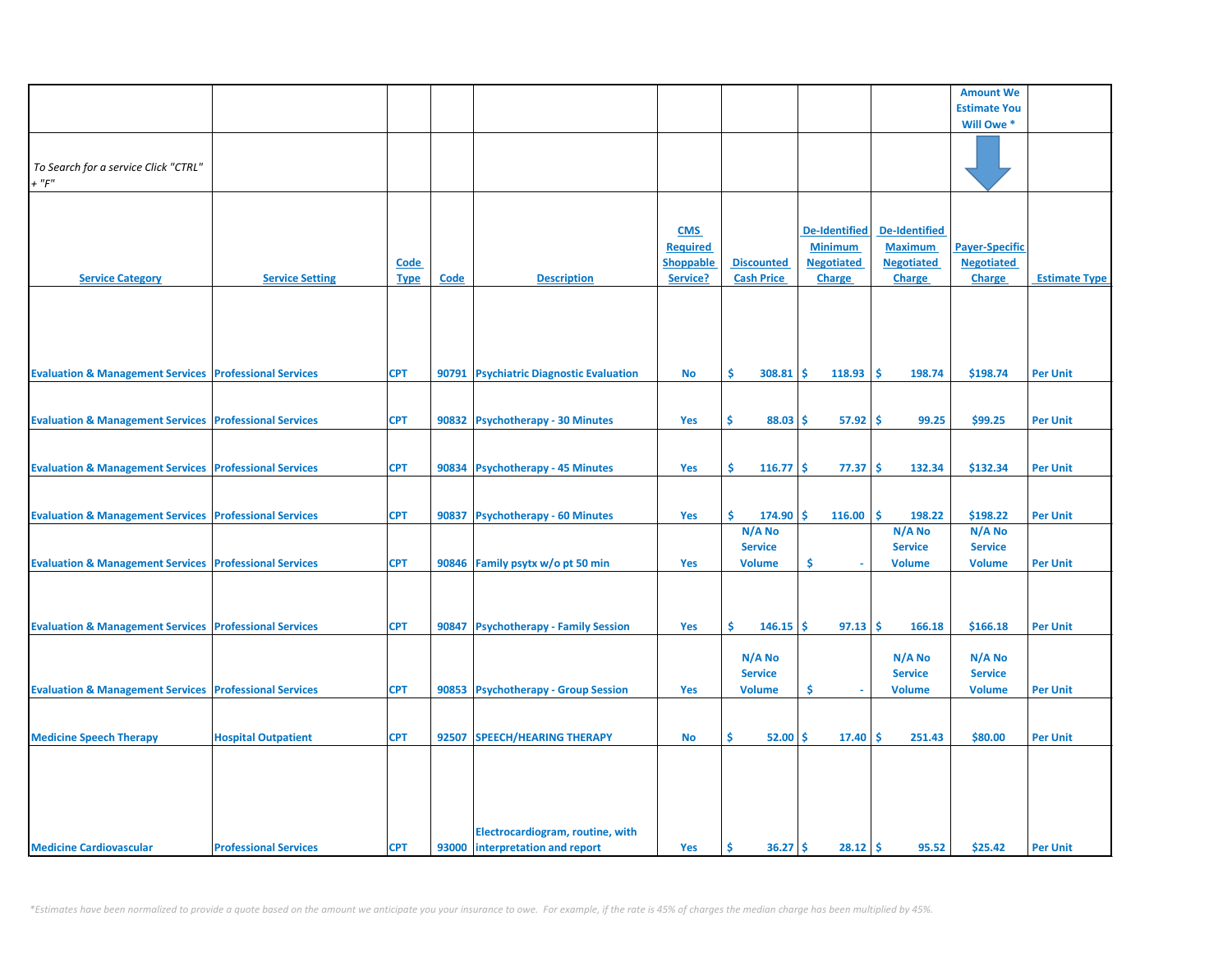|                                      |                            |             |       |                                       |                  |                           |                          |                      | <b>Amount We</b>      |                      |
|--------------------------------------|----------------------------|-------------|-------|---------------------------------------|------------------|---------------------------|--------------------------|----------------------|-----------------------|----------------------|
|                                      |                            |             |       |                                       |                  |                           |                          |                      | <b>Estimate You</b>   |                      |
|                                      |                            |             |       |                                       |                  |                           |                          |                      | Will Owe*             |                      |
|                                      |                            |             |       |                                       |                  |                           |                          |                      |                       |                      |
|                                      |                            |             |       |                                       |                  |                           |                          |                      |                       |                      |
| To Search for a service Click "CTRL" |                            |             |       |                                       |                  |                           |                          |                      |                       |                      |
| $+$ " $F$ "                          |                            |             |       |                                       |                  |                           |                          |                      |                       |                      |
|                                      |                            |             |       |                                       |                  |                           |                          |                      |                       |                      |
|                                      |                            |             |       |                                       |                  |                           |                          |                      |                       |                      |
|                                      |                            |             |       |                                       | <b>CMS</b>       |                           | <b>De-Identified</b>     | <b>De-Identified</b> |                       |                      |
|                                      |                            |             |       |                                       | <b>Required</b>  |                           | <b>Minimum</b>           | <b>Maximum</b>       | <b>Payer-Specific</b> |                      |
|                                      |                            | <b>Code</b> |       |                                       | <b>Shoppable</b> | <b>Discounted</b>         | <b>Negotiated</b>        | <b>Negotiated</b>    | <b>Negotiated</b>     |                      |
| <b>Service Category</b>              | <b>Service Setting</b>     | <b>Type</b> | Code  | <b>Description</b>                    | Service?         | <b>Cash Price</b>         | <b>Charge</b>            | Charge               | <b>Charge</b>         | <b>Estimate Type</b> |
|                                      |                            |             |       |                                       |                  |                           |                          |                      |                       |                      |
|                                      |                            |             |       |                                       |                  |                           |                          |                      |                       |                      |
|                                      |                            |             |       |                                       |                  |                           |                          |                      |                       |                      |
| <b>Medicine Other</b>                |                            | <b>CPT</b>  | 93005 |                                       | No               | Ŝ.<br>$142.29$ \$         | $\sim$                   | \$<br>295.26         | \$175.31              | <b>Per Unit</b>      |
|                                      | <b>Hospital Outpatient</b> |             |       | <b>Electrocardiogram (ECG or EKG)</b> |                  |                           |                          |                      |                       |                      |
|                                      |                            |             |       |                                       |                  |                           |                          |                      |                       |                      |
|                                      |                            |             |       |                                       |                  |                           |                          |                      |                       |                      |
|                                      |                            |             |       |                                       |                  |                           |                          |                      |                       |                      |
| <b>Medicine Cardiac Stress Test</b>  | <b>Hospital Outpatient</b> | <b>CPT</b>  | 93017 | <b>CARDIOVASCULAR STRESS TEST</b>     | No               | Ŝ.<br>$471.40$ \$         | $61.00$ \$               | 634.57               | \$725.22              | <b>Per Unit</b>      |
|                                      |                            |             |       |                                       |                  |                           |                          |                      |                       |                      |
|                                      |                            |             |       |                                       |                  |                           |                          |                      |                       |                      |
|                                      |                            |             |       |                                       |                  |                           |                          |                      |                       |                      |
| <b>Medicine Other</b>                | <b>Hospital Outpatient</b> | <b>CPT</b>  |       | 93306 Tte w/doppler complete          | <b>No</b>        | \$.<br>$1,404.83$ \$      | 322.26                   | -Ś<br>1,593.05       | \$1,534.01            | <b>Per Unit</b>      |
|                                      |                            |             |       |                                       |                  |                           |                          |                      |                       |                      |
|                                      |                            |             |       |                                       |                  |                           |                          |                      |                       |                      |
|                                      |                            |             |       |                                       |                  |                           |                          |                      |                       |                      |
|                                      |                            |             |       |                                       |                  |                           |                          |                      |                       |                      |
|                                      |                            |             |       | Insertion of catheter into left heart |                  |                           |                          |                      |                       |                      |
| <b>Hospital Outpatient Procedure</b> | <b>Hospital Outpatient</b> | <b>CPT</b>  |       | 93452 for diagnosis                   | Yes              | \$.<br>$8,847.45$ \$      | 579.93                   | \$.<br>12,920.92     | \$12,521.83           | <b>Case Rate</b>     |
|                                      |                            |             |       |                                       |                  |                           |                          |                      |                       |                      |
|                                      |                            |             |       |                                       |                  |                           |                          |                      |                       |                      |
| <b>Medicine Other</b>                | <b>Hospital Outpatient</b> | <b>CPT</b>  | 93971 | <b>Extremity study</b>                | <b>No</b>        | \$<br>$240.64$ \$         | 92.64                    | <b>S</b><br>400.67   | \$368.24              | <b>Per Unit</b>      |
|                                      |                            |             |       |                                       |                  |                           |                          |                      |                       |                      |
|                                      |                            |             |       |                                       |                  |                           |                          |                      |                       |                      |
| <b>Medicine Other</b>                | <b>Hospital Outpatient</b> | <b>CPT</b>  | 95044 | <b>Allergy patch tests</b>            | No               | Ŝ.<br>$189.82 \mid \zeta$ | $\overline{\phantom{a}}$ | <b>S</b><br>1,229.53 | \$292.02              | <b>Per Unit</b>      |
|                                      |                            |             |       |                                       |                  | N/A No                    | N/A No                   | $N/A$ No             | $N/A$ No              |                      |
| <b>Medicine Neurology and</b>        |                            |             |       |                                       |                  | <b>Service</b>            | <b>Service</b>           | <b>Service</b>       | <b>Service</b>        |                      |
|                                      |                            |             |       |                                       |                  |                           |                          |                      |                       |                      |
| <b>Neuromuscular</b>                 | <b>Hospital Outpatient</b> | <b>CPT</b>  |       | 95810 Sleep study                     | Yes              | <b>Volume</b>             | <b>Volume</b>            | <b>Volume</b>        | <b>Volume</b>         | <b>Per Unit</b>      |
|                                      |                            |             |       |                                       |                  |                           |                          |                      |                       |                      |
|                                      |                            |             |       |                                       |                  |                           |                          |                      |                       |                      |
|                                      |                            |             |       |                                       |                  |                           |                          |                      |                       |                      |
| <b>Injections</b>                    | <b>Hospital Outpatient</b> | <b>CPT</b>  |       | 96402 Chemo hormon antineopl sq/im    | <b>No</b>        | \$<br>$110.26$ \$         | $66.86$ \$               | 196.20               | \$216.40              | <b>Case Rate</b>     |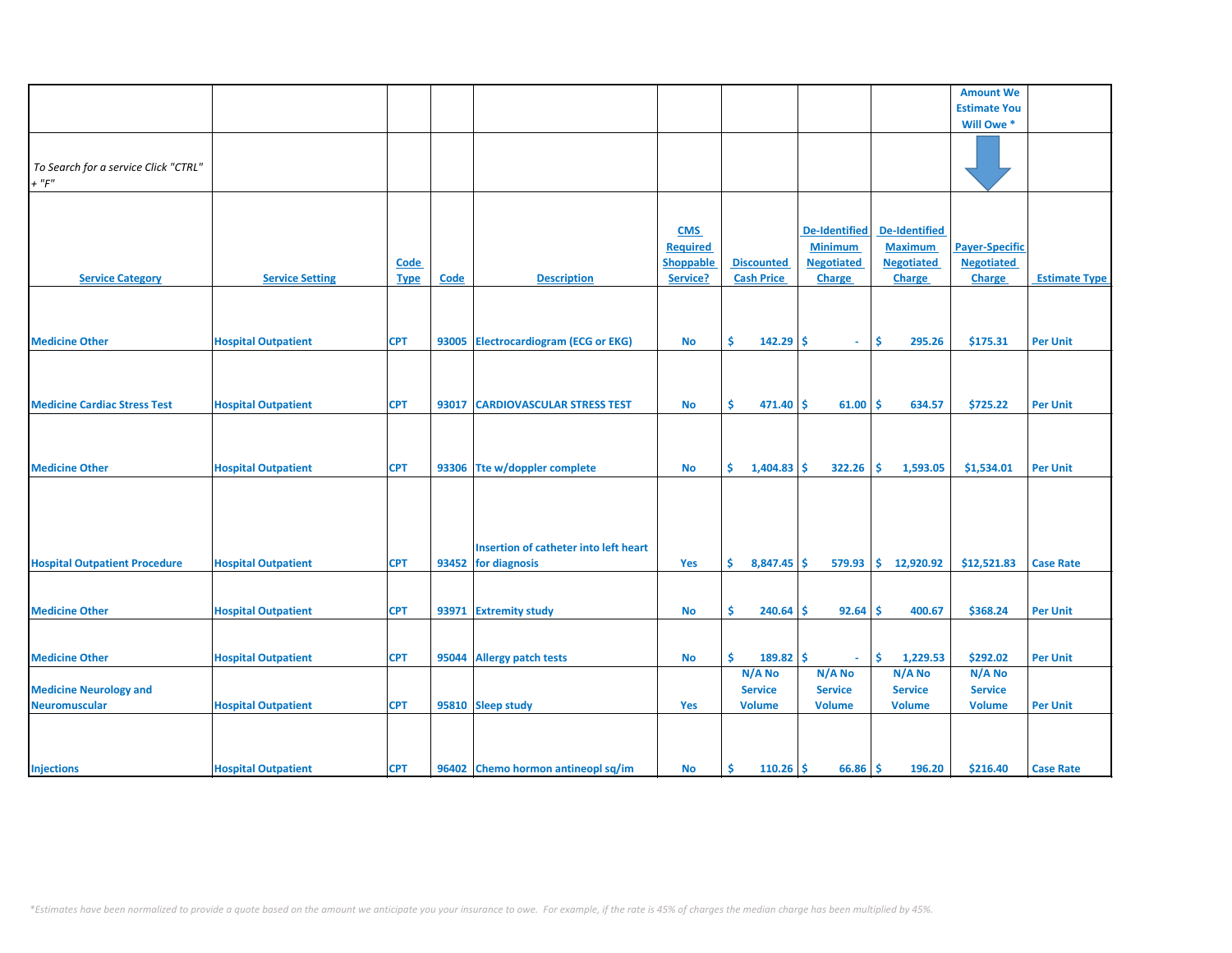|                                       |                            |             |             |                                             |                  |                               |                      |                      | <b>Amount We</b>      |                      |
|---------------------------------------|----------------------------|-------------|-------------|---------------------------------------------|------------------|-------------------------------|----------------------|----------------------|-----------------------|----------------------|
|                                       |                            |             |             |                                             |                  |                               |                      |                      | <b>Estimate You</b>   |                      |
|                                       |                            |             |             |                                             |                  |                               |                      |                      | Will Owe*             |                      |
|                                       |                            |             |             |                                             |                  |                               |                      |                      |                       |                      |
|                                       |                            |             |             |                                             |                  |                               |                      |                      |                       |                      |
| To Search for a service Click "CTRL"  |                            |             |             |                                             |                  |                               |                      |                      |                       |                      |
| $+$ " $F$ "                           |                            |             |             |                                             |                  |                               |                      |                      |                       |                      |
|                                       |                            |             |             |                                             |                  |                               |                      |                      |                       |                      |
|                                       |                            |             |             |                                             |                  |                               |                      |                      |                       |                      |
|                                       |                            |             |             |                                             | <b>CMS</b>       |                               | <b>De-Identified</b> | <b>De-Identified</b> |                       |                      |
|                                       |                            |             |             |                                             | <b>Required</b>  |                               | <b>Minimum</b>       | <b>Maximum</b>       | <b>Payer-Specific</b> |                      |
|                                       |                            | Code        |             |                                             | <b>Shoppable</b> | <b>Discounted</b>             | <b>Negotiated</b>    | <b>Negotiated</b>    | <b>Negotiated</b>     |                      |
| <b>Service Category</b>               | <b>Service Setting</b>     | <b>Type</b> | <b>Code</b> | <b>Description</b>                          | Service?         | <b>Cash Price</b>             | Charge               | <b>Charge</b>        | Charge                | <b>Estimate Type</b> |
|                                       |                            |             |             |                                             |                  |                               |                      |                      |                       |                      |
|                                       |                            |             |             |                                             |                  |                               |                      |                      |                       |                      |
|                                       |                            |             |             |                                             |                  |                               |                      |                      |                       |                      |
|                                       |                            |             |             |                                             |                  |                               |                      |                      |                       |                      |
|                                       |                            |             |             |                                             |                  |                               |                      |                      |                       |                      |
|                                       |                            |             |             |                                             |                  |                               |                      |                      |                       |                      |
|                                       |                            |             |             |                                             |                  |                               |                      |                      |                       |                      |
|                                       |                            |             |             |                                             |                  |                               |                      |                      |                       |                      |
| <b>Medicine Physical Medicine and</b> |                            |             |             | <b>Physical Therapy - Manual Electrical</b> |                  |                               |                      |                      |                       |                      |
| <b>Rehabilitation</b>                 | <b>Hospital Outpatient</b> | <b>CPT</b>  | 97032       | <b>Stimulation Therapy, 15 minutes</b>      | <b>No</b>        | $31.26$ \$<br>Ŝ.              | $12.56$ \$           | 59.90                | \$48.10               | <b>Per Unit</b>      |
|                                       |                            |             |             |                                             |                  |                               |                      |                      |                       |                      |
|                                       |                            |             |             |                                             |                  |                               |                      |                      |                       |                      |
| <b>Medicine Physical Medicine and</b> |                            |             |             | <b>Physical Therapy - Ultrasound</b>        |                  |                               |                      |                      |                       |                      |
| <b>Rehabilitation</b>                 | <b>Hospital Outpatient</b> | <b>CPT</b>  | 97035       | <b>Therapy</b>                              | No               | $26.92 \mid \frac{1}{2}$<br>S | $11.95$ \$           | 40.29                | \$41.41               | <b>Per Unit</b>      |
|                                       |                            |             |             |                                             |                  |                               |                      |                      |                       |                      |
|                                       |                            |             |             |                                             |                  |                               |                      |                      |                       |                      |
|                                       |                            |             |             |                                             |                  |                               |                      |                      |                       |                      |
| <b>Medicine Physical Medicine and</b> |                            |             |             | <b>Physical Therapy - Therapeutic</b>       |                  |                               |                      |                      |                       |                      |
|                                       |                            |             |             |                                             |                  |                               |                      |                      |                       |                      |
| <b>Rehabilitation</b>                 | <b>Hospital Outpatient</b> | <b>CPT</b>  |             | 97110 Exercises                             | Yes              | $88.74$ \$<br>\$.             | $17.40 \,$ \$        | 119.46               | \$136.53              | <b>Per Unit</b>      |
|                                       |                            |             |             |                                             |                  |                               |                      |                      |                       |                      |
|                                       |                            |             |             |                                             |                  |                               |                      |                      |                       |                      |
|                                       |                            |             |             |                                             |                  |                               |                      |                      |                       |                      |
|                                       |                            |             |             |                                             |                  |                               |                      |                      |                       |                      |
| <b>Medicine Physical Medicine and</b> |                            |             |             | <b>Physical Therapy - Neuromuscular</b>     |                  |                               |                      |                      |                       |                      |
| Rehabilitation                        | <b>Hospital Outpatient</b> | <b>CPT</b>  | 97112       | Reeducation                                 | <b>No</b>        | \$<br>$69.93$ \$              | 26.14                | Ŝ<br>104.78          | \$107.58              | <b>Per Unit</b>      |
|                                       |                            |             |             |                                             |                  |                               |                      |                      |                       |                      |
| <b>Medicine Physical Medicine and</b> |                            |             |             |                                             |                  |                               |                      |                      |                       |                      |
| <b>Rehabilitation</b>                 | <b>Hospital Outpatient</b> | <b>CPT</b>  | 97116       | <b>GAIT TRAINING THERAPY</b>                | No               | Ŝ.<br>77.61                   | Ŝ.<br>22.90          | Ŝ.<br>104.48         | \$119.40              | <b>Per Unit</b>      |
|                                       |                            |             |             |                                             |                  |                               |                      |                      |                       |                      |
|                                       |                            |             |             |                                             |                  |                               |                      |                      |                       |                      |
| <b>Medicine Physical Medicine and</b> |                            |             |             |                                             |                  |                               |                      |                      |                       |                      |
| Rehabilitation                        | <b>Hospital Outpatient</b> | <b>CPT</b>  |             | 97140 Physical Therapy - Manual Therapy     | No               | $56.20$ \$<br>\$.             | $23.73$ \$           | 93.92                | \$86.46               | <b>Per Unit</b>      |
|                                       |                            |             |             |                                             |                  |                               |                      |                      |                       |                      |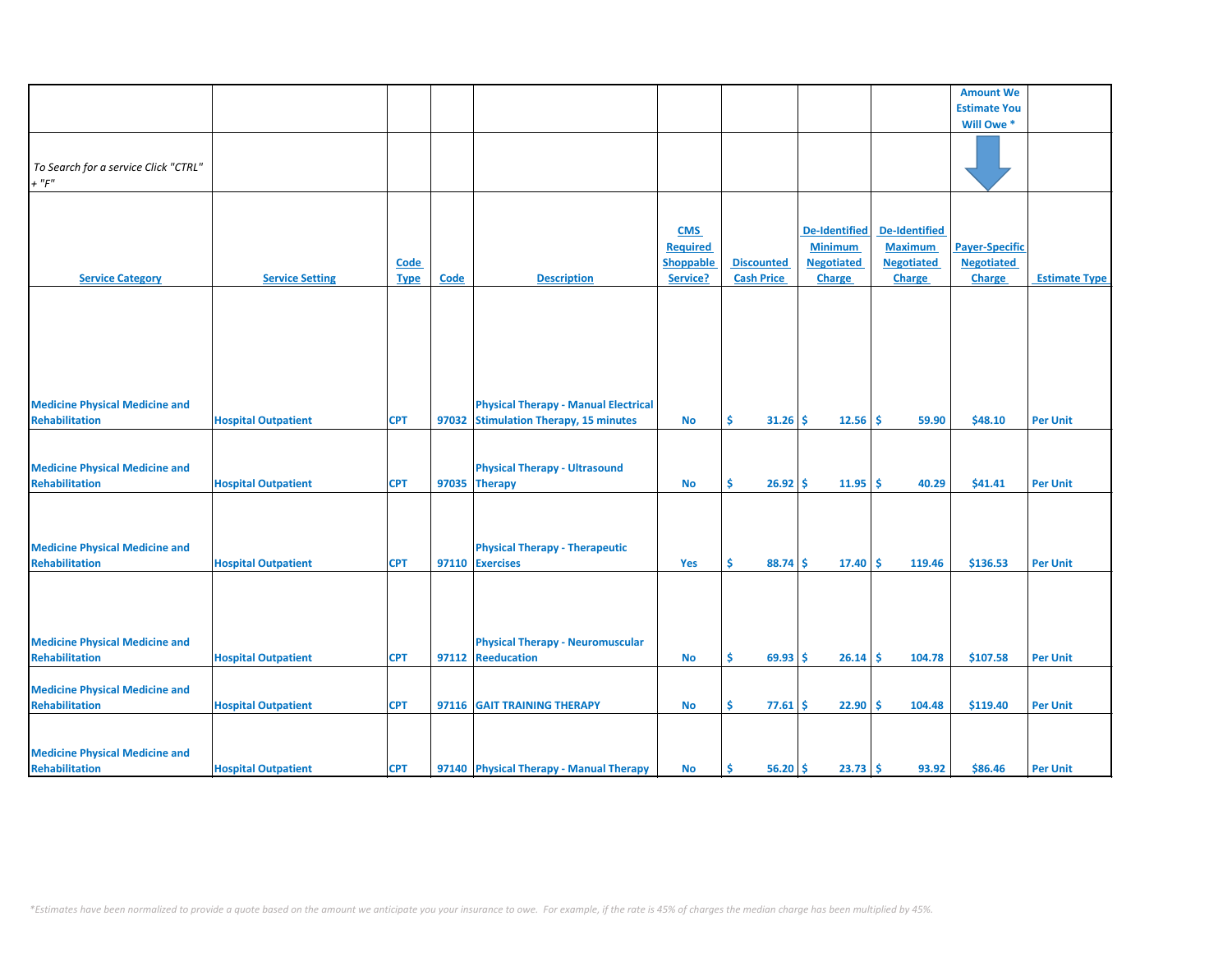|                                       |                            |             |             |                                           |                  |                    |                      |                      | <b>Amount We</b>      |                      |
|---------------------------------------|----------------------------|-------------|-------------|-------------------------------------------|------------------|--------------------|----------------------|----------------------|-----------------------|----------------------|
|                                       |                            |             |             |                                           |                  |                    |                      |                      | <b>Estimate You</b>   |                      |
|                                       |                            |             |             |                                           |                  |                    |                      |                      | Will Owe *            |                      |
|                                       |                            |             |             |                                           |                  |                    |                      |                      |                       |                      |
|                                       |                            |             |             |                                           |                  |                    |                      |                      |                       |                      |
| To Search for a service Click "CTRL"  |                            |             |             |                                           |                  |                    |                      |                      |                       |                      |
| $+$ " $F$ "                           |                            |             |             |                                           |                  |                    |                      |                      |                       |                      |
|                                       |                            |             |             |                                           |                  |                    |                      |                      |                       |                      |
|                                       |                            |             |             |                                           | <b>CMS</b>       |                    | <b>De-Identified</b> | <b>De-Identified</b> |                       |                      |
|                                       |                            |             |             |                                           | <b>Required</b>  |                    | <b>Minimum</b>       | <b>Maximum</b>       | <b>Payer-Specific</b> |                      |
|                                       |                            | Code        |             |                                           | <b>Shoppable</b> | <b>Discounted</b>  | <b>Negotiated</b>    | <b>Negotiated</b>    | <b>Negotiated</b>     |                      |
| <b>Service Category</b>               | <b>Service Setting</b>     | <b>Type</b> | <b>Code</b> | <b>Description</b>                        | Service?         | <b>Cash Price</b>  | Charge               | Charge               | Charge                | <b>Estimate Type</b> |
|                                       |                            |             |             |                                           |                  |                    |                      |                      |                       |                      |
|                                       |                            |             |             |                                           |                  |                    |                      |                      |                       |                      |
|                                       |                            |             |             |                                           |                  |                    |                      |                      |                       |                      |
|                                       |                            |             |             |                                           |                  |                    |                      |                      |                       |                      |
|                                       |                            |             |             |                                           |                  |                    |                      |                      |                       |                      |
| <b>Medicine Physical Medicine and</b> |                            |             |             | <b>Physical Therapy - Low Complexity</b>  |                  |                    |                      |                      |                       |                      |
| <b>Rehabilitation</b>                 | <b>Hospital Outpatient</b> | <b>CPT</b>  | 97161       | <b>Evaluation</b>                         | <b>No</b>        | \$<br>168.06       | \$<br>71.97          | -Ś<br>252.78         | \$258.56              | <b>Per Unit</b>      |
|                                       |                            |             |             |                                           |                  |                    |                      |                      |                       |                      |
|                                       |                            |             |             |                                           |                  |                    |                      |                      |                       |                      |
|                                       |                            |             |             |                                           |                  |                    |                      |                      |                       |                      |
|                                       |                            |             |             |                                           |                  |                    |                      |                      |                       |                      |
|                                       |                            |             |             |                                           |                  |                    |                      |                      |                       |                      |
| <b>Medicine Physical Medicine and</b> |                            |             |             | <b>Physical Therapy - Moderate</b>        |                  |                    |                      |                      |                       |                      |
| <b>Rehabilitation</b>                 | <b>Hospital Outpatient</b> | <b>CPT</b>  | 97162       | <b>Complexity Evaluation</b>              | No               | 62.40<br>\$        | \$<br>71.97          | Ŝ.<br>252.78         | \$96.00               | <b>Per Unit</b>      |
|                                       |                            |             |             |                                           |                  |                    |                      |                      |                       |                      |
|                                       |                            |             |             |                                           |                  |                    |                      |                      |                       |                      |
|                                       |                            |             |             |                                           |                  |                    |                      |                      |                       |                      |
|                                       |                            |             |             |                                           |                  |                    |                      |                      |                       |                      |
|                                       |                            |             |             |                                           |                  |                    |                      |                      |                       |                      |
| <b>Medicine Physical Medicine and</b> |                            |             |             | <b>Physical Therapy - High Complexity</b> |                  |                    |                      |                      |                       |                      |
| <b>Rehabilitation</b>                 | <b>Hospital Outpatient</b> | <b>CPT</b>  | 97163       | <b>Evaluation</b>                         | No               | \$.<br>$168.06$ \$ | $71.97 \,$ \$        | 252.78               | \$258.56              | <b>Per Unit</b>      |
|                                       |                            |             |             |                                           |                  |                    |                      |                      |                       |                      |
|                                       |                            |             |             |                                           |                  |                    |                      |                      |                       |                      |
|                                       |                            |             |             |                                           |                  |                    |                      |                      |                       |                      |
| <b>Medicine Physical Medicine and</b> |                            |             |             |                                           |                  |                    |                      |                      |                       |                      |
| <b>Rehabilitation</b>                 | <b>Hospital Outpatient</b> | <b>CPT</b>  |             | 97164 Physical Therapy - Re-Evaluation    | No               | Ŝ.<br>$113.34$ \$  | $48.67$ \$           | 170.97               | \$174.37              | <b>Per Unit</b>      |
|                                       |                            |             |             |                                           |                  |                    |                      |                      |                       |                      |
|                                       |                            |             |             |                                           |                  |                    |                      |                      |                       |                      |
|                                       |                            |             |             |                                           |                  |                    |                      |                      |                       |                      |
| <b>Medicine Occupational Therapy</b>  | <b>Hospital Outpatient</b> | <b>CPT</b>  | 97165       | OT EVAL LOW COMPLEX 30 MIN                | <b>No</b>        | \$<br>180.88       | \$<br>77.05          | \$<br>245.32         | \$278.27              | <b>Per Unit</b>      |
|                                       |                            |             |             |                                           |                  |                    |                      |                      |                       |                      |
|                                       |                            |             |             |                                           |                  |                    |                      |                      |                       |                      |
|                                       |                            |             |             |                                           |                  |                    |                      |                      |                       |                      |
| <b>Medicine Occupational Therapy</b>  | <b>Hospital Outpatient</b> | <b>CPT</b>  |             | 97166 OT EVAL MOD COMPLEX 45 MIN          | <b>No</b>        | 62.40<br>Ŝ.        | Ŝ.<br>$72.00$ \$     | 245.32               | \$96.00               | <b>Per Unit</b>      |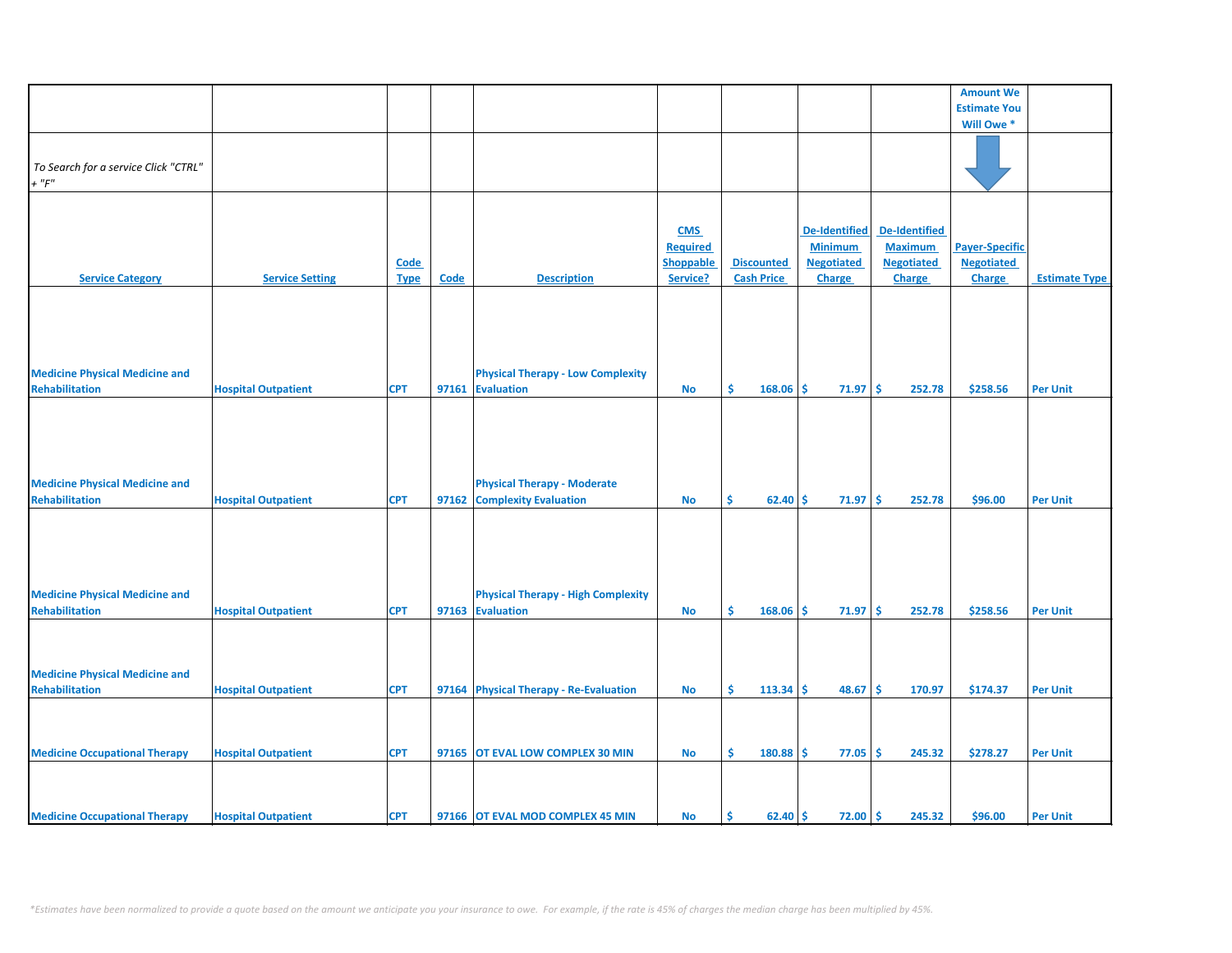|                                                                   |                              |             |       |                                          |                  |                   |                      |                      | <b>Amount We</b>      |                      |
|-------------------------------------------------------------------|------------------------------|-------------|-------|------------------------------------------|------------------|-------------------|----------------------|----------------------|-----------------------|----------------------|
|                                                                   |                              |             |       |                                          |                  |                   |                      |                      | <b>Estimate You</b>   |                      |
|                                                                   |                              |             |       |                                          |                  |                   |                      |                      | Will Owe *            |                      |
|                                                                   |                              |             |       |                                          |                  |                   |                      |                      |                       |                      |
|                                                                   |                              |             |       |                                          |                  |                   |                      |                      |                       |                      |
| To Search for a service Click "CTRL"                              |                              |             |       |                                          |                  |                   |                      |                      |                       |                      |
| $+$ " $F$ "                                                       |                              |             |       |                                          |                  |                   |                      |                      |                       |                      |
|                                                                   |                              |             |       |                                          |                  |                   |                      |                      |                       |                      |
|                                                                   |                              |             |       |                                          |                  |                   |                      |                      |                       |                      |
|                                                                   |                              |             |       |                                          | <b>CMS</b>       |                   | <b>De-Identified</b> | <b>De-Identified</b> |                       |                      |
|                                                                   |                              |             |       |                                          |                  |                   |                      |                      |                       |                      |
|                                                                   |                              |             |       |                                          | <b>Required</b>  |                   | <b>Minimum</b>       | <b>Maximum</b>       | <b>Payer-Specific</b> |                      |
|                                                                   |                              | <b>Code</b> |       |                                          | <b>Shoppable</b> | <b>Discounted</b> | <b>Negotiated</b>    | <b>Negotiated</b>    | <b>Negotiated</b>     |                      |
| <b>Service Category</b>                                           | <b>Service Setting</b>       | <b>Type</b> | Code  | <b>Description</b>                       | Service?         | <b>Cash Price</b> | Charge               | <b>Charge</b>        | <b>Charge</b>         | <b>Estimate Type</b> |
|                                                                   |                              |             |       |                                          |                  |                   |                      |                      |                       |                      |
|                                                                   |                              |             |       |                                          |                  |                   |                      |                      |                       |                      |
|                                                                   |                              |             |       |                                          |                  |                   |                      |                      |                       |                      |
| <b>Medicine Physical Medicine and</b>                             |                              |             |       | <b>Physical Therapy - Therapeutic</b>    |                  |                   |                      |                      |                       |                      |
| <b>Rehabilitation</b>                                             | <b>Hospital Outpatient</b>   | <b>CPT</b>  | 97530 | <b>Activities</b>                        | No               | Ŝ.<br>$92.45$ \$  | 17.40                | -Ś<br>124.45         | \$142.23              | <b>Per Unit</b>      |
|                                                                   |                              |             |       |                                          |                  |                   |                      |                      |                       |                      |
|                                                                   |                              |             |       |                                          |                  |                   |                      |                      |                       |                      |
|                                                                   |                              |             |       |                                          |                  |                   |                      |                      |                       |                      |
|                                                                   |                              |             |       |                                          |                  |                   |                      |                      |                       |                      |
|                                                                   |                              |             |       |                                          |                  |                   |                      |                      |                       |                      |
|                                                                   |                              |             |       |                                          |                  |                   |                      |                      |                       |                      |
| <b>Medicine Physical Medicine and</b>                             |                              |             |       | <b>Physical Therapy - Self-care or</b>   |                  |                   |                      |                      |                       |                      |
| <b>Rehabilitation</b>                                             | <b>Hospital Outpatient</b>   | <b>CPT</b>  | 97535 | <b>Home Management Training</b>          | <b>No</b>        | \$<br>$68.89$ \$  | ÷.                   | \$<br>109.03         | \$105.98              | <b>Per Unit</b>      |
|                                                                   |                              |             |       |                                          |                  |                   |                      |                      |                       |                      |
|                                                                   |                              |             |       |                                          |                  |                   |                      |                      |                       |                      |
| <b>Evaluation &amp; Management Services Professional Services</b> |                              | <b>CPT</b>  | 99024 | Postop follow-up visit                   | No               | \$<br>$\sim$      | \$<br>$\sim$         | \$<br>14.27          | \$0.00                | <b>Per Unit</b>      |
|                                                                   |                              |             |       |                                          |                  |                   |                      |                      |                       |                      |
|                                                                   |                              |             |       |                                          |                  |                   |                      |                      |                       |                      |
|                                                                   |                              |             |       |                                          |                  |                   |                      |                      |                       |                      |
|                                                                   |                              |             |       |                                          |                  |                   |                      |                      |                       |                      |
| <b>Evaluation &amp; Management Services Professional Services</b> |                              | <b>CPT</b>  | 99202 | <b>Office Visit - New Patient, Minor</b> | No               | \$<br>$167.93$ \$ | 90.34                | -\$<br>200.08        | \$77.58               | <b>Per Unit</b>      |
|                                                                   |                              |             |       |                                          |                  |                   |                      |                      |                       |                      |
|                                                                   |                              |             |       |                                          |                  |                   |                      |                      |                       |                      |
|                                                                   |                              |             |       |                                          |                  |                   |                      |                      |                       |                      |
|                                                                   |                              |             |       |                                          |                  |                   |                      |                      |                       |                      |
|                                                                   |                              |             |       |                                          |                  |                   |                      |                      |                       |                      |
|                                                                   |                              |             |       |                                          |                  |                   |                      |                      |                       |                      |
|                                                                   |                              |             |       | <b>Office Visit - New Patient, Low</b>   |                  |                   |                      |                      |                       |                      |
| <b>Evaluation &amp; Management Services</b>                       | <b>Professional Services</b> | <b>CPT</b>  | 99203 | <b>Complexity</b>                        | Yes              | Ŝ.<br>$182.06$ \$ | 132.54               | Ŝ.<br>273.99         | \$116.37              | <b>Per Unit</b>      |
|                                                                   |                              |             |       |                                          |                  |                   |                      |                      |                       |                      |
|                                                                   |                              |             |       |                                          |                  |                   |                      |                      |                       |                      |
|                                                                   |                              |             |       |                                          |                  |                   |                      |                      |                       |                      |
|                                                                   |                              |             |       |                                          |                  |                   |                      |                      |                       |                      |
|                                                                   |                              |             |       |                                          |                  |                   |                      |                      |                       |                      |
|                                                                   |                              |             |       |                                          |                  |                   |                      |                      |                       |                      |
|                                                                   |                              |             |       | <b>Office Visit - New Patient,</b>       |                  |                   |                      |                      |                       |                      |
| <b>Evaluation &amp; Management Services Professional Services</b> |                              | <b>CPT</b>  |       | 99204 Moderate Complexity                | Yes              | Ŝ.<br>$250.69$ \$ | 177.01               | \$<br>432.49         | \$199.10              | <b>Per Unit</b>      |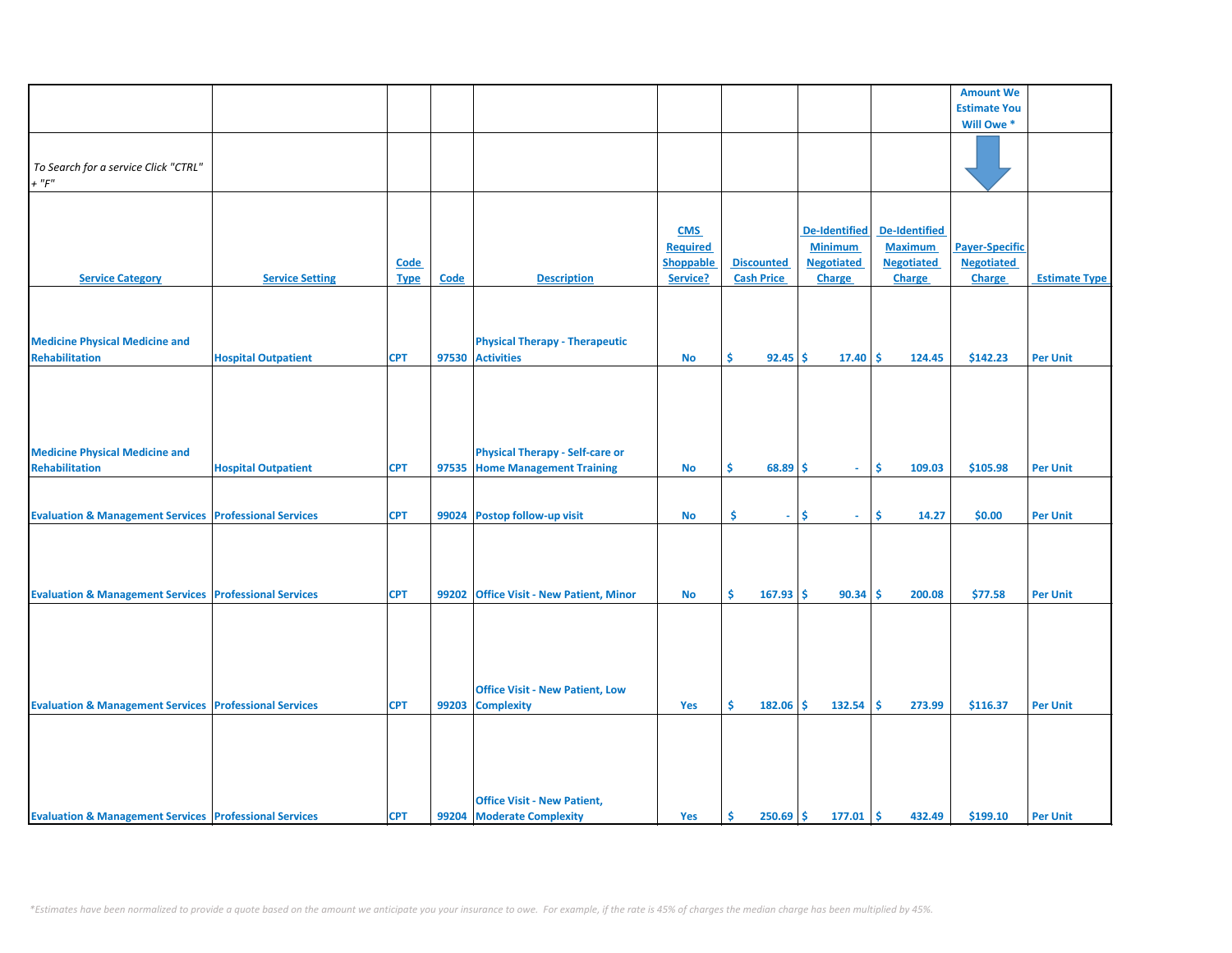|                                                                   |                              |             |       |                                            |                  |                   |                      |                      | <b>Amount We</b>      |                      |
|-------------------------------------------------------------------|------------------------------|-------------|-------|--------------------------------------------|------------------|-------------------|----------------------|----------------------|-----------------------|----------------------|
|                                                                   |                              |             |       |                                            |                  |                   |                      |                      | <b>Estimate You</b>   |                      |
|                                                                   |                              |             |       |                                            |                  |                   |                      |                      | Will Owe*             |                      |
|                                                                   |                              |             |       |                                            |                  |                   |                      |                      |                       |                      |
|                                                                   |                              |             |       |                                            |                  |                   |                      |                      |                       |                      |
| To Search for a service Click "CTRL"                              |                              |             |       |                                            |                  |                   |                      |                      |                       |                      |
| $+$ " $F$ "                                                       |                              |             |       |                                            |                  |                   |                      |                      |                       |                      |
|                                                                   |                              |             |       |                                            |                  |                   |                      |                      |                       |                      |
|                                                                   |                              |             |       |                                            |                  |                   |                      |                      |                       |                      |
|                                                                   |                              |             |       |                                            |                  |                   |                      |                      |                       |                      |
|                                                                   |                              |             |       |                                            | <b>CMS</b>       |                   | <b>De-Identified</b> | <b>De-Identified</b> |                       |                      |
|                                                                   |                              |             |       |                                            | <b>Required</b>  |                   | <b>Minimum</b>       | <b>Maximum</b>       | <b>Payer-Specific</b> |                      |
|                                                                   |                              | Code        |       |                                            | <b>Shoppable</b> | <b>Discounted</b> | <b>Negotiated</b>    | <b>Negotiated</b>    | <b>Negotiated</b>     |                      |
| <b>Service Category</b>                                           | <b>Service Setting</b>       | <b>Type</b> | Code  | <b>Description</b>                         | Service?         | <b>Cash Price</b> | Charge               | <b>Charge</b>        | Charge                | <b>Estimate Type</b> |
|                                                                   |                              |             |       |                                            |                  |                   |                      |                      |                       |                      |
|                                                                   |                              |             |       |                                            |                  |                   |                      |                      |                       |                      |
|                                                                   |                              |             |       |                                            |                  |                   |                      |                      |                       |                      |
|                                                                   |                              |             |       |                                            |                  |                   |                      |                      |                       |                      |
|                                                                   |                              |             |       |                                            |                  |                   |                      |                      |                       |                      |
|                                                                   |                              |             |       |                                            |                  |                   |                      |                      |                       |                      |
|                                                                   |                              |             |       |                                            |                  |                   |                      |                      |                       |                      |
|                                                                   |                              |             |       | New patient office of other                |                  |                   |                      |                      |                       |                      |
| <b>Evaluation &amp; Management Services Professional Services</b> |                              | <b>CPT</b>  | 99205 | outpatient visit, typically 60 min         | Yes              | \$.<br>448.04     | \$<br>156.38         | 553.76<br>Ŝ.         | \$260.16              | <b>Per Unit</b>      |
|                                                                   |                              |             |       |                                            |                  |                   |                      |                      |                       |                      |
|                                                                   |                              |             |       |                                            |                  |                   |                      |                      |                       |                      |
| <b>Evaluation &amp; Management Services Professional Services</b> |                              | <b>CPT</b>  | 99212 | <b>Office Visit - Basic</b>                | No               | 58.74<br>\$.      | Ŝ.<br>46.41          | 133.24<br>s.         | \$39.55               | <b>Per Unit</b>      |
|                                                                   |                              |             |       |                                            |                  |                   |                      |                      |                       |                      |
|                                                                   |                              |             |       |                                            |                  |                   |                      |                      |                       |                      |
|                                                                   |                              |             |       |                                            |                  |                   |                      |                      |                       |                      |
|                                                                   |                              |             |       |                                            |                  |                   |                      |                      |                       |                      |
|                                                                   |                              |             |       |                                            |                  |                   |                      |                      |                       |                      |
|                                                                   |                              |             |       |                                            |                  |                   |                      |                      |                       |                      |
|                                                                   |                              |             |       | <b>Office Visit - Established Patient,</b> |                  |                   |                      |                      |                       |                      |
| <b>Evaluation &amp; Management Services Professional Services</b> |                              | <b>CPT</b>  | 99213 | <b>Low Complexity</b>                      | <b>No</b>        | \$<br>$99.67$ \$  | 81.71                | 201.59<br>\$         | \$79.09               | <b>Per Unit</b>      |
|                                                                   |                              |             |       |                                            |                  |                   |                      |                      |                       |                      |
|                                                                   |                              |             |       |                                            |                  |                   |                      |                      |                       |                      |
|                                                                   |                              |             |       |                                            |                  |                   |                      |                      |                       |                      |
|                                                                   |                              |             |       |                                            |                  |                   |                      |                      |                       |                      |
|                                                                   |                              |             |       |                                            |                  |                   |                      |                      |                       |                      |
|                                                                   |                              |             |       |                                            |                  |                   |                      |                      |                       |                      |
|                                                                   |                              |             |       | <b>Office Visit - Established Patient,</b> |                  |                   |                      |                      |                       |                      |
| <b>Evaluation &amp; Management Services Professional Services</b> |                              | <b>CPT</b>  | 99214 | <b>Moderate Complexity</b>                 | No               | Ŝ.<br>151.19      | \$<br>140.90         | 279.47<br>Ŝ.         | \$121.97              | <b>Per Unit</b>      |
|                                                                   |                              |             |       |                                            |                  |                   |                      |                      |                       |                      |
|                                                                   |                              |             |       |                                            |                  |                   |                      |                      |                       |                      |
|                                                                   |                              |             |       |                                            |                  |                   |                      |                      |                       |                      |
|                                                                   |                              |             |       |                                            |                  |                   |                      |                      |                       |                      |
|                                                                   |                              |             |       |                                            |                  |                   |                      |                      |                       |                      |
|                                                                   |                              |             |       | <b>Office Visit - Established Patient,</b> |                  |                   |                      |                      |                       |                      |
|                                                                   |                              |             |       |                                            |                  |                   |                      |                      |                       |                      |
| <b>Evaluation &amp; Management Services Professional Services</b> |                              | <b>CPT</b>  | 99215 | <b>High Complexity</b>                     | <b>No</b>        | Ŝ.<br>315.87      | \$<br>192.33         | Ŝ.<br>385.34         | \$172.35              | <b>Per Unit</b>      |
|                                                                   |                              |             |       |                                            |                  |                   |                      |                      |                       |                      |
|                                                                   |                              |             |       |                                            |                  |                   |                      |                      |                       |                      |
| <b>Professional Services Associated</b>                           |                              |             |       |                                            |                  |                   |                      |                      |                       |                      |
| with Inpatient Stay                                               | <b>Professional Services</b> | <b>CPT</b>  |       | 99232 Subsequent hospital care             | No               | \$.<br>159.88     | Ŝ.<br>$50.60$ \$     | 111.92               | \$111.92              | <b>Per Unit</b>      |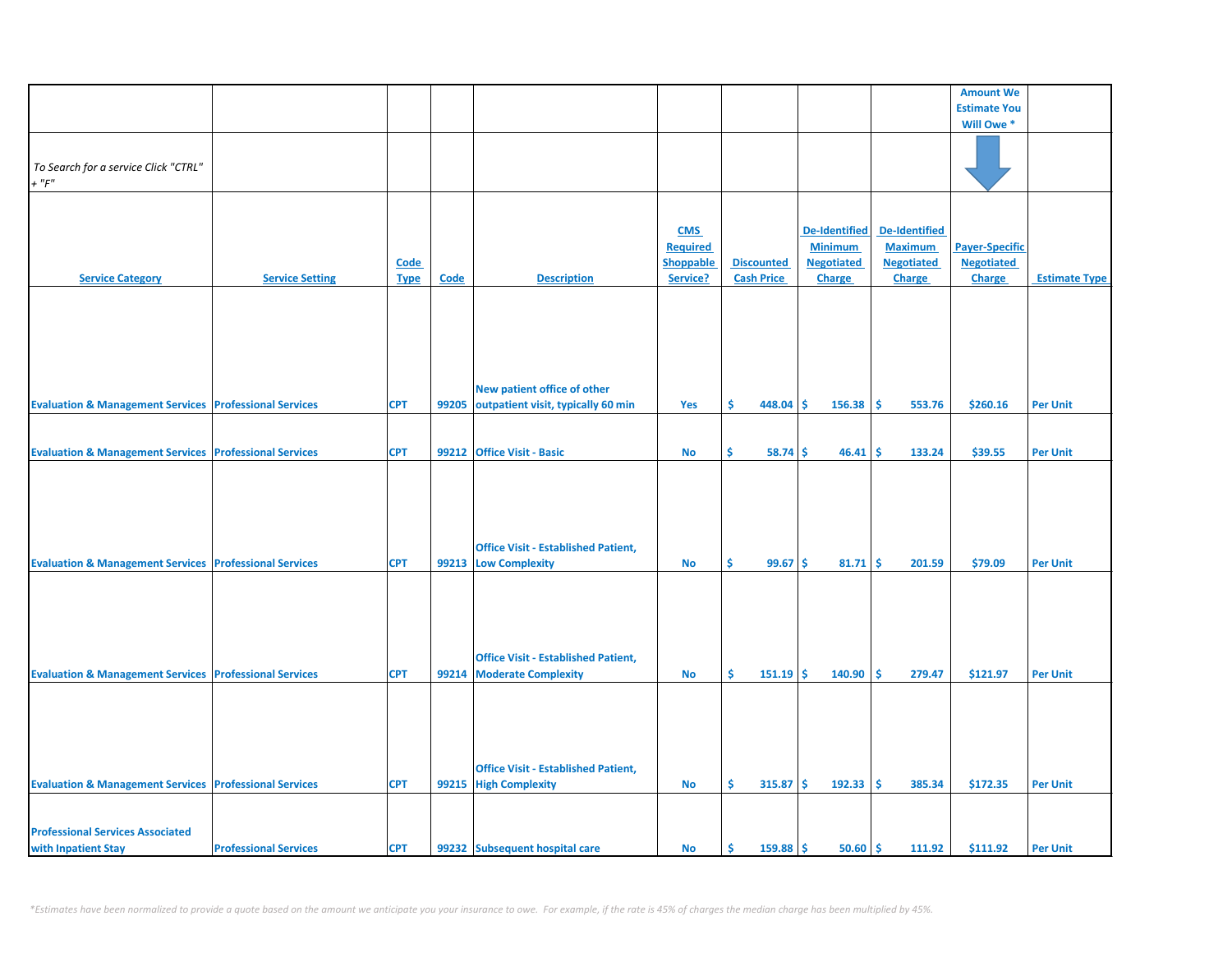|                                                                   |                            |             |       |                                                         |                  |                    |                      |                      | <b>Amount We</b>      |                      |
|-------------------------------------------------------------------|----------------------------|-------------|-------|---------------------------------------------------------|------------------|--------------------|----------------------|----------------------|-----------------------|----------------------|
|                                                                   |                            |             |       |                                                         |                  |                    |                      |                      |                       |                      |
|                                                                   |                            |             |       |                                                         |                  |                    |                      |                      | <b>Estimate You</b>   |                      |
|                                                                   |                            |             |       |                                                         |                  |                    |                      |                      | Will Owe *            |                      |
|                                                                   |                            |             |       |                                                         |                  |                    |                      |                      |                       |                      |
| To Search for a service Click "CTRL"                              |                            |             |       |                                                         |                  |                    |                      |                      |                       |                      |
| $+$ " $F$ "                                                       |                            |             |       |                                                         |                  |                    |                      |                      |                       |                      |
|                                                                   |                            |             |       |                                                         |                  |                    |                      |                      |                       |                      |
|                                                                   |                            |             |       |                                                         |                  |                    |                      |                      |                       |                      |
|                                                                   |                            |             |       |                                                         | <b>CMS</b>       |                    | <b>De-Identified</b> | <b>De-Identified</b> |                       |                      |
|                                                                   |                            |             |       |                                                         | Required         |                    | <b>Minimum</b>       | <b>Maximum</b>       | <b>Payer-Specific</b> |                      |
|                                                                   |                            | Code        |       |                                                         | <b>Shoppable</b> | <b>Discounted</b>  | <b>Negotiated</b>    | <b>Negotiated</b>    | <b>Negotiated</b>     |                      |
| <b>Service Category</b>                                           | <b>Service Setting</b>     | <b>Type</b> | Code  | <b>Description</b>                                      | Service?         | <b>Cash Price</b>  | <b>Charge</b>        | <b>Charge</b>        | Charge                | <b>Estimate Type</b> |
|                                                                   |                            |             |       |                                                         |                  |                    |                      |                      |                       |                      |
|                                                                   |                            |             |       |                                                         |                  |                    |                      |                      |                       |                      |
|                                                                   |                            |             |       |                                                         |                  |                    |                      |                      |                       |                      |
|                                                                   |                            |             |       |                                                         |                  |                    |                      |                      |                       |                      |
|                                                                   |                            |             |       | <b>Patient office consultation, typically</b>           |                  |                    |                      |                      |                       |                      |
| <b>Evaluation &amp; Management Services Professional Services</b> |                            | <b>CPT</b>  | 99243 | <b>40 min</b>                                           | Yes              | $212.43$ \$-<br>Ŝ. |                      | \$<br>142.18         | \$0.00                | <b>Per Unit</b>      |
|                                                                   |                            |             |       |                                                         |                  |                    |                      |                      |                       |                      |
|                                                                   |                            |             |       |                                                         |                  |                    |                      |                      |                       |                      |
|                                                                   |                            |             |       |                                                         |                  |                    |                      |                      |                       |                      |
|                                                                   |                            |             |       |                                                         |                  |                    |                      |                      |                       |                      |
|                                                                   |                            |             |       |                                                         |                  |                    |                      |                      |                       |                      |
|                                                                   |                            |             | 99244 | <b>Patient office consultation, typically</b><br>60 min |                  |                    |                      | 226.38               |                       |                      |
| <b>Evaluation &amp; Management Services Professional Services</b> |                            | <b>CPT</b>  |       |                                                         | Yes              | Ŝ.<br>338.80       | -\$-                 | \$                   | \$0.00                | <b>Per Unit</b>      |
|                                                                   |                            |             |       |                                                         |                  |                    |                      |                      |                       |                      |
|                                                                   |                            |             |       |                                                         |                  |                    |                      |                      |                       |                      |
|                                                                   |                            |             |       |                                                         |                  |                    |                      |                      |                       |                      |
|                                                                   |                            |             |       |                                                         |                  |                    |                      |                      |                       |                      |
|                                                                   |                            |             |       |                                                         |                  |                    |                      |                      |                       |                      |
|                                                                   |                            |             |       | <b>Emergency Department Visit -</b>                     |                  |                    |                      |                      |                       |                      |
| <b>Emergency Room Visit</b>                                       | <b>Hospital Outpatient</b> | <b>CPT</b>  | 99281 | <b>Minor (outpatient)</b>                               | No               | Ŝ<br>$230.81$ \$   | $74.98$ \$           | 689.88               | \$335.05              | <b>Case Rate</b>     |
|                                                                   |                            |             |       |                                                         |                  |                    |                      |                      |                       |                      |
|                                                                   |                            |             |       |                                                         |                  |                    |                      |                      |                       |                      |
|                                                                   |                            |             |       |                                                         |                  |                    |                      |                      |                       |                      |
|                                                                   |                            |             |       |                                                         |                  |                    |                      |                      |                       |                      |
|                                                                   |                            |             |       |                                                         |                  |                    |                      |                      |                       |                      |
|                                                                   |                            |             |       |                                                         |                  |                    |                      |                      |                       |                      |
|                                                                   |                            |             |       |                                                         |                  |                    |                      |                      |                       |                      |
|                                                                   |                            |             |       | <b>Emergency Department Visit - Low</b>                 |                  |                    |                      |                      |                       |                      |
| <b>Emergency Room Visit</b>                                       | <b>Hospital Outpatient</b> | <b>CPT</b>  |       | 99282 Complexity (outpatient)                           | No               | $430.38$ \$<br>Ŝ.  | $93.52$ \$           | 1,114.22             | \$622.72              | <b>Case Rate</b>     |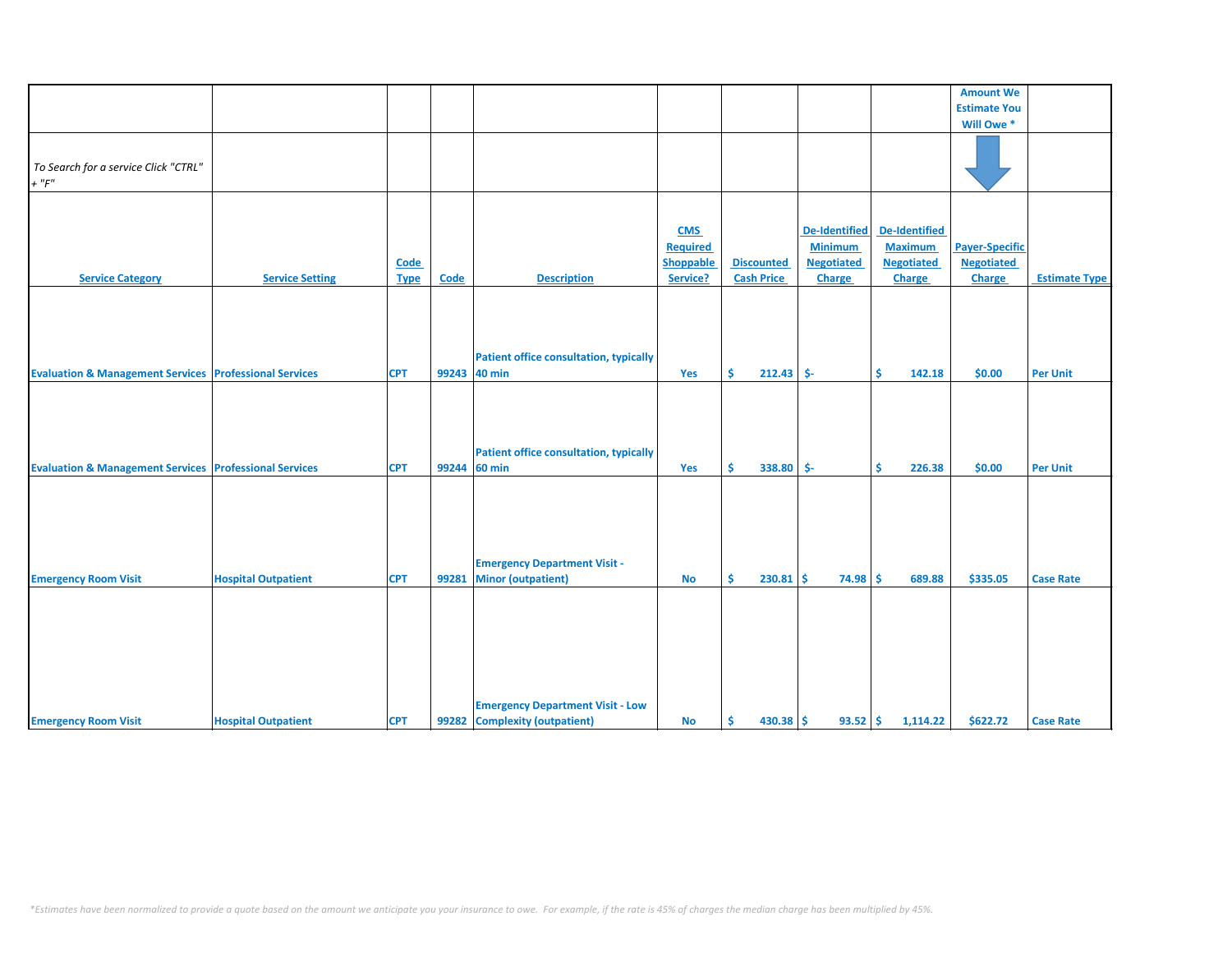|                                      |                            |             |             |                                          |                  |                      |                      |                   | <b>Amount We</b>      |                      |
|--------------------------------------|----------------------------|-------------|-------------|------------------------------------------|------------------|----------------------|----------------------|-------------------|-----------------------|----------------------|
|                                      |                            |             |             |                                          |                  |                      |                      |                   | <b>Estimate You</b>   |                      |
|                                      |                            |             |             |                                          |                  |                      |                      |                   | Will Owe*             |                      |
|                                      |                            |             |             |                                          |                  |                      |                      |                   |                       |                      |
|                                      |                            |             |             |                                          |                  |                      |                      |                   |                       |                      |
| To Search for a service Click "CTRL" |                            |             |             |                                          |                  |                      |                      |                   |                       |                      |
| $+$ " $F$ "                          |                            |             |             |                                          |                  |                      |                      |                   |                       |                      |
|                                      |                            |             |             |                                          |                  |                      |                      |                   |                       |                      |
|                                      |                            |             |             |                                          |                  |                      |                      |                   |                       |                      |
|                                      |                            |             |             |                                          | <b>CMS</b>       |                      | <b>De-Identified</b> | De-Identified     |                       |                      |
|                                      |                            |             |             |                                          | <b>Required</b>  |                      | <b>Minimum</b>       | <b>Maximum</b>    | <b>Payer-Specific</b> |                      |
|                                      |                            | <b>Code</b> |             |                                          | <b>Shoppable</b> | <b>Discounted</b>    | <b>Negotiated</b>    | <b>Negotiated</b> | <b>Negotiated</b>     |                      |
| <b>Service Category</b>              | <b>Service Setting</b>     | <b>Type</b> | <b>Code</b> | <b>Description</b>                       | Service?         | <b>Cash Price</b>    | <b>Charge</b>        | Charge            | Charge                | <b>Estimate Type</b> |
|                                      |                            |             |             |                                          |                  |                      |                      |                   |                       |                      |
|                                      |                            |             |             |                                          |                  |                      |                      |                   |                       |                      |
|                                      |                            |             |             |                                          |                  |                      |                      |                   |                       |                      |
|                                      |                            |             |             |                                          |                  |                      |                      |                   |                       |                      |
|                                      |                            |             |             |                                          |                  |                      |                      |                   |                       |                      |
|                                      |                            |             |             |                                          |                  |                      |                      |                   |                       |                      |
|                                      |                            |             |             |                                          |                  |                      |                      |                   |                       |                      |
|                                      |                            |             |             |                                          |                  |                      |                      |                   |                       |                      |
|                                      |                            |             |             | <b>Emergency Department Visit -</b>      |                  |                      |                      |                   |                       |                      |
| <b>Emergency Room Visit</b>          | <b>Hospital Outpatient</b> | <b>CPT</b>  | 99283       | <b>Moderate Complexity (outpatient)</b>  | No               | \$<br>$932.99$ \$    | 182.62               | \$<br>2,714.83    | \$1,376.81            | <b>Case Rate</b>     |
|                                      |                            |             |             |                                          |                  |                      |                      |                   |                       |                      |
|                                      |                            |             |             |                                          |                  |                      |                      |                   |                       |                      |
|                                      |                            |             |             |                                          |                  |                      |                      |                   |                       |                      |
|                                      |                            |             |             |                                          |                  |                      |                      |                   |                       |                      |
|                                      |                            |             |             |                                          |                  |                      |                      |                   |                       |                      |
|                                      |                            |             |             |                                          |                  |                      |                      |                   |                       |                      |
|                                      |                            |             |             |                                          |                  |                      |                      |                   |                       |                      |
|                                      |                            |             |             | <b>Emergency Department Visit -</b>      |                  |                      |                      |                   |                       |                      |
| <b>Emergency Room Visit</b>          | <b>Hospital Outpatient</b> | <b>CPT</b>  | 99284       | <b>Higher Complexity (outpatient)</b>    | No               | \$.<br>$2,400.69$ \$ | 270.43               | \$<br>4,475.48    | \$3,574.16            | <b>Case Rate</b>     |
|                                      |                            |             |             |                                          |                  |                      |                      |                   |                       |                      |
|                                      |                            |             |             |                                          |                  |                      |                      |                   |                       |                      |
|                                      |                            |             |             |                                          |                  |                      |                      |                   |                       |                      |
|                                      |                            |             |             |                                          |                  |                      |                      |                   |                       |                      |
|                                      |                            |             |             |                                          |                  |                      |                      |                   |                       |                      |
|                                      |                            |             |             |                                          |                  |                      |                      |                   |                       |                      |
|                                      |                            |             |             |                                          |                  |                      |                      |                   |                       |                      |
|                                      |                            |             |             |                                          |                  |                      |                      |                   |                       |                      |
|                                      |                            |             |             | <b>Emergency Department Visit - High</b> |                  |                      |                      |                   |                       |                      |
| <b>Emergency Room Visit</b>          | <b>Hospital Outpatient</b> | <b>CPT</b>  | 99285       | <b>Complexity (outpatient)</b>           | <b>No</b>        | Ŝ.<br>$3,149.91$ \$  | 458.20               | Ŝ.<br>5,806.95    | \$4,832.79            | <b>Case Rate</b>     |
|                                      |                            |             |             |                                          |                  |                      |                      |                   |                       |                      |
|                                      |                            |             |             |                                          |                  |                      |                      |                   |                       |                      |
|                                      |                            |             |             |                                          |                  |                      |                      |                   |                       |                      |
|                                      |                            |             |             |                                          |                  |                      |                      |                   |                       |                      |
|                                      |                            |             |             |                                          |                  |                      |                      |                   |                       |                      |
|                                      |                            |             |             |                                          |                  |                      |                      |                   |                       |                      |
|                                      |                            |             |             | <b>Emergency Department Visit -</b>      |                  |                      |                      |                   |                       |                      |
| <b>Emergency Room Visit</b>          | <b>Hospital Outpatient</b> | <b>CPT</b>  |             | 99291 Critical Care (outpatient)         | <b>No</b>        | \$17,860.61          | \$<br>425.50         | \$<br>6,308.07    | \$27,393.31           | <b>Case Rate</b>     |
|                                      |                            |             |             |                                          |                  |                      |                      |                   |                       |                      |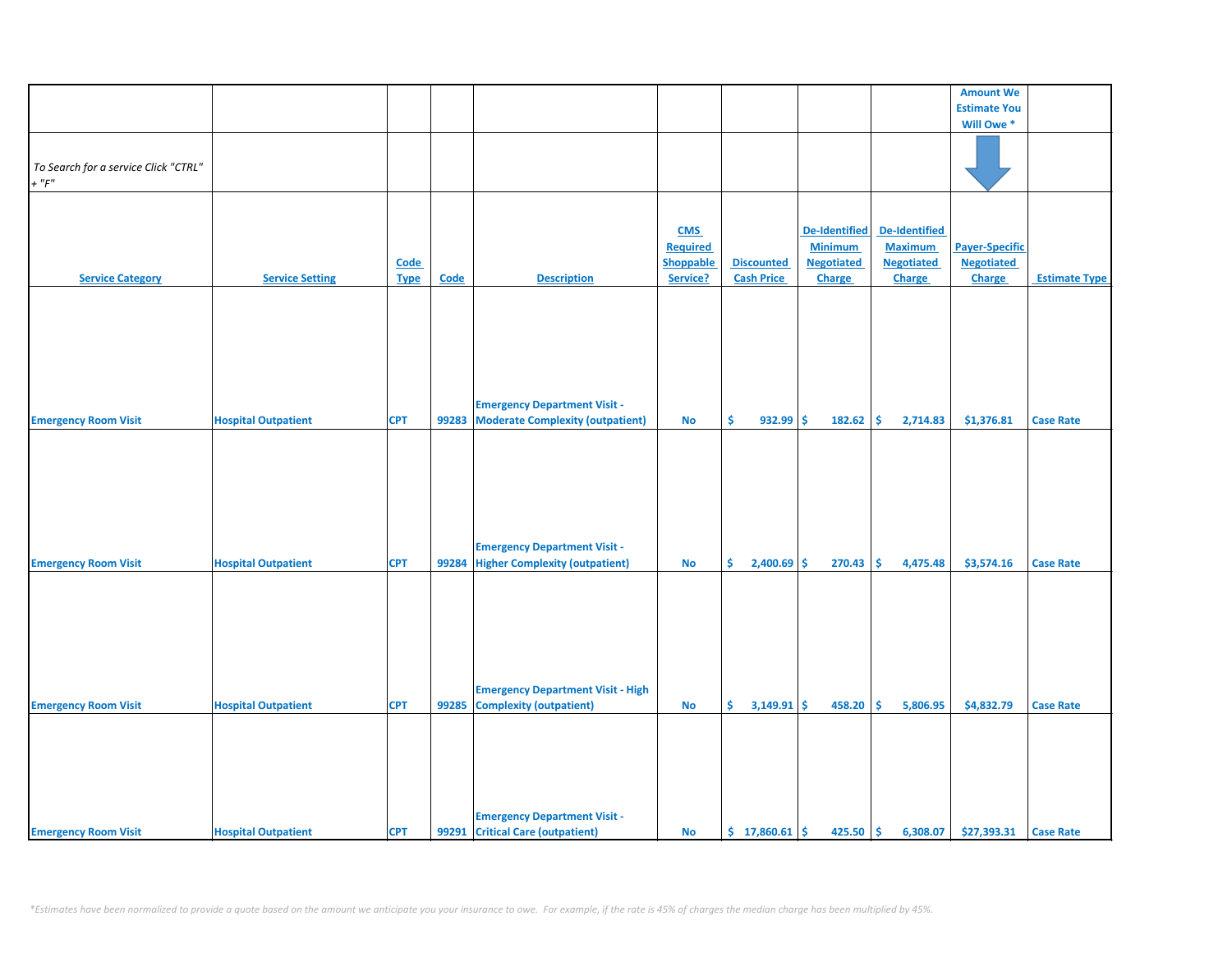|                                                                   |                        |             |       |                                           |            |                   |                   |                   | <b>Amount We</b>      |                      |
|-------------------------------------------------------------------|------------------------|-------------|-------|-------------------------------------------|------------|-------------------|-------------------|-------------------|-----------------------|----------------------|
|                                                                   |                        |             |       |                                           |            |                   |                   |                   | <b>Estimate You</b>   |                      |
|                                                                   |                        |             |       |                                           |            |                   |                   |                   | Will Owe *            |                      |
|                                                                   |                        |             |       |                                           |            |                   |                   |                   |                       |                      |
|                                                                   |                        |             |       |                                           |            |                   |                   |                   |                       |                      |
|                                                                   |                        |             |       |                                           |            |                   |                   |                   |                       |                      |
| To Search for a service Click "CTRL"                              |                        |             |       |                                           |            |                   |                   |                   |                       |                      |
| $+$ " $F$ "                                                       |                        |             |       |                                           |            |                   |                   |                   |                       |                      |
|                                                                   |                        |             |       |                                           |            |                   |                   |                   |                       |                      |
|                                                                   |                        |             |       |                                           |            |                   |                   |                   |                       |                      |
|                                                                   |                        |             |       |                                           |            |                   |                   |                   |                       |                      |
|                                                                   |                        |             |       |                                           | <b>CMS</b> |                   | De-Identified     | De-Identified     |                       |                      |
|                                                                   |                        |             |       |                                           | Required   |                   | <b>Minimum</b>    | <b>Maximum</b>    | <b>Payer-Specific</b> |                      |
|                                                                   |                        |             |       |                                           |            |                   |                   |                   |                       |                      |
|                                                                   |                        | Code        |       |                                           | Shoppable  | <b>Discounted</b> | <b>Negotiated</b> | <b>Negotiated</b> | <b>Negotiated</b>     |                      |
| <b>Service Category</b>                                           | <b>Service Setting</b> | <b>Type</b> | Code  | <b>Description</b>                        | Service?   | <b>Cash Price</b> | Charge            | Charge            | Charge                | <b>Estimate Type</b> |
|                                                                   |                        |             |       |                                           |            |                   |                   |                   |                       |                      |
|                                                                   |                        |             |       |                                           |            |                   |                   |                   |                       |                      |
|                                                                   |                        |             |       |                                           |            |                   |                   |                   |                       |                      |
|                                                                   |                        |             |       |                                           |            |                   |                   |                   |                       |                      |
|                                                                   |                        |             |       |                                           |            |                   |                   |                   |                       |                      |
|                                                                   |                        |             |       |                                           |            |                   |                   |                   |                       |                      |
|                                                                   |                        |             |       |                                           |            |                   |                   |                   |                       |                      |
|                                                                   |                        |             |       |                                           |            |                   |                   |                   |                       |                      |
|                                                                   |                        |             |       |                                           |            |                   |                   |                   |                       |                      |
|                                                                   |                        |             |       |                                           |            |                   |                   |                   |                       |                      |
|                                                                   |                        |             |       |                                           |            |                   |                   |                   |                       |                      |
|                                                                   |                        |             |       |                                           |            |                   |                   |                   |                       |                      |
|                                                                   |                        |             |       |                                           |            |                   |                   |                   |                       |                      |
|                                                                   |                        |             |       |                                           |            |                   |                   |                   |                       |                      |
|                                                                   |                        |             |       |                                           |            |                   |                   |                   |                       |                      |
|                                                                   |                        |             |       | <b>Office Visit - Comprehensive</b>       |            |                   |                   |                   |                       |                      |
|                                                                   |                        |             |       | <b>Preventive Medicine Evaluation and</b> |            |                   |                   |                   |                       |                      |
|                                                                   |                        |             |       |                                           |            |                   |                   |                   |                       |                      |
|                                                                   |                        |             |       | <b>Management, New Patient,</b>           |            |                   |                   |                   |                       |                      |
| <b>Evaluation &amp; Management Services Professional Services</b> |                        | <b>CPT</b>  | 99381 | Younger than 1 Year Old                   | <b>No</b>  | Ŝ.<br>$156.75$ \$ | $\sim$            | \$<br>225.38      | \$0.00                | <b>Per Unit</b>      |
|                                                                   |                        |             |       |                                           |            |                   |                   |                   |                       |                      |
|                                                                   |                        |             |       |                                           |            |                   |                   |                   |                       |                      |
|                                                                   |                        |             |       |                                           |            |                   |                   |                   |                       |                      |
|                                                                   |                        |             |       |                                           |            |                   |                   |                   |                       |                      |
|                                                                   |                        |             |       |                                           |            |                   |                   |                   |                       |                      |
|                                                                   |                        |             |       |                                           |            |                   |                   |                   |                       |                      |
|                                                                   |                        |             |       |                                           |            |                   |                   |                   |                       |                      |
|                                                                   |                        |             |       |                                           |            |                   |                   |                   |                       |                      |
|                                                                   |                        |             |       |                                           |            |                   |                   |                   |                       |                      |
|                                                                   |                        |             |       |                                           |            |                   |                   |                   |                       |                      |
|                                                                   |                        |             |       |                                           |            |                   |                   |                   |                       |                      |
|                                                                   |                        |             |       |                                           |            |                   |                   |                   |                       |                      |
|                                                                   |                        |             |       |                                           |            |                   |                   |                   |                       |                      |
|                                                                   |                        |             |       |                                           |            |                   |                   |                   |                       |                      |
|                                                                   |                        |             |       | <b>Office Visit - Comprehensive</b>       |            |                   |                   |                   |                       |                      |
|                                                                   |                        |             |       | <b>Preventive Medicine Evaluation and</b> |            |                   |                   |                   |                       |                      |
|                                                                   |                        |             |       | <b>Management, New Patient, 1-4</b>       |            |                   |                   |                   |                       |                      |
|                                                                   |                        |             |       |                                           |            | $163.82 \mid 5$   |                   | 236.91            | \$0.00                |                      |
| <b>Evaluation &amp; Management Services Professional Services</b> |                        | <b>CPT</b>  |       | 99382 Years Old                           | <b>No</b>  | Ŝ.                | $\sim$ $\sim$     | \$                |                       | <b>Per Unit</b>      |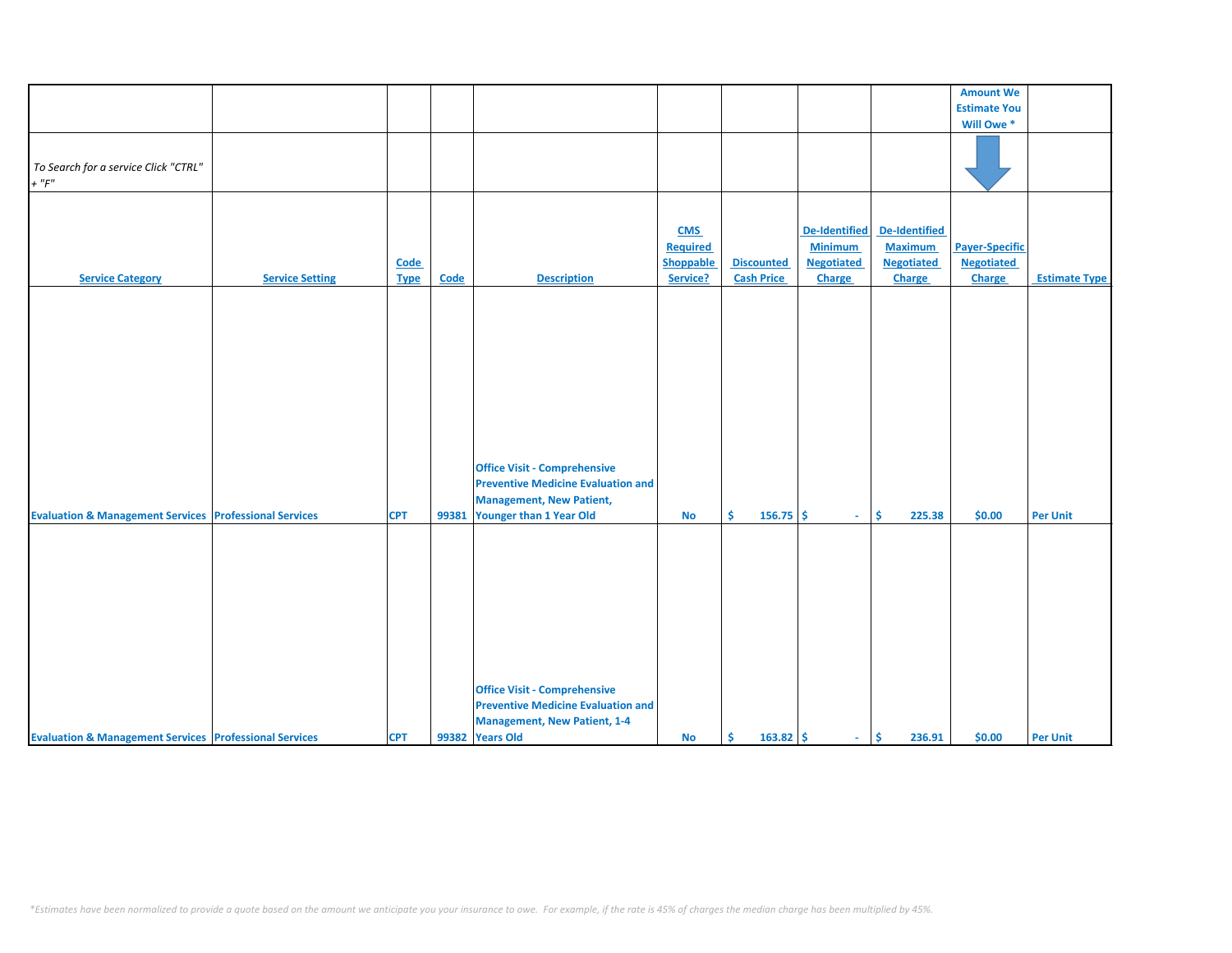|                                                                   |                        |             |       |                                                                                                                                              |                                     |                   |                                                             |                                                      | <b>Amount We</b>                           |                      |
|-------------------------------------------------------------------|------------------------|-------------|-------|----------------------------------------------------------------------------------------------------------------------------------------------|-------------------------------------|-------------------|-------------------------------------------------------------|------------------------------------------------------|--------------------------------------------|----------------------|
|                                                                   |                        |             |       |                                                                                                                                              |                                     |                   |                                                             |                                                      |                                            |                      |
|                                                                   |                        |             |       |                                                                                                                                              |                                     |                   |                                                             |                                                      | <b>Estimate You</b>                        |                      |
|                                                                   |                        |             |       |                                                                                                                                              |                                     |                   |                                                             |                                                      | Will Owe *                                 |                      |
| To Search for a service Click "CTRL"<br>$+$ " $F$ "               |                        |             |       |                                                                                                                                              |                                     |                   |                                                             |                                                      |                                            |                      |
|                                                                   |                        |             |       |                                                                                                                                              |                                     |                   |                                                             |                                                      |                                            |                      |
|                                                                   |                        | Code        |       |                                                                                                                                              | <b>CMS</b><br>Required<br>Shoppable | <b>Discounted</b> | <b>De-Identified</b><br><b>Minimum</b><br><b>Negotiated</b> | De-Identified<br><b>Maximum</b><br><b>Negotiated</b> | <b>Payer-Specific</b><br><b>Negotiated</b> |                      |
| <b>Service Category</b>                                           | <b>Service Setting</b> | <b>Type</b> | Code  | <b>Description</b>                                                                                                                           | Service?                            | <b>Cash Price</b> | <b>Charge</b>                                               | Charge                                               | Charge                                     | <b>Estimate Type</b> |
| <b>Evaluation &amp; Management Services Professional Services</b> |                        | <b>CPT</b>  | 99383 | <b>Office Visit - Comprehensive</b><br><b>Preventive Medicine Evaluation and</b><br><b>Management, New Patient, 5-11</b><br><b>Years Old</b> | $\mathsf{No}$                       | \$<br>$170.96$ \$ | $\sim$                                                      | \$<br>413.46                                         | \$0.00                                     | <b>Per Unit</b>      |
| <b>Evaluation &amp; Management Services Professional Services</b> |                        | <b>CPT</b>  |       | <b>Office Visit - Comprehensive</b><br><b>Preventive Medicine Evaluation and</b><br><b>Management, New Patient, 12-17</b><br>99384 Years Old | <b>No</b>                           | \$<br>$193.58$ \$ | $\sim$                                                      | ∣\$<br>280.75                                        | \$0.00                                     | <b>Per Unit</b>      |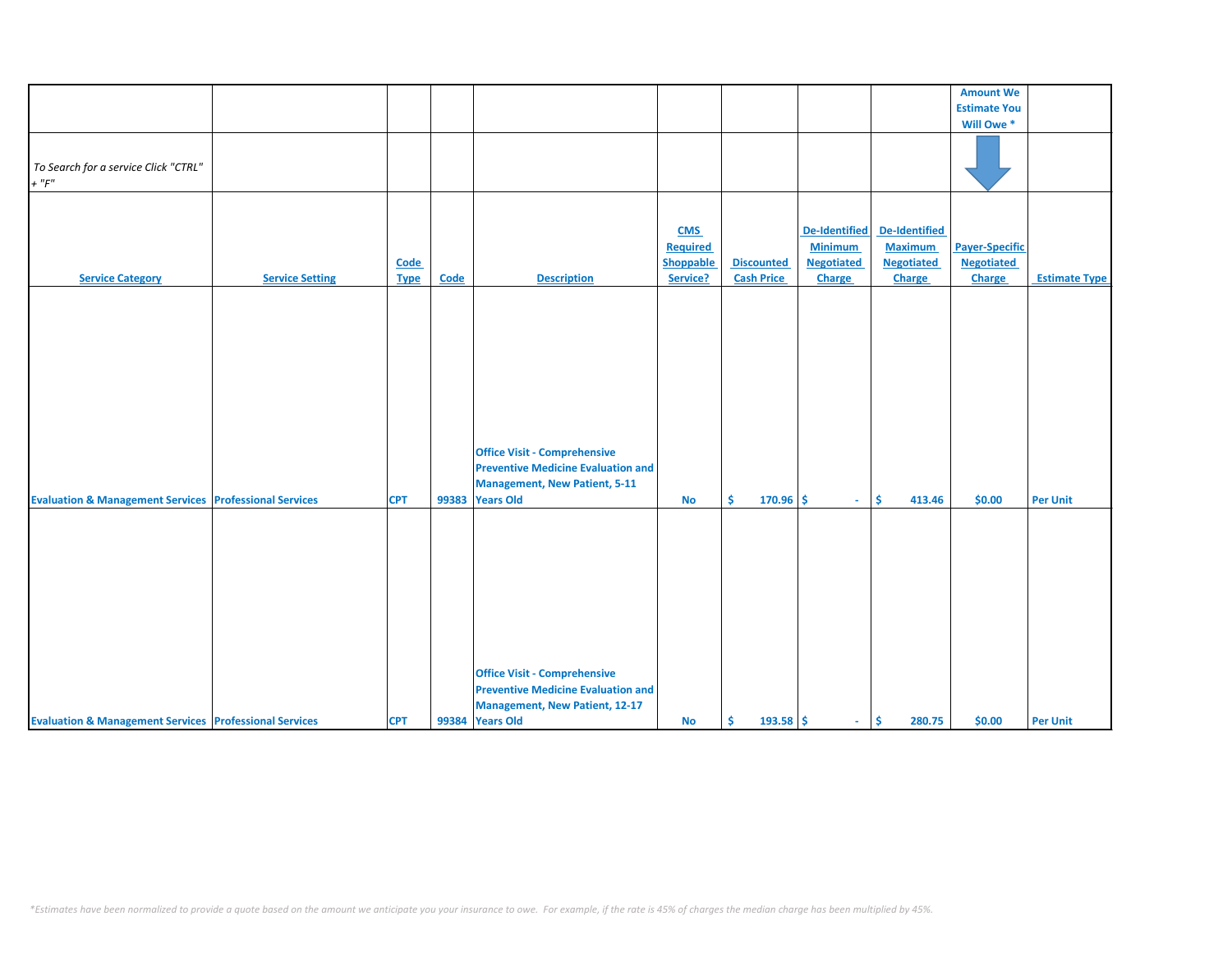|                                                                   |                        |                     |       |                                                                                                                                               |                                                        |                                        |                                                                |                                                                | <b>Amount We</b>                                     |                      |
|-------------------------------------------------------------------|------------------------|---------------------|-------|-----------------------------------------------------------------------------------------------------------------------------------------------|--------------------------------------------------------|----------------------------------------|----------------------------------------------------------------|----------------------------------------------------------------|------------------------------------------------------|----------------------|
|                                                                   |                        |                     |       |                                                                                                                                               |                                                        |                                        |                                                                |                                                                |                                                      |                      |
|                                                                   |                        |                     |       |                                                                                                                                               |                                                        |                                        |                                                                |                                                                | <b>Estimate You</b>                                  |                      |
|                                                                   |                        |                     |       |                                                                                                                                               |                                                        |                                        |                                                                |                                                                | Will Owe *                                           |                      |
| To Search for a service Click "CTRL"<br>$+$ " $F$ "               |                        |                     |       |                                                                                                                                               |                                                        |                                        |                                                                |                                                                |                                                      |                      |
|                                                                   |                        |                     |       |                                                                                                                                               |                                                        |                                        |                                                                |                                                                |                                                      |                      |
| <b>Service Category</b>                                           | <b>Service Setting</b> | Code<br><b>Type</b> | Code  | <b>Description</b>                                                                                                                            | <b>CMS</b><br><b>Required</b><br>Shoppable<br>Service? | <b>Discounted</b><br><b>Cash Price</b> | De-Identified<br><b>Minimum</b><br><b>Negotiated</b><br>Charge | De-Identified<br><b>Maximum</b><br><b>Negotiated</b><br>Charge | <b>Payer-Specific</b><br><b>Negotiated</b><br>Charge | <b>Estimate Type</b> |
|                                                                   |                        |                     |       |                                                                                                                                               |                                                        |                                        |                                                                |                                                                |                                                      |                      |
| <b>Evaluation &amp; Management Services Professional Services</b> |                        | <b>CPT</b>          | 99385 | <b>Office Visit - Comprehensive</b><br><b>Preventive Medicine Evaluation and</b><br><b>Management, New Patient, 18-39</b><br><b>Years Old</b> | Yes                                                    | Ŝ.<br>$187.80$ \$                      | 59.23                                                          | Ŝ.<br>347.60                                                   | \$109.84                                             | <b>Per Unit</b>      |
|                                                                   |                        |                     |       |                                                                                                                                               |                                                        |                                        |                                                                |                                                                |                                                      |                      |
|                                                                   |                        |                     |       | <b>Office Visit - Comprehensive</b><br><b>Preventive Medicine Evaluation and</b>                                                              |                                                        |                                        |                                                                |                                                                |                                                      |                      |
| <b>Evaluation &amp; Management Services Professional Services</b> |                        | <b>CPT</b>          |       | <b>Management, New Patient, 40-64</b><br>99386 Years Old                                                                                      | Yes                                                    | \$<br>$217.32$ \$                      |                                                                | $91.72$ \$ 1,293.56                                            | \$146.75                                             | <b>Per Unit</b>      |
|                                                                   |                        |                     |       |                                                                                                                                               |                                                        |                                        |                                                                |                                                                |                                                      |                      |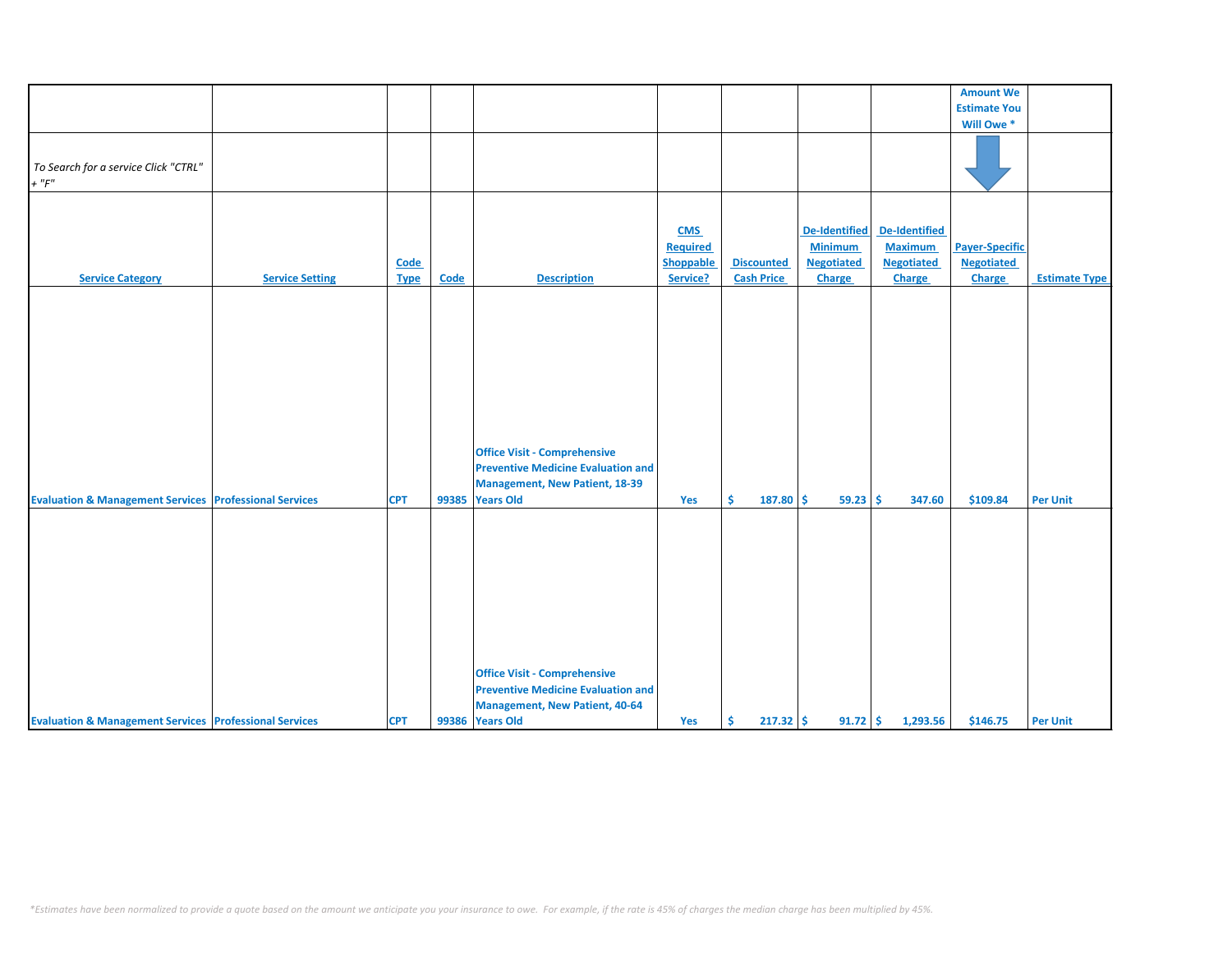|                                                                   |                        |                     |       |                                                                                                                                     |                                                        |                                        |                                                                |                                                                | <b>Amount We</b>                                     |                      |
|-------------------------------------------------------------------|------------------------|---------------------|-------|-------------------------------------------------------------------------------------------------------------------------------------|--------------------------------------------------------|----------------------------------------|----------------------------------------------------------------|----------------------------------------------------------------|------------------------------------------------------|----------------------|
|                                                                   |                        |                     |       |                                                                                                                                     |                                                        |                                        |                                                                |                                                                | <b>Estimate You</b>                                  |                      |
|                                                                   |                        |                     |       |                                                                                                                                     |                                                        |                                        |                                                                |                                                                | Will Owe *                                           |                      |
| To Search for a service Click "CTRL"                              |                        |                     |       |                                                                                                                                     |                                                        |                                        |                                                                |                                                                |                                                      |                      |
| $+$ " $F$ "                                                       |                        |                     |       |                                                                                                                                     |                                                        |                                        |                                                                |                                                                |                                                      |                      |
| <b>Service Category</b>                                           | <b>Service Setting</b> | Code<br><b>Type</b> | Code  | <b>Description</b>                                                                                                                  | <b>CMS</b><br><b>Required</b><br>Shoppable<br>Service? | <b>Discounted</b><br><b>Cash Price</b> | De-Identified<br><b>Minimum</b><br><b>Negotiated</b><br>Charge | De-Identified<br><b>Maximum</b><br><b>Negotiated</b><br>Charge | <b>Payer-Specific</b><br><b>Negotiated</b><br>Charge | <b>Estimate Type</b> |
| <b>Evaluation &amp; Management Services Professional Services</b> |                        | <b>CPT</b>          | 99391 | <b>Office Visit - Comprehensive</b><br><b>Preventive Medicine Reevaluation</b><br>and Management, Younger than 1<br><b>Year Old</b> | <b>No</b>                                              | Ŝ.<br>$141.19$ \$                      | $\sim$ 10 $\pm$                                                | 267.83<br>\$                                                   | \$0.00                                               | <b>Per Unit</b>      |
| <b>Evaluation &amp; Management Services Professional Services</b> |                        | <b>CPT</b>          |       | <b>Office Visit - Comprehensive</b><br><b>Preventive Medicine Reevaluation</b><br>99392 and Management, 1-4 Years Old               | <b>No</b>                                              | Ŝ.<br>$150.93$ \$                      | $-15$                                                          | 305.91                                                         | \$0.00                                               | <b>Per Unit</b>      |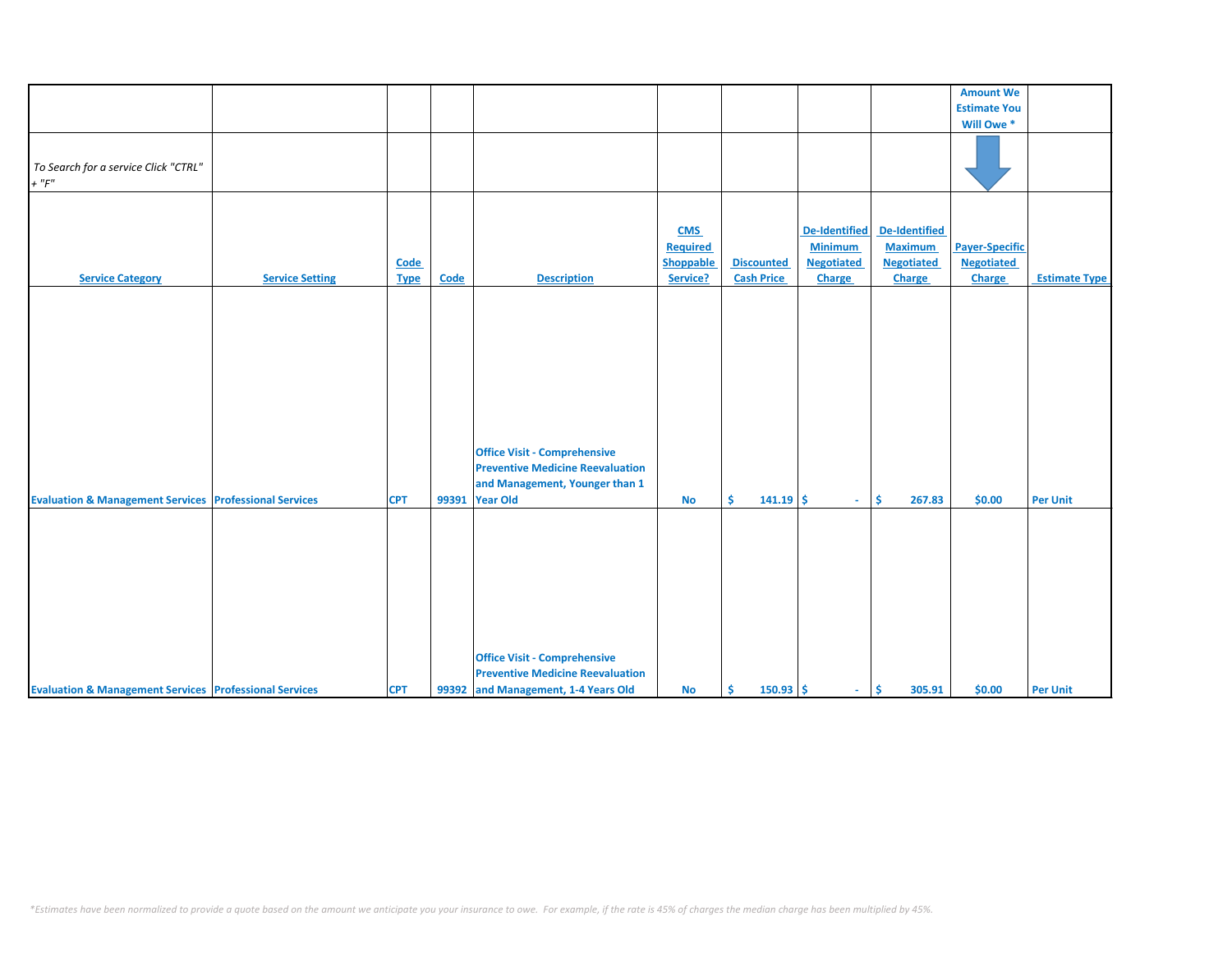|                                                                   |                        |             |       |                                         |                  |                   |                   |                   | <b>Amount We</b>      |                      |
|-------------------------------------------------------------------|------------------------|-------------|-------|-----------------------------------------|------------------|-------------------|-------------------|-------------------|-----------------------|----------------------|
|                                                                   |                        |             |       |                                         |                  |                   |                   |                   | <b>Estimate You</b>   |                      |
|                                                                   |                        |             |       |                                         |                  |                   |                   |                   |                       |                      |
|                                                                   |                        |             |       |                                         |                  |                   |                   |                   | Will Owe*             |                      |
|                                                                   |                        |             |       |                                         |                  |                   |                   |                   |                       |                      |
|                                                                   |                        |             |       |                                         |                  |                   |                   |                   |                       |                      |
| To Search for a service Click "CTRL"                              |                        |             |       |                                         |                  |                   |                   |                   |                       |                      |
| $+$ " $F$ "                                                       |                        |             |       |                                         |                  |                   |                   |                   |                       |                      |
|                                                                   |                        |             |       |                                         |                  |                   |                   |                   |                       |                      |
|                                                                   |                        |             |       |                                         |                  |                   |                   |                   |                       |                      |
|                                                                   |                        |             |       |                                         |                  |                   |                   |                   |                       |                      |
|                                                                   |                        |             |       |                                         |                  |                   |                   |                   |                       |                      |
|                                                                   |                        |             |       |                                         | <b>CMS</b>       |                   | De-Identified     | De-Identified     |                       |                      |
|                                                                   |                        |             |       |                                         | Required         |                   | <b>Minimum</b>    | <b>Maximum</b>    | <b>Payer-Specific</b> |                      |
|                                                                   |                        | <b>Code</b> |       |                                         | <b>Shoppable</b> | <b>Discounted</b> | <b>Negotiated</b> | <b>Negotiated</b> | <b>Negotiated</b>     |                      |
|                                                                   |                        |             |       |                                         |                  |                   |                   |                   |                       |                      |
| <b>Service Category</b>                                           | <b>Service Setting</b> | <b>Type</b> | Code  | <b>Description</b>                      | Service?         | <b>Cash Price</b> | <b>Charge</b>     | <b>Charge</b>     | Charge                | <b>Estimate Type</b> |
|                                                                   |                        |             |       |                                         |                  |                   |                   |                   |                       |                      |
|                                                                   |                        |             |       |                                         |                  |                   |                   |                   |                       |                      |
|                                                                   |                        |             |       |                                         |                  |                   |                   |                   |                       |                      |
|                                                                   |                        |             |       |                                         |                  |                   |                   |                   |                       |                      |
|                                                                   |                        |             |       |                                         |                  |                   |                   |                   |                       |                      |
|                                                                   |                        |             |       |                                         |                  |                   |                   |                   |                       |                      |
|                                                                   |                        |             |       |                                         |                  |                   |                   |                   |                       |                      |
|                                                                   |                        |             |       |                                         |                  |                   |                   |                   |                       |                      |
|                                                                   |                        |             |       |                                         |                  |                   |                   |                   |                       |                      |
|                                                                   |                        |             |       |                                         |                  |                   |                   |                   |                       |                      |
|                                                                   |                        |             |       |                                         |                  |                   |                   |                   |                       |                      |
|                                                                   |                        |             |       |                                         |                  |                   |                   |                   |                       |                      |
|                                                                   |                        |             |       |                                         |                  |                   |                   |                   |                       |                      |
|                                                                   |                        |             |       | <b>Office Visit - Comprehensive</b>     |                  |                   |                   |                   |                       |                      |
|                                                                   |                        |             |       | <b>Preventive Medicine Reevaluation</b> |                  |                   |                   |                   |                       |                      |
| <b>Evaluation &amp; Management Services Professional Services</b> |                        | <b>CPT</b>  | 99393 | and Management, 5-11 Years Old          | <b>No</b>        | Ŝ.<br>$150.44$ \$ | $\sim$            | Ŝ.<br>305.91      | \$0.00                | <b>Per Unit</b>      |
|                                                                   |                        |             |       |                                         |                  |                   |                   |                   |                       |                      |
|                                                                   |                        |             |       |                                         |                  |                   |                   |                   |                       |                      |
|                                                                   |                        |             |       |                                         |                  |                   |                   |                   |                       |                      |
|                                                                   |                        |             |       |                                         |                  |                   |                   |                   |                       |                      |
|                                                                   |                        |             |       |                                         |                  |                   |                   |                   |                       |                      |
|                                                                   |                        |             |       |                                         |                  |                   |                   |                   |                       |                      |
|                                                                   |                        |             |       |                                         |                  |                   |                   |                   |                       |                      |
|                                                                   |                        |             |       |                                         |                  |                   |                   |                   |                       |                      |
|                                                                   |                        |             |       |                                         |                  |                   |                   |                   |                       |                      |
|                                                                   |                        |             |       |                                         |                  |                   |                   |                   |                       |                      |
|                                                                   |                        |             |       |                                         |                  |                   |                   |                   |                       |                      |
|                                                                   |                        |             |       |                                         |                  |                   |                   |                   |                       |                      |
|                                                                   |                        |             |       |                                         |                  |                   |                   |                   |                       |                      |
|                                                                   |                        |             |       | <b>Office Visit - Comprehensive</b>     |                  |                   |                   |                   |                       |                      |
|                                                                   |                        |             |       |                                         |                  |                   |                   |                   |                       |                      |
|                                                                   |                        |             |       | <b>Preventive Medicine Reevaluation</b> |                  |                   |                   |                   |                       |                      |
| <b>Evaluation &amp; Management Services Professional Services</b> |                        | <b>CPT</b>  | 99394 | and Management, 12-17 Years Old         | No               | $165.14$ \$<br>\$ | $\sim$            | \$<br>398.57      | \$0.00                | <b>Per Unit</b>      |
|                                                                   |                        |             |       |                                         |                  |                   |                   |                   |                       |                      |
|                                                                   |                        |             |       |                                         |                  |                   |                   |                   |                       |                      |
|                                                                   |                        |             |       |                                         |                  |                   |                   |                   |                       |                      |
|                                                                   |                        |             |       |                                         |                  |                   |                   |                   |                       |                      |
|                                                                   |                        |             |       |                                         |                  |                   |                   |                   |                       |                      |
|                                                                   |                        |             |       |                                         |                  |                   |                   |                   |                       |                      |
|                                                                   |                        |             |       |                                         |                  |                   |                   |                   |                       |                      |
|                                                                   |                        |             |       |                                         |                  |                   |                   |                   |                       |                      |
|                                                                   |                        |             |       |                                         |                  |                   |                   |                   |                       |                      |
|                                                                   |                        |             |       |                                         |                  |                   |                   |                   |                       |                      |
|                                                                   |                        |             |       |                                         |                  |                   |                   |                   |                       |                      |
|                                                                   |                        |             |       |                                         |                  |                   |                   |                   |                       |                      |
|                                                                   |                        |             |       |                                         |                  |                   |                   |                   |                       |                      |
|                                                                   |                        |             |       | <b>Office Visit - Comprehensive</b>     |                  |                   |                   |                   |                       |                      |
|                                                                   |                        |             |       | <b>Preventive Medicine Reevaluation</b> |                  |                   |                   |                   |                       |                      |
|                                                                   |                        |             |       |                                         |                  |                   |                   |                   |                       |                      |
| <b>Evaluation &amp; Management Services Professional Services</b> |                        | <b>CPT</b>  |       | 99395 and Management, 18-39 Years Old   | <b>No</b>        | $168.81$ \$<br>Ŝ. | $37.07$ \$        | 304.60            | \$59.31               | <b>Per Unit</b>      |

*\*Estimates have been normalized to provide a quote based on the amount we anticipate you your insurance to owe. For example, if the rate is 45% of charges the median charge has been multiplied by 45%.*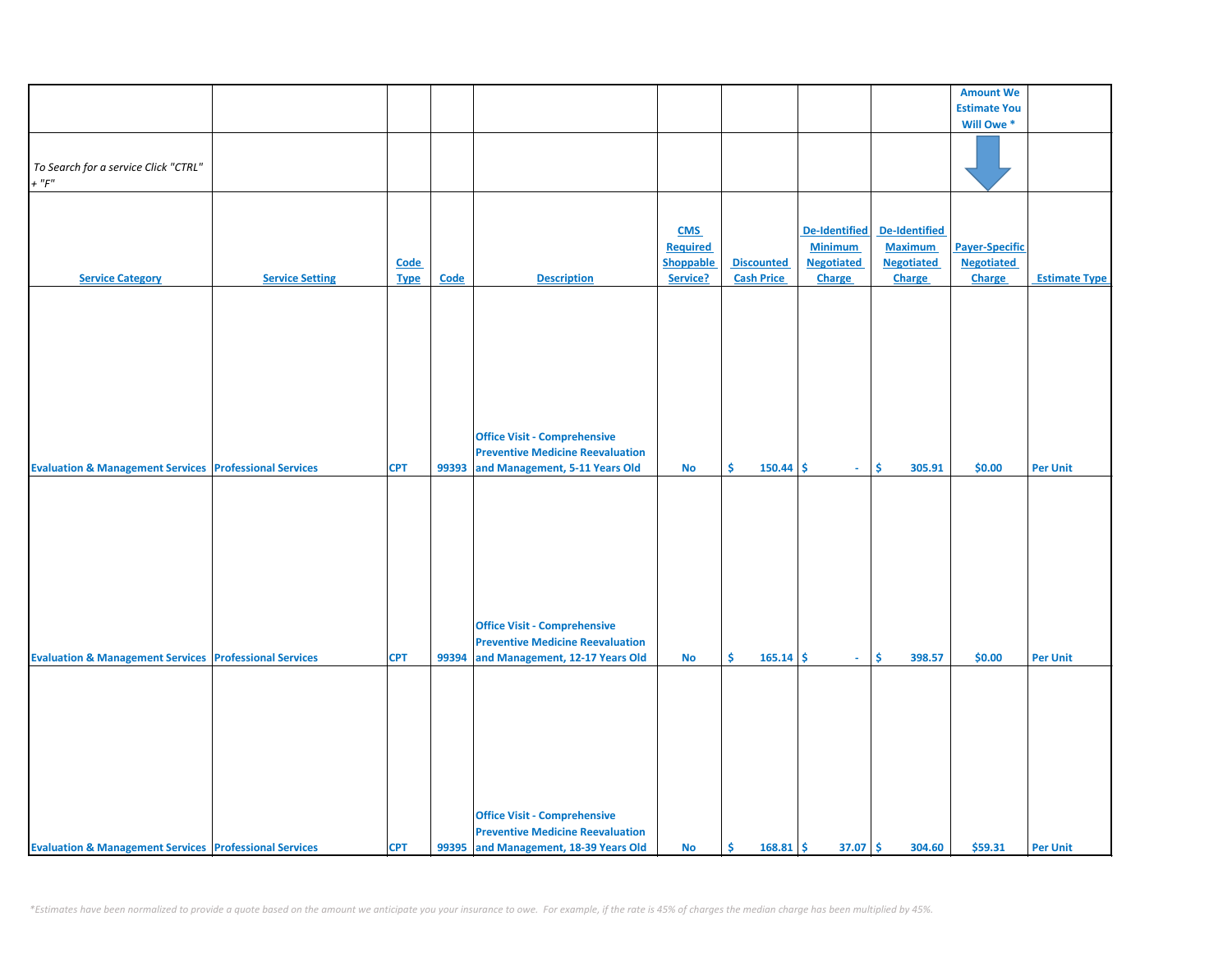|                                                                   |                            |             |             |                                         |                  |                           |                   |                       | <b>Amount We</b>      |                      |
|-------------------------------------------------------------------|----------------------------|-------------|-------------|-----------------------------------------|------------------|---------------------------|-------------------|-----------------------|-----------------------|----------------------|
|                                                                   |                            |             |             |                                         |                  |                           |                   |                       | <b>Estimate You</b>   |                      |
|                                                                   |                            |             |             |                                         |                  |                           |                   |                       | Will Owe*             |                      |
|                                                                   |                            |             |             |                                         |                  |                           |                   |                       |                       |                      |
|                                                                   |                            |             |             |                                         |                  |                           |                   |                       |                       |                      |
|                                                                   |                            |             |             |                                         |                  |                           |                   |                       |                       |                      |
| To Search for a service Click "CTRL"                              |                            |             |             |                                         |                  |                           |                   |                       |                       |                      |
| $+$ " $F$ "                                                       |                            |             |             |                                         |                  |                           |                   |                       |                       |                      |
|                                                                   |                            |             |             |                                         |                  |                           |                   |                       |                       |                      |
|                                                                   |                            |             |             |                                         |                  |                           |                   |                       |                       |                      |
|                                                                   |                            |             |             |                                         |                  |                           |                   |                       |                       |                      |
|                                                                   |                            |             |             |                                         | <b>CMS</b>       |                           | De-Identified     | <b>De-Identified</b>  |                       |                      |
|                                                                   |                            |             |             |                                         | <b>Required</b>  |                           | <b>Minimum</b>    | <b>Maximum</b>        | <b>Payer-Specific</b> |                      |
|                                                                   |                            |             |             |                                         |                  |                           |                   |                       |                       |                      |
|                                                                   |                            | Code        |             |                                         | <b>Shoppable</b> | <b>Discounted</b>         | <b>Negotiated</b> | <b>Negotiated</b>     | <b>Negotiated</b>     |                      |
| <b>Service Category</b>                                           | <b>Service Setting</b>     | <b>Type</b> | <b>Code</b> | <b>Description</b>                      | Service?         | <b>Cash Price</b>         | <b>Charge</b>     | <b>Charge</b>         | Charge                | <b>Estimate Type</b> |
|                                                                   |                            |             |             |                                         |                  |                           |                   |                       |                       |                      |
|                                                                   |                            |             |             |                                         |                  |                           |                   |                       |                       |                      |
|                                                                   |                            |             |             |                                         |                  |                           |                   |                       |                       |                      |
|                                                                   |                            |             |             |                                         |                  |                           |                   |                       |                       |                      |
|                                                                   |                            |             |             |                                         |                  |                           |                   |                       |                       |                      |
|                                                                   |                            |             |             |                                         |                  |                           |                   |                       |                       |                      |
|                                                                   |                            |             |             |                                         |                  |                           |                   |                       |                       |                      |
|                                                                   |                            |             |             |                                         |                  |                           |                   |                       |                       |                      |
|                                                                   |                            |             |             |                                         |                  |                           |                   |                       |                       |                      |
|                                                                   |                            |             |             |                                         |                  |                           |                   |                       |                       |                      |
|                                                                   |                            |             |             |                                         |                  |                           |                   |                       |                       |                      |
|                                                                   |                            |             |             |                                         |                  |                           |                   |                       |                       |                      |
|                                                                   |                            |             |             |                                         |                  |                           |                   |                       |                       |                      |
|                                                                   |                            |             |             | <b>Office Visit - Comprehensive</b>     |                  |                           |                   |                       |                       |                      |
|                                                                   |                            |             |             | <b>Preventive Medicine Reevaluation</b> |                  |                           |                   |                       |                       |                      |
| <b>Evaluation &amp; Management Services Professional Services</b> |                            | <b>CPT</b>  | 99396       | and Management, 40-64 Years Old         | No               | Ŝ.<br>180.12              | Ŝ.<br>64.57       | Ŝ.<br>429.79          | \$103.32              | <b>Per Unit</b>      |
|                                                                   |                            |             |             |                                         |                  |                           |                   |                       |                       |                      |
|                                                                   |                            |             |             |                                         |                  |                           |                   |                       |                       |                      |
|                                                                   |                            |             |             |                                         |                  |                           |                   |                       |                       |                      |
|                                                                   |                            |             |             |                                         |                  |                           |                   |                       |                       |                      |
|                                                                   |                            |             |             |                                         |                  |                           |                   |                       |                       |                      |
|                                                                   |                            |             |             |                                         |                  |                           |                   |                       |                       |                      |
|                                                                   |                            |             |             |                                         |                  |                           |                   |                       |                       |                      |
|                                                                   |                            |             |             |                                         |                  |                           |                   |                       | <b>Service Not</b>    |                      |
|                                                                   |                            |             |             |                                         |                  |                           |                   |                       | <b>Covered by</b>     |                      |
|                                                                   |                            |             |             |                                         |                  |                           |                   |                       |                       |                      |
| <b>Exablate</b>                                                   | <b>Hospital Outpatient</b> | <b>CPT</b>  | 0398T       | <b>Focused Ultrasound</b>               | No               | $$32,139.56$ $$11,272.90$ |                   | \$11,272.90           | Payer                 | <b>Case Rate</b>     |
|                                                                   |                            |             |             |                                         |                  |                           |                   |                       |                       |                      |
|                                                                   |                            |             |             |                                         |                  |                           |                   |                       |                       |                      |
|                                                                   |                            |             |             |                                         |                  |                           |                   |                       |                       |                      |
|                                                                   |                            |             |             |                                         |                  |                           |                   |                       |                       |                      |
| <b>Vaccinations</b>                                               | <b>Hospital Outpatient</b> | <b>CPT</b>  |             | G0008 Admin influenza virus vaccine     | <b>No</b>        | \$<br>70.15               | \$<br>$\sim$      | \$<br>126.95          | \$126.95              | <b>Per Unit</b>      |
|                                                                   |                            |             |             |                                         |                  |                           |                   |                       |                       |                      |
|                                                                   |                            |             |             |                                         |                  |                           |                   |                       |                       |                      |
|                                                                   |                            |             |             |                                         |                  |                           |                   |                       |                       |                      |
|                                                                   |                            |             |             |                                         |                  |                           |                   |                       |                       |                      |
| <b>Vaccinations</b>                                               | <b>Hospital Outpatient</b> | <b>CPT</b>  | G0009       | <b>Admin pneumococcal vaccine</b>       | No               | \$<br>27.43               | \$<br>$\sim$      | \$<br>ä,              | \$66.15               | <b>Per Unit</b>      |
|                                                                   |                            |             |             |                                         |                  |                           |                   |                       |                       |                      |
|                                                                   |                            |             |             |                                         |                  |                           |                   |                       |                       |                      |
|                                                                   |                            |             |             |                                         |                  |                           |                   |                       |                       |                      |
|                                                                   |                            |             |             |                                         |                  |                           |                   |                       |                       |                      |
|                                                                   |                            |             |             |                                         |                  |                           |                   |                       |                       |                      |
| <b>Medicine Hyberbaric</b>                                        | <b>Hospital Outpatient</b> | <b>CPT</b>  |             | G0277 Hbot, full body chamber, 30m      | No               | Ŝ.<br>773.99              | Ŝ.<br>46.24       | -\$<br>1,424.46       | \$1,226.52            | <b>Per Unit</b>      |
|                                                                   |                            |             |             |                                         |                  |                           |                   |                       |                       |                      |
|                                                                   |                            |             |             |                                         |                  |                           |                   |                       |                       |                      |
|                                                                   |                            |             |             |                                         |                  |                           |                   |                       |                       |                      |
| <b>Hospital Observation Per Hour</b>                              | <b>Hospital Outpatient</b> | <b>CPT</b>  |             | G0378 Hospital observation per hr       | No               | $$15,685.71$ \$           |                   | $605.00$ \$ 24,131.86 | \$24,131.86           | <b>Per Unit</b>      |